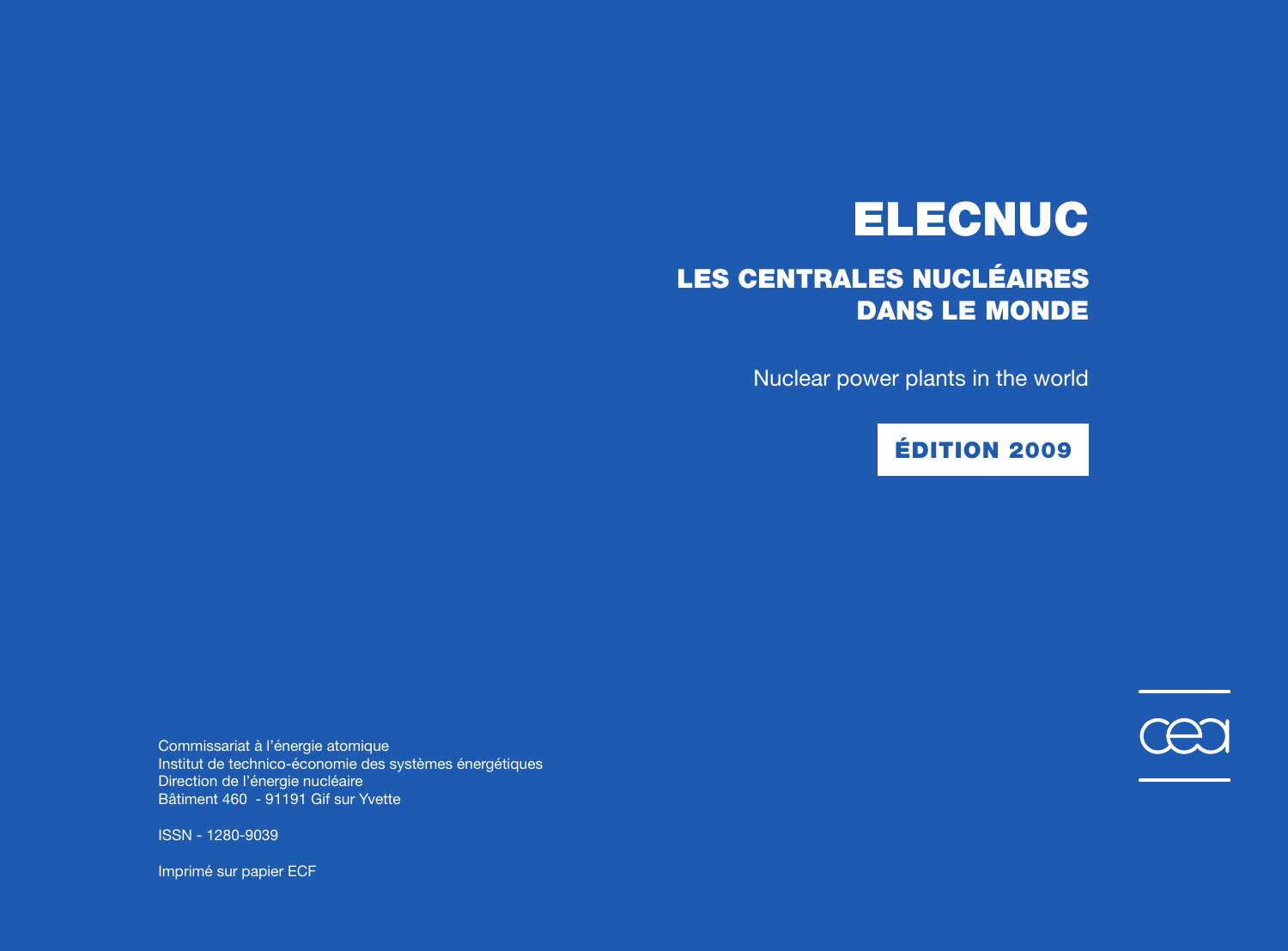### **COMMISSARIAT À L'ÉNERGIE ATOMIQUE**

### **ELECNUC**

### **LES CENTRALES NUCLÉAIRES DANS LE MONDE**

Nuclear power plants in the world

**ÉDITION 2009**

**SITUATION AU 31-12-2008** Status on 2008-12-31

### **Document établi à partir des bases de données PRIS de l'AIEA et GAIA (AREVA-Direction de la Stratégie et CEA-ITESE)**

Draft using the IAEA's PRIS and AREVA-CEA's GAIA databases

Elecnuc est disponible en PDF sur le site www.cea.fr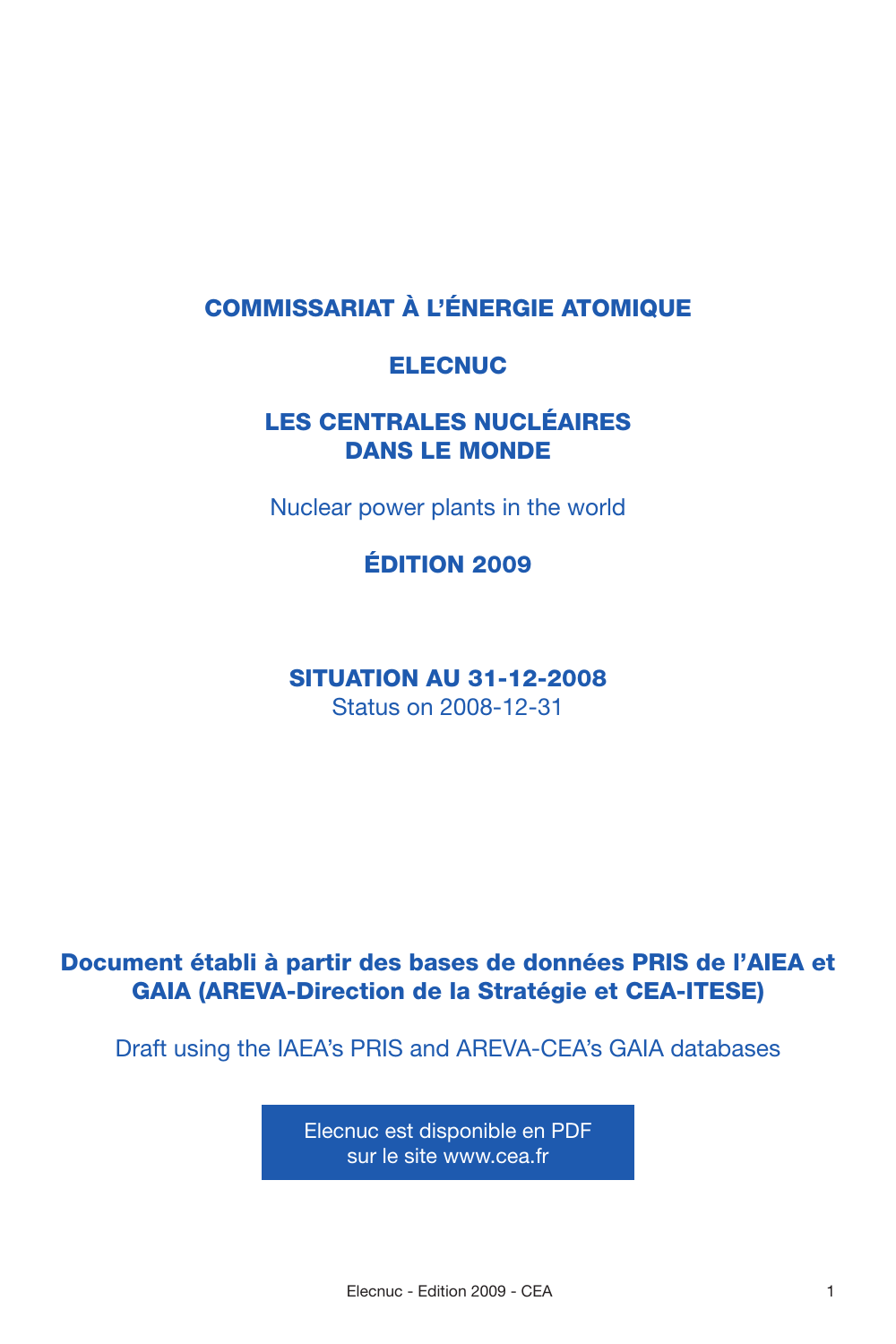### **Les faits marquants de 2008**

*Le dynamisme des pays asiatiques resté important :*

- Chine :
	- Mise en chantier de FANGJIASHAN 1, FUQINQ 1, HONGHYANHE 2, NINGDE 1, NINGDE 2, YANGJIANG 1.
- Corée du Sud :
	- Mise en chantier de SHIN KORI 3 et SHIN WOLSONG 2.

### *Des projets en Europe et Amérique du Nord:*

- France :
	- PENLY 3 en projet.
- Italie :
	- Fin de l'abandon du nucléaire.
- Royaume uni :
	- 4 EPR prévus en association avec EDF.
- Slovaquie :
	- Arrêt définitif de BOHUNICE 2
	- Les tranches 3 et 4 du site du MOCHOVCE, en construction, permettront d'augmenter la production électronucléaire dans les années à venir.
- Suède :
	- Levée du moratoire sur la construction de centrales nucléaires dans la perspective du remplacement des anciennes unités.
- Etats-Unis :
	- Augmentation significative des demandes de licences auprès de la commission américaine de réglementation nucléaire (NRC).

### *La Russie a lancé des constructions*

• Mise en chantier de Leningrad 2-1 et de Novovoronezh 2-1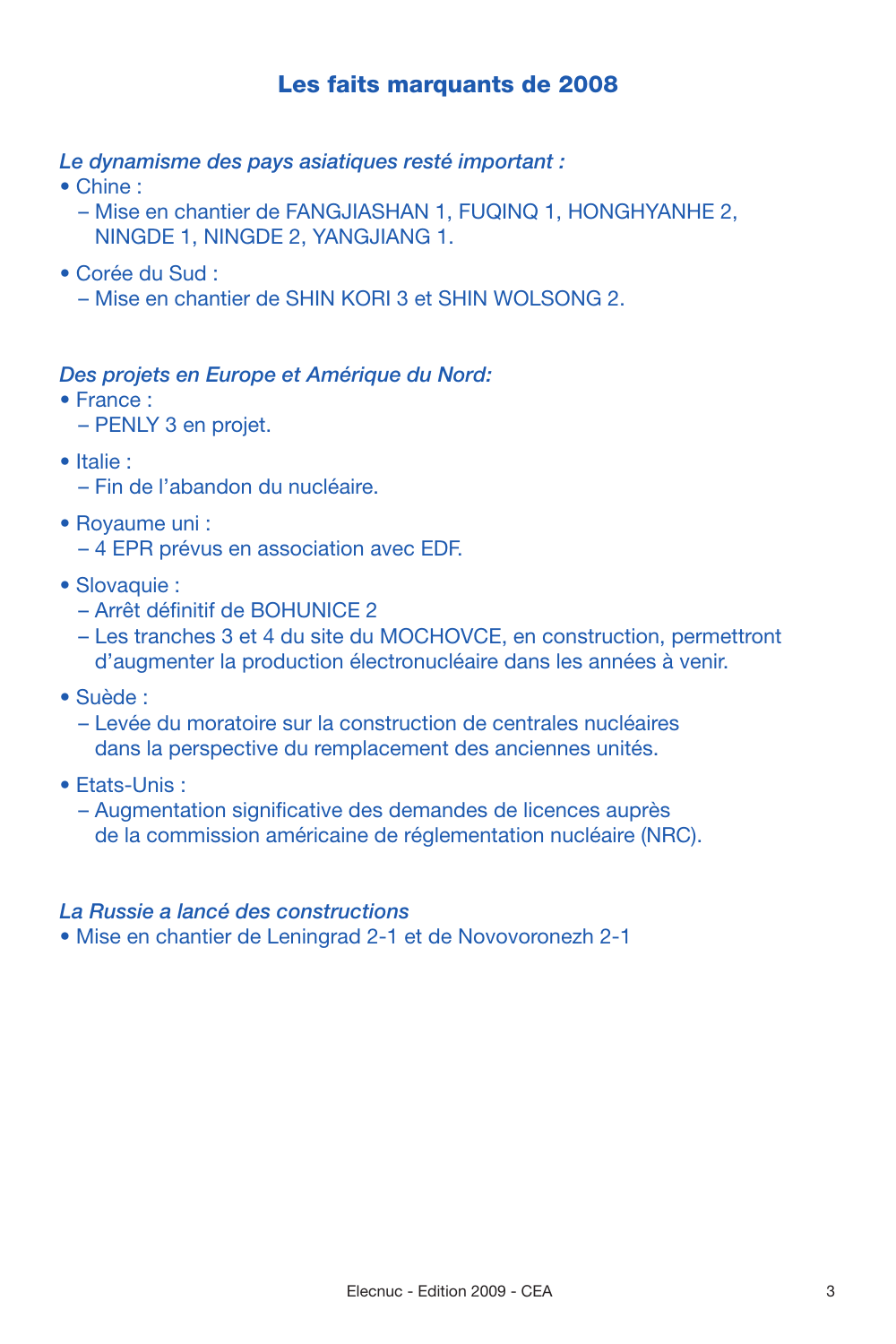### **TABLE DES MATIÈRES**

**Contents**

| <b>LES ÉVÉNEMENTS DE 2008</b><br>2008 highlights                                                                      | 6<br>6   |
|-----------------------------------------------------------------------------------------------------------------------|----------|
| <b>CARACTÉRISTIQUES PRINCIPALES DES FILIÈRES</b><br><b>ÉLECTRONUCLÉAIRES</b><br>Main characteristics of reactor types | 8<br>8   |
| <b>CARTE DES UNITÉS ÉLECTRONUCLÉAIRES EN FRANCE</b>                                                                   |          |
| AU 01/01/2008                                                                                                         | 9        |
| Map of the French nuclear power plants on 2008/01/01                                                                  | 9        |
| SITUATION MONDIALE DES UNITÉS ÉLECTRONUCLÉAIRES                                                                       |          |
| (31/12/2008)                                                                                                          | 10       |
| Worldwide status of nuclear power plants (12/31/2008)                                                                 | 10       |
| UNITÉS VENTILÉES PAR PAYS<br>Units distributed by countries                                                           | 11<br>11 |
| UNITÉS ÉLECTRONUCLÉAIRES CONNECTÉES AU RÉSEAU                                                                         |          |
| <b>PAR FILIÈRE</b>                                                                                                    | 12       |
| Nuclear power plants connected to the Grid- by reactor type groups                                                    | 12       |
| <b>LES UNITÉS ÉLECTRONUCLÉAIRES EN CONSTRUCTION EN 2008</b><br>Nuclear power plants under construction on 2008        | 13<br>13 |
| ÉVOLUTION DES PUISSANCES ÉLECTRONUCLÉAIRES NETTES<br><b>COUPLÉES AU RÉSEAU</b>                                        | 14       |
| Evolution of nuclear power plants capacities connected to the grid                                                    | 14       |
| PREMIÈRES PRODUCTIONS D'ÉLECTRICITÉ D'ORIGINE NUCLÉAIRE                                                               |          |
| <b>PAR PAYS</b>                                                                                                       | 15       |
| First electric generations supplied by a nuclear unit in each country                                                 | 15       |
| <b>PRODUCTION ÉLECTRIQUE D'ORIGINE NUCLÉAIRE PAR PAYS.</b><br><b>FIN 2008</b>                                         | 16       |
| Electrical generation from nuclear powe plants by country at the end 2008                                             | 16       |
| <b>INDICATEURS DE PERFORMANCE DES UNITÉS REP EN FRANCE</b><br>Performance indicator of french PWR units               | 18<br>18 |
| ÉVOLUTION DES INDICATEURS DE PRODUCTION DANS LE MONDE                                                                 |          |
| <b>PAR FILIÈRE</b><br>Evolution of the generation indicators woldwide by type                                         | 19<br>19 |
| <b>CLASSEMENT DES EXPLOITANTS NUCLÉAIRES SELON</b>                                                                    |          |
| <b>LEUR PUISSANCE INSTALLÉE</b>                                                                                       | 21       |
| Nuclear operator ranking according to their installed capacity                                                        | 21       |
| UNITÉS CONNECTÉES AU RÉSEAU PAR PAYS AU 31/12/2008<br>Units connected to the grid by countries at 12/31/2008          | 23<br>23 |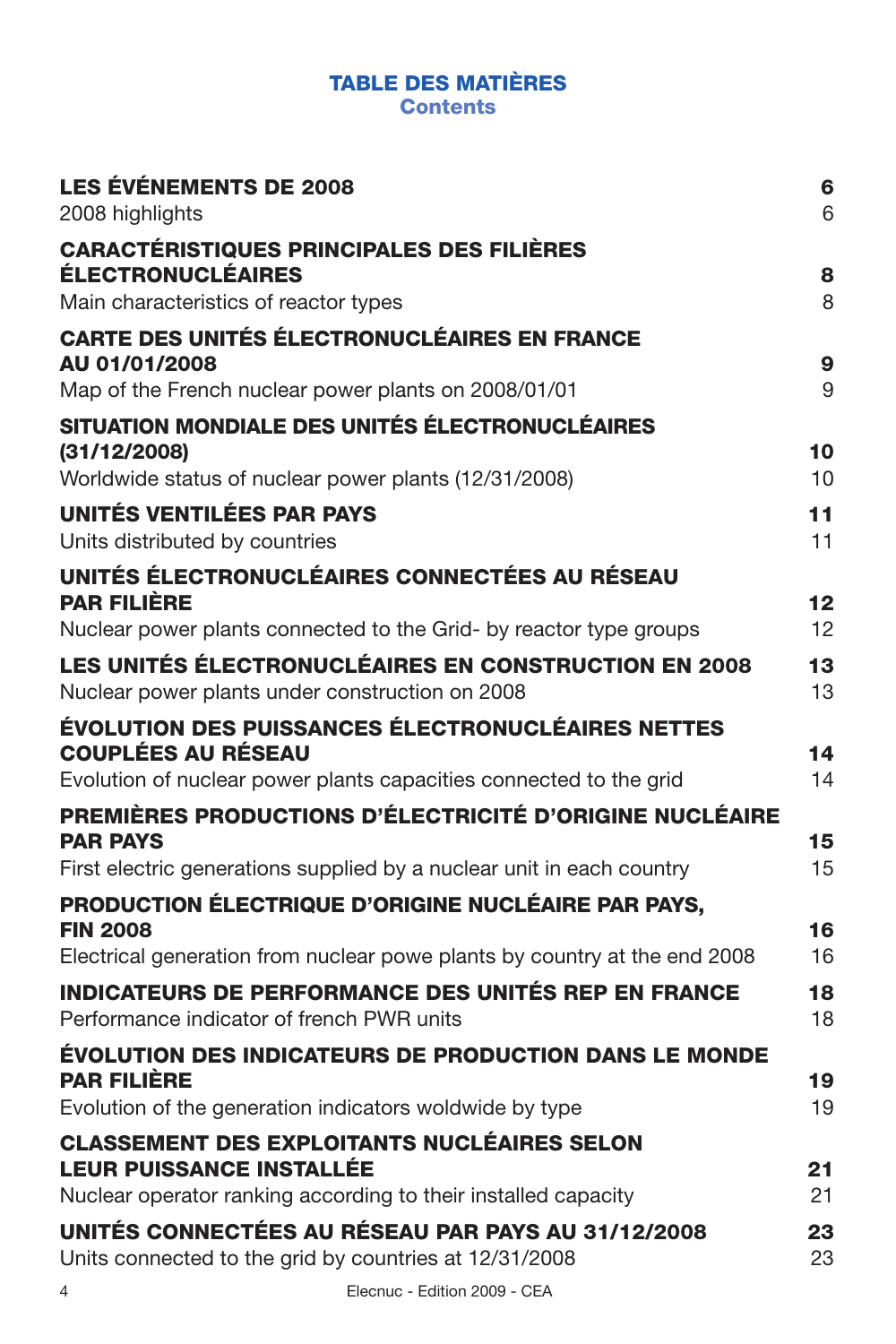| <b>RENOUVELLEMENTS DE LICENCE AUX ETATS-UNIS</b>                                                                               | 38       |
|--------------------------------------------------------------------------------------------------------------------------------|----------|
| Status of licence renewal applications in USA                                                                                  | 38       |
| UNITÉS ÉLECTRONUCLÉAIRES EN CONSTRUCTION AU 31/12/2008<br>Nuclear power plants under construction at 12/31/2008                | 40<br>40 |
| <b>UNITÉS ARRETÉES</b><br>Shutdown reactors                                                                                    | 42<br>42 |
| <b>PUISSANCE ÉLECTRONUCLÉAIRE EXPORTÉE EN MWE NETS</b><br>Exported nuclear capacity in net MWe                                 | 47<br>47 |
| <b>PUISSANCES ET UNITÉS ÉLECTRONUCLÉAIRES CONNECTÉES</b><br>AU RÉSEAU EXPORTÉES ET NATIONALES                                  | 48       |
| Exported and national nuclear capacity connected to the grid                                                                   | 48       |
| PUISSANCES ET UNITÉS ÉLECTRONUCLÉAIRES EXPORTEÉS<br><b>EN CONSTRUCTION</b><br>Exported nuclear power plants under construction | 49<br>49 |
| <b>PUISSANCES ET UNITÉS ÉLECTRONUCLÉAIRES</b>                                                                                  |          |
| EN CONSTRUCTION EXPORTÉES ET NATIONALES                                                                                        | 49       |
| Exported and national nuclear capacity under construction                                                                      | 49       |
| UNITÉS ÉLECTRONUCLÉAIRES EN COMMANDE AU 31/12/2008<br>Nuclear power plants ordered at 12/31/2008                               | 50<br>50 |
| UNITÉS EN ARRÊT DE LONG TERME PAR PAYS AU 31/12/2008<br>Long term shutdown units at 12/31/2008                                 | 50<br>50 |
| <b>DEMANDES DE LICENCES COMBINÉES COL</b>                                                                                      |          |
| (COMBINED LICENCE) AUPRÈS DE LA NRC AUX ETATS-UNIS<br>COL applicatoins in the USA                                              | 51<br>51 |
| <b>PROGRAMMES MOX ET HISTORIQUE</b>                                                                                            | 52       |
| Recycling of Plutonium in reactors and experiences                                                                             | 52       |
| PARCS DE RÉACTEURS LICENCIÉS MOX EN PROJET<br>Mox licence plants projects                                                      | 53<br>53 |
| <b>ANNEXE - EVOLUTION HISTORIQUE</b><br>Appendix - historical development                                                      | 54<br>54 |
| <b>SIGNIFICATION DES SIGLES UTILISES</b><br>Meaning of the used acronyms                                                       | 57<br>57 |
| <b>GLOSSAIRE</b><br>Glossary                                                                                                   | 69<br>69 |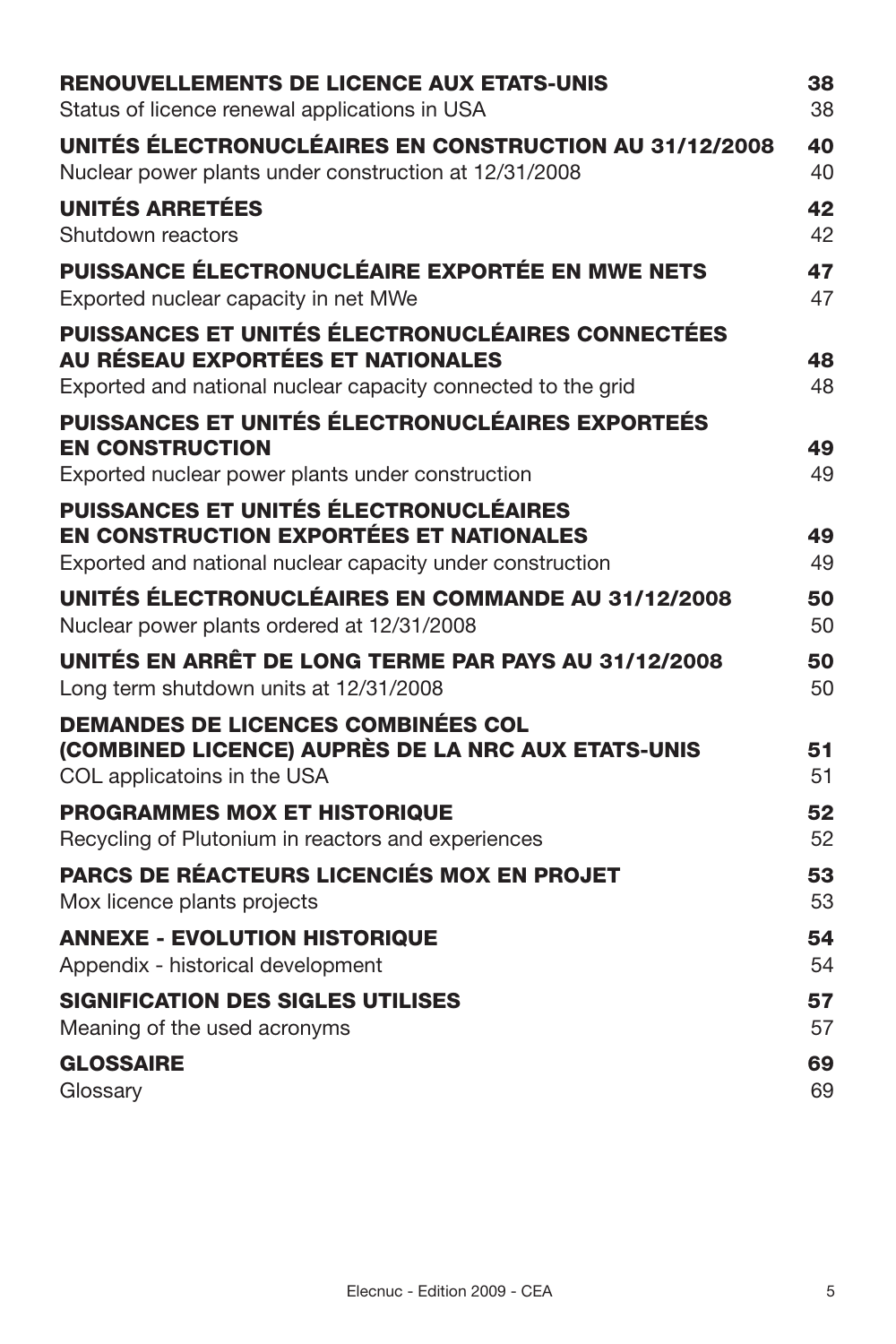| Φ                                                                   |                              | <b>LES ÉVÉNEMENTS DE 2008</b> |                          |             |
|---------------------------------------------------------------------|------------------------------|-------------------------------|--------------------------|-------------|
|                                                                     |                              | 2008 highlights               |                          |             |
|                                                                     |                              |                               |                          |             |
| I LES MISES EN SERVICE INDUSTRIEL (Commercial Operation)            |                              |                               |                          |             |
| <b>PAYS</b><br>(country)                                            | <b>MWE NETS</b><br>(net MWe) | <b>TYPE</b>                   | <b>UNITÉS</b><br>(units) | <b>DATE</b> |
| <b>TOTAL</b>                                                        | $\Omega$                     |                               | $\Omega$                 |             |
|                                                                     |                              |                               |                          |             |
| II LES CONNEXIONS AU RÉSEAU (Connections to the grid)               |                              |                               |                          |             |
|                                                                     |                              |                               |                          |             |
| <b>PAYS</b><br>(country)                                            | <b>MWE NETS</b><br>(net MWe) | <b>TYPE</b>                   | <b>UNITÉS</b><br>(units) | <b>DATE</b> |
| <b>TOTAL</b>                                                        | $\overline{0}$               |                               | $\mathbf{0}$             |             |
|                                                                     |                              |                               |                          |             |
| Elecnuc<br>III LES DIVERGENCES DE RÉACTEURS (Reactor criticalities) |                              |                               |                          |             |
|                                                                     |                              |                               |                          |             |
| <b>PAYS</b><br>$\mathbf{L}$<br>(country)                            | <b>MWE NETS</b><br>(net MWe) | <b>TYPE</b>                   | <b>UNITÉS</b><br>(units) | <b>DATE</b> |
| Edition 2009 -<br><b>TOTAL</b>                                      | $\mathbf{0}$                 |                               | $\mathbf{0}$             |             |
|                                                                     |                              |                               |                          |             |
|                                                                     |                              |                               |                          |             |
| IV LES DÉBUTS DE TRAVAUX (Construction starts)                      |                              |                               |                          |             |
| СEA<br><b>PAYS</b><br>(country)                                     | <b>MWE NETS</b><br>(net MWe) | <b>TYPE</b>                   | <b>UNITÉS</b><br>(units) | <b>DATE</b> |
| <b>CHINE</b>                                                        | 1 0 0 0                      | <b>PWR</b>                    | <b>FANGJIASHAN 1</b>     | 2008-12     |
| <b>CHINE</b>                                                        | 1 0 0 0                      | <b>PWR</b>                    | <b>FUQINQ 1</b>          | 2008-11     |
| <b>CHINE</b>                                                        | 1 000                        | <b>PWR</b>                    | <b>HONGHYANHE 2</b>      | 2008-03     |
| <b>CHINE</b>                                                        | 1 0 0 0                      | <b>PWR</b>                    | NINGDE 1                 | 2008-02     |
| <b>CHINE</b>                                                        | 1 0 0 0                      | <b>PWR</b>                    | NINGDE 2                 | 2008-11     |
| <b>CHINE</b>                                                        | 1 000                        | <b>PWR</b>                    | YANGJIANG 1              | 2008-12     |
| <b>COREE DU SUD</b>                                                 | 1 3 6 0                      | <b>PWR</b>                    | <b>SHIN KORI 3</b>       | 2008-10     |
| COREE DU SUD                                                        | 960                          | <b>PWR</b>                    | SHIN WOLSONG 2           | 2008-09     |
| <b>RUSSIE</b>                                                       | 1 0 8 5                      | <b>PWR</b>                    | LENINGRAD 2-1            | 2008-10     |
| <b>RUSSIE</b>                                                       | 1 0 8 5                      | <b>PWR</b>                    | NOVOVORONEZH 2-1         | 2008-06     |

TOTAL  $\qquad \qquad$  10  $\qquad \qquad$  10  $\qquad \qquad$  10  $\qquad \qquad$  10  $\qquad \qquad$  10  $\qquad \qquad$  10  $\qquad \qquad$  10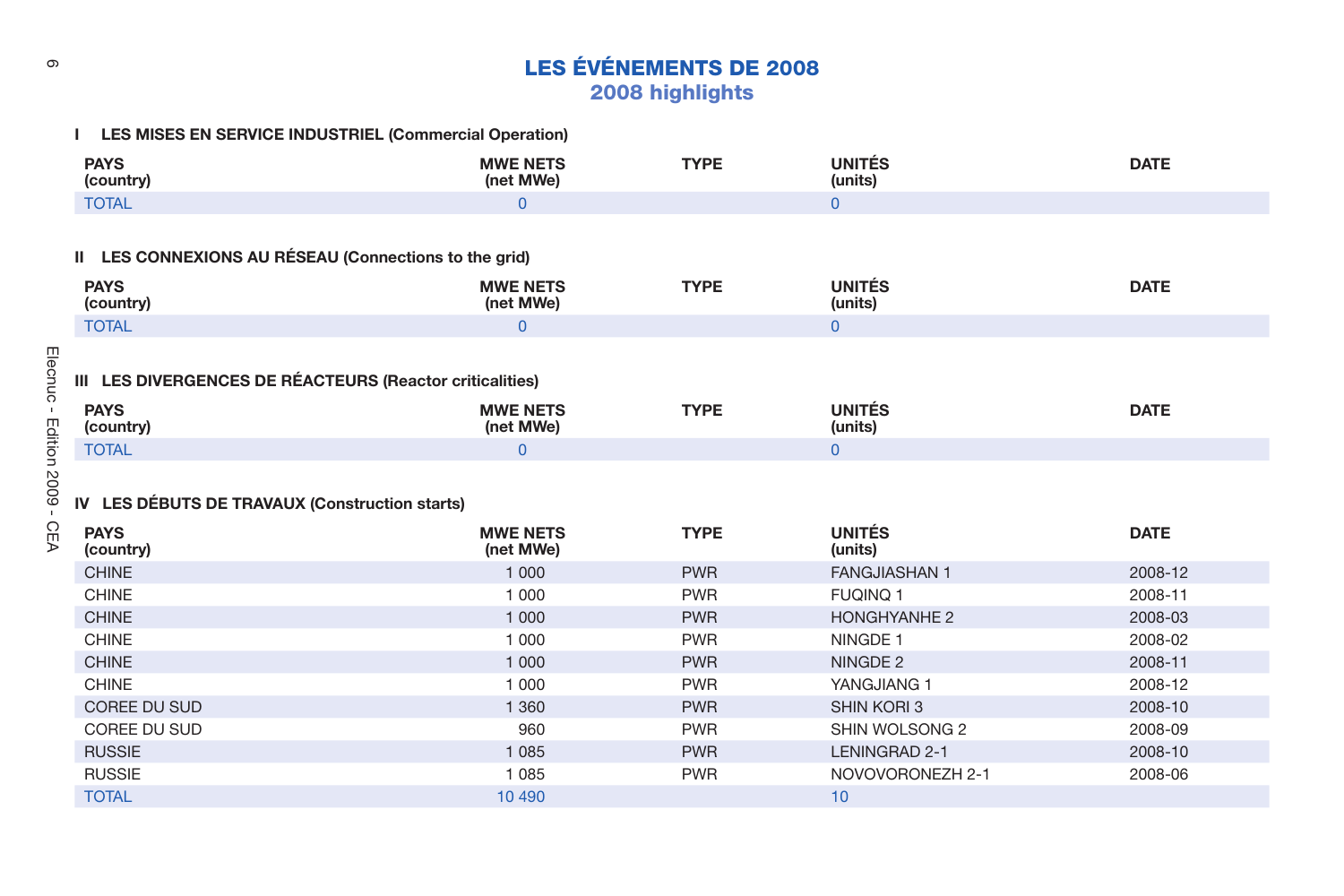|                                        | V LES ARRÊTS DÉFINITIFS (definitive shutdowns) |                              |             |                          |                                   |
|----------------------------------------|------------------------------------------------|------------------------------|-------------|--------------------------|-----------------------------------|
|                                        | <b>PAYS</b><br>(country)                       | <b>MWE NETS</b><br>(net MWe) | <b>TYPE</b> | <b>UNITÉS</b><br>(units) | <b>DATE</b>                       |
|                                        | SLOVAQUIE                                      | 408                          | <b>PWR</b>  | BOHUNICE-2               | 2008-12                           |
|                                        | <b>TOTAL</b>                                   | 408                          |             | $\mathbf{1}$             |                                   |
|                                        | VI LES COMMANDES (ORDERED UNITS)               |                              |             |                          |                                   |
|                                        | <b>PAYS</b><br>(country)                       | <b>MWE NETS</b><br>(net MWe) | <b>TYPE</b> | <b>UNITÉS</b><br>(units) | <b>DATE</b><br><b>CONSRUCTION</b> |
|                                        | <b>TOTAL</b>                                   | $\mathbf{0}$                 |             | $\mathbf{0}$             |                                   |
| Elecnuc - Edition 2009 - CEA<br>$\sim$ |                                                |                              |             |                          |                                   |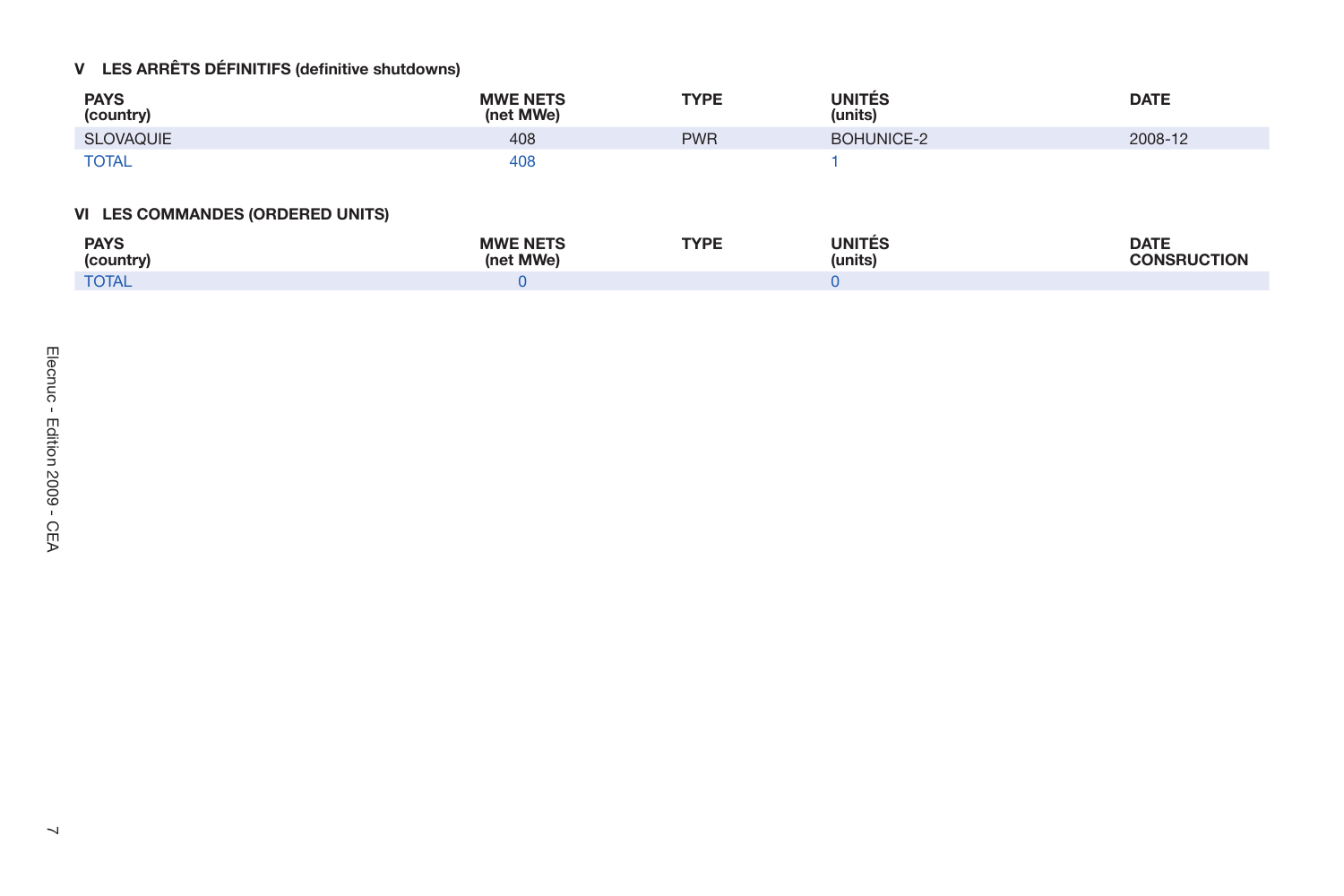| $\infty$                                  |                                                     |                                                   |                                                                            | <b>CARACTÉRISTIQUES PRINCIPALES DES FILIÈRES ÉLECTRONUCLÉAIRES</b><br><b>Main characteristics of reactor types</b> |                                     |                                                                                                                     |
|-------------------------------------------|-----------------------------------------------------|---------------------------------------------------|----------------------------------------------------------------------------|--------------------------------------------------------------------------------------------------------------------|-------------------------------------|---------------------------------------------------------------------------------------------------------------------|
|                                           | <b>FILIERES REGROUPEES</b><br>reactor type groups   | <b>FILIERE</b><br>type                            | CALOPORTEUR<br>coolant                                                     |                                                                                                                    | <b>MODERATEUR</b><br>moderator      | <b>COMBUSTIBLE</b><br>fuel                                                                                          |
|                                           | <b>GRAPHITE-GAZ</b><br>gas-graphite                 | <b>AGR</b><br><b>MGUNGG</b><br>HTR (GT-MHR, PBMR) | CO <sub>2</sub><br>CO <sub>2</sub><br>He                                   | ADVANCED GAS COOLED<br>MAGNOX GAS COOLED<br><b>HIGH TEMPERATURE</b>                                                | <b>GRAPHITE</b>                     | UO <sub>2</sub> ENRICHI<br>enriched UO <sub>2</sub><br><b>U NATUREL</b><br>natural U<br>$UO_2$ , $UC_2$ , Th $O_2$  |
|                                           | <b>EAU LOURDE</b><br>heavy water                    | <b>PHWR</b>                                       | <b>EAU LOURDE</b><br>heavy water                                           | <b>SOUS PRESSION</b><br>pressurized                                                                                | <b>EAU LOURDE</b><br>heavy water    | UO, NATUREL OU ENRICHI<br>natural or enriched UO <sub>2</sub>                                                       |
| Elecnuc<br>- Edition 2009 -<br><b>CEA</b> | <b>EAU ORDINAIRE</b><br>light water                 | BWR (ABWR)<br>PWR (APWR, WWER)                    | <b>EAU ORDINAIRE</b><br>light water<br><b>EAU ORDINAIRE</b><br>light water | <b>BOUILLANTE</b><br>boiling<br><b>SOUS PRESSION</b><br>pressurized                                                | <b>EAU ORDINAIRE</b><br>light water | UO <sub>2</sub> ENRICHI<br>enriched UO <sub>2</sub><br>OU UO, ENRICHI ET MOX<br>or enriched UO <sub>2</sub> and MOX |
|                                           | <b>NEUTRONS RAPIDES</b><br>fast reactor             | <b>SURGENERATEUR</b><br>breeder                   | SODIUM<br>sodium                                                           |                                                                                                                    |                                     | UO <sub>2</sub> ENRICHI- PuO <sub>2</sub><br>enriched UO <sub>2</sub> - PuO <sub>2</sub>                            |
|                                           | <b>EAU-GRAPHITE</b><br>water-graphite               | RBMK (LWGR)                                       | <b>EAU ORDINAIRE</b><br><b>BOUILLANTE</b><br>light water<br>boiling        |                                                                                                                    | <b>GRAPHITE</b>                     | UO <sub>2</sub> ENRICHI<br>enriched UO <sub>2</sub>                                                                 |
|                                           | EAU ORDINAIRE-EAU LOURDE<br>light water-heavy water | HWLWR (ATR)                                       | <b>EAU ORDINAIRE</b><br>light water                                        | <b>BOUILLANTE</b><br>boiling                                                                                       | <b>EAU LOURDE</b><br>heavy water    | UO <sub>2</sub> ENRICHI- PuO <sub>2</sub><br>enriched UO <sub>2</sub> -PuO <sub>2</sub>                             |

ABWR, APWR, GT-MHR , PBMR: MODELES AVANCES DE REACTEUR (Advanced reactor type).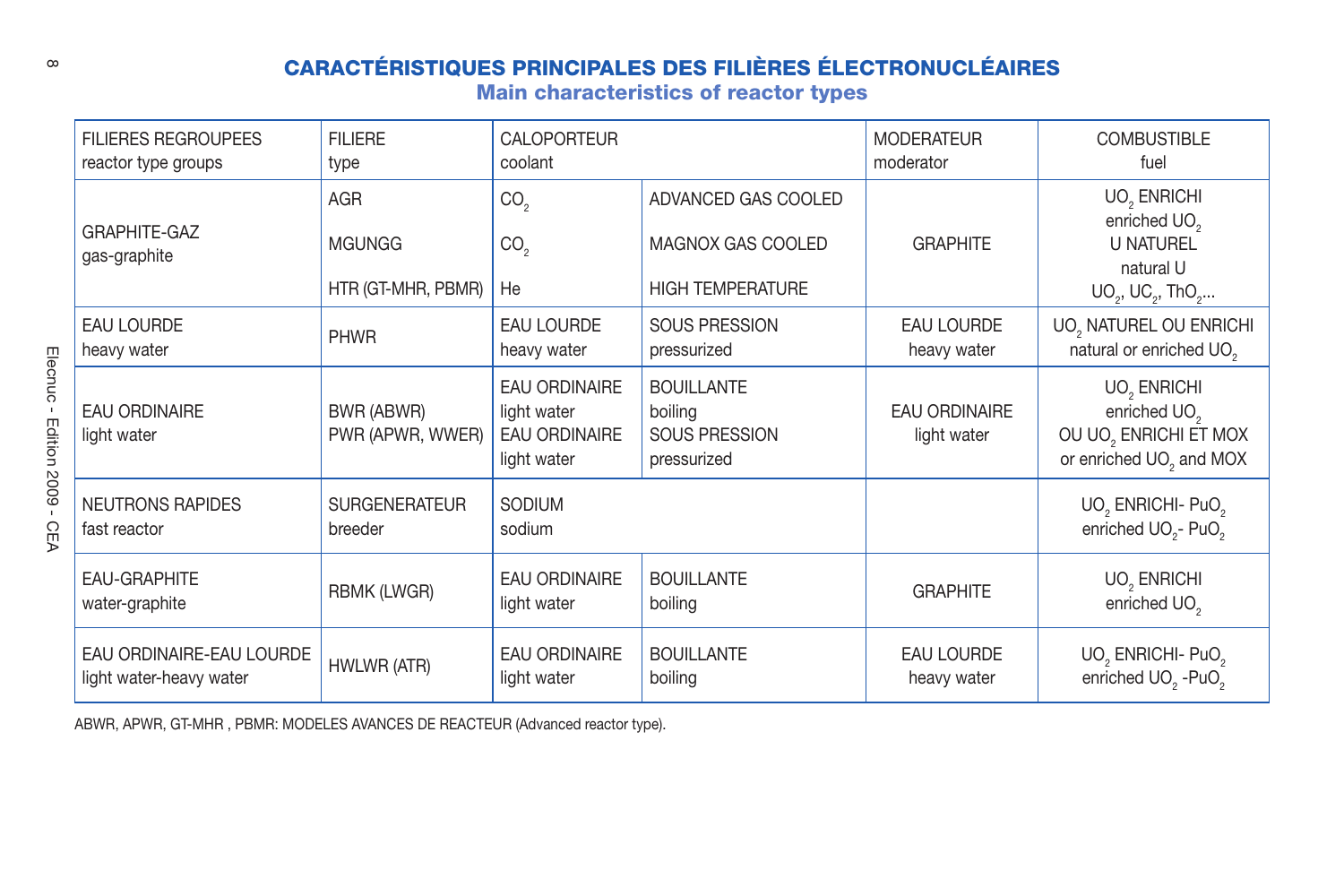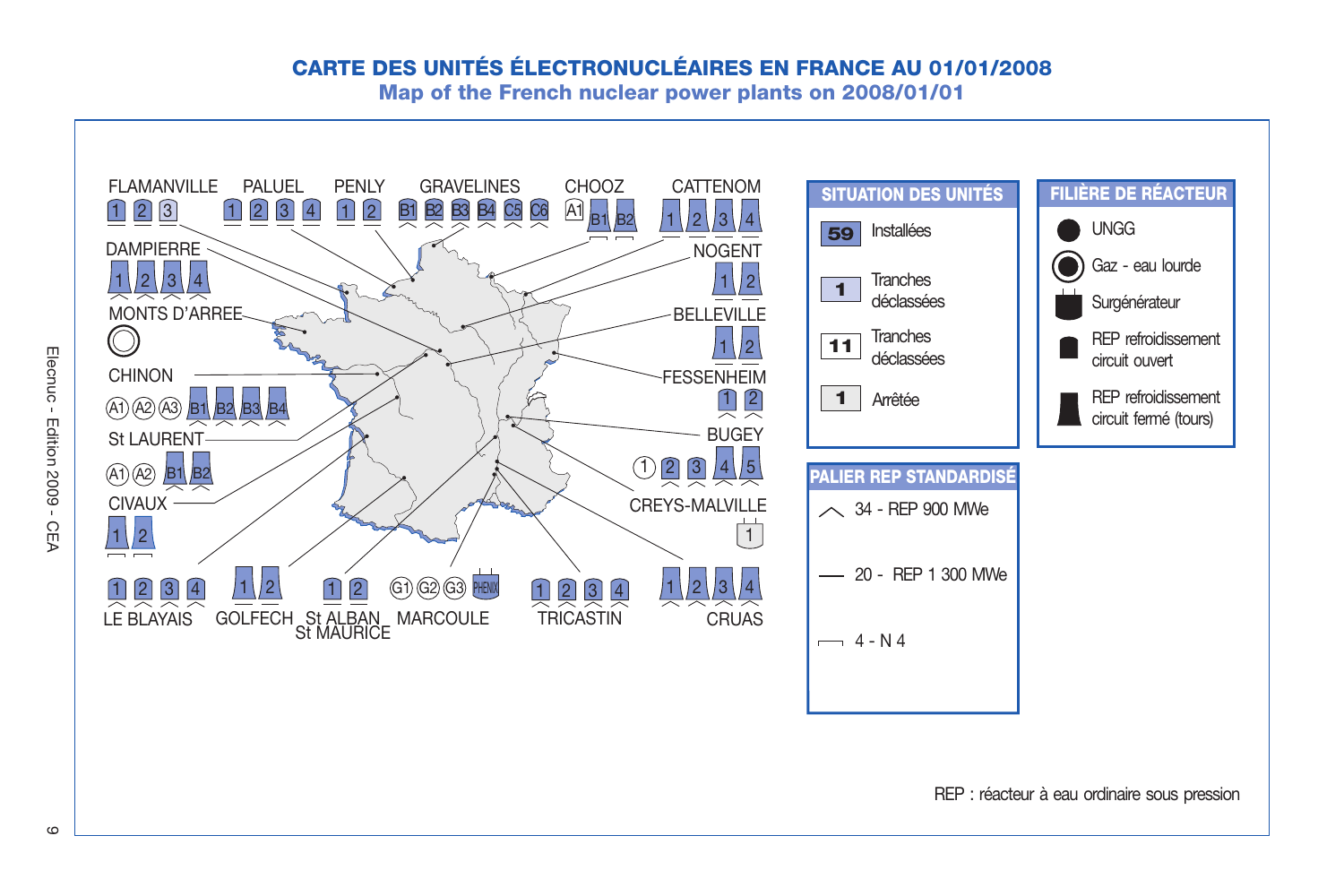| ă              |                                                               | <b>SITUATION MONDIALE DES UNITES ELECTRONUCLEAIRES (31/12/2008)</b><br>Worldwide status of nuclear power plants (31/12/2008) |                               |                                                     |                               |                                         |                               |
|----------------|---------------------------------------------------------------|------------------------------------------------------------------------------------------------------------------------------|-------------------------------|-----------------------------------------------------|-------------------------------|-----------------------------------------|-------------------------------|
|                | <b>FILIÈRES REGROUPÉES</b><br>reactor type groups             | <b>CONNECTÉES AU RÉSEAU</b><br><b>Connected to the Grid</b>                                                                  |                               | <b>EN CONSTRUCTION (2008)</b><br>under construction |                               | <b>ARRÊTÉES (1950-2008)</b><br>shutdown |                               |
|                |                                                               | Capacité<br>(MWe Net)                                                                                                        | Unités<br><b>Units</b>        | Capacité<br>(MWe Net)                               | Unités<br><b>Units</b>        | Capacité<br>(MWe Net)                   | Unités<br><b>Units</b>        |
|                | <b>BWR</b>                                                    | 85 267                                                                                                                       | 94                            | 3925                                                | 3                             | 5 3 3 5                                 | 21                            |
|                | <b>FBR</b>                                                    | 690                                                                                                                          | $\overline{c}$                | 1 2 2 0                                             | $\overline{c}$                | 1578                                    | 6                             |
|                | <b>GCR</b>                                                    | 9 0 3 4                                                                                                                      | 18                            | $\Omega$                                            | $\Omega$                      | 5977                                    | 34                            |
|                | <b>HTGR</b>                                                   | $\Omega$                                                                                                                     | 0                             | $\Omega$                                            | $\Omega$                      | 679                                     | 4                             |
|                | <b>HWGCR</b>                                                  | $\Omega$                                                                                                                     | $\Omega$                      | $\Omega$                                            | $\Omega$                      | 263                                     | 3                             |
|                | <b>HWLWR</b>                                                  | $\Omega$                                                                                                                     | $\Omega$                      | $\Omega$                                            | U                             | 398                                     | 2                             |
|                | <b>LWGR</b>                                                   | 11 404                                                                                                                       | 16                            | 925                                                 |                               | 4953                                    | 9                             |
|                | <b>PHWR</b>                                                   | 22 358                                                                                                                       | 44                            | 1 2 9 8                                             | 4                             | 307                                     | 5                             |
| Elecnuc        | <b>PWR</b>                                                    | 243 021                                                                                                                      | 264                           | 32 430                                              | 36                            | 15 645                                  | 34                            |
|                | <b>SGHWR</b>                                                  | $\Omega$                                                                                                                     | 0                             | $\Omega$                                            | $\Omega$                      | 92                                      |                               |
| $\mathbf{I}$   | <b>ND</b>                                                     | $\Omega$                                                                                                                     | $\Omega$                      | $\Omega$                                            | $\Omega$                      | 87                                      | $\overline{2}$                |
|                | <b>TOTAL</b>                                                  | 371 774                                                                                                                      | 438                           | 39 7 98                                             | 46                            | 35 314                                  | 121                           |
|                | <b>PAYS REGROUPÉS</b>                                         | <b>CONNECTÉES AU RÉSEAU</b>                                                                                                  |                               | <b>EN CONSTRUCTION (2008)</b>                       |                               | <b>ARRÊTÉES (1950-2008)</b>             |                               |
|                | country groups                                                | <b>Connected to the Grid</b>                                                                                                 |                               | under construction                                  |                               | shutdown                                |                               |
| Edition 2009 - |                                                               | <b>CAPACITÉ</b><br>(MWe Net)                                                                                                 | <b>UNITÉS</b><br><b>Units</b> | <b>CAPACITÉ</b><br>(MWe Net)                        | <b>UNITÉS</b><br><b>Units</b> | <b>CAPACITÉ</b><br>(MWe Net)            | <b>UNITÉS</b><br><b>Units</b> |
| CEA            | Afrique<br>Africa                                             | 1800                                                                                                                         | $\overline{2}$                | $\Omega$                                            | $\Omega$                      | $\Omega$                                | $\Omega$                      |
|                | Amérique du Nord et Centrale (1)<br>North and Central America | 114 531                                                                                                                      | 124                           | 1 1 6 5                                             | 1                             | 10 24 2                                 | 31                            |
|                | Amérique du Sud<br>South America                              | 2 7 3 0                                                                                                                      | $\overline{4}$                | 692                                                 | $\mathbf{1}$                  | $\Omega$                                | $\Omega$                      |
|                | Asie (2)<br>Asia                                              | 82 738                                                                                                                       | 111                           | 24 316                                              | 28                            | 297                                     | 3                             |
|                | CEI + Ukraine (3)<br>$CIS + Ukraine$                          | 35 2 26                                                                                                                      | 47                            | 7709                                                | 10                            | 4 7 2 9                                 | 12                            |
|                | $UE + Suisse(4)$<br>$EU + Switzerland (4)$                    | 134 749                                                                                                                      | 150                           | 5916                                                | 6                             | 20 046                                  | 75                            |
|                | <b>TOTAL</b>                                                  | 371 774                                                                                                                      | 438                           | 39 798                                              | 46                            | 35 314                                  | 121                           |

(1) Canada, Etats-Unis, Mexique.

(2) Chine, Corée du Nord, Corée du Sud, Inde, Iran, Japon, Pakistan, Taiwan (Chine)

(3) Arménie, Kazakhstan, Russie + Ukraine

(4) Allemagne, Belgique, Bulgarie, Espagne, Finlande, France, Hongrie, Italie, Lituanie, Pays-Bas, Rép. Tchèque, Roumanie, Royaume-Uni, Slovaquie, Slovénie, Suède + Suisse.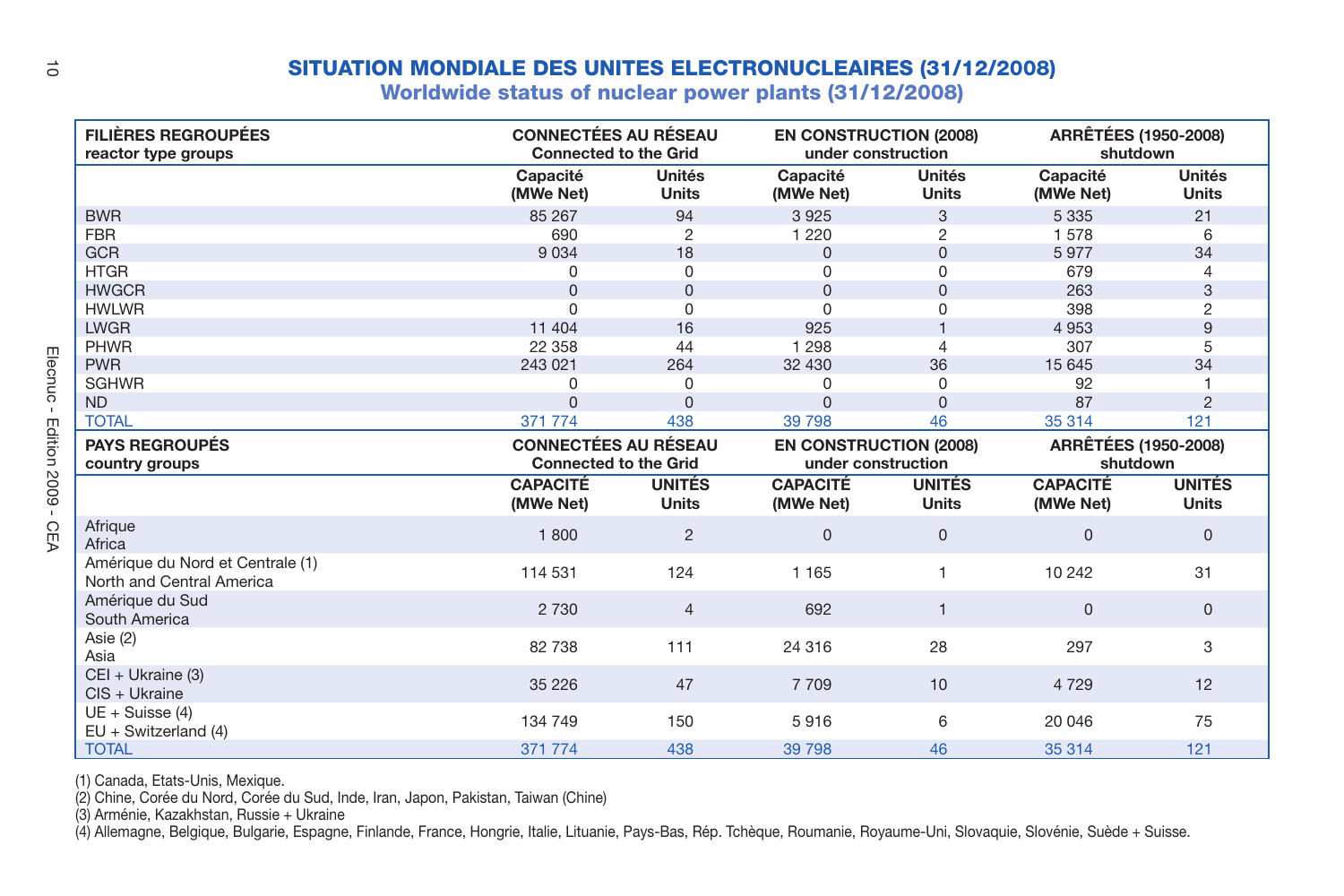| <b>CONNECTÉES AU RÉSEAU</b><br><b>ARRÊTÉES (1950-2008)</b><br><b>PAYS</b><br><b>EN CONSTRUCTION (2008)</b><br>under construction<br><b>Connected to the Grid</b><br>shutdown<br>Country<br><b>CAPACITÉ</b><br><b>UNITÉS</b><br><b>CAPACITÉ</b><br><b>UNITÉS</b><br><b>CAPACITÉ</b><br><b>Units</b><br>Units<br>Units<br>(MWe Net)<br>(MWe Net)<br>(MWe Net)<br>AFRIQUE DU SUD<br>1800<br>$\overline{2}$<br>$\Omega$<br>$\Omega$<br>$\Omega$<br>$\Omega$<br>17<br>20 470<br>5879<br><b>ALLEMAGNE</b><br>$\Omega$<br>$\mathbf 0$<br>19<br><b>ARGENTINE</b><br>935<br>$\overline{2}$<br>692<br>$\Omega$<br>$\Omega$<br>376<br>376<br><b>ARMENIE</b><br>$\Omega$<br>$\Omega$<br><b>BELGIQUE</b><br>5824<br>$\overline{7}$<br>$\Omega$<br>$\Omega$<br>10<br><b>BRESIL</b><br>$\overline{c}$<br>1795<br>$\Omega$<br>$\mathbf 0$<br>$\Omega$<br>$\Omega$<br>$\overline{2}$<br><b>BULGARIE</b><br>1906<br>1906<br>$\overline{2}$<br>1 632<br>$\overline{4}$<br>12 589<br>18<br>CANADA<br>$\Omega$<br>478<br>$\Omega$<br>3<br><b>CHINE</b><br>8572<br>11<br>10 220<br>11<br>$\Omega$<br>$\Omega$<br>COREE DU NORD<br>$\mathbf 0$<br>$\mathbf 0$<br>$\Omega$<br>$\Omega$<br>$\Omega$<br>$\Omega$<br>5<br>17 451<br>20<br>COREE DU SUD<br>5 1 8 0<br>$\Omega$<br>$\Omega$<br><b>ESPAGNE</b><br>7 4 5 0<br>8<br>621<br>$\mathbf 0$<br>0<br>2<br>1 1 6 5<br>9 7 6 4<br><b>ETATS UNIS</b><br>100 582<br>104<br>28<br>1 600<br><b>FINLANDE</b><br>2676<br>$\overline{4}$<br>0<br>$\Omega$<br><b>FRANCE</b><br>63 260<br>59<br>1 600<br>3798<br>11<br><b>HONGRIE</b><br>1829<br>$\Omega$<br>$\Omega$<br>$\overline{4}$<br>0<br>$\Omega$<br>17<br><b>INDE</b><br>3782<br>2910<br>6<br>$\Omega$<br>$\Omega$<br><b>IRAN</b><br>915<br>0<br>0<br>0<br>$\Omega$<br>$\Omega$<br>$\Omega$<br>$\Omega$<br>1 4 2 3<br><b>ITALIE</b><br>$\Omega$<br><b>JAPON</b><br>55<br>$\overline{c}$<br>297<br>47 587<br>2 1 9 1<br>3<br><b>KAZAKHSTAN</b><br>$\Omega$<br>52<br>$\Omega$<br>$\Omega$<br>$\Omega$<br>LITUANIE<br>1 1 8 5<br>$\Omega$<br>$\Omega$<br>1 1 8 5<br><b>MEXIQUE</b><br>1 3 6 0<br>$\overline{2}$<br>$\Omega$<br>$\Omega$<br>$\Omega$<br>$\Omega$<br>425<br>$\overline{2}$<br>300<br><b>PAKISTAN</b><br>0<br>1<br>$\Omega$<br>482<br>55<br><b>PAYS BAS</b><br>$\Omega$<br>$\mathbf 0$<br>3619<br><b>REP TCHEQUE</b><br>6<br>$\mathbf 0$<br>$\mathbf 0$<br>$\Omega$<br>0<br>1 300<br>$\overline{2}$<br>$\Omega$<br>$\Omega$<br><b>ROUMANIE</b><br>$\Omega$<br>$\Omega$<br>10 222<br>3 3 2 4<br>19<br>$\Omega$<br>$\mathbf 0$<br><b>ROYAUME UNI</b><br>26<br>31<br><b>RUSSIE</b><br>21 7 4 3<br>5809<br>8<br>786<br>6<br><b>SLOVAQUIE</b><br>1 6 2 6<br>810<br>$\overline{2}$<br>909<br>$\overline{4}$<br>3<br><b>SLOVENIE</b><br>666<br>$\overline{1}$<br>$\mathbf{0}$<br>$\Omega$<br>$\Omega$<br>$\Omega$<br><b>SUEDE</b><br>9014<br>10<br>1 2 1 0<br>0<br>0<br>3<br><b>SUISSE</b><br>5<br>$\Omega$<br>3 2 2 0<br>$\mathbf{0}$<br>$\Omega$<br>$\Omega$<br>4921<br>6<br>2 600<br>$\overline{c}$<br>TAIWAN (CHINE)<br>0<br>$\Omega$<br>15<br>1 900<br>$\overline{2}$<br><b>UKRAINE</b><br>13 107<br>3515 |  | <b>UNITÉS VENTILÉES PAR PAYS</b><br><b>Units distibuted by countries</b> |  |               |
|------------------------------------------------------------------------------------------------------------------------------------------------------------------------------------------------------------------------------------------------------------------------------------------------------------------------------------------------------------------------------------------------------------------------------------------------------------------------------------------------------------------------------------------------------------------------------------------------------------------------------------------------------------------------------------------------------------------------------------------------------------------------------------------------------------------------------------------------------------------------------------------------------------------------------------------------------------------------------------------------------------------------------------------------------------------------------------------------------------------------------------------------------------------------------------------------------------------------------------------------------------------------------------------------------------------------------------------------------------------------------------------------------------------------------------------------------------------------------------------------------------------------------------------------------------------------------------------------------------------------------------------------------------------------------------------------------------------------------------------------------------------------------------------------------------------------------------------------------------------------------------------------------------------------------------------------------------------------------------------------------------------------------------------------------------------------------------------------------------------------------------------------------------------------------------------------------------------------------------------------------------------------------------------------------------------------------------------------------------------------------------------------------------------------------------------------------------------------------------------------------------------------------------------------------------------------------------------------------------------------------------------------------------------------------------------------------------------------------------------------------------------------------------------------------------------------------------------------------------------------------------------------------------------------------------------------------------------------------------------------------------------------------------------------------------------------------------------|--|--------------------------------------------------------------------------|--|---------------|
|                                                                                                                                                                                                                                                                                                                                                                                                                                                                                                                                                                                                                                                                                                                                                                                                                                                                                                                                                                                                                                                                                                                                                                                                                                                                                                                                                                                                                                                                                                                                                                                                                                                                                                                                                                                                                                                                                                                                                                                                                                                                                                                                                                                                                                                                                                                                                                                                                                                                                                                                                                                                                                                                                                                                                                                                                                                                                                                                                                                                                                                                                          |  |                                                                          |  |               |
|                                                                                                                                                                                                                                                                                                                                                                                                                                                                                                                                                                                                                                                                                                                                                                                                                                                                                                                                                                                                                                                                                                                                                                                                                                                                                                                                                                                                                                                                                                                                                                                                                                                                                                                                                                                                                                                                                                                                                                                                                                                                                                                                                                                                                                                                                                                                                                                                                                                                                                                                                                                                                                                                                                                                                                                                                                                                                                                                                                                                                                                                                          |  |                                                                          |  | <b>UNITÉS</b> |
|                                                                                                                                                                                                                                                                                                                                                                                                                                                                                                                                                                                                                                                                                                                                                                                                                                                                                                                                                                                                                                                                                                                                                                                                                                                                                                                                                                                                                                                                                                                                                                                                                                                                                                                                                                                                                                                                                                                                                                                                                                                                                                                                                                                                                                                                                                                                                                                                                                                                                                                                                                                                                                                                                                                                                                                                                                                                                                                                                                                                                                                                                          |  |                                                                          |  |               |
|                                                                                                                                                                                                                                                                                                                                                                                                                                                                                                                                                                                                                                                                                                                                                                                                                                                                                                                                                                                                                                                                                                                                                                                                                                                                                                                                                                                                                                                                                                                                                                                                                                                                                                                                                                                                                                                                                                                                                                                                                                                                                                                                                                                                                                                                                                                                                                                                                                                                                                                                                                                                                                                                                                                                                                                                                                                                                                                                                                                                                                                                                          |  |                                                                          |  |               |
|                                                                                                                                                                                                                                                                                                                                                                                                                                                                                                                                                                                                                                                                                                                                                                                                                                                                                                                                                                                                                                                                                                                                                                                                                                                                                                                                                                                                                                                                                                                                                                                                                                                                                                                                                                                                                                                                                                                                                                                                                                                                                                                                                                                                                                                                                                                                                                                                                                                                                                                                                                                                                                                                                                                                                                                                                                                                                                                                                                                                                                                                                          |  |                                                                          |  |               |
|                                                                                                                                                                                                                                                                                                                                                                                                                                                                                                                                                                                                                                                                                                                                                                                                                                                                                                                                                                                                                                                                                                                                                                                                                                                                                                                                                                                                                                                                                                                                                                                                                                                                                                                                                                                                                                                                                                                                                                                                                                                                                                                                                                                                                                                                                                                                                                                                                                                                                                                                                                                                                                                                                                                                                                                                                                                                                                                                                                                                                                                                                          |  |                                                                          |  |               |
|                                                                                                                                                                                                                                                                                                                                                                                                                                                                                                                                                                                                                                                                                                                                                                                                                                                                                                                                                                                                                                                                                                                                                                                                                                                                                                                                                                                                                                                                                                                                                                                                                                                                                                                                                                                                                                                                                                                                                                                                                                                                                                                                                                                                                                                                                                                                                                                                                                                                                                                                                                                                                                                                                                                                                                                                                                                                                                                                                                                                                                                                                          |  |                                                                          |  |               |
|                                                                                                                                                                                                                                                                                                                                                                                                                                                                                                                                                                                                                                                                                                                                                                                                                                                                                                                                                                                                                                                                                                                                                                                                                                                                                                                                                                                                                                                                                                                                                                                                                                                                                                                                                                                                                                                                                                                                                                                                                                                                                                                                                                                                                                                                                                                                                                                                                                                                                                                                                                                                                                                                                                                                                                                                                                                                                                                                                                                                                                                                                          |  |                                                                          |  |               |
|                                                                                                                                                                                                                                                                                                                                                                                                                                                                                                                                                                                                                                                                                                                                                                                                                                                                                                                                                                                                                                                                                                                                                                                                                                                                                                                                                                                                                                                                                                                                                                                                                                                                                                                                                                                                                                                                                                                                                                                                                                                                                                                                                                                                                                                                                                                                                                                                                                                                                                                                                                                                                                                                                                                                                                                                                                                                                                                                                                                                                                                                                          |  |                                                                          |  |               |
|                                                                                                                                                                                                                                                                                                                                                                                                                                                                                                                                                                                                                                                                                                                                                                                                                                                                                                                                                                                                                                                                                                                                                                                                                                                                                                                                                                                                                                                                                                                                                                                                                                                                                                                                                                                                                                                                                                                                                                                                                                                                                                                                                                                                                                                                                                                                                                                                                                                                                                                                                                                                                                                                                                                                                                                                                                                                                                                                                                                                                                                                                          |  |                                                                          |  |               |
|                                                                                                                                                                                                                                                                                                                                                                                                                                                                                                                                                                                                                                                                                                                                                                                                                                                                                                                                                                                                                                                                                                                                                                                                                                                                                                                                                                                                                                                                                                                                                                                                                                                                                                                                                                                                                                                                                                                                                                                                                                                                                                                                                                                                                                                                                                                                                                                                                                                                                                                                                                                                                                                                                                                                                                                                                                                                                                                                                                                                                                                                                          |  |                                                                          |  |               |
|                                                                                                                                                                                                                                                                                                                                                                                                                                                                                                                                                                                                                                                                                                                                                                                                                                                                                                                                                                                                                                                                                                                                                                                                                                                                                                                                                                                                                                                                                                                                                                                                                                                                                                                                                                                                                                                                                                                                                                                                                                                                                                                                                                                                                                                                                                                                                                                                                                                                                                                                                                                                                                                                                                                                                                                                                                                                                                                                                                                                                                                                                          |  |                                                                          |  |               |
|                                                                                                                                                                                                                                                                                                                                                                                                                                                                                                                                                                                                                                                                                                                                                                                                                                                                                                                                                                                                                                                                                                                                                                                                                                                                                                                                                                                                                                                                                                                                                                                                                                                                                                                                                                                                                                                                                                                                                                                                                                                                                                                                                                                                                                                                                                                                                                                                                                                                                                                                                                                                                                                                                                                                                                                                                                                                                                                                                                                                                                                                                          |  |                                                                          |  |               |
|                                                                                                                                                                                                                                                                                                                                                                                                                                                                                                                                                                                                                                                                                                                                                                                                                                                                                                                                                                                                                                                                                                                                                                                                                                                                                                                                                                                                                                                                                                                                                                                                                                                                                                                                                                                                                                                                                                                                                                                                                                                                                                                                                                                                                                                                                                                                                                                                                                                                                                                                                                                                                                                                                                                                                                                                                                                                                                                                                                                                                                                                                          |  |                                                                          |  |               |
|                                                                                                                                                                                                                                                                                                                                                                                                                                                                                                                                                                                                                                                                                                                                                                                                                                                                                                                                                                                                                                                                                                                                                                                                                                                                                                                                                                                                                                                                                                                                                                                                                                                                                                                                                                                                                                                                                                                                                                                                                                                                                                                                                                                                                                                                                                                                                                                                                                                                                                                                                                                                                                                                                                                                                                                                                                                                                                                                                                                                                                                                                          |  |                                                                          |  |               |
|                                                                                                                                                                                                                                                                                                                                                                                                                                                                                                                                                                                                                                                                                                                                                                                                                                                                                                                                                                                                                                                                                                                                                                                                                                                                                                                                                                                                                                                                                                                                                                                                                                                                                                                                                                                                                                                                                                                                                                                                                                                                                                                                                                                                                                                                                                                                                                                                                                                                                                                                                                                                                                                                                                                                                                                                                                                                                                                                                                                                                                                                                          |  |                                                                          |  |               |
|                                                                                                                                                                                                                                                                                                                                                                                                                                                                                                                                                                                                                                                                                                                                                                                                                                                                                                                                                                                                                                                                                                                                                                                                                                                                                                                                                                                                                                                                                                                                                                                                                                                                                                                                                                                                                                                                                                                                                                                                                                                                                                                                                                                                                                                                                                                                                                                                                                                                                                                                                                                                                                                                                                                                                                                                                                                                                                                                                                                                                                                                                          |  |                                                                          |  |               |
|                                                                                                                                                                                                                                                                                                                                                                                                                                                                                                                                                                                                                                                                                                                                                                                                                                                                                                                                                                                                                                                                                                                                                                                                                                                                                                                                                                                                                                                                                                                                                                                                                                                                                                                                                                                                                                                                                                                                                                                                                                                                                                                                                                                                                                                                                                                                                                                                                                                                                                                                                                                                                                                                                                                                                                                                                                                                                                                                                                                                                                                                                          |  |                                                                          |  |               |
|                                                                                                                                                                                                                                                                                                                                                                                                                                                                                                                                                                                                                                                                                                                                                                                                                                                                                                                                                                                                                                                                                                                                                                                                                                                                                                                                                                                                                                                                                                                                                                                                                                                                                                                                                                                                                                                                                                                                                                                                                                                                                                                                                                                                                                                                                                                                                                                                                                                                                                                                                                                                                                                                                                                                                                                                                                                                                                                                                                                                                                                                                          |  |                                                                          |  |               |
|                                                                                                                                                                                                                                                                                                                                                                                                                                                                                                                                                                                                                                                                                                                                                                                                                                                                                                                                                                                                                                                                                                                                                                                                                                                                                                                                                                                                                                                                                                                                                                                                                                                                                                                                                                                                                                                                                                                                                                                                                                                                                                                                                                                                                                                                                                                                                                                                                                                                                                                                                                                                                                                                                                                                                                                                                                                                                                                                                                                                                                                                                          |  |                                                                          |  |               |
|                                                                                                                                                                                                                                                                                                                                                                                                                                                                                                                                                                                                                                                                                                                                                                                                                                                                                                                                                                                                                                                                                                                                                                                                                                                                                                                                                                                                                                                                                                                                                                                                                                                                                                                                                                                                                                                                                                                                                                                                                                                                                                                                                                                                                                                                                                                                                                                                                                                                                                                                                                                                                                                                                                                                                                                                                                                                                                                                                                                                                                                                                          |  |                                                                          |  |               |
|                                                                                                                                                                                                                                                                                                                                                                                                                                                                                                                                                                                                                                                                                                                                                                                                                                                                                                                                                                                                                                                                                                                                                                                                                                                                                                                                                                                                                                                                                                                                                                                                                                                                                                                                                                                                                                                                                                                                                                                                                                                                                                                                                                                                                                                                                                                                                                                                                                                                                                                                                                                                                                                                                                                                                                                                                                                                                                                                                                                                                                                                                          |  |                                                                          |  |               |
|                                                                                                                                                                                                                                                                                                                                                                                                                                                                                                                                                                                                                                                                                                                                                                                                                                                                                                                                                                                                                                                                                                                                                                                                                                                                                                                                                                                                                                                                                                                                                                                                                                                                                                                                                                                                                                                                                                                                                                                                                                                                                                                                                                                                                                                                                                                                                                                                                                                                                                                                                                                                                                                                                                                                                                                                                                                                                                                                                                                                                                                                                          |  |                                                                          |  |               |
|                                                                                                                                                                                                                                                                                                                                                                                                                                                                                                                                                                                                                                                                                                                                                                                                                                                                                                                                                                                                                                                                                                                                                                                                                                                                                                                                                                                                                                                                                                                                                                                                                                                                                                                                                                                                                                                                                                                                                                                                                                                                                                                                                                                                                                                                                                                                                                                                                                                                                                                                                                                                                                                                                                                                                                                                                                                                                                                                                                                                                                                                                          |  |                                                                          |  |               |
|                                                                                                                                                                                                                                                                                                                                                                                                                                                                                                                                                                                                                                                                                                                                                                                                                                                                                                                                                                                                                                                                                                                                                                                                                                                                                                                                                                                                                                                                                                                                                                                                                                                                                                                                                                                                                                                                                                                                                                                                                                                                                                                                                                                                                                                                                                                                                                                                                                                                                                                                                                                                                                                                                                                                                                                                                                                                                                                                                                                                                                                                                          |  |                                                                          |  |               |
|                                                                                                                                                                                                                                                                                                                                                                                                                                                                                                                                                                                                                                                                                                                                                                                                                                                                                                                                                                                                                                                                                                                                                                                                                                                                                                                                                                                                                                                                                                                                                                                                                                                                                                                                                                                                                                                                                                                                                                                                                                                                                                                                                                                                                                                                                                                                                                                                                                                                                                                                                                                                                                                                                                                                                                                                                                                                                                                                                                                                                                                                                          |  |                                                                          |  |               |
|                                                                                                                                                                                                                                                                                                                                                                                                                                                                                                                                                                                                                                                                                                                                                                                                                                                                                                                                                                                                                                                                                                                                                                                                                                                                                                                                                                                                                                                                                                                                                                                                                                                                                                                                                                                                                                                                                                                                                                                                                                                                                                                                                                                                                                                                                                                                                                                                                                                                                                                                                                                                                                                                                                                                                                                                                                                                                                                                                                                                                                                                                          |  |                                                                          |  |               |
|                                                                                                                                                                                                                                                                                                                                                                                                                                                                                                                                                                                                                                                                                                                                                                                                                                                                                                                                                                                                                                                                                                                                                                                                                                                                                                                                                                                                                                                                                                                                                                                                                                                                                                                                                                                                                                                                                                                                                                                                                                                                                                                                                                                                                                                                                                                                                                                                                                                                                                                                                                                                                                                                                                                                                                                                                                                                                                                                                                                                                                                                                          |  |                                                                          |  |               |
|                                                                                                                                                                                                                                                                                                                                                                                                                                                                                                                                                                                                                                                                                                                                                                                                                                                                                                                                                                                                                                                                                                                                                                                                                                                                                                                                                                                                                                                                                                                                                                                                                                                                                                                                                                                                                                                                                                                                                                                                                                                                                                                                                                                                                                                                                                                                                                                                                                                                                                                                                                                                                                                                                                                                                                                                                                                                                                                                                                                                                                                                                          |  |                                                                          |  |               |
|                                                                                                                                                                                                                                                                                                                                                                                                                                                                                                                                                                                                                                                                                                                                                                                                                                                                                                                                                                                                                                                                                                                                                                                                                                                                                                                                                                                                                                                                                                                                                                                                                                                                                                                                                                                                                                                                                                                                                                                                                                                                                                                                                                                                                                                                                                                                                                                                                                                                                                                                                                                                                                                                                                                                                                                                                                                                                                                                                                                                                                                                                          |  |                                                                          |  |               |
|                                                                                                                                                                                                                                                                                                                                                                                                                                                                                                                                                                                                                                                                                                                                                                                                                                                                                                                                                                                                                                                                                                                                                                                                                                                                                                                                                                                                                                                                                                                                                                                                                                                                                                                                                                                                                                                                                                                                                                                                                                                                                                                                                                                                                                                                                                                                                                                                                                                                                                                                                                                                                                                                                                                                                                                                                                                                                                                                                                                                                                                                                          |  |                                                                          |  |               |
|                                                                                                                                                                                                                                                                                                                                                                                                                                                                                                                                                                                                                                                                                                                                                                                                                                                                                                                                                                                                                                                                                                                                                                                                                                                                                                                                                                                                                                                                                                                                                                                                                                                                                                                                                                                                                                                                                                                                                                                                                                                                                                                                                                                                                                                                                                                                                                                                                                                                                                                                                                                                                                                                                                                                                                                                                                                                                                                                                                                                                                                                                          |  |                                                                          |  |               |
|                                                                                                                                                                                                                                                                                                                                                                                                                                                                                                                                                                                                                                                                                                                                                                                                                                                                                                                                                                                                                                                                                                                                                                                                                                                                                                                                                                                                                                                                                                                                                                                                                                                                                                                                                                                                                                                                                                                                                                                                                                                                                                                                                                                                                                                                                                                                                                                                                                                                                                                                                                                                                                                                                                                                                                                                                                                                                                                                                                                                                                                                                          |  |                                                                          |  |               |
|                                                                                                                                                                                                                                                                                                                                                                                                                                                                                                                                                                                                                                                                                                                                                                                                                                                                                                                                                                                                                                                                                                                                                                                                                                                                                                                                                                                                                                                                                                                                                                                                                                                                                                                                                                                                                                                                                                                                                                                                                                                                                                                                                                                                                                                                                                                                                                                                                                                                                                                                                                                                                                                                                                                                                                                                                                                                                                                                                                                                                                                                                          |  |                                                                          |  |               |
|                                                                                                                                                                                                                                                                                                                                                                                                                                                                                                                                                                                                                                                                                                                                                                                                                                                                                                                                                                                                                                                                                                                                                                                                                                                                                                                                                                                                                                                                                                                                                                                                                                                                                                                                                                                                                                                                                                                                                                                                                                                                                                                                                                                                                                                                                                                                                                                                                                                                                                                                                                                                                                                                                                                                                                                                                                                                                                                                                                                                                                                                                          |  |                                                                          |  |               |
|                                                                                                                                                                                                                                                                                                                                                                                                                                                                                                                                                                                                                                                                                                                                                                                                                                                                                                                                                                                                                                                                                                                                                                                                                                                                                                                                                                                                                                                                                                                                                                                                                                                                                                                                                                                                                                                                                                                                                                                                                                                                                                                                                                                                                                                                                                                                                                                                                                                                                                                                                                                                                                                                                                                                                                                                                                                                                                                                                                                                                                                                                          |  |                                                                          |  |               |
|                                                                                                                                                                                                                                                                                                                                                                                                                                                                                                                                                                                                                                                                                                                                                                                                                                                                                                                                                                                                                                                                                                                                                                                                                                                                                                                                                                                                                                                                                                                                                                                                                                                                                                                                                                                                                                                                                                                                                                                                                                                                                                                                                                                                                                                                                                                                                                                                                                                                                                                                                                                                                                                                                                                                                                                                                                                                                                                                                                                                                                                                                          |  |                                                                          |  |               |
| <b>TOTAL</b><br>438<br>46<br>121<br>371 774<br>39 798<br>35 314                                                                                                                                                                                                                                                                                                                                                                                                                                                                                                                                                                                                                                                                                                                                                                                                                                                                                                                                                                                                                                                                                                                                                                                                                                                                                                                                                                                                                                                                                                                                                                                                                                                                                                                                                                                                                                                                                                                                                                                                                                                                                                                                                                                                                                                                                                                                                                                                                                                                                                                                                                                                                                                                                                                                                                                                                                                                                                                                                                                                                          |  |                                                                          |  |               |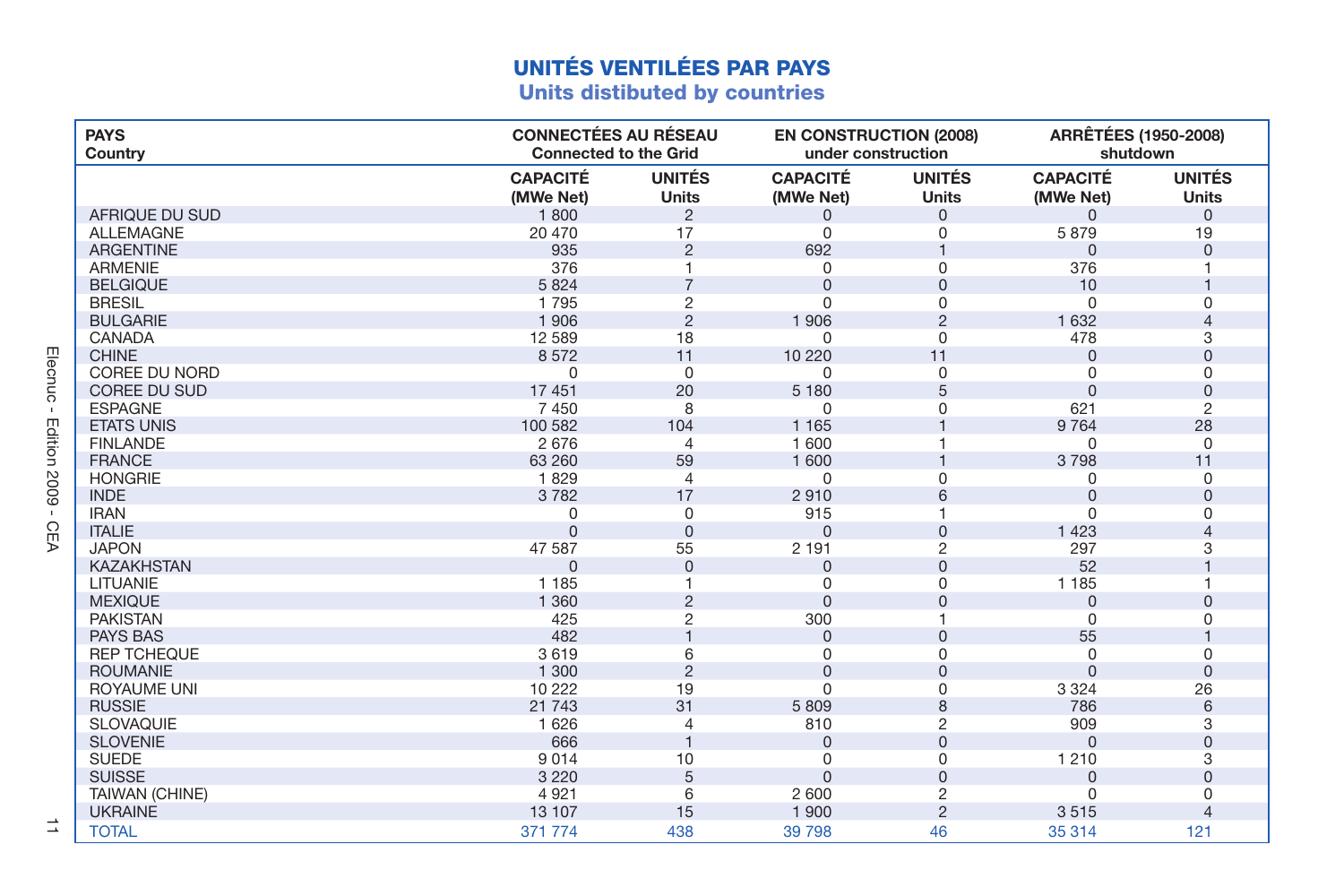| ನ                       |                        |                          |                        |                          | <b>UNITES ELECTRONUCLEAIRES CONNECTEES AU RESEAU - PAR FILIERE (31-12-2008)</b><br>Nuclear power plants connected to the Grid- by reactor type groups (31-12-2008) |                          |                 |                           |                         |                           |                  |                          |                        |                            |                          |
|-------------------------|------------------------|--------------------------|------------------------|--------------------------|--------------------------------------------------------------------------------------------------------------------------------------------------------------------|--------------------------|-----------------|---------------------------|-------------------------|---------------------------|------------------|--------------------------|------------------------|----------------------------|--------------------------|
|                         | <b>PAYS</b><br>Country | <b>BWR</b><br><b>MWe</b> | <b>BWR</b><br>(Unités) | <b>FBR</b><br><b>MWe</b> | <b>FBR</b><br>(Unités)                                                                                                                                             | <b>GCR</b><br><b>MWe</b> | GCR<br>(Unités) | <b>LWGR</b><br><b>MWe</b> | <b>LWGR</b><br>(Unités) | <b>PHWR</b><br><b>MWe</b> | PHWR<br>(Unités) | <b>PWR</b><br><b>MWe</b> | <b>PWR</b><br>(Unités) | <b>TOTAL</b><br><b>MWe</b> | <b>TOTAL</b><br>(Unités) |
|                         | AFRIQUE DU SUD         |                          |                        |                          |                                                                                                                                                                    |                          |                 |                           |                         |                           |                  | 1800                     | (2)                    | 1800                       | (2)                      |
|                         | <b>ALLEMAGNE</b>       | 6457                     | (6)                    |                          |                                                                                                                                                                    |                          |                 |                           |                         |                           |                  | 14 013                   | (11)                   | 20 470                     | (17)                     |
|                         | <b>ARGENTINE</b>       |                          |                        |                          |                                                                                                                                                                    |                          |                 |                           |                         | 935                       | (2)              |                          |                        | 935                        | (2)                      |
|                         | <b>ARMENIE</b>         |                          |                        |                          |                                                                                                                                                                    |                          |                 |                           |                         |                           |                  | 376                      | (1)                    | 376                        | (1)                      |
|                         | <b>BELGIQUE</b>        |                          |                        |                          |                                                                                                                                                                    |                          |                 |                           |                         |                           |                  | 5 8 2 4                  | (7)                    | 5 8 2 4                    | (7)                      |
|                         | <b>BRESIL</b>          |                          |                        |                          |                                                                                                                                                                    |                          |                 |                           |                         |                           |                  | 1795                     | (2)                    | 1795                       | (2)                      |
|                         | <b>BULGARIE</b>        |                          |                        |                          |                                                                                                                                                                    |                          |                 |                           |                         |                           |                  | 1 9 0 6                  | (2)                    | 1 906                      | (2)                      |
|                         | CANADA                 |                          |                        |                          |                                                                                                                                                                    |                          |                 |                           |                         | 12 589                    | (18)             |                          |                        | 12 5 8 9                   | (18)                     |
|                         | <b>CHINE</b>           |                          |                        |                          |                                                                                                                                                                    |                          |                 |                           |                         | 1 300                     | (2)              | 7 2 7 2                  | (9)                    | 8572                       | (11)                     |
|                         | COREE DU SUD           |                          |                        |                          |                                                                                                                                                                    |                          |                 |                           |                         | 2 6 2 7                   | (4)              | 14 8 24                  | (16)                   | 17 451                     | (20)                     |
| Elecnuc<br>$\mathbf{I}$ | <b>ESPAGNE</b>         | 1510                     | (2)                    |                          |                                                                                                                                                                    |                          |                 |                           |                         |                           |                  | 5940                     | (6)                    | 7 4 5 0                    | (8)                      |
|                         | <b>ETATS-UNIS</b>      | 33 885                   | (35)                   |                          |                                                                                                                                                                    |                          |                 |                           |                         |                           |                  | 66 697                   | (69)                   | 100 582                    | (104)                    |
|                         | <b>FINLANDE</b>        | 1700                     | (2)                    |                          |                                                                                                                                                                    |                          |                 |                           |                         |                           |                  | 976                      | (2)                    | 2676                       | (4)                      |
| Edition 2009 -          | <b>FRANCE</b>          |                          |                        | 130                      | (1)                                                                                                                                                                |                          |                 |                           |                         |                           |                  | 63 130                   | (58)                   | 63 260                     | (59)                     |
|                         | <b>HONGRIE</b>         |                          |                        |                          |                                                                                                                                                                    |                          |                 |                           |                         |                           |                  | 1829                     | (4)                    | 1829                       | (4)                      |
|                         | <b>INDE</b>            | 300                      | (2)                    |                          |                                                                                                                                                                    |                          |                 |                           |                         | 3 4 8 2                   | (15)             |                          |                        | 3782                       | (17)                     |
|                         | <b>JAPON</b>           | 29 167                   | (32)                   |                          |                                                                                                                                                                    |                          |                 |                           |                         |                           |                  | 18 4 20                  | (23)                   | 47 587                     | (55)                     |
| <b>CEA</b>              | LITUANIE               |                          |                        |                          |                                                                                                                                                                    |                          |                 | 1 1 8 5                   | (1)                     |                           |                  |                          |                        | 1 1 8 5                    | (1)                      |
|                         | <b>MEXIQUE</b>         | 1 3 6 0                  | (2)                    |                          |                                                                                                                                                                    |                          |                 |                           |                         |                           |                  |                          |                        | 1 3 6 0                    | (2)                      |
|                         | <b>PAKISTAN</b>        |                          |                        |                          |                                                                                                                                                                    |                          |                 |                           |                         | 125                       | (1)              | 300                      | (1)                    | 425                        | (2)                      |
|                         | PAYS-BAS               |                          |                        |                          |                                                                                                                                                                    |                          |                 |                           |                         |                           |                  | 482                      | (1)                    | 482                        | (1)                      |
|                         | <b>REP TCHEQUE</b>     |                          |                        |                          |                                                                                                                                                                    |                          |                 |                           |                         |                           |                  | 3619                     | (6)                    | 3619                       | (6)                      |
|                         | <b>ROUMANIE</b>        |                          |                        |                          |                                                                                                                                                                    |                          |                 |                           |                         | 1 300                     | (2)              |                          |                        | 1 300                      | (2)                      |
|                         | <b>ROYAUME UNI</b>     |                          |                        |                          |                                                                                                                                                                    | 9 0 3 4                  | (18)            |                           |                         |                           |                  | 1 1 8 8                  | (1)                    | 10 222                     | (19)                     |
|                         | <b>RUSSIE</b>          |                          |                        | 560                      | (1)                                                                                                                                                                |                          |                 | 10 219                    | (15)                    |                           |                  | 10 964                   | (15)                   | 21 743                     | (31)                     |
|                         | <b>SLOVAQUIE</b>       |                          |                        |                          |                                                                                                                                                                    |                          |                 |                           |                         |                           |                  | 1 6 2 6                  | (4)                    | 1 6 2 6                    | (4)                      |
|                         | <b>SLOVENIE</b>        |                          |                        |                          |                                                                                                                                                                    |                          |                 |                           |                         |                           |                  | 666                      | (1)                    | 666                        | (1)                      |
|                         | <b>SUEDE</b>           | 6 2 2 7                  | (7)                    |                          |                                                                                                                                                                    |                          |                 |                           |                         |                           |                  | 2 7 8 7                  | (3)                    | 9014                       | (10)                     |
|                         | <b>SUISSE</b>          | 1 5 2 0                  | (2)                    |                          |                                                                                                                                                                    |                          |                 |                           |                         |                           |                  | 1700                     | (3)                    | 3 2 2 0                    | (5)                      |
|                         | TAIWAN (CHINE)         | 3 1 4 1                  | (4)                    |                          |                                                                                                                                                                    |                          |                 |                           |                         |                           |                  | 1780                     | (2)                    | 4 9 21                     | (6)                      |
|                         | <b>UKRAINE</b>         |                          |                        |                          |                                                                                                                                                                    |                          |                 |                           |                         |                           |                  | 13 107                   | (15)                   | 13 107                     | (15)                     |
|                         | <b>TOTAL</b>           | 85 267                   | (94)                   | 690                      | (2)                                                                                                                                                                | 9 0 3 4                  | (18)            | 11 404                    | (16)                    | 22 3 58                   | (44)             | 243 021                  | (264)                  | 371 774                    | (438)                    |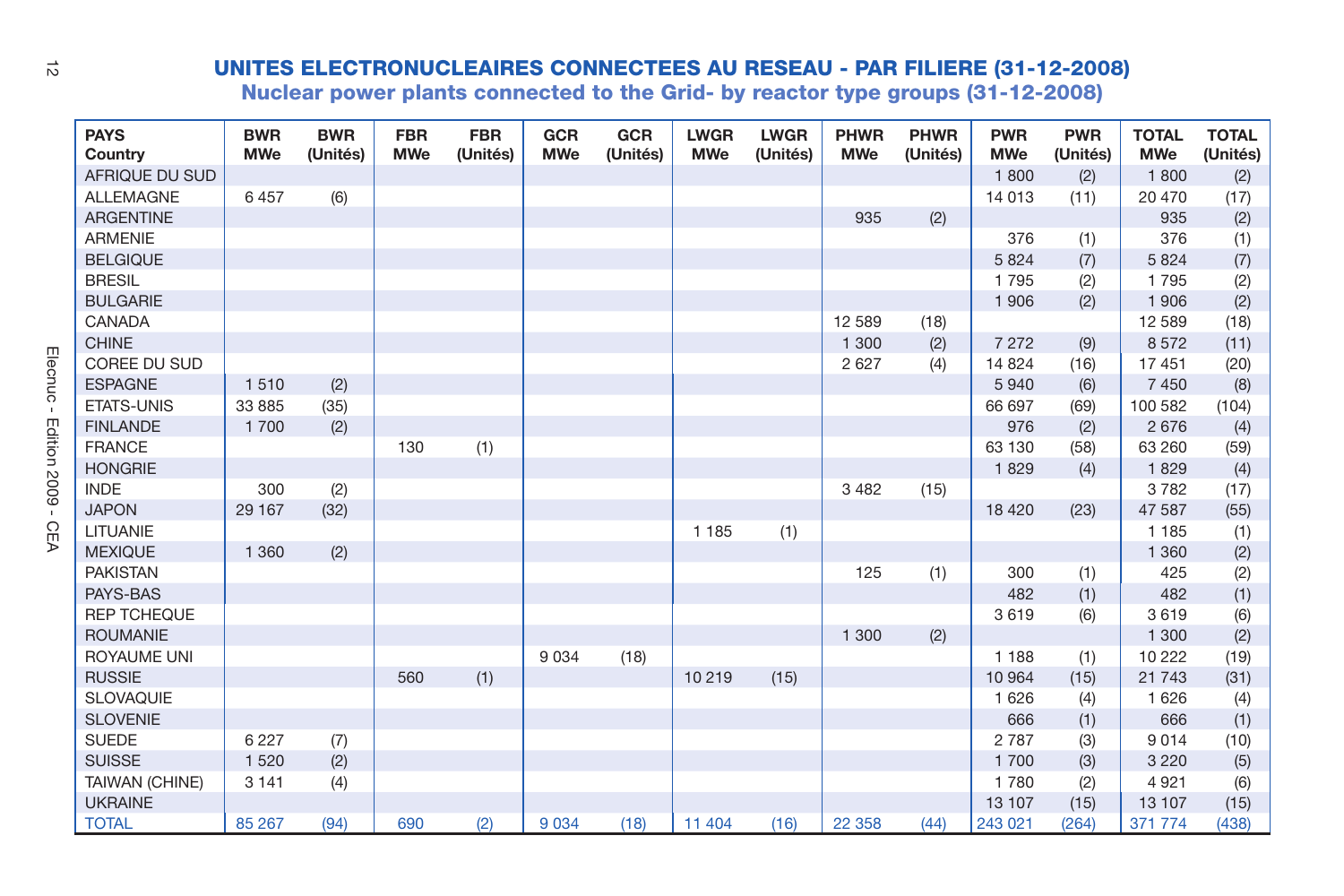| ARGENTINE<br><b>BULGARIE</b><br><b>CHINE</b> |         |     |         | (Unités) | <b>LWGR</b><br><b>MWe</b> | <b>LWGR</b><br>(Unités) | <b>PHWR</b><br><b>MWe</b> | <b>PHWR</b><br>(Unités) | <b>PWR</b><br><b>MWe</b> | <b>PWR</b><br>(Unités) | <b>TOTAL</b><br><b>MWe</b> | <b>TOTAL</b><br>(Unités) |
|----------------------------------------------|---------|-----|---------|----------|---------------------------|-------------------------|---------------------------|-------------------------|--------------------------|------------------------|----------------------------|--------------------------|
|                                              |         |     |         |          |                           |                         | 692                       | (1)                     |                          |                        | 692                        | (1)                      |
|                                              |         |     |         |          |                           |                         |                           |                         | 1 906                    | (2)                    | 1906                       | (2)                      |
|                                              |         |     |         |          |                           |                         |                           |                         | 10 220                   | (11)                   | 10 2 20                    | (11)                     |
| COREE DU SUD                                 |         |     |         |          |                           |                         |                           |                         | 5 1 8 0                  | (5)                    | 5 1 8 0                    | (5)                      |
| ETATS-UNIS                                   |         |     |         |          |                           |                         |                           |                         | 1 1 6 5                  | (1)                    | 1 1 6 5                    | (1)                      |
| <b>FINLANDE</b>                              |         |     |         |          |                           |                         |                           |                         | 1 600                    | (1)                    | 1 600                      | (1)                      |
| <b>FRANCE</b>                                |         |     |         |          |                           |                         |                           |                         | 1 600                    | (1)                    | 1 600                      | (1)                      |
| <b>INDE</b>                                  |         |     | 470     | (1)      |                           |                         | 606                       | (3)                     | 1834                     | (2)                    | 2910                       | (6)                      |
| <b>IRAN</b>                                  |         |     |         |          |                           |                         |                           |                         | 915                      | (1)                    | 915                        | (1)                      |
| <b>JAPON</b>                                 | 1 3 2 5 | (1) |         |          |                           |                         |                           |                         | 866                      | (1)                    | 2 1 9 1                    | (2)                      |
| <b>PAKISTAN</b>                              |         |     |         |          |                           |                         |                           |                         | 300                      | (1)                    | 300                        | (1)                      |
| <b>RUSSIE</b>                                |         |     | 750     | (1)      | 925                       | (1)                     |                           |                         | 4 1 3 4                  | (6)                    | 5 8 0 9                    | (8)                      |
| <b>SLOVAQUIE</b>                             |         |     |         |          |                           |                         |                           |                         | 810                      | (2)                    | 810                        | (2)                      |
| TAIWAN (CHINE)                               | 2 600   | (2) |         |          |                           |                         |                           |                         |                          |                        | 2 600                      | (2)                      |
| <b>UKRAINE</b>                               |         |     |         |          |                           |                         |                           |                         | 1 900                    | (2)                    | 1 900                      | (2)                      |
| <b>TOTAL</b>                                 | 3925    | (3) | 1 2 2 0 | (2)      | 925                       | (1)                     | 1 2 9 8                   | (4)                     | 32 430                   | (36)                   | 39 798                     | (46)                     |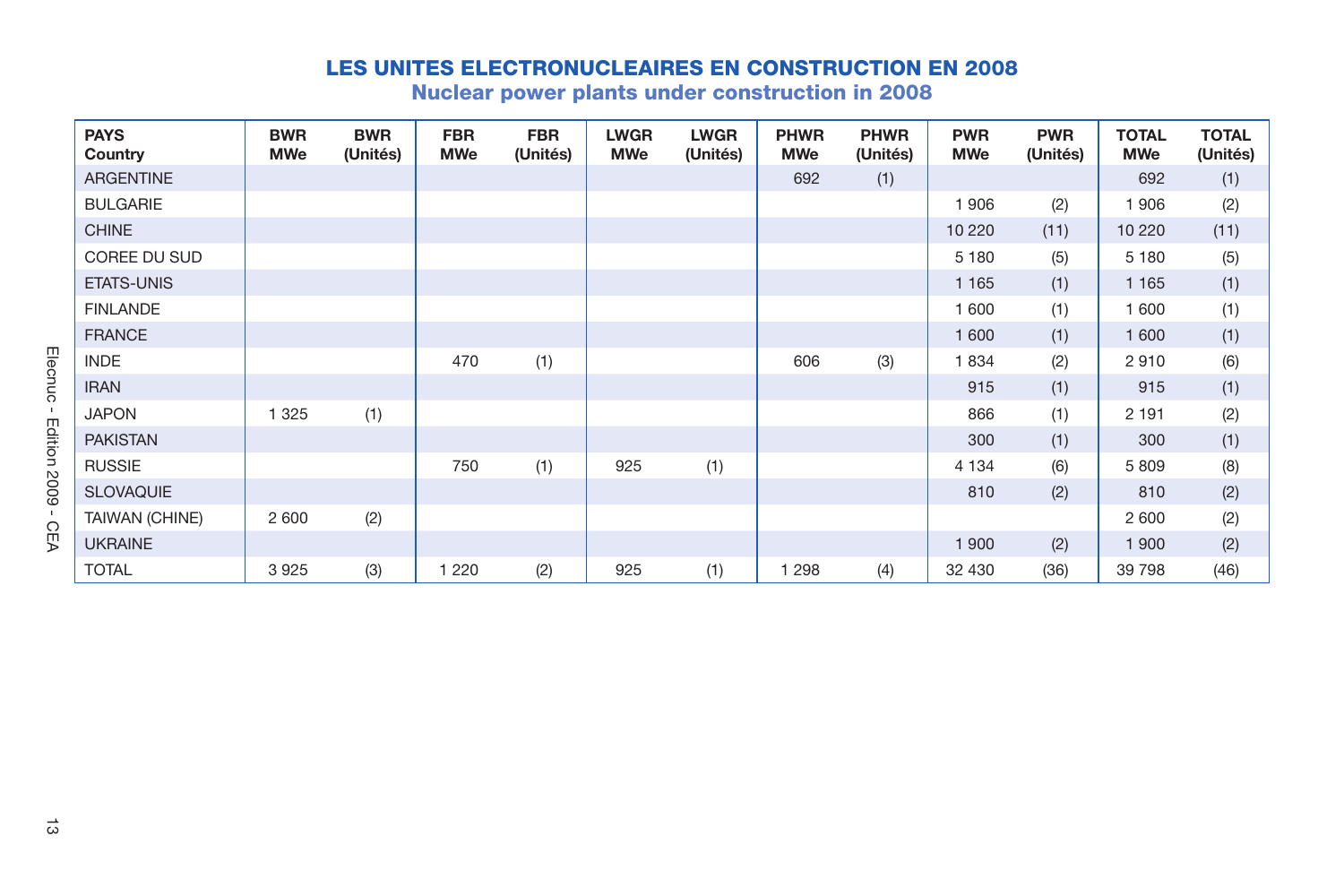| 14                                      |                              |                |        |            |        | <b>EVOLUTION DES PUISSANCES ELECTRONUCLEAIRES NETTES COUPLEES AU RESEAU</b><br>Evolution of nuclear power plants capacities connected to the grid. |                          |             |        |            |        |
|-----------------------------------------|------------------------------|----------------|--------|------------|--------|----------------------------------------------------------------------------------------------------------------------------------------------------|--------------------------|-------------|--------|------------|--------|
|                                         | <b>PAYS</b>                  |                | 1970   |            | 1980   | 1990                                                                                                                                               |                          | 2000        |        | 2008       |        |
|                                         | <b>COUNTRY</b>               | <b>MWE</b>     | (UNIT) | <b>MWE</b> | (UNIT) | <b>MWE</b>                                                                                                                                         | (UNIT)                   | <b>MWE</b>  | (UNIT) | <b>MWE</b> | (UNIT) |
|                                         | AFRIQUE DU SUD               |                |        |            |        | 1800                                                                                                                                               | (2)                      | 1800        | (2)    | 1800       | (2)    |
|                                         | <b>ALLEMAGNE</b>             | 992            | (8)    | 10 487     | (19)   | 21 940                                                                                                                                             | (21)                     | 21 283      | (19)   | 20 470     | (17)   |
|                                         | <b>ARGENTINE</b>             |                |        | 335        | (1)    | 935                                                                                                                                                | (2)                      | 935         | (2)    | 935        | (2)    |
|                                         | <b>ARMENIE</b>               |                |        | 752        | (2)    | 376                                                                                                                                                | (1)                      | 376         | (1)    | 376        | (1)    |
|                                         | <b>BELGIQUE</b>              | 11             | (1)    | 1757       | (4)    | 5712                                                                                                                                               | (7)                      | 5712        | (7)    | 5 8 2 4    | (7)    |
|                                         | <b>BRESIL</b>                |                |        |            |        | 626                                                                                                                                                | (1)                      | 1 9 0 1     | (2)    | 1795       | (2)    |
|                                         | <b>BULGARIE</b>              | $\sim$         |        | 1 2 2 4    | (3)    | 2 5 8 5                                                                                                                                            | (5)                      | 3 5 3 8     | (6)    | 1 906      | (2)    |
|                                         | CANADA                       | 228            | (2)    | 5 4 0 6    | (10)   | 13 4 34                                                                                                                                            | (20)                     | 10 018      | (14)   | 12 5 8 9   | (18)   |
|                                         | <b>CHINE</b>                 | $\overline{a}$ |        |            |        |                                                                                                                                                    | $\overline{\phantom{a}}$ | 2 1 6 7     | (3)    | 8572       | (11)   |
|                                         | COREE DU SUD                 |                |        | 556        | (1)    | 7 2 2 0                                                                                                                                            | (9)                      | 12 990      | (16)   | 17 451     | (20)   |
|                                         | <b>ESPAGNE</b>               | 153            | (1)    | 1 0 7 9    | (3)    | 7 5 2 4                                                                                                                                            | (9)                      | 7 5 2 4     | (9)    | 7 4 5 0    | (8)    |
|                                         | <b>ETATS UNIS</b>            | 6 2 5 2        | (17)   | 52 129     | (68)   | 101 488                                                                                                                                            | (111)                    | 97 860      | (104)  | 100 582    | (104)  |
| Elecnuc<br>$\mathbf{I}$<br>Edition 2009 | <b>FINLANDE</b>              |                |        | 2 6 5 6    | (4)    | 2 6 5 6                                                                                                                                            | (4)                      | 2 6 5 6     | (4)    | 2676       | (4)    |
|                                         | <b>FRANCE</b>                | 1696           | (8)    | 14 4 91    | (22)   | 55 888                                                                                                                                             | (56)                     | 63 073      | (59)   | 63 260     | (59)   |
|                                         | <b>HONGRIE</b>               |                |        |            |        | 1755                                                                                                                                               | (4)                      | 1755        | (4)    | 1829       | (4)    |
|                                         | <b>INDE</b>                  | 300            | (2)    | 577        | (4)    | 1 0 8 9                                                                                                                                            | (7)                      | 2 5 0 3     | (14)   | 3782       | (17)   |
|                                         | <b>ITALIE</b>                | 563            | (3)    | 1423       | (4)    | $\mathbf{0}$                                                                                                                                       | (0)                      | $\mathbf 0$ | (0)    |            | (0)    |
|                                         | <b>JAPON</b>                 | 1 2 7 2        | (5)    | 14 976     | (23)   | 30 893                                                                                                                                             | (41)                     | 43 491      | (53)   | 47 587     | (55)   |
| $\mathbf{I}$                            | <b>KAZAKHSTAN</b>            |                |        | 52         | (1)    | 52                                                                                                                                                 | (1)                      | $\Omega$    | (0)    |            | (0)    |
| <b>CEA</b>                              | LITUANIE                     |                |        |            |        | 2 3 7 0                                                                                                                                            | (2)                      | 2 3 7 0     | (2)    | 1 1 8 5    | (1)    |
|                                         | <b>MEXIQUE</b>               |                |        |            |        | 680                                                                                                                                                | (1)                      | 1 3 6 0     | (2)    | 1 3 6 0    | (2)    |
|                                         | <b>PAKISTAN</b>              |                |        | 125        | (1)    | 125                                                                                                                                                | (1)                      | 425         | (2)    | 425        | (2)    |
|                                         | <b>PAYS BAS</b>              | 55             | (1)    | 505        | (2)    | 505                                                                                                                                                | (2)                      | 450         | (1)    | 482        | (1)    |
|                                         | <b>REP TCHEQUE</b>           |                |        |            |        | 1 6 4 8                                                                                                                                            | (4)                      | 2 5 6 0     | (5)    | 3619       | (6)    |
|                                         | <b>ROUMANIE</b>              | $\overline{a}$ |        |            |        |                                                                                                                                                    |                          | 655         | (1)    | 1 300      | (2)    |
|                                         | ROYAUME UNI                  | 3524           | (27)   | 7134       | (33)   | 12 4 04                                                                                                                                            | (37)                     | 12 4 9 8    | (33)   | 10 222     | (19)   |
|                                         | <b>RUSSIE</b>                | 781            | (4)    | 8 5 5 2    | (19)   | 18 893                                                                                                                                             | (28)                     | 19843       | (29)   | 21 7 4 3   | (31)   |
|                                         | <b>SLOVAQUIE</b>             |                |        | 816        | (2)    | 1 6 3 2                                                                                                                                            | (4)                      | 2 4 0 8     | (6)    | 1 6 2 6    | (4)    |
|                                         | <b>SLOVENIE</b>              | $\sim$         |        |            |        | 676                                                                                                                                                | (1)                      | 676         | (1)    | 666        | (1)    |
|                                         | <b>SUEDE</b>                 | 10             | (1)    | 5838       | (8)    | 10 032                                                                                                                                             | (12)                     | 9 4 3 2     | (11)   | 9014       | (10)   |
|                                         | <b>SUISSE</b>                | 365            | (1)    | 2 0 5 5    | (4)    | 3 2 0 0                                                                                                                                            | (5)                      | 3 2 0 0     | (5)    | 3 2 2 0    | (5)    |
|                                         | <b>TAIWAN (CHINE)</b>        | ÷,             |        | 1 2 0 8    | (2)    | 4 8 8 4                                                                                                                                            | (6)                      | 4884        | (6)    | 4 9 21     | (6)    |
|                                         | <b>UKRAINE</b>               |                |        | 2 0 3 1    | (3)    | 12 832                                                                                                                                             | (15)                     | 11 207      | (13)   | 13 107     | (15)   |
|                                         | <b>MONDE / World</b>         | 16 20 2        | (81)   | 136 164    | (243)  | 325 854                                                                                                                                            | (419)                    | 351 550     | (436)  | 371 774    | (438)  |
|                                         | NB DE PAYS / nb of countries | 14             |        | 24         |        | 30                                                                                                                                                 |                          | 31          |        | 31         |        |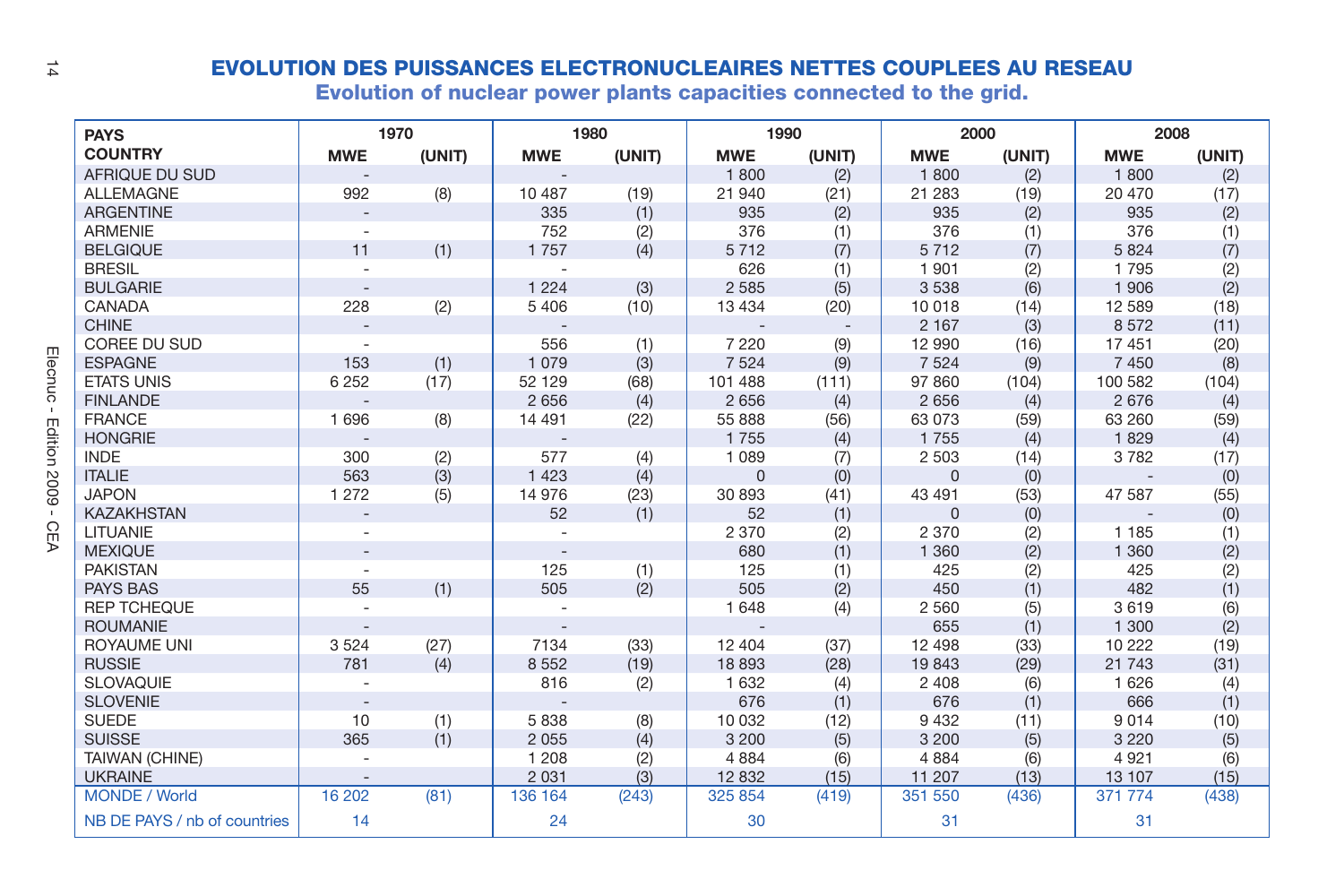|                                           |                        |                                                                                    | <b>PREMIERES PRODUCTIONS D'ELECTRICITE D'ORIGINE NUCLEAIRE PAR PAYS</b><br>First electric generations supplied by a nuclear unit in each country |                                                                                   |                        |                                                                                    |                                                        |                                                                                   |
|-------------------------------------------|------------------------|------------------------------------------------------------------------------------|--------------------------------------------------------------------------------------------------------------------------------------------------|-----------------------------------------------------------------------------------|------------------------|------------------------------------------------------------------------------------|--------------------------------------------------------|-----------------------------------------------------------------------------------|
|                                           | <b>PAYS</b><br>Country | <b>DATE DE</b><br><b>PREMIERE</b><br><b>PRODUCTION</b><br>first generation<br>date | <b>NOM DE L'UNITE</b><br>(FILIERE)<br>unit name (type)                                                                                           | <b>ANNEE</b><br><b>D'ARRET</b><br><b>DEFINITIF</b><br>definitive<br>shutdown year | <b>PAYS</b><br>Country | <b>DATE DE</b><br><b>PREMIERE</b><br><b>PRODUCTION</b><br>first generation<br>date | <b>NOM DE L'UNITE</b><br>(FILIERE)<br>unit name (type) | <b>ANNEE</b><br><b>D'ARRET</b><br><b>DEFINITIF</b><br>definitive<br>shutdown year |
|                                           | <b>ETATS UNIS</b>      | 20.12.1951                                                                         | EBR-1 (RAPIDE)                                                                                                                                   | 1963                                                                              | <b>KAZAKHSTAN</b>      | 16.07.1973                                                                         | AKTAU-1 (RAPIDE)                                       | 1999                                                                              |
|                                           | <b>RUSSIE</b>          | 27,06,1954                                                                         | AES-1 OBNINSK (RBMK)                                                                                                                             | 1988                                                                              | ARGENTINE              | 17,03,1974                                                                         | ATUCHA-1 (PHWR)                                        |                                                                                   |
|                                           | <b>ROYAUME UNI</b>     |                                                                                    | 27,08,1956 CALDER HALL-1 (MGUNGG)                                                                                                                | 2003                                                                              | <b>BULGARIE</b>        | 24,07,1974                                                                         | KOZLODUY-1 (WWER)                                      | 2002                                                                              |
|                                           | <b>FRANCE</b>          | 28.09.1956                                                                         | MARCOULE G-1 (UNGG)                                                                                                                              | 1968                                                                              | <b>ARMENIE</b>         | 28,12,1976                                                                         | OKTEMBERYAN-1 (WWER)                                   | 1989                                                                              |
| Elecnuc<br>$\mathbf{I}$<br>Edition 2009 - | ALLEMAGNE FEDERALE     | 17,06,1961                                                                         | V.A.KAHL (BWR)                                                                                                                                   | 1985                                                                              | <b>FINLANDE</b>        | 08,02,1977                                                                         | LOVIISA-1 (WWER)                                       |                                                                                   |
|                                           | CANADA.                | 04,06,1962                                                                         | ROLPHTON NPD-2(BHWR)                                                                                                                             | 1987                                                                              | COREE DU SUD           | 30,06,1977                                                                         | KORI-1 (PWR).                                          |                                                                                   |
|                                           | <b>BELGIQUE</b>        | 10,10,1962                                                                         | MOL BR-3 (PWR)                                                                                                                                   | 1987                                                                              | <b>UKRAINE</b>         | 26,09,1977                                                                         | CHERNOBYL-1 (RBMK)                                     | 1996                                                                              |
|                                           | <b>ITALIE</b>          | 12,05,1963                                                                         | LATINA (MGUNGG)                                                                                                                                  | 1987                                                                              | <b>TAIWAN</b>          | 16,11,1977                                                                         | CHINSHAN-1 (BWR)                                       |                                                                                   |
| <b>CEA</b>                                | <b>JAPON</b>           | 26,10,1963                                                                         | TOKAI JPDR-1 (BWR)                                                                                                                               | 1969                                                                              | <b>SLOVENIE</b>        | 02,10,1981                                                                         | <b>KRSKO (PWR)</b>                                     |                                                                                   |
|                                           | <b>SUEDE</b>           | 20,03,1964                                                                         | <b>AGESTA (PHWR)</b>                                                                                                                             | 1974                                                                              | <b>BRESIL</b>          | 01,04,1982                                                                         | ANGRA-1 (PWR)                                          |                                                                                   |
|                                           | EX ALLEMAGNE DEM       | 06,05,1966                                                                         | RHEINSBERG (WWER)                                                                                                                                | 1990                                                                              | <b>HONGRIE</b>         | 28,12,1982                                                                         | PAKS-1 (WWER)                                          |                                                                                   |
|                                           | <b>SUISSE</b>          | 29,01,1968                                                                         | LUCENS (HWGCR)                                                                                                                                   | 1969                                                                              | LITUANIE               | 31, 12, 1983                                                                       | IGNALINA-1 (RBMK)                                      | 2004                                                                              |
|                                           | <b>ESPAGNE</b>         | 11,07,1968                                                                         | <b>JOSE CABRERA (PWR)</b>                                                                                                                        | 2006                                                                              | AFRIQUE DU SUD         | 04,04,1984                                                                         | KOEBERG-1 (PWR)                                        |                                                                                   |
|                                           | <b>PAYS BAS</b>        | 25,10,1968                                                                         | DODEWAARD (BWR)                                                                                                                                  | 1997                                                                              | <b>REP TCHEQUE</b>     | 24,02,1985                                                                         | DUKOVANY-1 (WWER)                                      |                                                                                   |
|                                           | <b>INDE</b>            | 01,04,1969                                                                         | TARAPUR-1 (BWR)                                                                                                                                  |                                                                                   | <b>MEXIQUE</b>         | 13,04,1989                                                                         | LAGUNA VERDE-1 (BWR)                                   |                                                                                   |
|                                           | <b>PAKISTAN</b>        | 18,10,1971                                                                         | KANUPP (PHWR)                                                                                                                                    |                                                                                   | <b>CHINE</b>           | 15,12,1991                                                                         | QINSHAN-1 (PWR)                                        |                                                                                   |
| $\vec{a}$                                 | <b>SLOVAQUIE</b>       | 01,12,1972                                                                         | BOHUNICE A-1 (HWGCR)                                                                                                                             | 1979                                                                              | <b>ROUMANIE</b>        | 12,07,1996                                                                         | CERNAVODA-1 (PHWR)                                     |                                                                                   |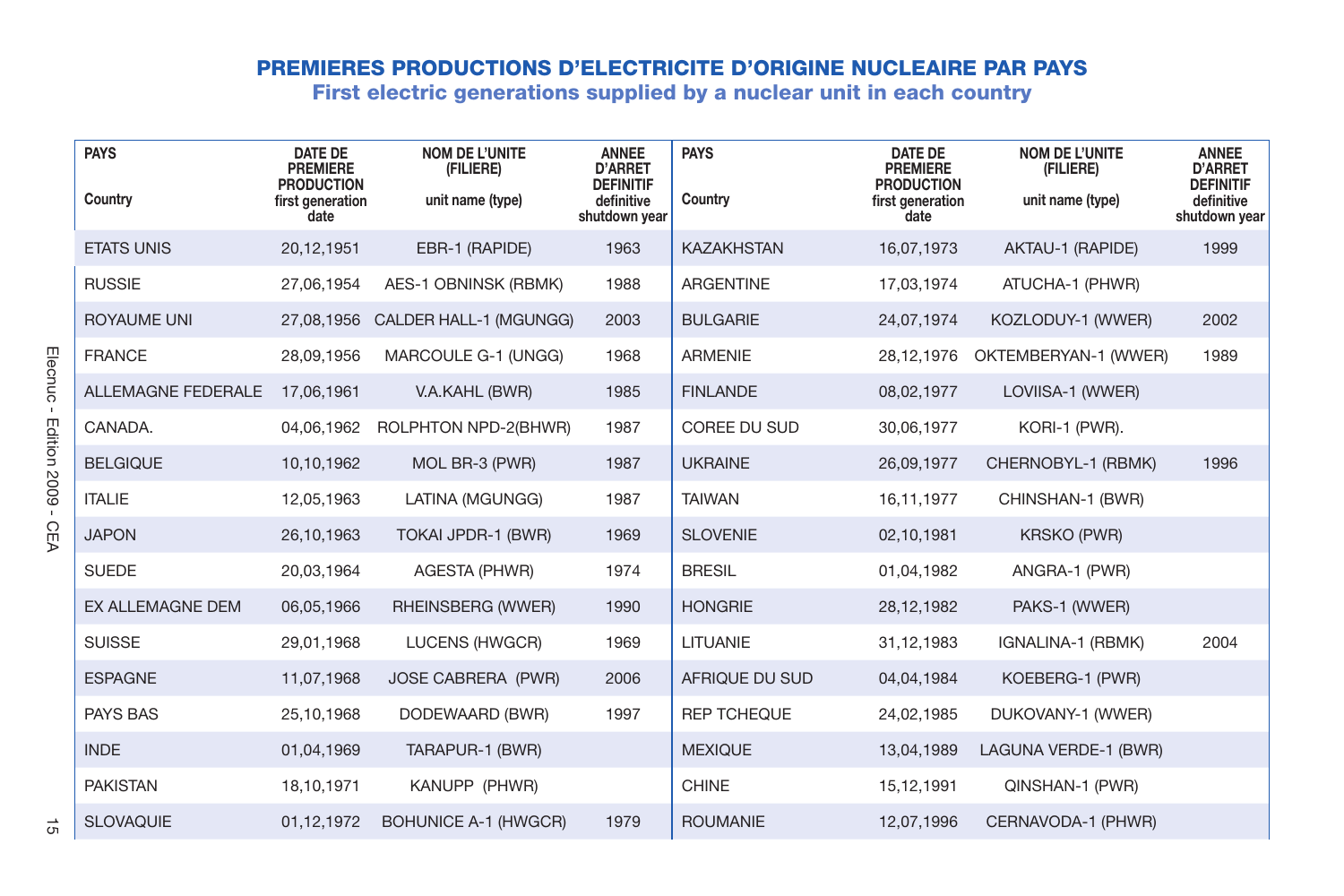| $\vec{a}$      |                                       |                                                                                       |                                                                                                   |                                                                            | <b>PRODUCTION D'ÉLECTRICITÉ D'ORIGINE NUCLÉAIRE PAR PAYS FIN 2008</b>                                  |                          |                         |
|----------------|---------------------------------------|---------------------------------------------------------------------------------------|---------------------------------------------------------------------------------------------------|----------------------------------------------------------------------------|--------------------------------------------------------------------------------------------------------|--------------------------|-------------------------|
|                |                                       |                                                                                       |                                                                                                   |                                                                            | Electricity generation from nuclear power plants by country at the end of 2008                         |                          |                         |
|                |                                       | <b>PRODUCTION</b><br><b>ELECTRIQUE TOTALE</b><br>(TWh NETS)<br>(Net Total Generation) | <b>PRODUCTION</b><br><b>ELECTRIQUE</b><br><b>NUCLEAIRE (TWh NETS)</b><br>(Net nuclear Generation) | PART DU NUCLEAIRE<br><b>DANS LA PRODUCTION</b><br>(1) %<br>(Nuclear share) | PRODUCTION ELECTRIQUE<br><b>NUCLEAIRE CUMULEE</b><br>(TWh NETS) (2)<br>(Cumulative nuclear Generation) | <b>ANS-REACTEURS (2)</b> | <b>EXPERIENCE</b>       |
|                | <b>PAYS</b>                           |                                                                                       |                                                                                                   |                                                                            |                                                                                                        | <b>ANNÉES/vears</b>      | <b>MOIS/months</b>      |
|                | AFRIQUE DU SUD                        | 242                                                                                   | 12,71                                                                                             | 5,25                                                                       | 262                                                                                                    | 48                       | 3                       |
|                | <b>ALLEMAGNE</b>                      | 489                                                                                   | 140,89                                                                                            | 28,82                                                                      | 4 0 1 3                                                                                                | 734                      | 5                       |
|                | <b>ARGENTINE</b>                      | 111                                                                                   | 6,84                                                                                              | 6,18                                                                       | 182                                                                                                    | 60                       | $\overline{7}$          |
|                | <b>ARMENIE</b>                        | 6                                                                                     | 2,27                                                                                              | 39,35                                                                      | 74                                                                                                     | 41                       | 3                       |
|                | <b>BELGIQUE</b>                       | 81                                                                                    | 43,36                                                                                             | 53,76                                                                      | 1 1 5 0                                                                                                | 226                      | $\overline{7}$          |
|                | <b>BRESIL</b>                         | 449                                                                                   | 14                                                                                                | 3,12                                                                       | 131                                                                                                    | 35                       | 3                       |
|                | <b>BULGARIE</b>                       | 45                                                                                    | 14.74                                                                                             | 32,92                                                                      | 416                                                                                                    | 145                      | 3                       |
|                | CANADA                                | 599                                                                                   | 88,61                                                                                             | 14,8                                                                       | 1953                                                                                                   | 496                      | 8                       |
| Elecnuc        | <b>CHINE</b>                          | 3 0 3 9                                                                               | 65,33                                                                                             | 2,15                                                                       | 454                                                                                                    | 88                       | 3                       |
|                | COREE DU SUD                          | 405                                                                                   | 144,25                                                                                            | 35,62                                                                      | 1961                                                                                                   | 319                      | 8                       |
|                | <b>ESPAGNE</b>                        | 309                                                                                   | 56,4                                                                                              | 18,27                                                                      | 1 3 7 5                                                                                                | 261                      | 6                       |
| $\mathbb{R}^n$ | <b>ETATS UNIS</b>                     | 4 1 1 5                                                                               | 808,97                                                                                            | 19,66                                                                      | 18 659                                                                                                 | 3 4 3 4                  | $\overline{7}$          |
|                | <b>FINLANDE</b>                       | 74                                                                                    | 22,04                                                                                             | 29,73                                                                      | 562                                                                                                    | 119                      | $\overline{4}$          |
|                | <b>FRANCE</b>                         | 549                                                                                   | 418,3                                                                                             | 76,18                                                                      | 9 2 0 8                                                                                                | 1 641                    | $\overline{\mathbf{c}}$ |
|                | <b>HONGRIE</b>                        | 38                                                                                    | 13,97                                                                                             | 37,15                                                                      | 301                                                                                                    | 94                       | $\overline{2}$          |
| Edition 2009   | <b>INDE</b>                           | 649                                                                                   | 13,17                                                                                             | 2,03                                                                       | 269                                                                                                    | 301                      | $\overline{4}$          |
|                | <b>IRAN</b>                           |                                                                                       |                                                                                                   |                                                                            |                                                                                                        |                          |                         |
| $\mathbf{r}$   | <b>ITALIE</b>                         |                                                                                       |                                                                                                   |                                                                            |                                                                                                        | 81                       | 0                       |
| C              | <b>JAPON</b>                          | 965                                                                                   | 240,52                                                                                            | 24.93                                                                      | 6370                                                                                                   | 1 3 8 6                  | 3                       |
| Ξ              | <b>KAZAKHSTAN</b>                     |                                                                                       |                                                                                                   |                                                                            |                                                                                                        | 25                       | 10                      |
|                | LITUANIE                              | 13                                                                                    | 9,14                                                                                              | 72,89                                                                      | 231                                                                                                    | 42                       | 6                       |
|                | <b>MEXIQUE</b>                        | 232                                                                                   | 9,36                                                                                              | 4.04                                                                       | 146                                                                                                    | 33                       | 11                      |
|                | <b>PAKISTAN</b>                       | 91                                                                                    | 1,74                                                                                              | 1,91                                                                       | 25                                                                                                     | 45                       | 10                      |
|                | <b>PAYS BAS</b><br><b>REP TCHEQUE</b> | 103<br>77                                                                             | 3,93                                                                                              | 3,8                                                                        | 127<br>349                                                                                             | 64<br>104                | $\mathbf 0$<br>10       |
|                |                                       |                                                                                       | 25,02                                                                                             | 32,45                                                                      |                                                                                                        |                          |                         |
|                | <b>ROUMANIE</b>                       | 59<br>390                                                                             | 10,33                                                                                             | 17,54                                                                      | 68                                                                                                     | 13                       | 11<br>8                 |
|                | <b>ROYAUME UNI</b><br><b>RUSSIE</b>   | 902                                                                                   | 52,49<br>152,06                                                                                   | 13,45<br>16,86                                                             | 1978<br>3 2 7 6                                                                                        | 1 4 3 8<br>963           | 4                       |
|                | <b>SLOVAQUIE</b>                      | 27                                                                                    |                                                                                                   |                                                                            | 337                                                                                                    | 128                      | $\overline{7}$          |
|                | <b>SLOVENIE</b>                       | 14                                                                                    | 15,45<br>5,97                                                                                     | 56,42<br>41,71                                                             | 122                                                                                                    | 27                       | 3                       |
|                | <b>SUEDE</b>                          | 146                                                                                   |                                                                                                   | 42,04                                                                      | 1765                                                                                                   | 362                      | 6                       |
|                | <b>SUISSE</b>                         | 67                                                                                    | 61,34<br>26,27                                                                                    | 39,22                                                                      | 702                                                                                                    | 168                      | 10                      |
|                | <b>TAIWAN (CHINE)</b>                 | 225                                                                                   | 39,3                                                                                              | 17,45                                                                      | 903                                                                                                    | 164                      | $\mathbf{1}$            |
|                | <b>UKRAINE</b>                        | 178                                                                                   | 84,3                                                                                              | 47,4                                                                       | 1743                                                                                                   | 353                      | 6                       |
|                | <b>TOTAL</b>                          | 14 686                                                                                | 2 603                                                                                             | 17,7                                                                       | 59 112                                                                                                 | 13 0 14                  | $\Omega$                |
|                |                                       |                                                                                       |                                                                                                   |                                                                            |                                                                                                        |                          |                         |

(source: IAEA)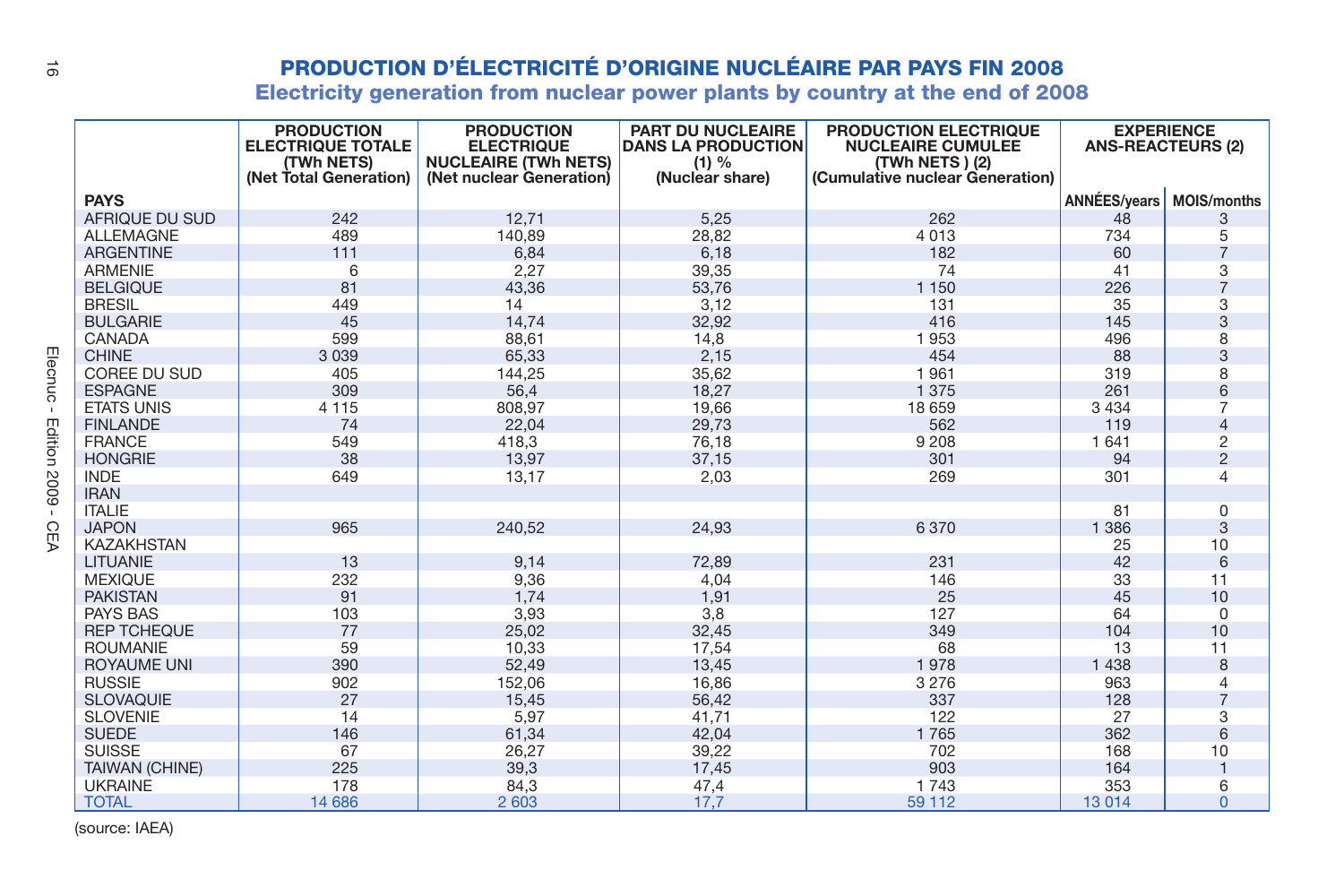|                               | <b>PAR ZONE GÉOGRAPHIQUE</b><br>by geographical area          |                                                           |                                                                                                                                                                                                                   |                                                                                 |                                                                                                                                            |                     |                                                                        |  |  |  |  |  |  |
|-------------------------------|---------------------------------------------------------------|-----------------------------------------------------------|-------------------------------------------------------------------------------------------------------------------------------------------------------------------------------------------------------------------|---------------------------------------------------------------------------------|--------------------------------------------------------------------------------------------------------------------------------------------|---------------------|------------------------------------------------------------------------|--|--|--|--|--|--|
|                               |                                                               |                                                           |                                                                                                                                                                                                                   |                                                                                 |                                                                                                                                            |                     |                                                                        |  |  |  |  |  |  |
|                               | <b>ZONES</b><br><b>GÉOGRAPHIQUES*</b><br>(Geographical areas) | <b>PRODUCTION</b><br>(GWh NETS)<br>(Net Total Generation) | <b>PRODUCTION</b><br>ÉLECTRIQUE TOTALE ÉLECTRIQUE NUCLÉAIRE<br>(GWh NETS)<br>(Net nuclear Generation)                                                                                                             | PART DU NUCLÉAIRE<br><b>DANS LA</b><br><b>PRODUCTION (1)</b><br>(Nuclear share) | PRODUCTION ÉLECTRIQUE<br><b>NUCLÉAIRE CUMULÉE</b><br>(TWh NETS) (2)<br>(Cumulative nuclear Generation)                                     | <b>ANNÉES/years</b> | <b>EXPÉRIENCE</b><br><b>ANS-RÉACTEURS</b><br>(2)<br><b>MOIS/months</b> |  |  |  |  |  |  |
|                               | Afrique                                                       | 242                                                       | 13                                                                                                                                                                                                                | 5,3                                                                             | 262                                                                                                                                        | 48                  | 3                                                                      |  |  |  |  |  |  |
|                               | Amérique du Nord<br>et Centrale                               | 4 9 4 5                                                   | 907                                                                                                                                                                                                               | 18,3                                                                            | 20758                                                                                                                                      | 3841                | 2                                                                      |  |  |  |  |  |  |
|                               | Amérique du Sud                                               | 559                                                       | 21                                                                                                                                                                                                                | 3,7                                                                             | 313                                                                                                                                        | 95                  | 10                                                                     |  |  |  |  |  |  |
|                               | Asie                                                          | 5 3 7 3                                                   | 504                                                                                                                                                                                                               | 9,4                                                                             | 9982                                                                                                                                       | 2 1 9 4             | 5                                                                      |  |  |  |  |  |  |
|                               | CEI + Ukraine                                                 | 1 0 8 6                                                   | 239                                                                                                                                                                                                               | 22,0                                                                            | 5 0 9 3                                                                                                                                    | 1 3 3 6             | 10                                                                     |  |  |  |  |  |  |
| Elecnuc-                      | $UE + Suisse$                                                 | 2 4 8 1                                                   | 920                                                                                                                                                                                                               | 37,1                                                                            | 22 704                                                                                                                                     | 5 5 0 3             | 6                                                                      |  |  |  |  |  |  |
|                               | <b>TOTAL</b>                                                  | 14 686                                                    | 2 603                                                                                                                                                                                                             | 17,7                                                                            | 59 112                                                                                                                                     | 13 0 14             | $\mathbf{0}$                                                           |  |  |  |  |  |  |
| Edition<br>2009<br><b>CEA</b> | *: voir page 10                                               |                                                           | (1) PART DU NUCLEAIRE DANS LA PRODUCTION TOTALE. (share of nuclear electricity in total electricity Generation.)<br>(cumulative production and experience of operating and shut down reactors) (full years spent) |                                                                                 | (2) PRODUCTION ET EXPERIENCE CUMULEE D'EXPLOITATION DES UNITES ACTIVES SUR LE RESEAU ET DEFINITIVEMENT ARRETEES (ANNEES PLEINES ECOULEES). |                     |                                                                        |  |  |  |  |  |  |
| ⇉                             |                                                               |                                                           |                                                                                                                                                                                                                   |                                                                                 |                                                                                                                                            |                     |                                                                        |  |  |  |  |  |  |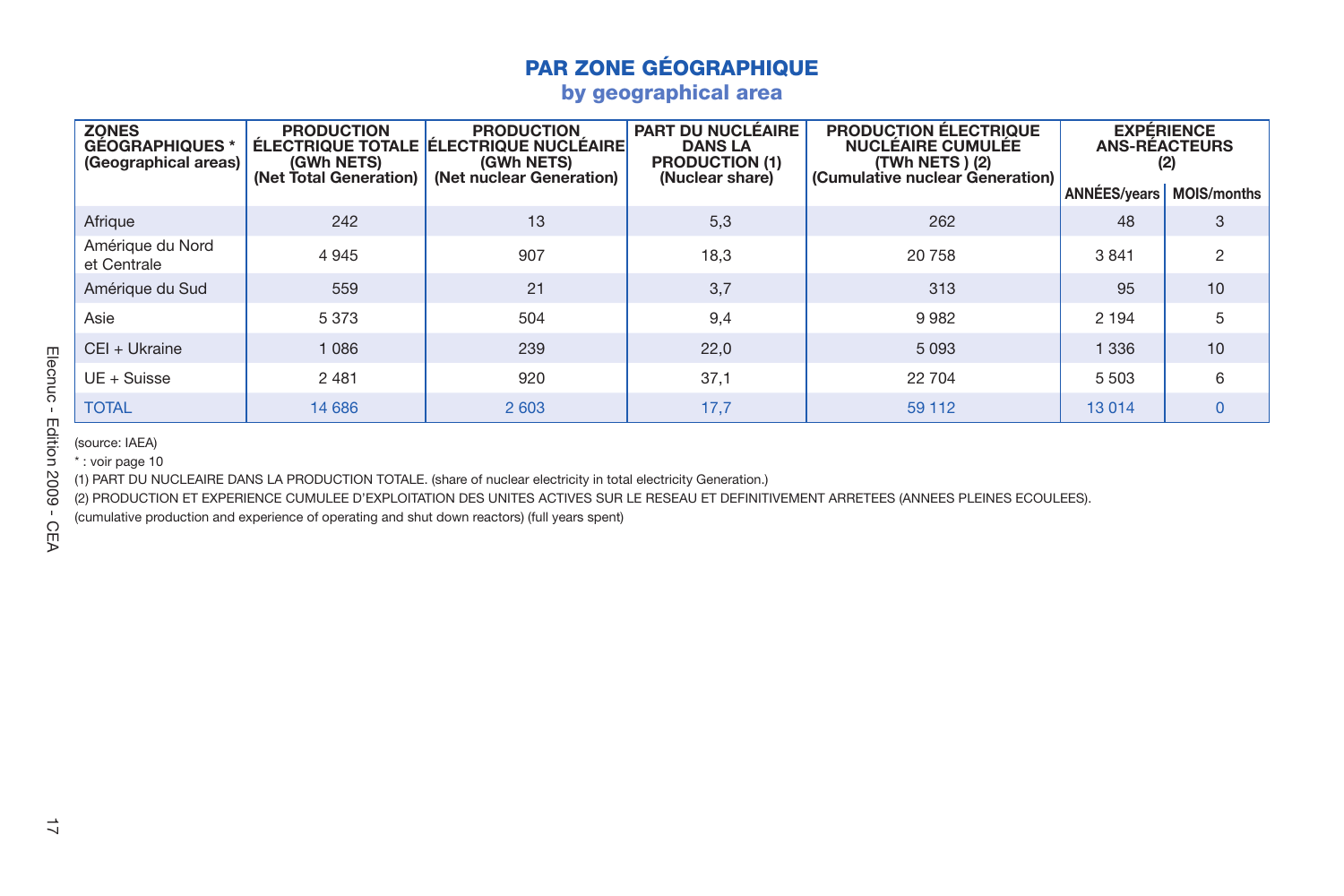| ಹೆ      |                     |                       |                                                     |                                                    |        |                  |                         |                             | INDICATEURS DE PERFORMANCE DES UNITES REP EN FRANCE PÉRIODE DE 01/2008 AU 12/2008<br>(Performance Indicators of french PWR units) |                                              |                       |                                                    |               |                  |                         |                             |
|---------|---------------------|-----------------------|-----------------------------------------------------|----------------------------------------------------|--------|------------------|-------------------------|-----------------------------|-----------------------------------------------------------------------------------------------------------------------------------|----------------------------------------------|-----------------------|----------------------------------------------------|---------------|------------------|-------------------------|-----------------------------|
|         | <b>Tranches</b>     | <b>Nette</b><br>(MWe) | <b>Puissance Puissance</b><br><b>Brute</b><br>(MWe) | Taux de disponibilité<br>en énergie en temps<br>Κd | Af     | Kd<br><b>MSI</b> | Taux de<br>charge<br>Кp | Taux<br>d'utilisation<br>Ku | <b>Tranches</b>                                                                                                                   | Puissance Puissance<br><b>Nette</b><br>(MWe) | <b>Brute</b><br>(MWe) | Taux de disponibilité<br>en énergie en temps<br>Κd | Af            | Kd<br><b>MSI</b> | Taux de<br>charge<br>Кp | Taux<br>d'utilisation<br>Ku |
|         | <b>Belleville-1</b> | 1310                  | 1 3 6 3                                             | 55.31%                                             | 63.92% | 76.53%           | 54.79%                  | 99.06%                      | Flamanville-1                                                                                                                     | 1 3 3 0                                      | 1 3 8 2               | 43.78%                                             | 45.74%        | 76.06%           | 42.48%                  | 97.03%                      |
|         | <b>Belleville-2</b> | 1310                  | 1 3 6 3                                             | 92.61%                                             | 94.80% | 79.93%           | 84.60%                  | 91.35%                      | Flamanville-2                                                                                                                     | 1 3 3 0                                      | 1 3 8 2               | 57.86%                                             | 57.51%        | 77.36%           | 52.56%                  | 90.84%                      |
|         | Blayais-1           | 910                   | 951                                                 | 86.10%                                             | 87.10% | 79.43%           | 83.55%                  | 97.04%                      | Golfech-1                                                                                                                         | 1 3 1 0                                      | 1 3 6 3               | 80.02%                                             | 80.87%        | 85.29%           | 74.36%                  | 92,93%                      |
|         | Blayais-2           | 910                   | 951                                                 | 90.28%                                             | 90.80% | 82.54%           | 89.95%                  | 99.63%                      | Golfech-2                                                                                                                         | 1 3 1 0                                      | 1 3 6 3               | 79.15%                                             | 80,77%        | 85.33%           | 73.73%                  | 93.15%                      |
|         | Blayais-3           | 910                   | 951                                                 | 87.02%                                             | 87.39% | 82.61%           | 86.90%                  | 99.86%                      | Gravelines B-1                                                                                                                    | 910                                          | 951                   | 91.78%                                             | 92.73%        | 78.12%           | 84.02%                  | 91.54%                      |
|         | Blayais-4           | 910                   | 951                                                 | 87,44%                                             | 88.33% | 82.35%           | 84.51%                  | 96.65%                      | Gravelines B-2                                                                                                                    | 910                                          | 951                   | 80.70%                                             | 82.77%        | 80.64%           | 76.61%                  | 94,93%                      |
|         | Bugey-2             | 910                   | 945                                                 | 78,90%                                             | 85.58% | 74.24%           | 76.70%                  | 97,21%                      | Gravelines B-3                                                                                                                    | 910                                          | 951                   | 78.58%                                             | 83.50%        | 80.85%           | 75.40%                  | 95,95%                      |
|         | Bugey-3             | 910                   | 945                                                 | 73,49%                                             | 83.69% | 75.30%           | 72.64%                  | 98.84%                      | Gravelines B-4                                                                                                                    | 910                                          | 951                   | 85.78%                                             | 87.41%        | 80.43%           | 83.36%                  | 97,18%                      |
| m       | Bugey-4             | 880                   | 917                                                 | 88.48%                                             | 89.82% | 75.12%           | 87.84%                  | 99,28%                      | Gravelines C-5                                                                                                                    | 910                                          | 951                   | 82.33%                                             | 83,69%        | 82.16%           | 79.53%                  | 96,60%                      |
| lecnuc  | Bugey-5             | 880                   | 917                                                 | 86.98%                                             | 89.05% | 77.97%           | 81.53%                  | 93.73%                      | Gravelines C-6                                                                                                                    | 910                                          | 951                   | 71.53%                                             | 72.67%        | 81.30%           | 71.20%                  | 99.54%                      |
|         | Cattenom-1          | 1 300                 | 1 3 6 2                                             | 82.22%                                             | 89.71% | 74.32%           | 79.01%                  | 96,10%                      | Nogent-1                                                                                                                          | 1310                                         | 1 3 6 3               | 77.96%                                             | 80.28%        | 78.40%           | 74.33%                  | 95,34%                      |
|         | Cattenom-2          | 1 300                 | 1 3 6 2                                             | 71.67%                                             | 72.35% | 79,89%           | 67.49%                  | 94.17%                      | Nogent-2                                                                                                                          | 1 3 1 0                                      | 1 3 6 3               | 68.79%                                             | 70.30%        | 82.97%           | 66.00%                  | 95,94%                      |
| Edition | Cattenom-3          | 1 300                 | 1 3 6 2                                             | 80.48%                                             | 81.33% | 82.74%           | 76.29%                  | 94.79%                      | Paluel-1                                                                                                                          | 1 3 3 0                                      | 1 3 8 2               | 91.10%                                             | 92.40%        | 78.19%           | 83.96%                  | 92.16%                      |
|         | Cattenom-4          | 1 300                 | 1 3 6 2                                             | 89.83%                                             | 90.79% | 85.55%           | 83.53%                  | 92.99%                      | Paluel-2                                                                                                                          | 1 3 3 0                                      | 1 3 8 2               | 85.07%                                             | 86,45%        | 75.87%           | 79.73%                  | 93.72%                      |
|         | Chinon B-1          | 905                   | 954                                                 | 88.07%                                             | 89.50% | 79.89%           | 86.71%                  | 98.46%                      | Paluel-3                                                                                                                          | 1 3 3 0                                      | 1 3 8 2               | 98.00%                                             | 97.56%        | 75.90%           | 86.51%                  | 88,28%                      |
| 6007    | Chinon B-2          | 905                   | 954                                                 | 64.95%                                             | 66.62% | 79.40%           | 63.38%                  | 97.58%                      | Paluel-4                                                                                                                          | 1 3 3 0                                      | 1 382                 | 70.82%                                             | 71.56%        | 77.73%           | 68.16%                  | 96,24%                      |
|         | Chinon B-3          | 905                   | 954                                                 | 83.51%                                             | 88.34% | 81.09%           | 81.74%                  | 97.88%                      | Penly-1                                                                                                                           | 1 3 3 0                                      | 1 3 8 2               | 95.53%                                             | 95.90%        | 83.43%           | 91.96%                  | 96,26%                      |
| C       | Chinon B-4          | 905                   | 954                                                 | 77,15%                                             | 78,34% | 81,99%           | 73,76%                  | 95,61%                      | Penly-2                                                                                                                           | 1 3 3 0                                      | 1 3 8 2               | 86.11%                                             | 86,41%        | 84.13%           | 81.10%                  | 94,18%                      |
| m       | <b>Chooz B-1</b>    | 1500                  | 1560                                                | 97,01%                                             | 97.58% | 83,88%           | 93,92%                  | 96,81%                      | Saint-Alban-1                                                                                                                     | 1 3 3 5                                      | 1 3 8 1               | 49.33%                                             | 52.11%        | 75.43%           | 47.84%                  | 96.98%                      |
|         | <b>Chooz B-2</b>    | 1500                  | 1560                                                | 86.13%                                             | 86.96% | 85.24%           | 83.77%                  | 97.26%                      | Saint-Alban-2                                                                                                                     | 1 3 3 5                                      | 1 3 8 1               | 58.09%                                             | 60.56%        | 76.28%           | 53.48%                  | 92.06%                      |
|         | Civaux 1            | 1495                  | 1561                                                | 77,04%                                             | 79.31% | 79,85%           | 75.17%                  | 97,57%                      | Saint Laurent B-1                                                                                                                 | 915                                          | 956                   | 90.77%                                             | 91.45%        | 77,91%           | 85.77%                  | 94,49%                      |
|         | <b>Civaux 2</b>     | 1495                  | 1561                                                | 91.06%                                             | 92.03% | 84,64%           | 86,20%                  | 94.66%                      | Saint Laurent B-2                                                                                                                 | 915                                          | 956                   | 88.04%                                             | 88.61%        | 78.48%           | 81.88%                  | 93,00%                      |
|         | Cruas Meysse-1      | 915                   | 956                                                 | 80.79%                                             | 82.93% | 81.01%           | 78,15%                  | 96,73%                      | Tricastin-1                                                                                                                       | 915                                          | 955                   | 89.74%                                             | 90.50%        | 79.98%           | 84.70%                  | 94,38%                      |
|         | Cruas Meysse-2      | 915                   | 956                                                 | 70,93%                                             | 75,51% | 80.76%           | 69,64%                  | 98,18%                      | Tricastin-2                                                                                                                       | 915                                          | 955                   | 65.13%                                             | 65.66%        | 78.99%           | 60.77%                  | 93,31%                      |
|         | Cruas Meysse-3      | 915                   | 956                                                 | 61.00%                                             | 65.46% | 82.04%           | 60,45%                  | 99,10%                      | Tricastin-3                                                                                                                       | 915                                          | 955                   | 79.66%                                             | 80,02%        | 81,30%           | 76,95%                  | 96,60%                      |
|         | Cruas Meysse-4      | 915                   | 956                                                 | 78.52%                                             | 79.82% | 80.19%           | 77.50%                  | 98,70%                      | Tricastin-4                                                                                                                       | 915                                          | 955                   | 77.35%                                             | 78.17%        | 81.92%           | 74.85%                  | 96.77%                      |
|         | Dampierre-1         | 890                   | 937                                                 | 90.71%                                             | 91.64% | 77.29%           | 83.71%                  | 92.28%                      |                                                                                                                                   |                                              |                       |                                                    |               |                  |                         |                             |
|         | Dampierre-2         | 890                   | 937                                                 | 83.97%                                             | 84.95% | 78.73%           | 76.94%                  | 91.63%                      |                                                                                                                                   |                                              |                       |                                                    |               |                  |                         |                             |
|         | Dampierre-3         | 890                   | 937                                                 | 91.52%                                             | 92.20% | 79.29%           | 86.02%                  | 93.99%                      | <b>REP 900</b>                                                                                                                    | 30 770                                       | 32 194                | 80.48%                                             | 82.60%        | 79.38%           | 77.55%                  | 96.45%                      |
|         | Dampierre-4         | 890                   | 937                                                 | 68.83%                                             | 71.91% | 78.11%           | 67.14%                  | 97,54%                      | <b>REP 1300</b>                                                                                                                   | 26 370                                       | 27 444                | 75.69%                                             | 77.57%        | 79,57%           | 71,10%                  | 94,18%                      |
|         | Fessenheim-1        | 880                   | 920                                                 | 67,85%                                             | 69.67% | 71.97%           | 66.59%                  | 98.14%                      | <b>REP 1500</b>                                                                                                                   | 5990                                         | 6 2 4 2               | 87.81%                                             | 88.97%        | 83.40%           | 84.77%                  | 96,58%                      |
|         | Fessenheim-2        | 880                   | 920                                                 | 68.52%                                             | 72.68% | 75.47% 66.38%    |                         | 96.88%                      | <b>Total REP</b>                                                                                                                  | 63 130                                       | 65 880                |                                                    | 80.22% 81.26% | 79.34%           | 75.77%                  | 94.45%                      |

source: AIEA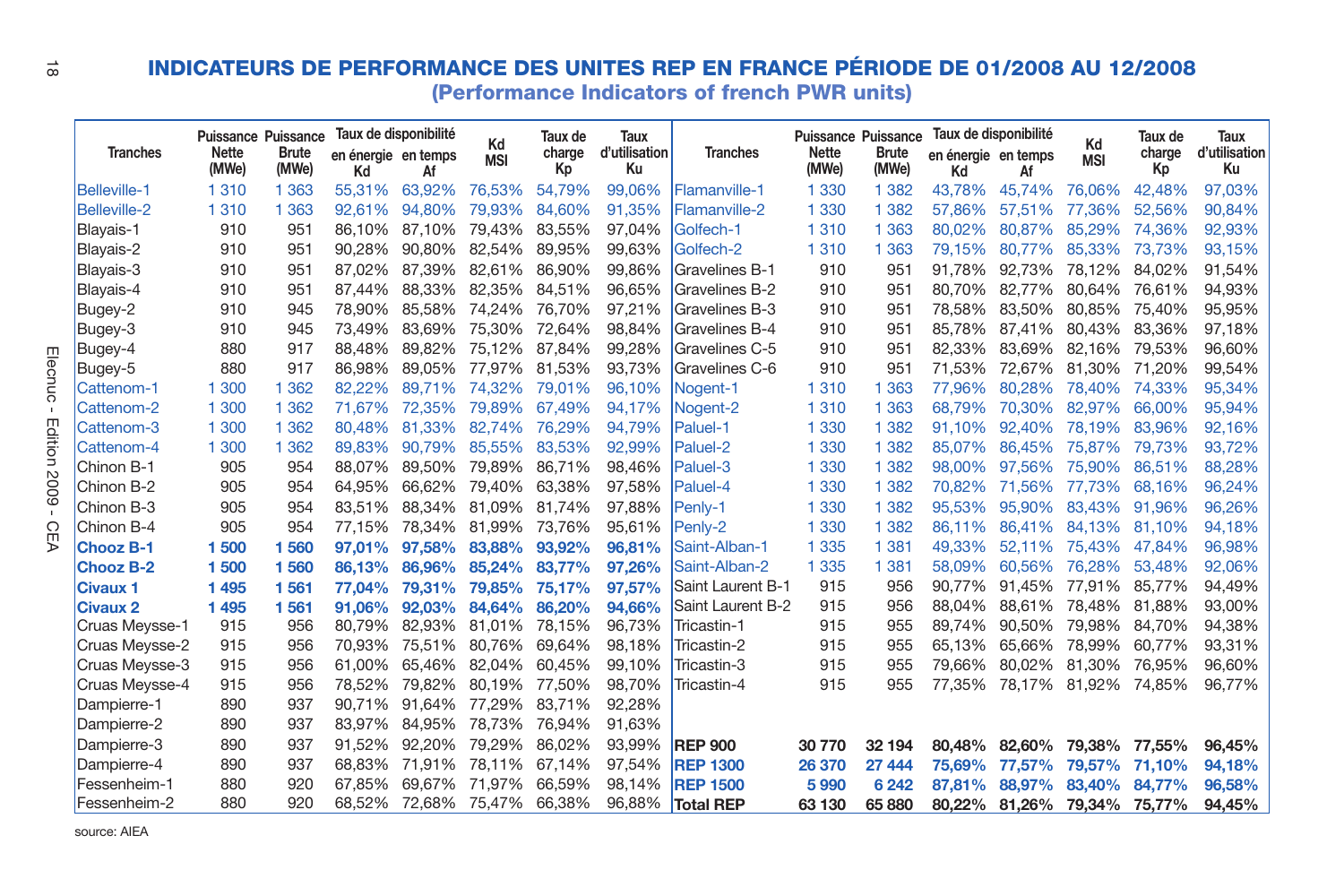|                                               |                         | 1975                        |                             |                         | 1980                        |                             |                         | 1985                        |                             |                         | 1990                        |                             |
|-----------------------------------------------|-------------------------|-----------------------------|-----------------------------|-------------------------|-----------------------------|-----------------------------|-------------------------|-----------------------------|-----------------------------|-------------------------|-----------------------------|-----------------------------|
|                                               | <b>Nbre</b><br>d'unités | <b>KP</b><br>Pondéré<br>(%) | <b>KD</b><br>Pondéré<br>(%) | <b>Nbre</b><br>d'unités | <b>KP</b><br>Pondéré<br>(%) | <b>KD</b><br>Pondéré<br>(%) | <b>Nbre</b><br>d'unités | <b>KP</b><br>Pondéré<br>(%) | <b>KD</b><br>Pondéré<br>(%) | <b>Nbre</b><br>d'unités | <b>KP</b><br>Pondéré<br>(%) | <b>KD</b><br>Pondéré<br>(%) |
| <b>BWR</b>                                    | 40                      | 47,8                        | 50,1                        | 52                      | 59,7                        | 66,4                        | 73                      | 69,4                        | 73,7                        | 86                      | 71,2                        | 75,5                        |
| <b>FBR</b>                                    | $\overline{2}$          | 61,8                        | 62,0                        | 3                       | 35,2                        | 81,2                        | $\overline{4}$          | 61,0                        | 63,7                        | 4                       | 51,1                        | 52,7                        |
| <b>GCR</b>                                    | 21                      | 71,2                        | 86,3                        | 25                      | 61,6                        | 66,5                        | 24                      | 74,9                        | 74,9                        | 29                      | 57,1                        | 59,0                        |
| <b>HTGR</b>                                   | 1                       | 84,3                        | 88,2                        | 2                       | 23,9                        | 53,4                        | $\overline{c}$          | 2,8                         | 2,8                         |                         |                             |                             |
| <b>HWGCR</b>                                  | $\overline{2}$          | 36,8                        | 47,4                        | $\mathbf{1}$            | 85,1                        | 85,1                        | $\mathbf{1}$            | 65,9                        | 66,5                        |                         |                             |                             |
| <b>HWLWR</b>                                  | 1                       | 0,0                         | 0,0                         | 1                       | 48,5                        | 48,5                        | 1                       | 51,7                        | 52,0                        | $\mathbf{1}$            | 83,4                        | 87,9                        |
| <b>LWGR</b>                                   | 3                       | 49,8                        | 51,3                        | 10                      | 77,0                        | 77,4                        | 16                      | 79,6                        | 81,6                        | 20                      | 68,8                        | 69,2                        |
| <b>PHWR</b>                                   | 10                      | 62,8                        | 65,2                        | 14                      | 80,3                        | 84,1                        | 23                      | 69,4                        | 76,7                        | 27                      | 65,3                        | 67,5                        |
| <b>PWR</b>                                    | 51                      | 66,5                        | 68,8                        | 84                      | 62,1                        | 72,8                        | 163                     | 72,8                        | 77,1                        | 232                     | 70,0                        | 74,1                        |
| SGHWR                                         | $\mathbf{1}$            | 60,9                        | 60,5                        | $\mathbf{1}$            | 69,9                        | 100,0                       | $\mathbf{1}$            | 48,2                        | 47,1                        | $\mathbf{1}$            | 64,1                        | 74,9                        |
| <b>TOTAL</b>                                  | 132                     | 60,3                        | 64,2                        | 193                     | 62,8                        | 71,2                        | 308                     | 72,0                        | 76,1                        | 400                     | 69,4                        | 73,2                        |
| Kp et Kd pondérés (LF & UCF weighted average) |                         |                             |                             |                         |                             |                             |                         |                             |                             |                         |                             |                             |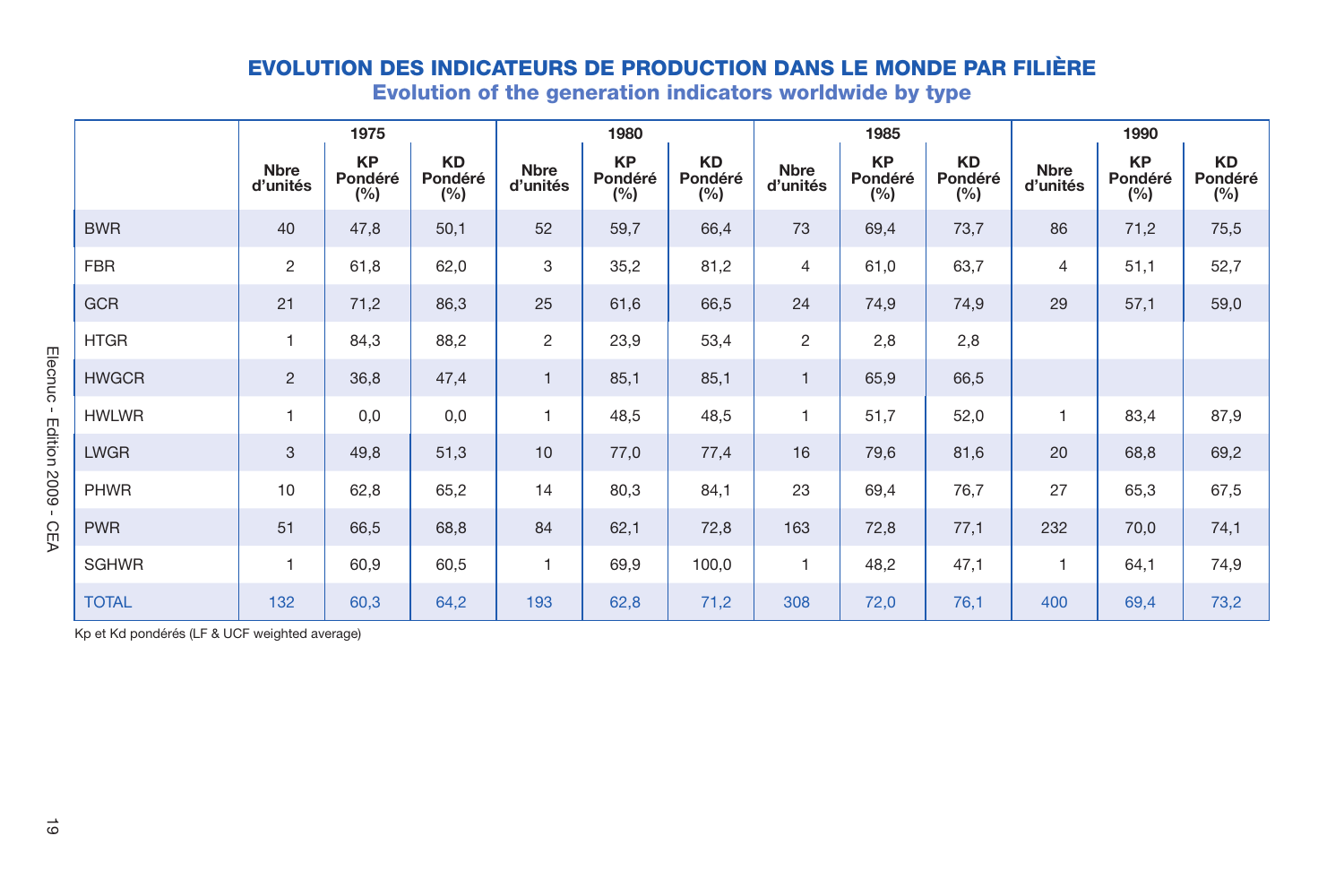|                            |                         | 1995                        |                             |                         | 2000                        |                             |                         | 2005                        |                             |                         | 2008                        |                             |
|----------------------------|-------------------------|-----------------------------|-----------------------------|-------------------------|-----------------------------|-----------------------------|-------------------------|-----------------------------|-----------------------------|-------------------------|-----------------------------|-----------------------------|
|                            | <b>Nbre</b><br>d'unités | <b>KP</b><br>Pondéré<br>(%) | <b>KD</b><br>Pondéré<br>(%) | <b>Nbre</b><br>d'unités | <b>KP</b><br>Pondéré<br>(%) | <b>KD</b><br>Pondéré<br>(%) | <b>Nbre</b><br>d'unités | <b>KP</b><br>Pondéré<br>(%) | <b>KD</b><br>Pondéré<br>(%) | <b>Nbre</b><br>d'unités | <b>KP</b><br>Pondéré<br>(%) | <b>KD</b><br>Pondéré<br>(%) |
| <b>BWR</b>                 | 92                      | 81,0                        | 83,7                        | 89                      | 84,4                        | 86,9                        | 92                      | 80,2                        | 81,4                        | 94                      | 73,9                        | 74,5                        |
| <b>FBR</b>                 | $\overline{2}$          | 65,4                        | 67,9                        | 1                       | 72,5                        | 75,5                        | $\overline{c}$          | 66,2                        | 67,3                        | $\overline{c}$          | 73,4                        | 74,1                        |
| <b>GCR</b>                 | 25                      | 72,6                        | 73,6                        | 22                      | 68,9                        | 68,8                        | 22                      | 71,3                        | 71,7                        | 18                      | 49,5                        | 49,7                        |
| <b>LWGR</b>                | 19                      | 55,2                        | 66,0                        | 18                      | 61,6                        | 68,1                        | 16                      | 74,7                        | 78,3                        | 16                      | 75,6                        | 76,2                        |
| Elecnuc<br><b>PHWR</b>     | 34                      | 68,0                        | 69,2                        | 33                      | 80,4                        | 81,3                        | 41                      | 81,0                        | 83,7                        | 44                      | 75,8                        | 81,9                        |
| $\mathbf{I}$<br><b>PWR</b> | 246                     | 74,5                        | 79,1                        | 254                     | 81,1                        | 84,3                        | 266                     | 83,7                        | 85,8                        | 265                     | 83,1                        | 84,4                        |
| Edition<br><b>TOTAL</b>    | 418                     | 74,7                        | 78,8                        | 417                     | 80,7                        | 83,6                        | 439                     | 82,1                        | 84,0                        | 439                     | 79,5                        | 80,8                        |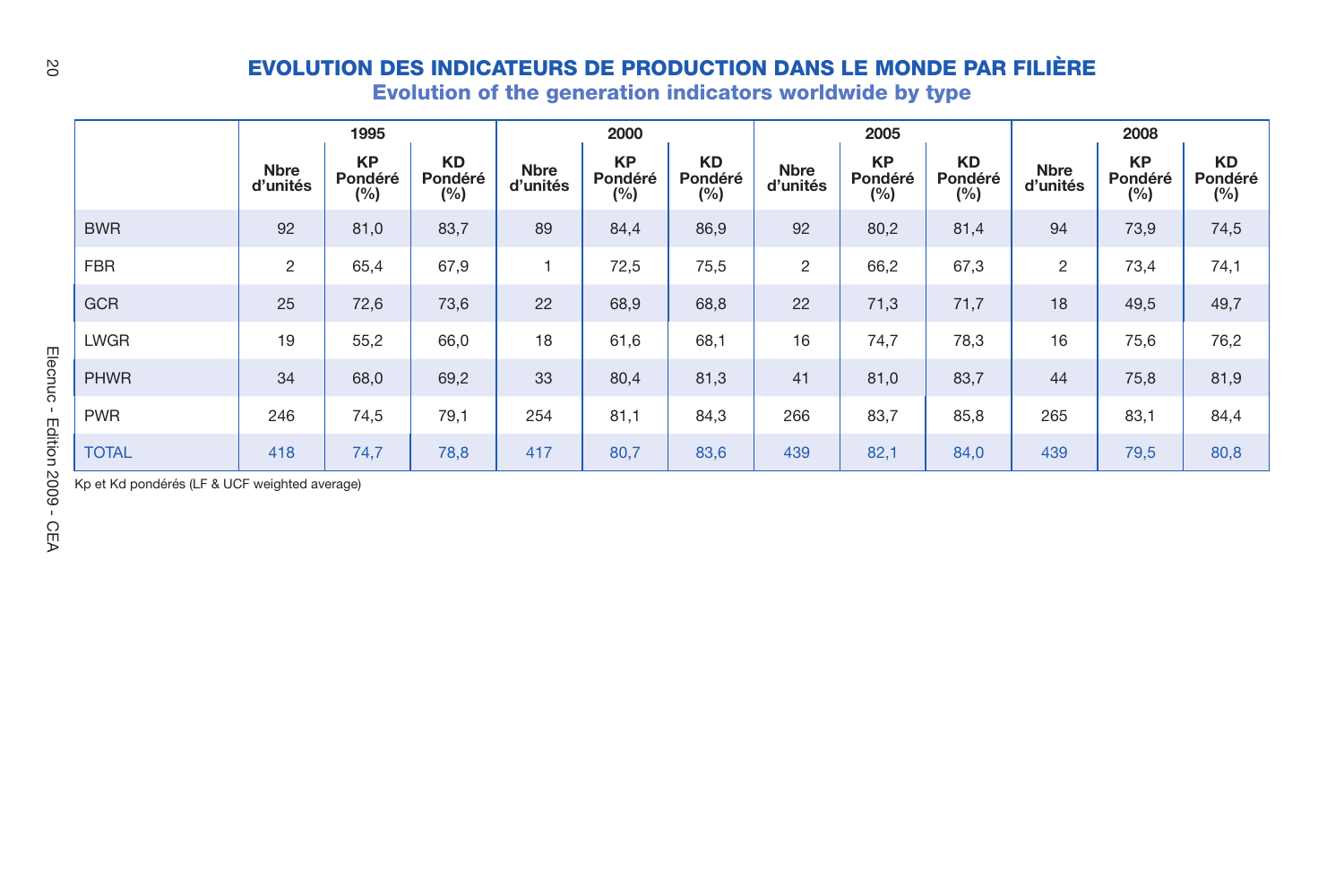|                |                |                       |                              | <b>CLASSEMENT DES EXPLOITANTS NUCLÉAIRES SELON LEUR PUISSANCE INSTALLÉE</b><br>Nuclear operator ranking according to their installed capacity |                        |              |                       |                              |                                                                   |                        |
|----------------|----------------|-----------------------|------------------------------|-----------------------------------------------------------------------------------------------------------------------------------------------|------------------------|--------------|-----------------------|------------------------------|-------------------------------------------------------------------|------------------------|
|                | Rang<br>Rank   | Opérateur<br>Operator | <b>Net Capacity</b><br>MW(e) | Puissance Nette Puissance Brute<br><b>Gross Capacity</b><br>MW(e)                                                                             | Unités<br><b>Units</b> | Rang<br>Rank | Opérateur<br>Operator | <b>Net Capacity</b><br>MW(e) | Puissance Nette Puissance Brute<br><b>Gross Capacity</b><br>MW(e) | Unités<br><b>Units</b> |
|                | $\mathbf{1}$   | <b>EDF</b>            | 63 130                       | 65 880                                                                                                                                        | 58                     | 26           | <b>RAB</b>            | 3642                         | 3820                                                              | $\overline{4}$         |
|                | $\mathfrak{p}$ | <b>REA</b>            | 21 743                       | 23 24 2                                                                                                                                       | 31                     | 27           | <b>AMERGENE</b>       | 3638                         | 3823                                                              | 4                      |
|                | 3              | <b>KHNP</b>           | 17 451                       | 18 3 9 3                                                                                                                                      | 20                     | 28           | <b>CEZ</b>            | 3619                         | 3834                                                              | 6                      |
|                | $\overline{4}$ | <b>TEPCO</b>          | 16779                        | 17 308                                                                                                                                        | 17                     | 29           | <b>VEPCO</b>          | 3 4 3 2                      | 3 6 27                                                            | 4                      |
|                | 5              | <b>EXELON</b>         | 14 8 28                      | 15 6 12                                                                                                                                       | 14                     | 30           | <b>FKA</b>            | 3 1 5 7                      | 3 2 7 5                                                           | 3                      |
|                | 6              | <b>NNEGC</b>          | 13 107                       | 13835                                                                                                                                         | 15                     | 31           | <b>TOHOKU</b>         | 3 1 5 7                      | 3 2 7 4                                                           | 4                      |
|                | $\overline{7}$ | <b>KGECO</b>          | 10 450                       | 10 981                                                                                                                                        | 12                     | 32           | <b>ANAV</b>           | 3 0 3 7                      | 3 1 4 7                                                           | 3                      |
| Elecnuc        | 8              | <b>OPG</b>            | 8821                         | 9 2 8 7                                                                                                                                       | 13                     | 33           | CNAT                  | 2 9 0 3                      | 3 0 2 3                                                           | 3                      |
|                | 9              | <b>BEG</b>            | 8808                         | 10 362                                                                                                                                        | 15                     | 34           | <b>KGG</b>            | 2 5 7 2                      | 2 6 8 8                                                           | $\overline{2}$         |
| Edition 2009 - | 10             | <b>ENTERGY</b>        | 7608                         | 7943                                                                                                                                          | 8                      | 35           | <b>STP</b>            | 2 5 6 0                      | 2 708                                                             | $\overline{c}$         |
|                | 11             | <b>DUKE</b>           | 6996                         | 7 3 6 5                                                                                                                                       | $\overline{7}$         | 36           | <b>JAPCO</b>          | 2510                         | 2617                                                              | 3                      |
|                | 12             | <b>TVA</b>            | 6905                         | 7 1 4 1                                                                                                                                       | 6                      | 37           | <b>RWE</b>            | 2 4 0 7                      | 2 5 2 5                                                           | $\overline{2}$         |
|                | 13             | E.ON                  | 6 3 0 8                      | 6 6 22                                                                                                                                        | 5                      | 38           | <b>PSEGPOWR</b>       | 2 3 0 4                      | 2 3 9 8                                                           | $\overline{2}$         |
| <b>CEA</b>     | 14             | <b>ELECTRAB</b>       | 5 8 2 4                      | 6092                                                                                                                                          | $\overline{7}$         | 39           | <b>TXU</b>            | 2 3 0 0                      | 2 3 7 8                                                           | $\overline{c}$         |
|                | 15             | <b>KYUSHU</b>         | 5 0 0 4                      | 5 2 5 8                                                                                                                                       | 6                      | 40           | PP&L                  | 2 2 7 5                      | 2 4 0 3                                                           | $\overline{2}$         |
|                | 16             | <b>TPC</b>            | 4 9 21                       | 5 1 7 8                                                                                                                                       | 6                      | 41           | PGE                   | 2 2 4 0                      | 2 3 0 0                                                           | $\overline{c}$         |
|                | 17             | <b>CHUBU</b>          | 4 7 9 4                      | 4 9 9 7                                                                                                                                       | 5                      | 42           | <b>CCNPP</b>          | 2 2 3 3                      | 2 4 3 7                                                           | 3                      |
|                | 18             | <b>BRUCEPOW</b>       | 4 7 1 3                      | 5058                                                                                                                                          | 6                      | 43           | <b>SCE</b>            | 2 1 5 0                      | 2 2 5 4                                                           | $\overline{c}$         |
|                | 19             | <b>NPPD</b>           | 4 5 4 2                      | 4 9 2 1                                                                                                                                       | 18                     | 44           | <b>IMPCO</b>          | 2 10 6                       | 2 2 1 0                                                           | $\overline{2}$         |
|                | 20             | EnKK                  | 4 3 7 7                      | 4 6 2 4                                                                                                                                       | 4                      | 45           | <b>DOMIN</b>          | 2 0 3 7                      | 2 1 6 3                                                           | $\overline{2}$         |
|                | 21             | <b>PROGRESS</b>       | 4 3 2 3                      | 4574                                                                                                                                          | 5                      | 46           | <b>JNPC</b>           | 2 0 0 0                      | 2 0 0 0                                                           | $\overline{2}$         |
|                | 22             | <b>FPL</b>            | 4 3 0 8                      | 4520                                                                                                                                          | 5                      | 47           | <b>SHIKOKU</b>        | 1922                         | 2 0 2 2                                                           | 3                      |
|                | 23             | <b>SOUTH</b>          | 4 0 6 0                      | 4 2 2 4                                                                                                                                       | $\overline{4}$         | 48           | <b>KOZNPP</b>         | 1906                         | 2 0 0 0                                                           | $\overline{2}$         |
|                | 24             | <b>AZPSCO</b>         | 3872                         | 4 1 7 4                                                                                                                                       | 3                      | 49           | <b>GNPJVC</b>         | 1888                         | 1968                                                              | $\overline{c}$         |
| Z              | 25             | <b>FENOC</b>          | 3835                         | 4 0 7 4                                                                                                                                       | 4                      | 50           | LANPC                 | 1876                         | 1980                                                              | $\overline{2}$         |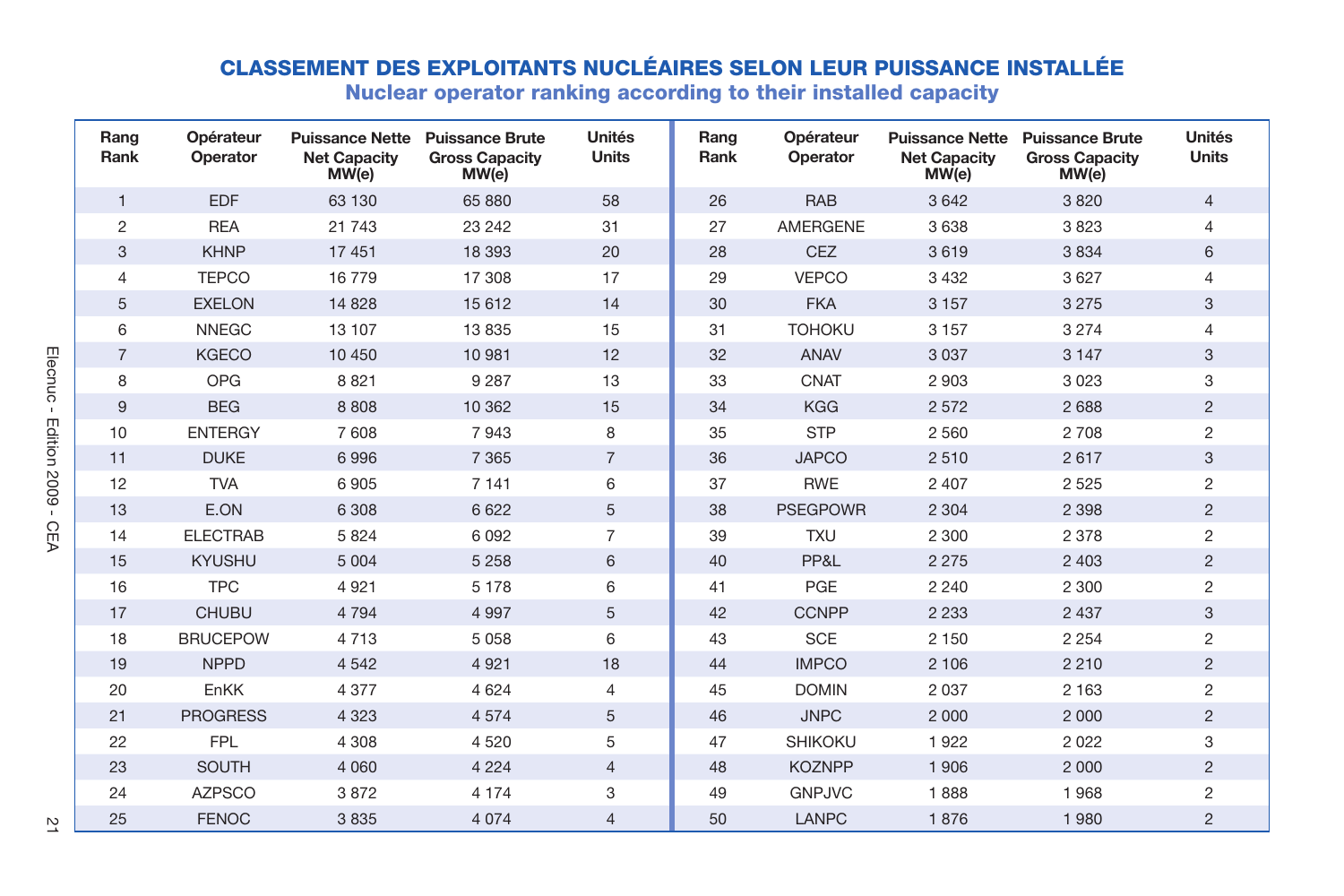| ß            |              |                       |                              | <b>CLASSEMENT DES EXPLOITANTS NUCLÉAIRES SELON LEUR PUISSANCE INSTALLÉE</b><br>Nuclear operator ranking according to their installed capacity |                        |              |                       |                              |                                                                    |                        |
|--------------|--------------|-----------------------|------------------------------|-----------------------------------------------------------------------------------------------------------------------------------------------|------------------------|--------------|-----------------------|------------------------------|--------------------------------------------------------------------|------------------------|
|              | Rang<br>Rank | Opérateur<br>Operator | <b>Net Capacity</b><br>MW(e) | Puissance Nette Puissance Brutte<br><b>Gross Capacity</b><br>MW(e)                                                                            | Unités<br><b>Units</b> | Rang<br>Rank | Opérateur<br>Operator | <b>Net Capacity</b><br>MW(e) | Puissance Nette Puissance Brutte<br><b>Gross Capacity</b><br>MW(e) | Unités<br><b>Units</b> |
|              | 51           | PAKS Zrt              | 1829                         | 1 940                                                                                                                                         | $\overline{4}$         | 77           | <b>FORTUMPH</b>       | 976                          | 1 0 2 0                                                            | $\overline{2}$         |
|              | 52           | <b>HOKURIKU</b>       | 1809                         | 1898                                                                                                                                          | 2                      | 78           | <b>KKG</b>            | 970                          | 1 0 2 0                                                            | $\mathbf{1}$           |
|              | 53           | <b>ESKOM</b>          | 1800                         | 1888                                                                                                                                          | $\overline{2}$         | 79           | <b>ENTGS</b>          | 967                          | 1 0 3 6                                                            | $\mathbf{1}$           |
|              | 54           | <b>ELETRONU</b>       | 1795                         | 2 0 0 7                                                                                                                                       | $\overline{2}$         | 80           | <b>SCEG</b>           | 966                          | 1 0 0 3                                                            |                        |
|              | 55           | <b>NMPNSLLC</b>       | 1761                         | 1847                                                                                                                                          | $\overline{2}$         | 81           | <b>NASA</b>           | 935                          | 1 0 0 5                                                            | $\overline{2}$         |
|              | 56           | <b>ALP</b>            | 1711                         | 1800                                                                                                                                          | $\overline{2}$         | 82           | <b>ENTGARKS</b>       | 836                          | 880                                                                | $\mathbf{1}$           |
|              | 57           | <b>TVO</b>            | 1700                         | 1760                                                                                                                                          | $\overline{2}$         | 83           | <b>CONSENEC</b>       | 778                          | 842                                                                | $\mathbf{1}$           |
| Elecnuc      | 58           | SE, plc               | 1 6 2 6                      | 1760                                                                                                                                          | $\overline{4}$         | 84           | <b>KKB</b>            | 771                          | 806                                                                | $\mathbf{1}$           |
| $\mathbf{r}$ | 59           | <b>MEL</b>            | 1414                         | 1 5 4 0                                                                                                                                       | $\overline{4}$         | 85           | <b>NOK</b>            | 730                          | 760                                                                | $\overline{2}$         |
|              | 60           | CFE                   | 1 3 6 0                      | 1 3 6 4                                                                                                                                       | $\overline{c}$         | 86           | <b>NEK</b>            | 666                          | 730                                                                | 1                      |
| Edition 2009 | 61           | <b>KWG</b>            | 1 3 6 0                      | 1 4 3 0                                                                                                                                       | $\mathbf{1}$           | 87           | <b>NBEPC</b>          | 635                          | 680                                                                | $\mathbf{1}$           |
|              | 62           | <b>KKK</b>            | 1 3 4 6                      | 1 4 0 2                                                                                                                                       | $\mathbf{1}$           | 88           | HQ                    | 635                          | 675                                                                | $\mathbf{1}$           |
|              | 63           | <b>KLE</b>            | 1 3 2 9                      | 1 400                                                                                                                                         | $\mathbf{1}$           | 89           | <b>FPLDUANE</b>       | 581                          | 614                                                                | $\mathbf{1}$           |
| CEA          | 64           | SNN                   | 1 300                        | 1412                                                                                                                                          | $\overline{2}$         | 90           | <b>DOMENGY</b>        | 556                          | 581                                                                |                        |
|              | 65           | <b>TONPC</b>          | 1 300                        | 1 400                                                                                                                                         | $\overline{2}$         | 91           | <b>NUCMAN</b>         | 545                          | 544                                                                | $\mathbf{1}$           |
|              | 66           | <b>CHUGOKU</b>        | 1 2 2 8                      | 1 2 8 0                                                                                                                                       | $\overline{c}$         | 92           | OPPD                  | 482                          | 512                                                                | $\mathbf{1}$           |
|              | 67           | <b>NPQJVC</b>         | 1 2 2 0                      | 1 300                                                                                                                                         | $\overline{c}$         | 93           | EPZ                   | 482                          | 515                                                                | $\mathbf{1}$           |
|              | 68           | <b>INPP</b>           | 1 1 8 5                      | 1 300                                                                                                                                         | $\mathbf{1}$           | 94           | <b>NUCLENOR</b>       | 446                          | 466                                                                | 1                      |
|              | 69           | <b>KKL</b>            | 1 1 6 5                      | 1 2 2 0                                                                                                                                       | $\mathbf{1}$           | 95           | <b>PAEC</b>           | 425                          | 462                                                                | $\overline{2}$         |
|              | 70           | <b>ENERGYNW</b>       | 1 1 3 1                      | 1 200                                                                                                                                         | 1                      | 96           | <b>JAVYS</b>          | 408                          | 440                                                                | 1                      |
|              | 71           | <b>NORTHERN</b>       | 1 1 2 3                      | 1 1 6 6                                                                                                                                       | $\overline{2}$         | 97           | <b>ANPPJSC</b>        | 376                          | 408                                                                | $\mathbf{1}$           |
|              | 72           | <b>DETED</b>          | 1 1 2 2                      | 1 1 5 4                                                                                                                                       | $\mathbf{1}$           | 98           | <b>BKW</b>            | 355                          | 372                                                                | $\mathbf{1}$           |
|              | 73           | <b>HEPCO</b>          | 1 100                        | 1 1 5 8                                                                                                                                       | $\overline{2}$         | 99           | QNPC                  | 288                          | 310                                                                | $\mathbf{1}$           |
|              | 74           | ID                    | 1 0 6 4                      | 1 0 9 2                                                                                                                                       | 1                      | 100          | CEA/EDF               | 130                          | 140                                                                | $\mathbf{1}$           |
|              | 75           | <b>PSEG</b>           | 1 0 6 1                      | 1 1 3 9                                                                                                                                       | $\mathbf{1}$           |              |                       |                              |                                                                    |                        |
|              | 76           | <b>WEP</b>            | 1 0 2 6                      | 1 0 8 8                                                                                                                                       | $\overline{2}$         |              | <b>Total</b>          | 372182                       | 392 305                                                            | 439                    |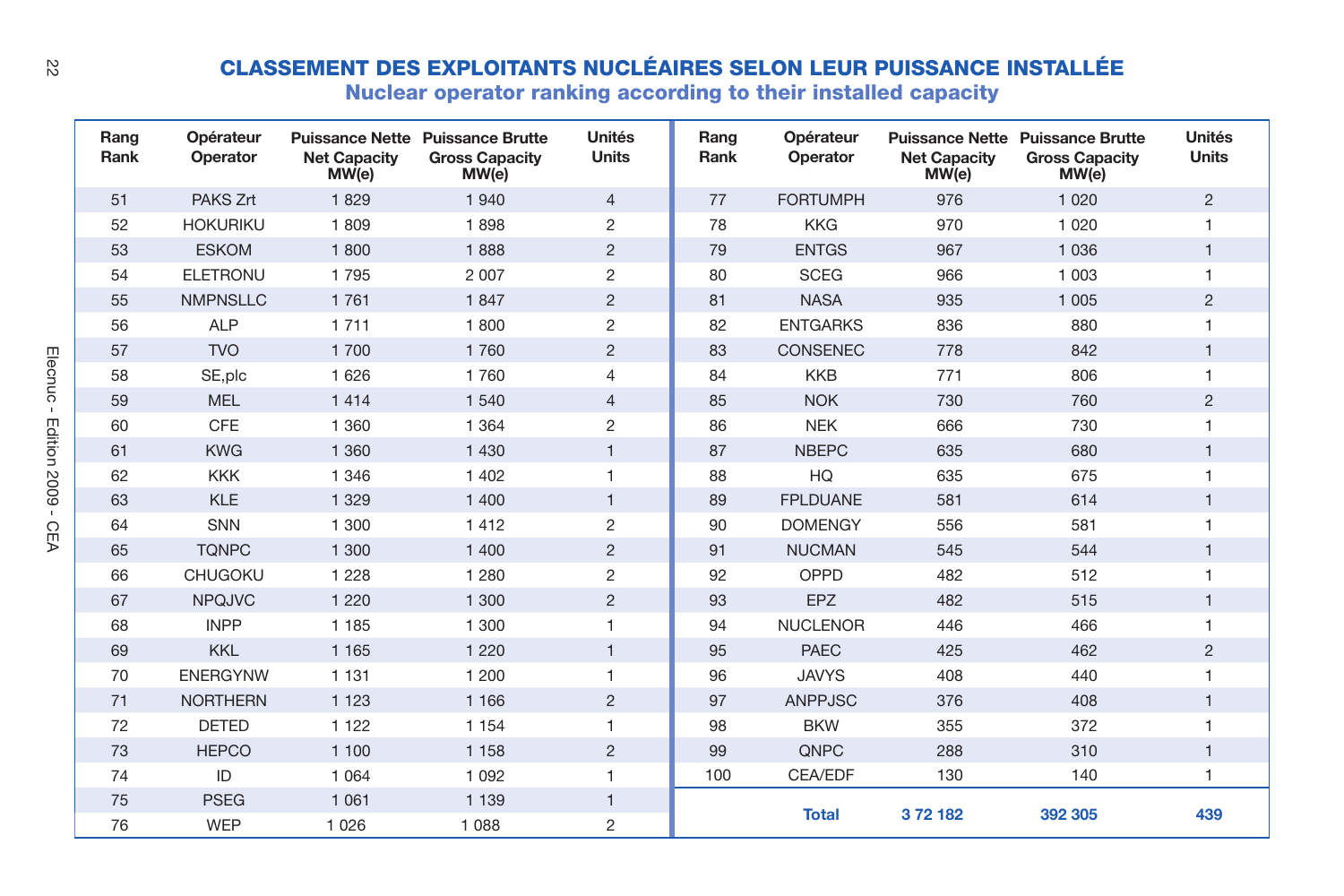### **UNITÉS CONNECTÉES AU RÉSEAU PAR PAYS AU 31/12/08**

**Units connected to the grid by country at 31/12/08**

### **(moyennes pondérées pour les KP et Kd par fi lières des pays)**

**(weighted average for LF and UCF by type for countries)**

| <b>UNITÉS</b><br><b>Units</b>       | <b>NETTE</b><br>Net<br>Capacity<br>MW(e) | <b>BRUTTE</b><br><b>Gross</b><br>Capacity<br>MW(e) | PUISSANCE PUISSANCE CONSTRUCTION DIVERGENCE CONNECTION<br>(DÉBUT)<br>(start)<br>(an-mois) | <b>First Criticality</b><br>(an-mois) | <b>RÉSEAU</b><br>Grid<br>Connection<br>(an-mois) | <b>MSI</b><br>Commercial<br>(an-mois) | <b>KP NET</b><br>2007 (%)<br>2007 net<br><b>Load Factor</b> | <b>KD NET</b><br>2007 (%)<br>2007 net<br><b>UCF</b> | <b>FOURNISSEUR</b><br><b>RÉACTEUR</b><br>Reactor<br>Supplier | <b>OPÉRATEUR</b><br>Operator |
|-------------------------------------|------------------------------------------|----------------------------------------------------|-------------------------------------------------------------------------------------------|---------------------------------------|--------------------------------------------------|---------------------------------------|-------------------------------------------------------------|-----------------------------------------------------|--------------------------------------------------------------|------------------------------|
| <b>AFRIQUE DU SUD</b><br><b>PWR</b> | 1800                                     | 1888                                               |                                                                                           |                                       |                                                  |                                       | 80.6                                                        | 82,3                                                |                                                              | <b>Unités</b>                |
| KOEBERG-1                           | 1800<br>900                              | 1888<br>944                                        | 1976-7                                                                                    | 1984-3                                | 1984-4                                           | 1984-7                                | 80,6<br>97,3                                                | 82,3<br>98,3                                        | <b>FRAM</b>                                                  | 2<br><b>ESKOM</b>            |
| KOEBERG-2                           | 900                                      | 944                                                | 1976-7                                                                                    | 1985-7                                | 1985-7                                           | 1985-11                               | 64.0                                                        | 66.2                                                | <b>FRAM</b>                                                  | <b>ESKOM</b>                 |
| <b>ALLEMAGNE</b>                    | 20 470                                   | 21 497                                             |                                                                                           |                                       |                                                  |                                       | 78.4                                                        | 80,9                                                |                                                              | <b>Unités</b>                |
| <b>BWR</b>                          | 6457                                     | 6734                                               |                                                                                           |                                       |                                                  |                                       | 58,7                                                        | 59,2                                                |                                                              | 6                            |
| <b>BRUNSBUETTEL (KKB)</b>           | 771                                      | 806                                                | 1970-4                                                                                    | 1976-6                                | 1976-7                                           | 1977-2                                | 0,0                                                         | 0,0                                                 | <b>KWU</b>                                                   | <b>KKB</b>                   |
| GUNDREMMINGEN-B (GUN-B)             | 1 2 8 4                                  | 1 3 4 4                                            | 1976-7                                                                                    | 1984-3                                | 1984-3                                           | 1984-7                                | 85.7                                                        | 85,1                                                | <b>KWU</b>                                                   | <b>KGG</b>                   |
| GUNDREMMINGEN-C (GUN-C)             | 1 2 8 8                                  | 1 3 4 4                                            | 1976-7                                                                                    | 1984-10                               | 1984-11                                          | 1985-1                                | 87,8                                                        | 87,5                                                | <b>KWU</b>                                                   | <b>KGG</b>                   |
| ISAR-1 (KKI 1)                      | 878                                      | 912                                                | 1972-5                                                                                    | 1977-11                               | 1977-12                                          | 1979-3                                | 98,3                                                        | 98,7                                                | <b>KWU</b>                                                   | E.ON                         |
| <b>KRUEMMEL (KKK)</b>               | 1 3 4 6                                  | 1 4 0 2                                            | 1974-4                                                                                    | 1983-10                               | 1983-9                                           | 1984-3                                | 0,0                                                         | 0,0                                                 | KWU                                                          | <b>KKK</b>                   |
| PHILIPPSBURG-1 (KKP 1)              | 890                                      | 926                                                | 1970-10                                                                                   | 1979-3                                | 1979-5                                           | 1980-3                                | 78.4                                                        | 82,5                                                | <b>KWU</b>                                                   | EnKK                         |
| <b>PWR</b>                          | 14 013                                   | 14763                                              |                                                                                           |                                       |                                                  |                                       | 87,4                                                        | 90,9                                                |                                                              | 11                           |
| <b>BIBLIS-A (KWB A)</b>             | 1 1 6 7                                  | 1 2 2 5                                            | 1970-1                                                                                    | 1974-7                                | 1974-8                                           | 1975-2                                | 82,7                                                        | 88,4                                                | <b>KWU</b>                                                   | <b>RWE</b>                   |
| BIBLIS-B (KWB B)                    | 1 2 4 0                                  | 1 300                                              | 1972-2                                                                                    | 1976-3                                | 1976-4                                           | 1977-1                                | 95.2                                                        | 99.7                                                | <b>KWU</b>                                                   | <b>RWE</b>                   |
| <b>BROKDORF (KBR)</b>               | 1410                                     | 1 4 8 0                                            | 1976-1                                                                                    | 1986-10                               | 1986-10                                          | 1986-12                               | 92,5                                                        | 94,6                                                | <b>KWU</b>                                                   | E.ON                         |
| <b>EMSLAND (KKE)</b>                | 1 3 2 9                                  | 1 400                                              | 1982-8                                                                                    | 1988-4                                | 1988-4                                           | 1988-6                                | 93,3                                                        | 93,4                                                | <b>KWU</b>                                                   | <b>KLE</b>                   |
| <b>GRAFENRHEINFELD (KKG)</b>        | 1 2 7 5                                  | 1 3 4 5                                            | 1975-1                                                                                    | 1981-12                               | 1981-12                                          | 1982-6                                | 87,2                                                        | 88,9                                                | <b>KWU</b>                                                   | E.ON                         |
| <b>GROHNDE (KWG)</b>                | 1 3 6 0                                  | 1 4 3 0                                            | 1976-6                                                                                    | 1984-10                               | 1984-9                                           | 1985-2                                | 88.3                                                        | 91,3                                                | <b>KWU</b>                                                   | <b>KWG</b>                   |
| ISAR-2 (KKI 2)                      | 1 400                                    | 1 4 7 5                                            | 1982-9                                                                                    | 1988-1                                | 1988-1                                           | 1988-4                                | 93,2                                                        | 93,3                                                | <b>KWU</b>                                                   | E.ON                         |
| NECKARWESTHEIM-1 (GKN 1)            | 785                                      | 840                                                | 1972-2                                                                                    | 1979-3                                | 1976-6                                           | 1976-12                               | 54.9                                                        | 78,1                                                | <b>KWU</b>                                                   | EnKK                         |
| NECKARWESTHEIM-2 (GKN 2)            | 1 3 1 0                                  | 1 400                                              | 1982-11                                                                                   | 1976-5                                | 1989-1                                           | 1989-4                                | 93,0                                                        | 93,5                                                | <b>KWU</b>                                                   | EnKK                         |
| PHILIPPSBURG-2 (KKP 2)              | 1 3 9 2                                  | 1458                                               | 1977-7                                                                                    | 1984-12                               | 1984-12                                          | 1985-4                                | 88.7                                                        | 90,3                                                | <b>KWU</b>                                                   | EnKK                         |
| UNTERWESER (KKU)                    | 1 3 4 5                                  | 1410                                               | 1972-7                                                                                    | 1978-10                               | 1978-9                                           | 1979-9                                | 78,7                                                        | 82,8                                                | <b>KWU</b>                                                   | E.ON                         |
| <b>ARGENTINE</b>                    | 935                                      | 1 0 0 5                                            |                                                                                           |                                       |                                                  |                                       | 83.4                                                        | 83.7                                                |                                                              | <b>Unités</b>                |
| <b>PHWR</b>                         | 935                                      | 1 0 0 5                                            |                                                                                           |                                       |                                                  |                                       | 83,4                                                        | 83,7                                                |                                                              | 2                            |
| ATUCHA-1                            | 335                                      | 357                                                | 1968-6                                                                                    | 1980-1                                | 1974-3                                           | 1974-6                                | 84,3                                                        | 85,3                                                | <b>SIEMENS</b>                                               | <b>NASA</b>                  |
| <b>EMBALSE</b>                      | 600                                      | 648                                                | 1974-4                                                                                    | 1974-1                                | 1983-4                                           | 1984-1                                | 82,9                                                        | 82,9                                                | <b>AECL</b>                                                  | <b>NASA</b>                  |
| <b>ARMÉNIE</b>                      | 376                                      | 408                                                |                                                                                           |                                       |                                                  |                                       | 68,6                                                        | 69,0                                                |                                                              | <b>Unités</b>                |
| <b>PWR</b>                          | 376                                      | 408                                                |                                                                                           |                                       |                                                  |                                       | 68,6                                                        | 69,0                                                |                                                              | 1                            |
| ARMENIA-2                           | 376                                      | 408                                                | 1975-7                                                                                    | 1980-1                                | 1980-1                                           | 1980-5                                | 68,6                                                        | 69,0                                                | <b>FAEA</b>                                                  | <b>ANPPJSC</b>               |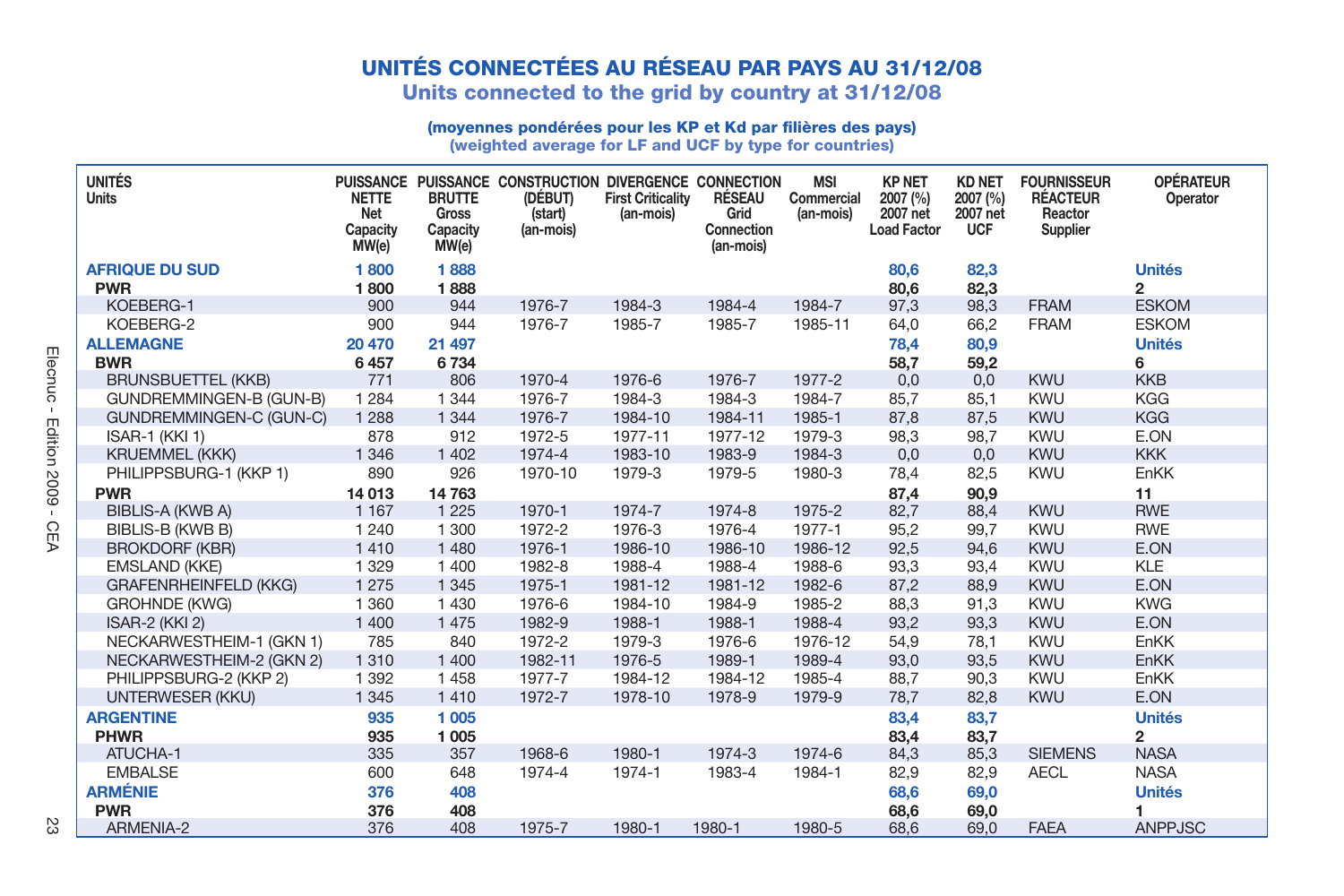| <b>UNITÉS</b><br>Units        | <b>NETTE</b><br>Net<br>Capacity<br>MW(e) | <b>BRUTTE</b><br><b>Gross</b><br>Capacity<br>MW(e) | PUISSANCE PUISSANCE CONSTRUCTION DIVERGENCE CONNECTION<br>(DÉBUT)<br>(start)<br>(an-mois) | <b>First Criticality</b><br>(an-mois) | RÉSEAU<br>Grid<br>Connection<br>(an-mois) | <b>MSI</b><br>Commercial<br>(an-mois) | <b>KP NET</b><br>2007 (%)<br>2007 net<br><b>Load Factor</b> | <b>KD NET</b><br>2007 (%)<br>2007 net<br><b>UCF</b> | <b>FOURNISSEUR</b><br><b>RÉACTEUR</b><br>Reactor<br>Supplier | <b>OPÉRATEUR</b><br>Operator    |
|-------------------------------|------------------------------------------|----------------------------------------------------|-------------------------------------------------------------------------------------------|---------------------------------------|-------------------------------------------|---------------------------------------|-------------------------------------------------------------|-----------------------------------------------------|--------------------------------------------------------------|---------------------------------|
| <b>BELGIQUE</b><br><b>PWR</b> | 5824<br>5824                             | 6092<br>6092                                       |                                                                                           |                                       |                                           |                                       | 84,8<br>84,8                                                | 85,1<br>85,1                                        |                                                              | <b>Unités</b><br>$\overline{7}$ |
| DOEL-1                        | 392                                      | 412                                                | 1969-7                                                                                    | 1974-7                                | 1974-8                                    | 1975-2                                | 78,1                                                        | 77,3                                                | <b>ACECOWEN</b>                                              | <b>ELECTRAB</b>                 |
| DOEL-2                        | 433                                      | 454                                                | 1971-9                                                                                    | 1975-8                                | 1975-8                                    | 1975-12                               | 91,5                                                        | 90,3                                                | <b>ACECOWEN</b>                                              | <b>ELECTRAB</b>                 |
| DOEL-3                        | 1 0 0 6                                  | 1 0 5 6                                            | 1975-1                                                                                    | 1982-6                                | 1982-6                                    | 1982-10                               | 78,6                                                        | 78,5                                                | <b>FRAMACEC</b>                                              | <b>ELECTRAB</b>                 |
| DOEL-4                        | 1 0 0 8                                  | 1 0 4 1                                            | 1978-12                                                                                   | 1985-3                                | 1985-4                                    | 1985-7                                | 84,3                                                        | 85,2                                                | <b>ACECOWEN</b>                                              | <b>ELECTRAB</b>                 |
| TIHANGE-1                     | 962                                      | 1 0 0 9                                            | 1970-6                                                                                    | 1975-2                                | 1975-3                                    | 1975-10                               | 86,0                                                        | 86,5                                                | <b>ACLF</b>                                                  | <b>ELECTRAB</b>                 |
| TIHANGE-2                     | 1 0 0 8                                  | 1 0 5 5                                            | 1976-4                                                                                    | 1982-10                               | 1982-10                                   | 1983-6                                | 80,5                                                        | 81,9                                                | <b>FRAMACEC</b>                                              | <b>ELECTRAB</b>                 |
| TIHANGE-3                     | 1015                                     | 1 0 6 5                                            | 1978-11                                                                                   | 1985-6                                | 1985-6                                    | 1985-9                                | 94,0                                                        | 94,3                                                | <b>ACECOWEN</b>                                              | <b>ELECTRAB</b>                 |
| <b>BRÉSIL</b>                 | 1795                                     | 2007                                               |                                                                                           |                                       |                                           |                                       | 85,2                                                        | 86,9                                                |                                                              | <b>Unités</b>                   |
| <b>PWR</b>                    | 1795                                     | 2007                                               |                                                                                           |                                       |                                           |                                       | 85,2                                                        | 86,9                                                |                                                              | $\overline{2}$                  |
| ANGRA-1                       | 520                                      | 657                                                | 1971-5                                                                                    | 1982-3                                | 1982-4                                    | 1985-1                                | 76,9                                                        | 78,6                                                | WH                                                           | <b>ELETRONU</b>                 |
| ANGRA-2                       | 1 2 7 5                                  | 1 3 5 0                                            | 1976-1                                                                                    | 2000-7                                | 2000-7                                    | $2001 - 2$                            | 88,3                                                        | 90,1                                                | <b>KWU</b>                                                   | <b>ELETRONU</b>                 |
| <b>BULGARIE</b>               | 1906                                     | 2000                                               |                                                                                           |                                       |                                           |                                       | 88,1                                                        | 88,3                                                |                                                              | <b>Unités</b>                   |
| <b>PWR</b>                    | 1906                                     | 2000                                               |                                                                                           |                                       |                                           |                                       | 88,1                                                        | 88,3                                                |                                                              | $\overline{2}$                  |
| KOZLODUY-5                    | 953                                      | 1 0 0 0                                            | 1980-7                                                                                    | 1987-11                               | 1987-11                                   | 1988-12                               | 87,7                                                        | 88,4                                                | <b>AEE</b>                                                   | <b>KOZNPP</b>                   |
| KOZLODUY-6                    | 953                                      | 1 000                                              | 1982-4                                                                                    | 1991-5                                | 1991-8                                    | 1993-12                               | 88,4                                                        | 88,1                                                | <b>AEE</b>                                                   | <b>KOZNPP</b>                   |
| <b>CANADA</b>                 | 12 5 89                                  | 13 393                                             |                                                                                           |                                       |                                           |                                       | 79,9                                                        | 80,5                                                |                                                              | <b>Unités</b>                   |
| <b>PHWR</b>                   | 12 5 89                                  | 13 3 9 3                                           |                                                                                           |                                       |                                           |                                       | 79,9                                                        | 80,5                                                |                                                              | 18                              |
| BRUCE-3                       | 750                                      | 805                                                | 1972-7                                                                                    | 1977-11                               | 1977-12                                   | 1978-2                                | 79,9                                                        | 79,8                                                | NEI.P                                                        | <b>BRUCEPOW</b>                 |
| BRUCE-4                       | 750                                      | 805                                                | 1972-9                                                                                    | 1978-12                               | 1978-12                                   | 1979-1                                | 85,4                                                        | 85,6                                                | NEI.P                                                        | <b>BRUCEPOW</b>                 |
| <b>BRUCE-5</b>                | 790                                      | 840                                                | 1978-6                                                                                    | 1984-11                               | 1984-12                                   | 1985-3                                | 78,0                                                        | 78,3                                                | OH/AECL                                                      | <b>BRUCEPOW</b>                 |
| BRUCE-6                       | 822                                      | 891                                                | 1978-1                                                                                    | 1984-5                                | 1984-6                                    | 1984-9                                | 95,6                                                        | 95,5                                                | OH/AECL                                                      | <b>BRUCEPOW</b>                 |
| BRUCE-7                       | 806                                      | 872                                                | 1979-5                                                                                    | 1986-1                                | 1986-2                                    | 1986-4                                | 80,3                                                        | 80,1                                                | OH/AECL                                                      | <b>BRUCEPOW</b>                 |
| BRUCE-8                       | 795                                      | 845                                                | 1979-8                                                                                    | 1987-2                                | 1987-3                                    | 1987-5                                | 94,8                                                        | 94,5                                                | OH/AECL                                                      | <b>BRUCEPOW</b>                 |
| <b>DARLINGTON-1</b>           | 878                                      | 934                                                | 1982-4                                                                                    | 1990-10                               | 1990-12                                   | 1992-11                               | 79,4                                                        | 80,8                                                | OH/AECL                                                      | <b>OPG</b>                      |
| DARLINGTON-2                  | 878                                      | 934                                                | 1981-9                                                                                    | 1989-11                               | 1990-1                                    | 1990-10                               | 98,0                                                        | 98,8                                                | OH/AECL                                                      | OPG                             |
| DARLINGTON-3                  | 878                                      | 934                                                | 1984-9                                                                                    | 1992-11                               | 1992-12                                   | 1993-2                                | 99.3                                                        | 99,9                                                | OH/AECL                                                      | <b>OPG</b>                      |
| DARLINGTON-4                  | 878                                      | 934                                                | 1985-7                                                                                    | 1993-3                                | 1993-4                                    | 1993-6                                | 97.6                                                        | 98.4                                                | OH/AECL                                                      | OPG                             |
| <b>GENTILLY-2</b>             | 635                                      | 675                                                | 1974-4                                                                                    | 1982-9                                | 1982-12                                   | 1983-10                               | 65,4                                                        | 67,5                                                | <b>BBC</b>                                                   | <b>HQ</b>                       |
| PICKERING-1                   | 515                                      | 542                                                | 1966-6                                                                                    | 1971-2                                | 1971-4                                    | 1971-7                                | 61,7                                                        | 61,8                                                | OH/AECL                                                      | OPG                             |
| PICKERING-4                   | 515                                      | 542                                                | 1968-5                                                                                    | 1973-05                               | 1973-5                                    | 1973-6                                | 80,8                                                        | 80,9                                                | OH/AECL                                                      | <b>OPG</b>                      |
| PICKERING-5                   | 516                                      | 540                                                | 1974-11                                                                                   | 1982-10                               | 1982-12                                   | 1983-5                                | 88,8                                                        | 89,8                                                | OH/AECL                                                      | OPG                             |
| PICKERING-6                   | 516                                      | 540                                                | 1975-10                                                                                   | 1983-10                               | 1983-11                                   | 1984-2                                | 95,4                                                        | 95,8                                                | OH/AECL                                                      | <b>OPG</b>                      |
| PICKERING-7                   | 516                                      | 540                                                | 1976-3                                                                                    | 1984-10                               | 1984-11                                   | 1985-1                                | 33,8                                                        | 34,0                                                | OH/AECL                                                      | OPG                             |
| PICKERING-8                   | 516                                      | 540                                                | 1976-9                                                                                    | 1985-12                               | 1986-1                                    | 1986-2                                | 64,4                                                        | 64,7                                                | OH/AECL                                                      | <b>OPG</b>                      |
| POINT LEPREAU                 | 635                                      | 680                                                | 1975-5                                                                                    | 1982-7                                | 1982-9                                    | 1983-2                                | 20,6                                                        | 24,0                                                | <b>AECL</b>                                                  | <b>NBEPC</b>                    |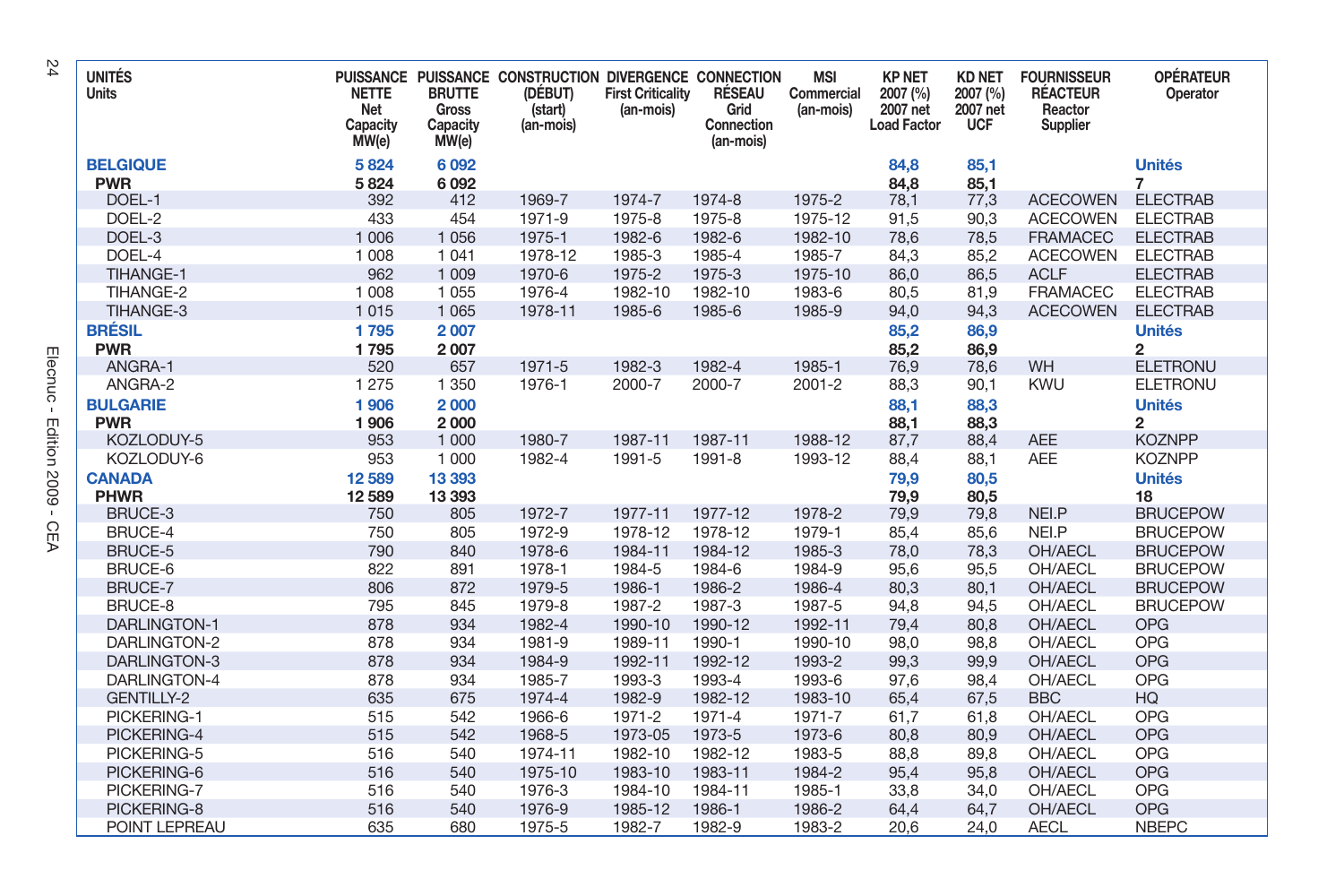| <b>UNITÉS</b><br>Units             | <b>NETTE</b><br>Net<br>Capacity<br>MW(e) | <b>BRUTTE</b><br>Gross<br>Capacity<br>MW(e) | PUISSANCE PUISSANCE CONSTRUCTION DIVERGENCE CONNECTION<br>(DÉBUT)<br>(start)<br>(an-mois) | <b>First Criticality</b><br>(an-mois) | RÉSEAU<br>Grid<br>Connection<br>(an-mois) | <b>MSI</b><br>Commercial<br>(an-mois) | <b>KP NET</b><br>2007 (%)<br>2007 net<br><b>Load Factor</b> | <b>KD NET</b><br>2007 (%)<br>2007 net<br><b>UCF</b> | <b>FOURNISSEUR</b><br><b>RÉACTEUR</b><br>Reactor<br>Supplier | <b>OPÉRATEUR</b><br>Operator             |
|------------------------------------|------------------------------------------|---------------------------------------------|-------------------------------------------------------------------------------------------|---------------------------------------|-------------------------------------------|---------------------------------------|-------------------------------------------------------------|-----------------------------------------------------|--------------------------------------------------------------|------------------------------------------|
| <b>CHINE</b>                       | 8572                                     | 8958                                        |                                                                                           |                                       |                                           |                                       | 88,1                                                        | 86,7                                                |                                                              | <b>Unités</b>                            |
| <b>PHWR</b>                        | 1 300                                    | 1 400                                       |                                                                                           |                                       |                                           |                                       | 91,2                                                        | 89,3                                                |                                                              | $\overline{2}$                           |
| QINSHAN 3-1                        | 650                                      | 700                                         | 1998-6                                                                                    | 2002-9                                | 2002-11                                   | 2002-12                               | 93,3                                                        | 91,2                                                | <b>AECL</b>                                                  | <b>TONPC</b>                             |
| QINSHAN 3-2                        | 650                                      | 700                                         | 1998-9                                                                                    | 2003-01                               | 2003-6                                    | 2003-7                                | 89,0                                                        | 87,3                                                | <b>AECL</b>                                                  | <b>TQNPC</b>                             |
| <b>PWR</b>                         | 7 272                                    | 7558                                        |                                                                                           |                                       |                                           |                                       | 87,6                                                        | 86,2                                                |                                                              | 9                                        |
| <b>GUANGDONG-1</b>                 | 944                                      | 984                                         | 1987-8                                                                                    | 1993-7                                | 1993-8                                    | 1994-2                                | 99,6                                                        | 99,8                                                | <b>GEC</b>                                                   | <b>GNPJVC</b>                            |
| GUANGDONG-2                        | 944                                      | 984                                         | 1988-4                                                                                    | 1994-1                                | 1994-2                                    | 1994-5                                | 86,5                                                        | 86,3                                                | <b>GEC</b>                                                   | <b>GNPJVC</b>                            |
| LINGAO <sub>1</sub>                | 938                                      | 990                                         | 1997-5                                                                                    | 2002-2                                | 2002-2                                    | 2002-5                                | 91,5                                                        | 92,1                                                | <b>FRAM</b>                                                  | LANPC                                    |
| LINGAO <sub>2</sub>                | 938                                      | 990                                         | 1997-11                                                                                   | $2002 - 8$                            | 2002-12                                   | 2003-1                                | 85,9                                                        | 85,2                                                | <b>FRAM</b>                                                  | LANPC                                    |
| QINSHAN 1                          | 288                                      | 310                                         | 1985-3                                                                                    | 1991-10                               | 1991-12                                   | 1994-4                                | 96.1                                                        | 95,5                                                | <b>CNNC</b>                                                  | QNPC                                     |
| QINSHAN 2-1                        | 610                                      | 650                                         | 1996-6                                                                                    | 2001-11                               | 2002-2                                    | 2002-4                                | 87,3                                                        | 85,4                                                | <b>CNNC</b>                                                  | <b>NPQJVC</b>                            |
| QINSHAN 2-2                        | 610                                      | 650                                         | 1997-4                                                                                    | 2004-02                               | 2004-3                                    | 2004-5                                | 86,5                                                        | 85,2                                                | <b>CNNC</b>                                                  | <b>NPQJVC</b>                            |
| <b>TIANWAN1</b>                    | 1 000                                    | 1 000                                       | 1999-10                                                                                   | 2005-12                               | 2006-5                                    | 2007-5                                | 74,6                                                        | 71,0                                                | IZ                                                           | <b>JNPC</b>                              |
| <b>TIANWAN 2</b>                   | 1 0 0 0                                  | 1 0 0 0                                     | 2000-10                                                                                   | 2007-5                                | 2007-5                                    | $2007 - 8$                            | 85,5                                                        | 81,2                                                | IZ                                                           | <b>JNPC</b>                              |
| <b>CORÉE DU SUD</b><br><b>PHWR</b> | 17451<br>2627                            | 18 393<br>2811                              |                                                                                           |                                       |                                           |                                       | 93,1<br>92,9                                                | 93,3<br>92,7                                        |                                                              | <b>Unités</b><br>$\overline{\mathbf{4}}$ |
| <b>WOLSONG-1</b>                   | 578                                      | 622                                         | 1977-10                                                                                   | 1982-11                               | 1982-12                                   | 1983-4                                | 93,2                                                        | 91,8                                                | <b>AECL</b>                                                  | <b>KHNP</b>                              |
| WOLSONG-2                          | 683                                      | 730                                         | 1992-9                                                                                    | 1997-1                                | 1997-4                                    | 1997-7                                | 91,4                                                        | 92,1                                                | AECL/DHI                                                     | <b>KHNP</b>                              |
| <b>WOLSONG-3</b>                   | 681                                      | 729                                         | 1994-3                                                                                    | 1998-2                                | 1998-3                                    | 1998-7                                | 92,8                                                        | 92,7                                                | <b>AECL/DHI</b>                                              | <b>KHNP</b>                              |
| WOLSONG-4                          | 685                                      | 730                                         | 1994-7                                                                                    | 1999-4                                | 1999-5                                    | 1999-10                               | 94,2                                                        | 94,2                                                | AECL/DHI                                                     | <b>KHNP</b>                              |
| <b>PWR</b>                         | 14 8 24                                  | 15 5 82                                     |                                                                                           |                                       |                                           |                                       | 93,1                                                        | 93,4                                                |                                                              | 16                                       |
| KORI-1                             | 569                                      | 603                                         | 1972-8                                                                                    | 1977-6                                | 1977-6                                    | 1978-4                                | 91,0                                                        | 94,4                                                | WH                                                           | <b>KHNP</b>                              |
| KORI-2                             | 637                                      | 675                                         | 1977-12                                                                                   | 1983-4                                | 1983-4                                    | 1983-7                                | 88,2                                                        | 87,6                                                | WH                                                           | <b>KHNP</b>                              |
| KORI-3                             | 964                                      | 1 0 0 4                                     | 1979-10                                                                                   | 1985-1                                | 1985-1                                    | 1985-9                                | 88,0                                                        | 88,9                                                | WH                                                           | <b>KHNP</b>                              |
| KORI-4                             | 966                                      | 1 0 0 6                                     | 1980-4                                                                                    | 1985-10                               | 1985-11                                   | 1986-4                                | 97,3                                                        | 98,8                                                | WH                                                           | <b>KHNP</b>                              |
| ULCHIN-1                           | 940                                      | 985                                         | 1983-1                                                                                    | 1988-2                                | 1988-4                                    | 1988-9                                | 98,5                                                        | 99,2                                                | <b>FRAM</b>                                                  | <b>KHNP</b>                              |
| ULCHIN-2                           | 937                                      | 984                                         | 1983-7                                                                                    | 1989-2                                | 1989-4                                    | 1989-9                                | 87,8                                                        | 87,9                                                | <b>FRAM</b>                                                  | <b>KHNP</b>                              |
| ULCHIN-3                           | 995                                      | 1 0 4 7                                     | 1993-7                                                                                    | 1997-12                               | 1998-1                                    | 1998-8                                | 92.0                                                        | 91,7                                                | <b>DHICKOPC</b>                                              | <b>KHNP</b>                              |
| ULCHIN-4                           | 992                                      | 1 0 4 5                                     | 1993-11                                                                                   | 1998-12                               | 1998-12                                   | 1999-12                               | 100.0                                                       | 100.0                                               | <b>DHICKOPC</b>                                              | <b>KHNP</b>                              |
| ULCHIN-5                           | 995                                      | 1 0 4 8                                     | 1999-10                                                                                   | 2003-11                               | 2003-12                                   | 2004-7                                | 99,7                                                        | 100,0                                               | <b>DHICKOPC</b>                                              | <b>KHNP</b>                              |
| ULCHIN-6                           | 994                                      | 1 0 4 8                                     | 2000-9                                                                                    | 2004-12                               | $2005 - 1$                                | 2005-6                                | 92,2                                                        | 92,6                                                | <b>DHICKOPC</b>                                              | <b>KHNP</b>                              |
| YONGGWANG-1                        | 942                                      | 985                                         | 1981-6                                                                                    | 1986-1                                | 1986-3                                    | 1986-8                                | 100.8                                                       | 100,0                                               | <b>WH</b>                                                    | <b>KHNP</b>                              |
| YONGGWANG-2                        | 936                                      | 978                                         | 1981-12                                                                                   | 1986-10                               | 1986-11                                   | 1987-6                                | 89,8                                                        | 89,0                                                | <b>WH</b>                                                    | <b>KHNP</b>                              |
| YONGGWANG-3                        | 987                                      | 1 0 3 9                                     | 1989-12                                                                                   | 1994-10                               | 1994-10                                   | 1995-3                                | 89,8                                                        | 90,2                                                | <b>DHICKAEC</b>                                              | <b>KHNP</b>                              |
| YONGGWANG-4                        | 987                                      | 1 0 3 9                                     | 1990-5                                                                                    | 1995-7                                | 1995-7                                    | 1996-1                                | 91,5                                                        | 91,4                                                | <b>DHICKAEC</b>                                              | <b>KHNP</b>                              |
| YONGGWANG-5                        | 990                                      | 1 0 46                                      | 1997-6                                                                                    | 2001-11                               | 2001-12                                   | 2002-5                                | 90.0                                                        | 90,2                                                | <b>DHICKOPC</b>                                              | <b>KHNP</b>                              |
| YONGGWANG-6                        | 993                                      | 1 0 5 0                                     | 1997-11                                                                                   | 2002-10                               | 2002-9                                    | 2002-12                               | 90,5                                                        | 91,1                                                | <b>DHICKOPC</b>                                              | <b>KHNP</b>                              |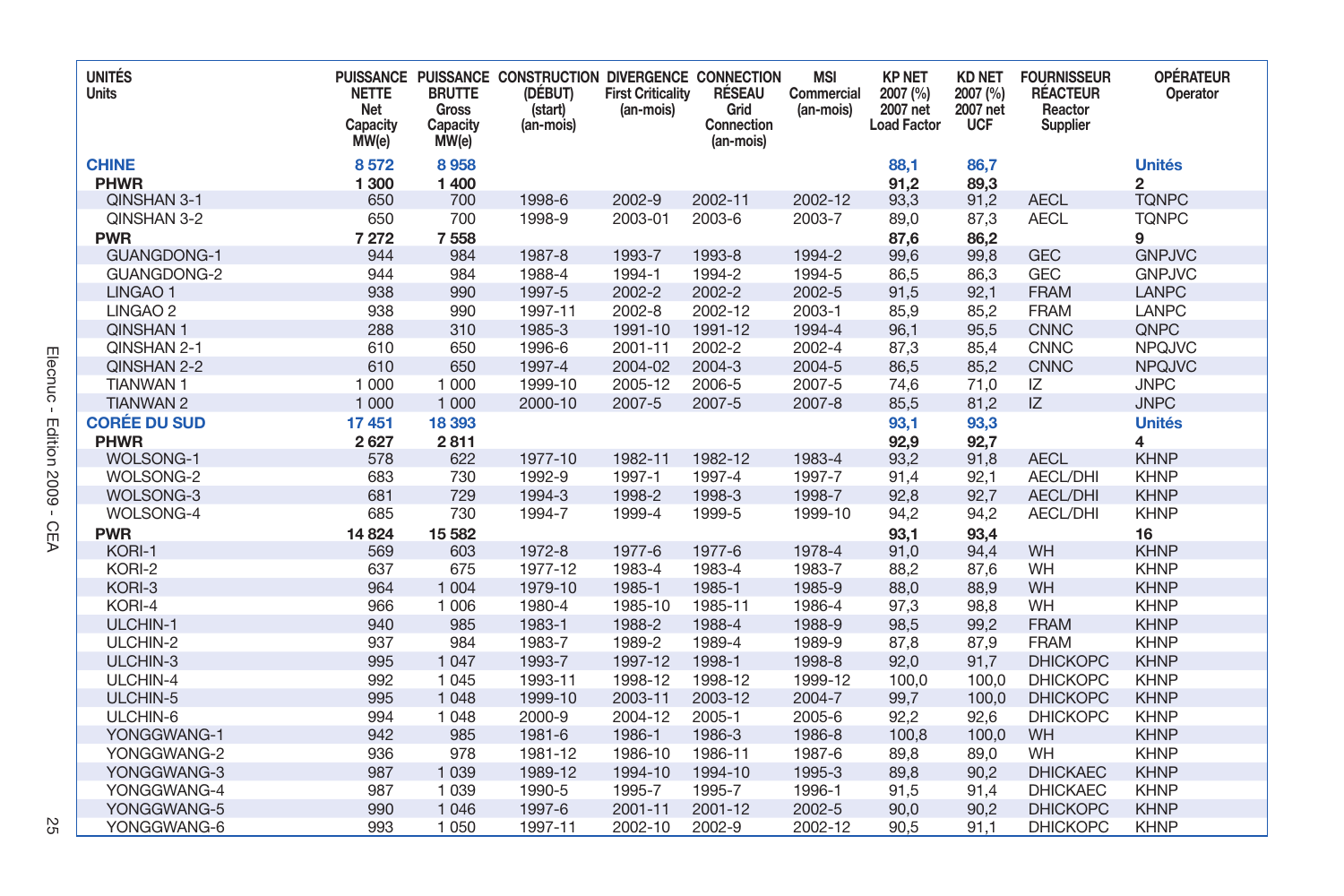| <b>UNITÉS</b><br>Units                    | <b>NETTE</b><br>Net<br>Capacity<br>MW(e) | <b>BRUTTE</b><br>Gross<br>Capacity<br>MW(e) | PUISSANCE PUISSANCE CONSTRUCTION DIVERGENCE CONNECTION<br>(DÉBUT)<br>(start)<br>(an-mois) | <b>First Criticality</b><br>(an-mois) | RÉSEAU<br>Grid<br>Connection<br>(an-mois) | <b>MSI</b><br>Commercial<br>(an-mois) | <b>KP NET</b><br>2007 (%)<br>2007 net<br><b>Load Factor</b> | <b>KD NET</b><br>2007 (%)<br>2007 net<br><b>UCF</b> | <b>FOURNISSEUR</b><br><b>RÉACTEUR</b><br>Reactor<br>Supplier | <b>OPÉRATEUR</b><br>Operator |
|-------------------------------------------|------------------------------------------|---------------------------------------------|-------------------------------------------------------------------------------------------|---------------------------------------|-------------------------------------------|---------------------------------------|-------------------------------------------------------------|-----------------------------------------------------|--------------------------------------------------------------|------------------------------|
| <b>ESPAGNE</b>                            | 7450                                     | 7728                                        |                                                                                           |                                       |                                           |                                       | 86,3                                                        | 87,1                                                |                                                              | <b>Unités</b>                |
| <b>BWR</b>                                | 1510                                     | 1558                                        |                                                                                           |                                       |                                           |                                       | 88,2                                                        | 88.5                                                |                                                              | $\overline{2}$               |
| <b>COFRENTES</b><br>SANTA MARIA DE GARONA | 1 0 6 4<br>446                           | 1092<br>466                                 | 1975-9<br>1966-5                                                                          | 1984-8<br>1970-11                     | 1984-10<br>1971-3                         | 1985-3<br>1971-5                      | 84,1                                                        | 84,4                                                | <b>GE</b><br><b>GE</b>                                       | ID<br><b>NUCLENOR</b>        |
|                                           |                                          |                                             |                                                                                           |                                       |                                           |                                       | 98,1                                                        | 98,4                                                |                                                              |                              |
| <b>PWR</b><br>ALMARAZ-1                   | 5940<br>944                              | 6 170<br>977                                | 1973-7                                                                                    | 1981-4                                | 1981-5                                    | 1983-9                                | 85,8<br>86,7                                                | 86,8                                                | WH                                                           | 6<br><b>CNAT</b>             |
| ALMARAZ-2                                 | 956                                      | 980                                         | 1973-7                                                                                    | 1983-9                                | 1983-10                                   | 1984-7                                | 99.2                                                        | 87,2<br>100.0                                       | WH                                                           | <b>CNAT</b>                  |
| ASCO-1                                    | 995                                      | 1 0 3 3                                     | 1974-5                                                                                    | 1983-6                                | 1983-8                                    | 1984-12                               | 85,1                                                        | 86,3                                                | WH                                                           | <b>ANAV</b>                  |
| ASCO-2                                    | 997                                      | 1 0 2 7                                     | 1975-3                                                                                    | 1985-9                                | 1985-10                                   | 1986-3                                | 81,3                                                        | 83,3                                                | WH                                                           | ANAV                         |
| TRILLO-1                                  | 1 0 0 3                                  | 1 0 6 6                                     | 1979-8                                                                                    | 1988-5                                | 1988-5                                    | 1988-8                                | 87.9                                                        | 88,7                                                | <b>KWU</b>                                                   | <b>CNAT</b>                  |
| VANDELLOS-2                               | 1 0 4 5                                  | 1 0 8 7                                     | 1980-12                                                                                   | 1987-11                               | 1987-12                                   | 1988-3                                | 75,5                                                        | 76,3                                                | WH                                                           | ANAV                         |
|                                           |                                          |                                             |                                                                                           |                                       |                                           |                                       |                                                             |                                                     |                                                              |                              |
| <b>ETATS-UNIS</b><br><b>BWR</b>           | 100 582<br>33 885                        | 105 748<br>35 456                           |                                                                                           |                                       |                                           |                                       | 91,3<br>92,3                                                | 91,2<br>93,4                                        |                                                              | <b>Unités</b><br>35          |
| <b>BROWNS FERRY-1</b>                     | 1 1 7 0                                  | 1 1 5 2                                     | 1967-5                                                                                    | 1973-08                               | 1973-10                                   | 1974-8                                | 87,6                                                        | 87,6                                                | <b>GE</b>                                                    | <b>TVA</b>                   |
| <b>BROWNS FERRY-2</b>                     | 1 2 2 3                                  | 1 1 5 5                                     | 1967-5                                                                                    | 1974-7                                | 1974-8                                    | 1975-3                                | 97,2                                                        | 97,3                                                | <b>GE</b>                                                    | <b>TVA</b>                   |
| <b>BROWNS FERRY-3</b>                     | 1 1 1 4                                  | 1 1 9 0                                     | 1968-7                                                                                    | 1976-8                                | 1976-9                                    | 1977-3                                | 69,3                                                        | 76,8                                                | <b>GE</b>                                                    | <b>TVA</b>                   |
| <b>BRUNSWICK-1</b>                        | 938                                      | 990                                         | 1970-2                                                                                    | 1976-10                               | 1976-12                                   | 1977-3                                | 85,3                                                        | 84,9                                                | <b>GE</b>                                                    | <b>PROGENGC</b>              |
| <b>BRUNSWICK-2</b>                        | 937                                      | 989                                         | 1970-2                                                                                    | 1975-3                                | 1975-4                                    | 1975-11                               | 95,4                                                        | 96,2                                                | <b>GE</b>                                                    | <b>PROGENGC</b>              |
| <b>CLINTON-1</b>                          | 1 0 4 3                                  | 1 0 9 8                                     | 1976-2                                                                                    | 1987-2                                | 1987-4                                    | 1987-11                               | 93.3                                                        | 92.9                                                | <b>GE</b>                                                    | <b>AMERGENE</b>              |
| <b>COLUMBIA</b>                           | 1 1 3 1                                  | 1 200                                       | 1972-2                                                                                    | 1984-1                                | 1984-5                                    | 1984-12                               | 93.3                                                        | 97.8                                                | <b>GE</b>                                                    | <b>ENERGYNW</b>              |
| <b>COOPER</b>                             | 760                                      | 801                                         | 1968-6                                                                                    | 1974-2                                | 1974-5                                    | 1974-7                                | 88,5                                                        | 89,1                                                | <b>GE</b>                                                    | <b>NPPD</b>                  |
| DRESDEN-2                                 | 867                                      | 913                                         | 1966-1                                                                                    | 1970-1                                | 1970-4                                    | 1970-6                                | 98,1                                                        | 98,4                                                | <b>GE</b>                                                    | <b>EXELON</b>                |
| DRESDEN-3                                 | 867                                      | 913                                         | 1966-10                                                                                   | $1971 - 1$                            | 1971-7                                    | 1971-11                               | 90,9                                                        | 92,4                                                | <b>GE</b>                                                    | <b>EXELON</b>                |
| <b>DUANE ARNOLD-1</b>                     | 581                                      | 614                                         | 1970-6                                                                                    | 1974-3                                | 1974-5                                    | 1975-2                                | 103,7                                                       | 100,0                                               | GE                                                           | <b>FPLDUANE</b>              |
| <b>ENRICO FERMI-2</b>                     | 1 1 2 2                                  | 1 1 5 4                                     | 1972-9                                                                                    | 1985-6                                | 1986-9                                    | 1988-1                                | 97,6                                                        | 99,1                                                | <b>GE</b>                                                    | <b>DETED</b>                 |
| <b>FITZPATRICK</b>                        | 852                                      | 882                                         | 1970-5                                                                                    | 1974-11                               | 1975-2                                    | 1975-7                                | 89,4                                                        | 92,3                                                | <b>GE</b>                                                    | <b>ENTERGY</b>               |
| <b>GRAND GULF-1</b>                       | 1 2 6 6                                  | 1 3 3 3                                     | 1974-9                                                                                    | 1982-8                                | 1984-10                                   | 1985-7                                | 84,5                                                        | 87,0                                                | <b>GE</b>                                                    | <b>ENTERGY</b>               |
| HATCH-1                                   | 876                                      | 898                                         | 1969-9                                                                                    | 1974-9                                | 1974-11                                   | 1975-12                               | 83.6                                                        | 85.7                                                | <b>GE</b>                                                    | <b>SOUTH</b>                 |
| HATCH-2                                   | 883                                      | 921                                         | 1972-12                                                                                   | 1978-7                                | 1978-9                                    | 1979-9                                | 96.4                                                        | 97.0                                                | <b>GE</b>                                                    | <b>SOUTH</b>                 |
| <b>HOPE CREEK-1</b>                       | 1 0 6 1                                  | 1 1 3 9                                     | 1976-3                                                                                    | 1986-6                                | 1986-8                                    | 1986-12                               | 100,4                                                       | 99,7                                                | <b>GE</b>                                                    | <b>PSEG</b>                  |
| LASALLE-1                                 | 1 1 1 8                                  | 1 1 7 7                                     | 1973-9                                                                                    | 1982-6                                | 1982-9                                    | 1984-1                                | 90,5                                                        | 92,3                                                | <b>GE</b>                                                    | <b>EXELON</b>                |
| LASALLE-2                                 | 1 1 2 0                                  | 1 1 7 9                                     | 1973-9                                                                                    | 1984-3                                | 1984-4                                    | 1984-10                               | 101.3                                                       | 100,0                                               | <b>GE</b>                                                    | <b>EXELON</b>                |
| LIMERICK-1                                | 1 1 3 4                                  | 1 1 9 4                                     | 1974-6                                                                                    | 1984-12                               | 1985-4                                    | 1986-2                                | 93,8                                                        | 93,9                                                | <b>GE</b>                                                    | <b>EXELON</b>                |
| LIMERICK-2                                | 1 1 3 4                                  | 1 1 9 4                                     | 1974-6                                                                                    | 1989-8                                | 1989-9                                    | 1990-1                                | 97,5                                                        | 97,0                                                | GE                                                           | <b>EXELON</b>                |
| <b>MONTICELLO</b>                         | 572                                      | 600                                         | 1967-6                                                                                    | 1970-12                               | 1971-3                                    | 1971-6                                | 97,1                                                        | 95,6                                                | <b>GE</b>                                                    | <b>NORTHERN</b>              |
| <b>NINE MILE POINT-1</b>                  | 621                                      | 642                                         | 1965-4                                                                                    | 1969-10                               | 1969-11                                   | 1969-12                               | 97,9                                                        | 99,1                                                | <b>GE</b>                                                    | <b>NMPNSLLC</b>              |
| <b>NINE MILE POINT-2</b>                  | 1 1 4 0                                  | 1 2 0 5                                     | 1974-6                                                                                    | 1987-5                                | 1987-8                                    | 1988-3                                | 90,7                                                        | 91,8                                                | <b>GE</b>                                                    | <b>NMPNSLLC</b>              |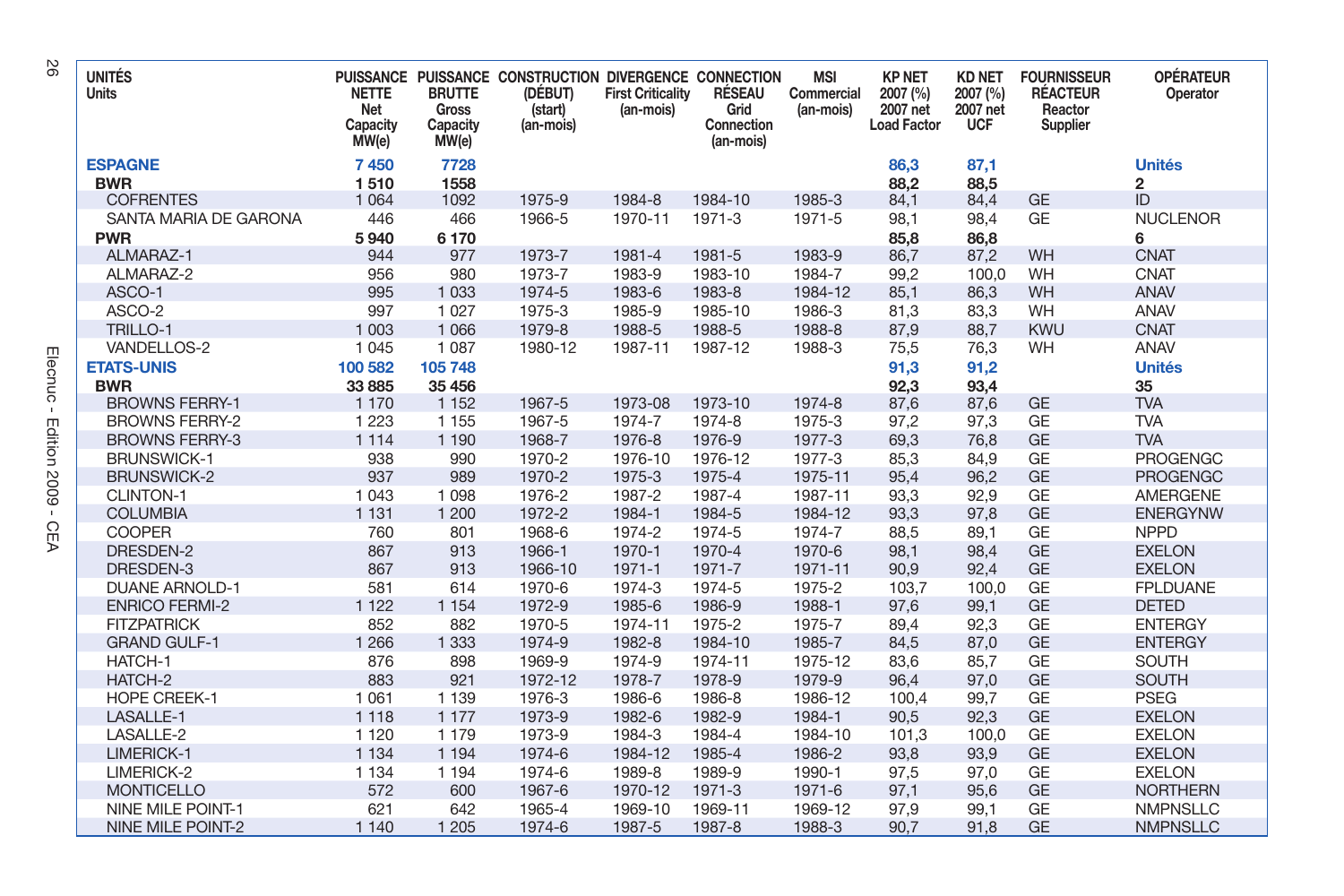| <b>UNITÉS</b><br><b>Units</b> | <b>NETTE</b><br>Net<br>Capacity<br>MW(e) | <b>BRUTTE</b><br><b>Gross</b><br>Capacity<br>MW(e) | PUISSANCE PUISSANCE CONSTRUCTION DIVERGENCE CONNECTION<br>(DÉBUT)<br>(start)<br>(an-mois) | <b>First Criticality</b><br>(an-mois) | RÉSEAU<br>Grid<br>Connection<br>(an-mois) | <b>MSI</b><br>Commercial<br>(an-mois) | <b>KP NET</b><br>2007 (%)<br>2007 net<br><b>Load Factor</b> | <b>KD NET</b><br>2007 (%)<br>2007 net<br><b>UCF</b> | <b>FOURNISSEUR</b><br><b>RÉACTEUR</b><br>Reactor<br>Supplier | <b>OPÉRATEUR</b><br>Operator |
|-------------------------------|------------------------------------------|----------------------------------------------------|-------------------------------------------------------------------------------------------|---------------------------------------|-------------------------------------------|---------------------------------------|-------------------------------------------------------------|-----------------------------------------------------|--------------------------------------------------------------|------------------------------|
| <b>ETATS-UNIS (suite)</b>     | 100 582                                  | 105 748                                            |                                                                                           |                                       |                                           |                                       | 91,3                                                        | 91,2                                                |                                                              | <b>Unités</b>                |
| <b>OYSTER CREEK</b>           | 619                                      | 652                                                | 1964-12                                                                                   | 1969-5                                | 1969-9                                    | 1969-12                               | 85,8                                                        | 90,2                                                | <b>GE</b>                                                    | <b>AMERGEN</b>               |
| PEACH BOTTOM-2                | 1 1 1 2                                  | 1 1 7 1                                            | 1968-1                                                                                    | 1973-7                                | 1974-2                                    | 1974-7                                | 89,6                                                        | 90,1                                                | <b>GE</b>                                                    | <b>EXELON</b>                |
| PEACH BOTTOM-3                | 1 1 1 2                                  | 1 1 7 1                                            | 1968-1                                                                                    | 1974-8                                | 1974-9                                    | 1974-12                               | 100.6                                                       | 99,4                                                | <b>GE</b>                                                    | <b>EXELON</b>                |
| PERRY-1                       | 1 2 3 1                                  | 1 3 0 3                                            | 1977-5                                                                                    | 1986-6                                | 1986-12                                   | 1987-11                               | 97.7                                                        | 97.7                                                | <b>GE</b>                                                    | <b>FENOC</b>                 |
| PILGRIM-1                     | 685                                      | 711                                                | 1968-8                                                                                    | 1972-6                                | 1972-7                                    | 1972-12                               | 97,5                                                        | 99.5                                                | <b>GE</b>                                                    | <b>ENTERGY</b>               |
| <b>QUAD CITIES-1</b>          | 867                                      | 913                                                | 1967-2                                                                                    | 1971-10                               | 1972-4                                    | 1973-2                                | 98.4                                                        | 100.0                                               | <b>GE</b>                                                    | <b>EXELON</b>                |
| <b>QUAD CITIES-2</b>          | 867                                      | 913                                                | 1967-2                                                                                    | 1972-4                                | 1972-5                                    | 1973-3                                | 88,4                                                        | 89,4                                                | <b>GE</b>                                                    | <b>EXELON</b>                |
| <b>RIVER BEND-1</b>           | 967                                      | 1 0 3 6                                            | 1977-3                                                                                    | 1985-10                               | 1985-12                                   | 1986-6                                | 74,7                                                        | 83,0                                                | <b>GE</b>                                                    | <b>ENTGS</b>                 |
| SUSQUEHANNA-1                 | 1 1 3 5                                  | 1 1 9 9                                            | 1973-11                                                                                   | 1982-9                                | 1982-11                                   | 1983-6                                | 89,2                                                        | 87,7                                                | <b>GE</b>                                                    | PP&L                         |
| SUSQUEHANNA-2                 | 1 1 4 0                                  | 1 2 0 4                                            | 1973-11                                                                                   | 1984-5                                | 1984-7                                    | 1985-2                                | 100,8                                                       | 100,0                                               | <b>GE</b>                                                    | PP&L                         |
| <b>VERMONT YANKEE</b>         | 620                                      | 650                                                | 1967-12                                                                                   | 1972-3                                | 1972-9                                    | 1972-11                               | 89,9                                                        | 94,0                                                | <b>GE</b>                                                    | <b>ENTERGY</b>               |
| <b>PWR</b>                    | 66 697                                   | 70 292                                             |                                                                                           |                                       |                                           |                                       | 90,8                                                        | 90,1                                                |                                                              | 69                           |
| <b>ARKANSAS ONE-1</b>         | 836                                      | 880                                                | 1968-12                                                                                   | 1974-8                                | 1974-8                                    | 1974-12                               | 82,7                                                        | 86,1                                                | B&W                                                          | <b>ENTGARKS</b>              |
| <b>ARKANSAS ONE-2</b>         | 988                                      | 1 0 4 0                                            | 1968-12                                                                                   | 1978-12                               | 1978-12                                   | 1980-3                                | 92,2                                                        | 93,0                                                | <b>CE</b>                                                    | <b>ENTERGY</b>               |
| <b>BEAVER VALLEY-1</b>        | 883                                      | 923                                                | 1970-6                                                                                    | 1976-5                                | 1976-6                                    | 1976-10                               | 101.4                                                       | 100.0                                               | WH                                                           | <b>FENOC</b>                 |
| <b>BEAVER VALLEY-2</b>        | 832                                      | 923                                                | 1974-5                                                                                    | 1987-8                                | 1987-8                                    | 1987-11                               | 87,8                                                        | 87,9                                                | WH                                                           | <b>FENOC</b>                 |
| <b>BRAIDWOOD-1</b>            | 1 1 7 8                                  | 1 2 4 0                                            | 1975-12                                                                                   | 1987-5                                | 1987-7                                    | 1988-7                                | 101,1                                                       | 100,0                                               | WH                                                           | <b>EXELON</b>                |
| BRAIDWOOD-2                   | 1 1 5 2                                  | 1 2 1 3                                            | 1975-12                                                                                   | 1988-03                               | 1988-5                                    | 1988-10                               | 92,1                                                        | 92,3                                                | WH                                                           | <b>EXELON</b>                |
| BYRON-1                       | 1 1 6 4                                  | 1 2 2 5                                            | 1975-12                                                                                   | 1985-2                                | 1985-3                                    | 1985-9                                | 95,2                                                        | 94,1                                                | WH                                                           | <b>EXELON</b>                |
| BYRON-2                       | 1 1 3 6                                  | 1 1 9 6                                            | 1975-12                                                                                   | 1987-1                                | 1987-2                                    | 1987-8                                | 96,4                                                        | 94,9                                                | WH                                                           | <b>EXELON</b>                |
| CALLAWAY-1                    | 1 1 9 0                                  | 1 2 3 6                                            | 1976-4                                                                                    | 1984-10                               | 1984-10                                   | 1984-12                               | 89,7                                                        | 89,2                                                | WH                                                           | <b>AMERGENE</b>              |
| <b>CALVERT CLIFFS-1</b>       | 873                                      | 918                                                | 1969-7                                                                                    | 1974-10                               | 1975-1                                    | 1975-5                                | 93,4                                                        | 94,2                                                | CE                                                           | <b>CCNPP</b>                 |
| <b>CALVERT CLIFFS-2</b>       | 862                                      | 911                                                | 1969-7                                                                                    | 1976-11                               | 1976-12                                   | 1977-4                                | 99,2                                                        | 100,0                                               | <b>CE</b>                                                    | <b>CCNPP</b>                 |
| CATAWBA-1                     | 1 1 2 9                                  | 1 1 8 8                                            | 1975-8                                                                                    | 1985-1                                | 1985-1                                    | 1985-6                                | 88,5                                                        | 86,6                                                | WH                                                           | <b>DUKE</b>                  |
| CATAWBA-2                     | 1 1 2 9                                  | 1 1 8 8                                            | 1975-8                                                                                    | 1986-5                                | 1986-5                                    | 1986-8                                | 102,9                                                       | 100.0                                               | WH                                                           | <b>DUKE</b>                  |
| <b>COMANCHE PEAK-1</b>        | 1 150                                    | 1 1 8 9                                            | 1974-12                                                                                   | 1990-4                                | 1990-4                                    | 1990-8                                | 95,6                                                        | 94,1                                                | WH                                                           | <b>TXU</b>                   |
| <b>COMANCHE PEAK-2</b>        | 1 150                                    | 1 1 8 9                                            | 1974-12                                                                                   | 1993-3                                | 1993-4                                    | 1993-8                                | 94,8                                                        | 93,8                                                | WH                                                           | <b>TXU</b>                   |
| <b>CRYSTAL RIVER-3</b>        | 838                                      | 890                                                | 1968-9                                                                                    | 1977-1                                | 1977-1                                    | 1977-3                                | 95,1                                                        | 93,5                                                | B&W                                                          | <b>PROGRESS</b>              |
| <b>DAVIS BESSE-1</b>          | 889                                      | 925                                                | 1971-3                                                                                    | 1977-8                                | 1977-8                                    | 1978-7                                | 88.0                                                        | 86.6                                                | B&W                                                          | <b>FENOC</b>                 |
| <b>DIABLO CANYON-1</b>        | 1 1 2 2                                  | 1 1 3 6                                            | 1968-4                                                                                    | 1984-4                                | 1984-11                                   | 1985-5                                | 100.3                                                       | 100,0                                               | WH                                                           | PGE                          |
| <b>DIABLO CANYON-2</b>        | 1 1 1 8                                  | 1 1 6 4                                            | 1970-12                                                                                   | 1985-8                                | 1985-10                                   | 1986-3                                | 74,0                                                        | 75,7                                                | WH                                                           | PGE                          |
| DONALD COOK-1                 | 1 0 2 9                                  | 1077                                               | 1969-3                                                                                    | 1975-1                                | 1975-2                                    | 1975-8                                | 63,6                                                        | 61,6                                                | WH                                                           | <b>IMPCO</b>                 |
| DONALD COOK-2                 | 1077                                     | 1 1 3 3                                            | 1969-3                                                                                    | 1978-3                                | 1978-3                                    | 1978-7                                | 100,9                                                       | 98,5                                                | WH                                                           | <b>IMPCO</b>                 |
| FARLEY-1                      | 851                                      | 895                                                | 1972-8                                                                                    | 1977-8                                | 1977-8                                    | 1977-12                               | 97,4                                                        | 97,7                                                | WH                                                           | <b>ALP</b>                   |
| FARLEY-2                      | 860                                      | 905                                                | 1972-8                                                                                    | 1981-5                                | 1981-5                                    | 1981-7                                | 90,0                                                        | 90,5                                                | WH                                                           | <b>ALP</b>                   |
| FORT CALHOUN-1                | 482                                      | 512                                                | 1968-6                                                                                    | 1973-8                                | 1973-8                                    | 1973-9                                | 83,1                                                        | 81,9                                                | CE                                                           | OPPD                         |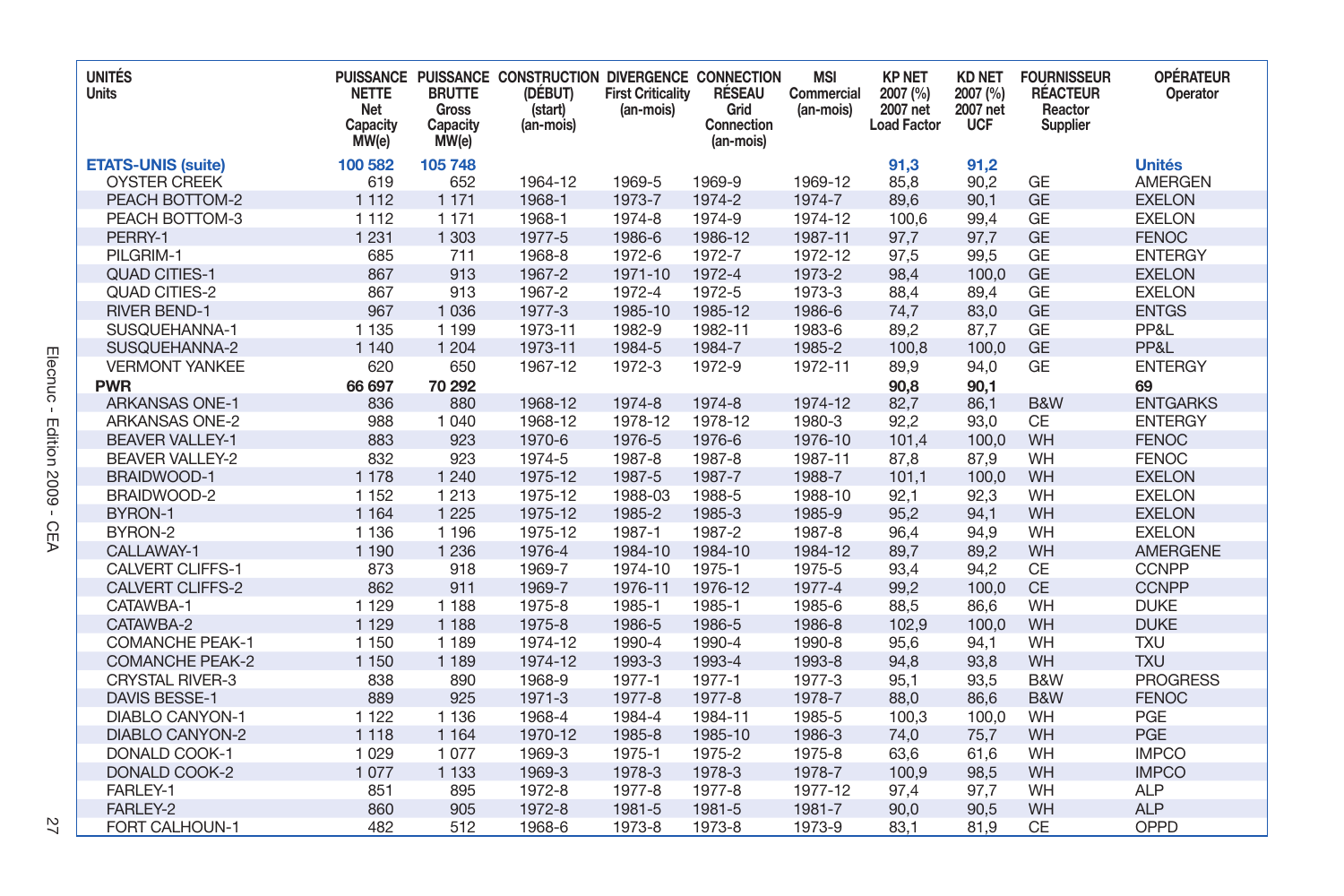| <b>UNITÉS</b><br>Units    | <b>NETTE</b><br>Net<br>Capacity<br>MW(e) | <b>BRUTTE</b><br>Gross<br>Capacity<br>MW(e) | PUISSANCE PUISSANCE CONSTRUCTION DIVERGENCE CONNECTION<br>(DÉBUT)<br>(start)<br>(an-mois) | <b>First Criticality</b><br>(an-mois) | RÉSEAU<br>Grid<br>Connection<br>(an-mois) | <b>MSI</b><br>Commercial<br>(an-mois) | <b>KP NET</b><br>2007 (%)<br>2007 net<br><b>Load Factor</b> | <b>KD NET</b><br>2007 (%)<br>2007 net<br><b>UCF</b> | <b>FOURNISSEUR</b><br><b>RÉACTEUR</b><br>Reactor<br>Supplier | <b>OPÉRATEUR</b><br>Operator |
|---------------------------|------------------------------------------|---------------------------------------------|-------------------------------------------------------------------------------------------|---------------------------------------|-------------------------------------------|---------------------------------------|-------------------------------------------------------------|-----------------------------------------------------|--------------------------------------------------------------|------------------------------|
| <b>ETATS-UNIS (suite)</b> | 100 582                                  | 105 748                                     |                                                                                           |                                       |                                           |                                       | 91,3                                                        | 91,2                                                |                                                              | <b>Unités</b>                |
| H.B. ROBINSON-2           | 710                                      | 745                                         | 1967-4                                                                                    | 1970-9                                | 1970-9                                    | 1971-3                                | 87,1                                                        | 84,0                                                | <b>WH</b>                                                    | <b>PROGRESS</b>              |
| <b>INDIAN POINT-2</b>     | 1 0 2 0                                  | 1 0 6 2                                     | 1966-10                                                                                   | 1973-5                                | 1973-6                                    | 1974-8                                | 91.6                                                        | 92.1                                                | WH                                                           | <b>ENTERGY</b>               |
| <b>INDIAN POINT-3</b>     | 1 0 2 5                                  | 1 0 6 5                                     | 1969-8                                                                                    | 1976-4                                | 1976-4                                    | 1976-8                                | 101,8                                                       | 100,0                                               | WH                                                           | <b>ENTERGY</b>               |
| <b>KEWAUNEE</b>           | 556                                      | 581                                         | 1968-8                                                                                    | 1974-3                                | 1974-4                                    | 1974-6                                | 89,8                                                        | 88,6                                                | WH                                                           | <b>DOMENGY</b>               |
| MCGUIRE-1                 | 1 100                                    | 1158                                        | 1973-2                                                                                    | 1981-8                                | 1981-9                                    | 1981-12                               | 86,6                                                        | 84,4                                                | WH                                                           | <b>DUKE</b>                  |
| MCGUIRE-2                 | 1 100                                    | 1158                                        | 1973-2                                                                                    | 1983-5                                | 1983-5                                    | 1984-3                                | 90,2                                                        | 87,1                                                | WH                                                           | <b>DUKE</b>                  |
| MILLSTONE-2               | 882                                      | 910                                         | 1970-12                                                                                   | 1975-10                               | 1975-11                                   | 1975-12                               | 85,9                                                        | 88,2                                                | <b>CE</b>                                                    | <b>DOMIN</b>                 |
| MILLSTONE-3               | 1 1 5 5                                  | 1 2 5 3                                     | 1974-8                                                                                    | 1986-1                                | 1986-2                                    | 1986-4                                | 88,0                                                        | 88,1                                                | WH                                                           | <b>DOMIN</b>                 |
| <b>NORTH ANNA-1</b>       | 924                                      | 973                                         | 1971-2                                                                                    | 1978-4                                | 1978-4                                    | 1978-6                                | 100.7                                                       | 100,0                                               | WH                                                           | <b>VEPCO</b>                 |
| <b>NORTH ANNA-2</b>       | 910                                      | 958                                         | 1971-2                                                                                    | 1980-6                                | 1980-8                                    | 1980-12                               | 81,3                                                        | 81,2                                                | WH                                                           | <b>VEPCO</b>                 |
| <b>OCONEE-1</b>           | 846                                      | 891                                         | 1967-11                                                                                   | 1973-4                                | 1973-5                                    | 1973-7                                | 83,7                                                        | 86,1                                                | B&W                                                          | <b>DUKE</b>                  |
| OCONEE-2                  | 846                                      | 891                                         | 1967-11                                                                                   | 1973-11                               | 1973-12                                   | 1974-9                                | 86,0                                                        | 85,1                                                | B&W                                                          | <b>DUKE</b>                  |
| OCONEE-3                  | 846                                      | 891                                         | 1967-11                                                                                   | 1974-9                                | 1974-9                                    | 1974-12                               | 101,9                                                       | 99,2                                                | B&W                                                          | <b>DUKE</b>                  |
| <b>PALISADES</b>          | 778                                      | 842                                         | 1967-3                                                                                    | 1971-5                                | 1971-12                                   | 1971-12                               | 100,0                                                       | 97,9                                                | CE                                                           | CONSENEC                     |
| PALO VERDE-1              | 1 3 1 1                                  | 1414                                        | 1976-5                                                                                    | 1985-5                                | 1985-6                                    | 1986-1                                | 86,4                                                        | 86,7                                                | <b>CE</b>                                                    | <b>AZPSCO</b>                |
| PALO VERDE-2              | 1 3 1 4                                  | 1414                                        | 1976-6                                                                                    | 1986-4                                | 1986-5                                    | 1986-9                                | 74,7                                                        | 74,9                                                | CE                                                           | <b>AZPSCO</b>                |
| PALO VERDE-3              | 1 2 4 7                                  | 1 3 4 6                                     | 1976-6                                                                                    | 1987-10                               | 1987-11                                   | 1988-1                                | 92,3                                                        | 93,3                                                | <b>CE</b>                                                    | <b>AZPSCO</b>                |
| POINT BEACH-1             | 512                                      | 543                                         | 1967-7                                                                                    | 1970-11                               | 1970-11                                   | 1970-12                               | 83.1                                                        | 83.9                                                | WH                                                           | <b>WEP</b>                   |
| POINT BEACH-2             | 514                                      | 545                                         | 1968-7                                                                                    | 1972-5                                | 1972-8                                    | 1972-10                               | 90.3                                                        | 90.0                                                | WH                                                           | <b>WEP</b>                   |
| <b>PRAIRIE ISLAND-1</b>   | 551                                      | 566                                         | 1968-6                                                                                    | 1973-12                               | 1973-12                                   | 1973-12                               | 83,9                                                        | 88,6                                                | WH                                                           | <b>NORTHERN</b>              |
| PRAIRIE ISLAND-2          | 545                                      | 544                                         | 1969-6                                                                                    | 1974-12                               | 1974-12                                   | 1974-12                               | 84,8                                                        | 88,4                                                | WH                                                           | <b>NUCMAN</b>                |
| R.E. GINNA                | 498                                      | 608                                         | 1966-4                                                                                    | 1969-11                               | 1969-12                                   | 1970-7                                | 108.4                                                       | 94,3                                                | WH                                                           | <b>CCNPP</b>                 |
| SALEM-1                   | 1 1 7 4                                  | 1 2 2 8                                     | 1968-9                                                                                    | 1976-12                               | 1976-12                                   | 1977-6                                | 90,5                                                        | 91,7                                                | WH                                                           | <b>PSEGPOWR</b>              |
| SALEM-2                   | 1 1 3 0                                  | 1 170                                       | 1968-9                                                                                    | 1980-8                                | 1981-6                                    | 1981-10                               | 81,6                                                        | 82,8                                                | WH                                                           | <b>PSEGPOWR</b>              |
| <b>SAN ONOFRE-2</b>       | 1 0 7 0                                  | 1 1 2 7                                     | 1974-3                                                                                    | 1982-7                                | 1982-9                                    | 1983-8                                | 94,2                                                        | 92,1                                                | <b>CE</b>                                                    | <b>SCE</b>                   |
| <b>SAN ONOFRE-3</b>       | 1 0 8 0                                  | 1 1 2 7                                     | 1974-3                                                                                    | 1983-8                                | 1983-9                                    | 1984-4                                | 69,0                                                        | 71,7                                                | CE                                                           | <b>SCE</b>                   |
| SEABROOK-1                | 1 2 4 4                                  | 1 2 9 6                                     | 1976-7                                                                                    | 1989-6                                | 1990-5                                    | 1990-8                                | 85,5                                                        | 86,5                                                | WH                                                           | <b>FPL</b>                   |
| SEQUOYAH-1                | 1 1 5 0                                  | 1 2 2 1                                     | 1970-5                                                                                    | 1980-7                                | 1980-7                                    | 1981-7                                | 100.8                                                       | 99.5                                                | WH                                                           | <b>TVA</b>                   |
| SEQUOYAH-2                | 1 1 2 7                                  | 1 2 2 1                                     | 1970-5                                                                                    | 1981-11                               | 1981-12                                   | 1982-6                                | 88,5                                                        | 88,2                                                | WH                                                           | <b>TVA</b>                   |
| SHEARON HARRIS-1          | 900                                      | 960                                         | 1978-1                                                                                    | 1987-1                                | 1987-1                                    | 1987-5                                | 98,9                                                        | 97,2                                                | WH                                                           | <b>PROGENGC</b>              |
| SOUTH TEXAS-1             | 1 2 8 0                                  | 1 3 5 4                                     | 1975-12                                                                                   | 1988-3                                | 1988-3                                    | 1988-8                                | 96,1                                                        | 92,3                                                | WH                                                           | <b>STP</b>                   |
| SOUTH TEXAS-2             | 1 2 8 0                                  | 1 3 5 4                                     | 1975-12                                                                                   | 1989-3                                | 1989-4                                    | 1989-6                                | 95,5                                                        | 91,6                                                | WH                                                           | <b>STP</b>                   |
| ST. LUCIE-1               | 839                                      | 883                                         | 1970-7                                                                                    | 1976-4                                | 1976-5                                    | 1976-12                               | 90,5                                                        | 89,6                                                | <b>CE</b>                                                    | <b>FPL</b>                   |
| ST. LUCIE-2               | 839                                      | 883                                         | 1977-5                                                                                    | 1983-6                                | 1983-6                                    | 1983-8                                | 96,2                                                        | 95,2                                                | <b>CE</b>                                                    | <b>FPL</b>                   |
| SURRY-1                   | 799                                      | 848                                         | 1968-6                                                                                    | 1972-7                                | 1972-7                                    | 1972-12                               | 98,2                                                        | 97,5                                                | WH                                                           | <b>VEPCO</b>                 |
| SURRY-2                   | 799                                      | 848                                         | 1968-6                                                                                    | 1973-3                                | 1973-3                                    | 1973-5                                | 94.1                                                        | 93.4                                                | WH                                                           | <b>VEPCO</b>                 |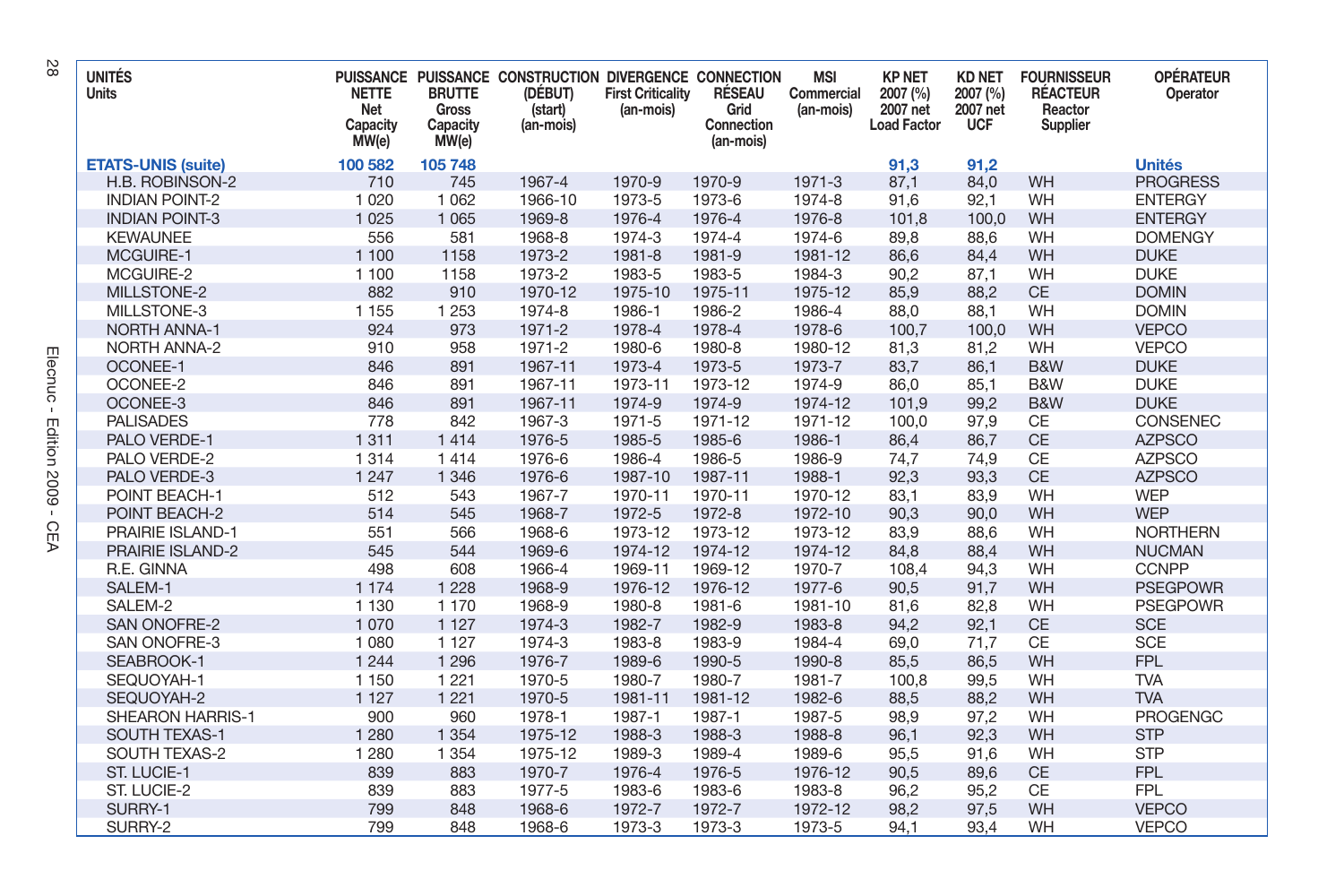| <b>UNITÉS</b><br>Units    | <b>NETTE</b><br>Net<br>Capacity<br>MW(e) | <b>BRUTTE</b><br>Gross<br>Capacity<br>MW(e) | PUISSANCE PUISSANCE CONSTRUCTION DIVERGENCE CONNECTION<br>(DÉBUT)<br>(start)<br>(an-mois) | <b>First Criticality</b><br>(an-mois) | RÉSEAU<br>Grid<br>Connection<br>(an-mois) | <b>MSI</b><br>Commercial<br>(an-mois) | <b>KP NET</b><br>2007 (%)<br>2007 net<br><b>Load Factor</b> | <b>KD NET</b><br>2007 (%)<br>2007 net<br><b>UCF</b> | <b>FOURNISSEUR</b><br><b>RÉACTEUR</b><br>Reactor<br>Supplier | <b>OPÉRATEUR</b><br>Operator |
|---------------------------|------------------------------------------|---------------------------------------------|-------------------------------------------------------------------------------------------|---------------------------------------|-------------------------------------------|---------------------------------------|-------------------------------------------------------------|-----------------------------------------------------|--------------------------------------------------------------|------------------------------|
| <b>ETATS-UNIS (suite)</b> | 100 582                                  | 105 748                                     |                                                                                           |                                       |                                           |                                       | 91,3                                                        | 91,2                                                |                                                              | <b>Unités</b>                |
| THREE MILE ISLAND-1       | 786                                      | 837                                         | 1968-5                                                                                    | 1974-6                                | 1974-6                                    | 1974-9                                | 106,7                                                       | 100,0                                               | B&W                                                          | <b>AMERGENE</b>              |
| <b>TURKEY POINT-3</b>     | 693                                      | 729                                         | 1967-4                                                                                    | 1972-10                               | 1972-11                                   | 1972-12                               | 100,9                                                       | 99,8                                                | WH                                                           | <b>FPL</b>                   |
| <b>TURKEY POINT-4</b>     | 693                                      | 729                                         | 1967-4                                                                                    | 1973-6                                | 1973-6                                    | 1973-9                                | 86,0                                                        | 85,2                                                | WH                                                           | <b>FPL</b>                   |
| <b>VIRGIL C. SUMMER-1</b> | 966                                      | 1 0 0 3                                     | 1973-3                                                                                    | 1982-10                               | 1982-11                                   | 1984-1                                | 84,6                                                        | 84,3                                                | WH                                                           | <b>SCEG</b>                  |
| VOGTLE-1                  | 1 1 5 2                                  | 1 2 0 3                                     | 1976-8                                                                                    | 1987-3                                | 1987-3                                    | 1987-6                                | 92,9                                                        | 89,1                                                | WH                                                           | <b>SOUTH</b>                 |
| VOGTLE-2                  | 1 1 4 9                                  | 1 2 0 2                                     | 1976-8                                                                                    | 1989-3                                | 1989-4                                    | 1989-5                                | 88,2                                                        | 88,4                                                | WH                                                           | <b>SOUTH</b>                 |
| <b>WATERFORD-3</b>        | 1 1 5 2                                  | 1 200                                       | 1974-11                                                                                   | 1985-3                                | 1985-3                                    | 1985-9                                | 89,1                                                        | 90,3                                                | CE                                                           | <b>ENTERGY</b>               |
| <b>WATTS BAR-1</b>        | 1 1 2 1                                  | 1 2 0 2                                     | 1973-1                                                                                    | 1996-1                                | 1996-2                                    | 1996-5                                | 82,2                                                        | 82,5                                                | WH                                                           | <b>TVA</b>                   |
| <b>WOLF CREEK</b>         | 1 1 6 6                                  | 1 2 1 3                                     | 1977-5                                                                                    | 1985-5                                | 1985-6                                    | 1985-9                                | 83,0                                                        | 82,8                                                | WH                                                           | <b>KGECO</b>                 |
| <b>FINLANDE</b>           | 2676                                     | 2780                                        |                                                                                           |                                       |                                           |                                       | 93,1                                                        | 93,1                                                |                                                              | <b>Unités</b>                |
| <b>BWR</b>                | 1700                                     | 1760                                        |                                                                                           |                                       |                                           |                                       | 95,2                                                        | 95,3                                                |                                                              | 2                            |
| OLKILUOTO-1               | 840                                      | 870                                         | 1974-2                                                                                    | 1978-7                                | 1978-9                                    | 1979-10                               | 93,5                                                        | 93,6                                                | <b>ASEASTAL</b>                                              | <b>TVO</b>                   |
| OLKILUOTO-2               | 860                                      | 890                                         | 1975-8                                                                                    | 1979-10                               | 1980-2                                    | 1982-7                                | 96,8                                                        | 96,9                                                | <b>ASEASTAL</b>                                              | <b>TVO</b>                   |
| <b>PWR</b>                | 976                                      | 1 0 2 0                                     |                                                                                           |                                       |                                           |                                       | 89.5                                                        | 89.2                                                |                                                              | $\overline{2}$               |
| LOVIISA-1                 | 488                                      | 510                                         | 1971-5                                                                                    | 1977-1                                | 1977-2                                    | 1977-5                                | 85,7                                                        | 84,9                                                | <b>AEE</b>                                                   | <b>FORTUMPH</b>              |
| LOVIISA-2                 | 488                                      | 510                                         | 1972-8                                                                                    | 1980-10                               | 1980-11                                   | 1981-1                                | 93,3                                                        | 93,5                                                | <b>AEE</b>                                                   | <b>FORTUMPH</b>              |
| <b>FRANCE</b>             | 63 260                                   | 66 020                                      |                                                                                           |                                       |                                           |                                       | 75,5                                                        | 79,1                                                |                                                              | <b>Unités</b>                |
| <b>FBR</b>                | 130                                      | 140                                         |                                                                                           |                                       |                                           |                                       | 58,2                                                        | 61,7                                                |                                                              | 1                            |
| <b>PHENIX</b>             | 130                                      | 140                                         | 1968-11                                                                                   | 1973-8                                | 1973-12                                   | 1974-7                                | 58,2                                                        | 61,7                                                | <b>CNCLNEY</b>                                               | CEA/EDF                      |
| <b>PWR</b>                | 63 130                                   | 65 880                                      |                                                                                           |                                       |                                           |                                       | 75,6                                                        | 79,2                                                |                                                              | 58                           |
| <b>BELLEVILLE-1</b>       | 1 3 1 0                                  | 1 3 6 3                                     | 1980-5                                                                                    | 1987-9                                | 1987-10                                   | 1988-6                                | 54,8                                                        | 55,3                                                | <b>FRAM</b>                                                  | <b>EDF</b>                   |
| <b>BELLEVILLE-2</b>       | 1 3 1 0                                  | 1 3 6 3                                     | 1980-8                                                                                    | 1988-5                                | 1988-7                                    | 1989-1                                | 84,6                                                        | 92,6                                                | <b>FRAM</b>                                                  | <b>EDF</b>                   |
| <b>BLAYAIS-1</b>          | 910                                      | 951                                         | 1977-1                                                                                    | 1981-5                                | 1981-6                                    | 1981-12                               | 83,6                                                        | 86,1                                                | <b>FRAM</b>                                                  | <b>EDF</b>                   |
| <b>BLAYAIS-2</b>          | 910                                      | 951                                         | 1977-1                                                                                    | 1982-6                                | 1982-7                                    | 1983-2                                | 90,0                                                        | 90,3                                                | <b>FRAM</b>                                                  | <b>EDF</b>                   |
| <b>BLAYAIS-3</b>          | 910                                      | 951                                         | 1978-4                                                                                    | 1983-7                                | 1983-8                                    | 1983-11                               | 89,3                                                        | 87,0                                                | <b>FRAM</b>                                                  | <b>EDF</b>                   |
| <b>BLAYAIS-4</b>          | 910                                      | 951                                         | 1978-4                                                                                    | 1983-5                                | 1983-5                                    | 1983-10                               | 84,5                                                        | 87,4                                                | <b>FRAM</b>                                                  | <b>EDF</b>                   |
| BUGEY-2                   | 910                                      | 945                                         | 1972-11                                                                                   | 1978-4                                | 1978-5                                    | 1979-3                                | 76,7                                                        | 78,9                                                | <b>FRAM</b>                                                  | <b>EDF</b>                   |
| BUGEY-3                   | 910                                      | 945                                         | 1973-9                                                                                    | 1978-8                                | 1978-9                                    | 1979-3                                | 72.6                                                        | 73.5                                                | <b>FRAM</b>                                                  | <b>EDF</b>                   |
| BUGEY-4                   | 880                                      | 917                                         | 1974-6                                                                                    | 1979-2                                | 1979-3                                    | 1979-7                                | 87,8                                                        | 88,5                                                | <b>FRAM</b>                                                  | <b>EDF</b>                   |
| BUGEY-5                   | 880                                      | 917                                         | 1974-7                                                                                    | 1979-7                                | 1979-7                                    | 1980-1                                | 81,5                                                        | 87,0                                                | <b>FRAM</b>                                                  | <b>EDF</b>                   |
| CATTENOM-1                | 1 300                                    | 1 3 6 2                                     | 1979-10                                                                                   | 1986-10                               | 1986-11                                   | 1987-4                                | 79,0                                                        | 82,2                                                | <b>FRAM</b>                                                  | <b>EDF</b>                   |
| CATTENOM-2                | 1 300                                    | 1 3 6 2                                     | 1980-7                                                                                    | 1987-8                                | 1987-9                                    | 1988-2                                | 67,5                                                        | 71,7                                                | <b>FRAM</b>                                                  | <b>EDF</b>                   |
| CATTENOM-3                | 1 300                                    | 1 3 6 2                                     | 1982-6                                                                                    | 1990-2                                | 1990-7                                    | 1991-2                                | 76,3                                                        | 80,5                                                | <b>FRAM</b>                                                  | <b>EDF</b>                   |
| CATTENOM-4                | 1 300                                    | 1 3 6 2                                     | 1983-9                                                                                    | 1991-5                                | 1991-5                                    | 1992-1                                | 83,5                                                        | 89,8                                                | <b>FRAM</b>                                                  | <b>EDF</b>                   |
| CHINON-B-1                | 905                                      | 954                                         | 1977-3                                                                                    | 1982-10                               | 1982-11                                   | 1984-2                                | 86,7                                                        | 88,1                                                | <b>FRAM</b>                                                  | <b>EDF</b>                   |
| CHINON-B-2                | 905                                      | 954                                         | 1977-3                                                                                    | 1983-7                                | 1983-11                                   | 1984-8                                | 63,4                                                        | 65,0                                                | <b>FRAM</b>                                                  | <b>EDF</b>                   |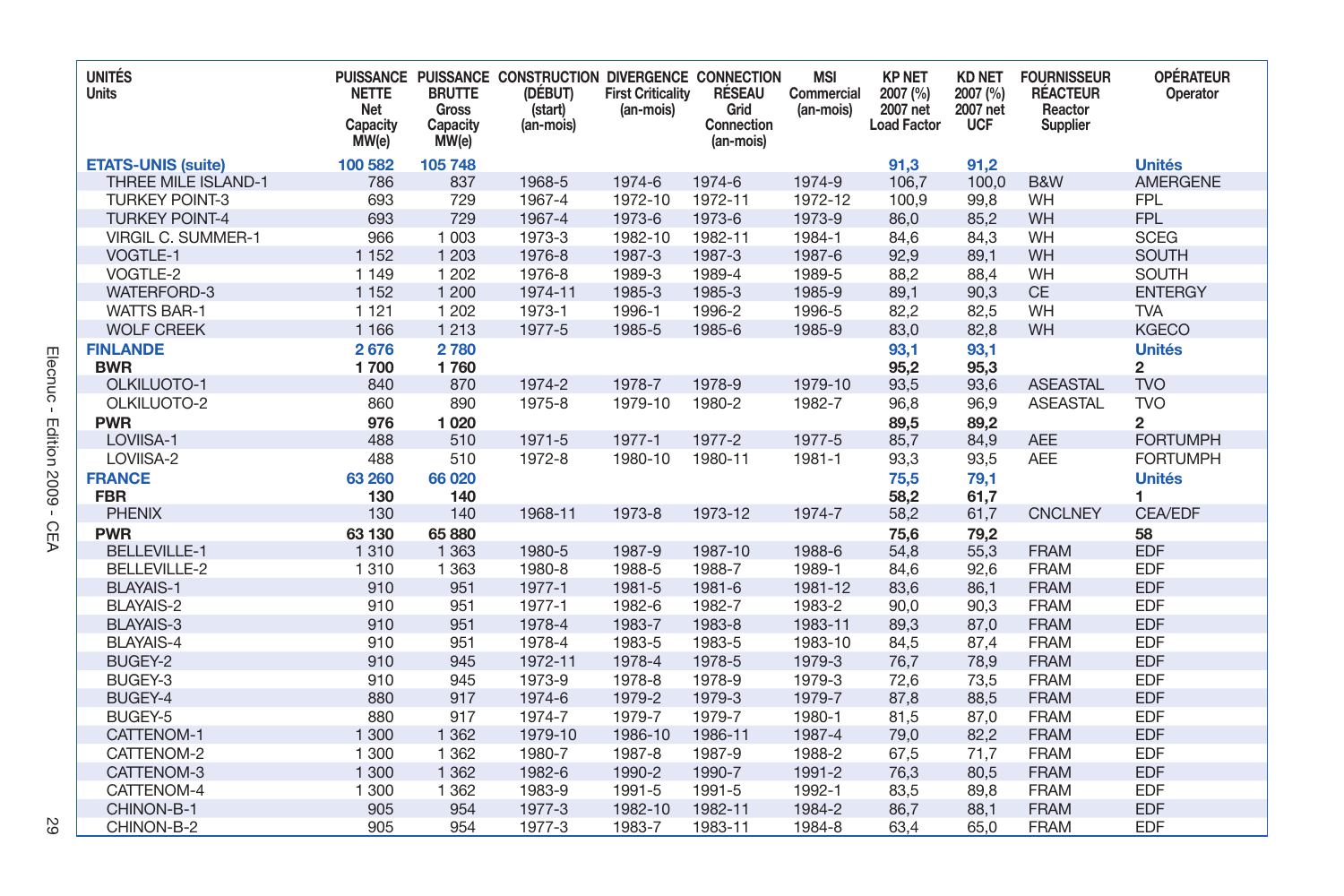| <b>UNITÉS</b><br>Units | <b>NETTE</b><br>Net<br>Capacity<br>MW(e) | <b>BRUTTE</b><br>Gross<br>Capacity<br>MW(e) | PUISSANCE PUISSANCE CONSTRUCTION DIVERGENCE CONNECTION<br>(DÉBUT)<br>(start)<br>(an-mois) | <b>First Criticality</b><br>(an-mois) | RÉSEAU<br>Grid<br>Connection<br>(an-mois) | <b>MSI</b><br>Commercial<br>(an-mois) | <b>KP NET</b><br>2007 (%)<br>2007 net<br><b>Load Factor</b> | <b>KD NET</b><br>2007 (%)<br>2007 net<br><b>UCF</b> | <b>FOURNISSEUR</b><br><b>RÉACTEUR</b><br>Reactor<br>Supplier | <b>OPÉRATEUR</b><br>Operator |
|------------------------|------------------------------------------|---------------------------------------------|-------------------------------------------------------------------------------------------|---------------------------------------|-------------------------------------------|---------------------------------------|-------------------------------------------------------------|-----------------------------------------------------|--------------------------------------------------------------|------------------------------|
| <b>FRANCE (suite)</b>  | 63 260                                   | 66020                                       |                                                                                           |                                       |                                           |                                       | 75,5                                                        | 79,1                                                |                                                              | <b>Unités</b>                |
| CHINON-B-3             | 905                                      | 954                                         | 1980-10                                                                                   | 1986-9                                | 1986-10                                   | 1987-3                                | 81,7                                                        | 83,5                                                | <b>FRAM</b>                                                  | <b>EDF</b>                   |
| CHINON-B-4             | 905                                      | 954                                         | 1981-2                                                                                    | 1987-10                               | 1987-11                                   | 1988-4                                | 73,8                                                        | 77,1                                                | <b>FRAM</b>                                                  | <b>EDF</b>                   |
| CHOOZ-B-1              | 1 500                                    | 1560                                        | 1984-1                                                                                    | 1996-7                                | 1996-8                                    | 2000-5                                | 93,9                                                        | 97,0                                                | <b>FRAM</b>                                                  | <b>EDF</b>                   |
| CHOOZ-B-2              | 1500                                     | 1560                                        | 1985-12                                                                                   | 1997-3                                | 1997-4                                    | 2000-9                                | 83,8                                                        | 86,1                                                | <b>FRAM</b>                                                  | <b>EDF</b>                   |
| CIVAUX-1               | 1 4 9 5                                  | 1561                                        | 1988-10                                                                                   | 1997-11                               | 1997-12                                   | $2002 - 1$                            | 75,2                                                        | 77,0                                                | <b>FRAM</b>                                                  | <b>EDF</b>                   |
| CIVAUX-2               | 1 4 9 5                                  | 1561                                        | 1991-4                                                                                    | 1999-11                               | 1999-12                                   | 2002-4                                | 86,2                                                        | 91,1                                                | <b>FRAM</b>                                                  | <b>EDF</b>                   |
| CRUAS-1                | 915                                      | 956                                         | 1978-8                                                                                    | 1983-4                                | 1983-4                                    | 1984-4                                | 78,2                                                        | 80,8                                                | <b>FRAM</b>                                                  | <b>EDF</b>                   |
| CRUAS-2                | 915                                      | 956                                         | 1978-11                                                                                   | 1984-8                                | 1984-9                                    | 1985-4                                | 69,6                                                        | 70,9                                                | <b>FRAM</b>                                                  | <b>EDF</b>                   |
| CRUAS-3                | 915                                      | 956                                         | 1979-4                                                                                    | 1984-4                                | 1984-5                                    | 1984-9                                | 60,5                                                        | 61,0                                                | <b>FRAM</b>                                                  | <b>EDF</b>                   |
| CRUAS-4                | 915                                      | 956                                         | 1979-10                                                                                   | 1984-10                               | 1984-10                                   | 1985-2                                | 77,5                                                        | 78,5                                                | <b>FRAM</b>                                                  | <b>EDF</b>                   |
| <b>DAMPIERRE-1</b>     | 890                                      | 937                                         | 1975-2                                                                                    | 1980-3                                | 1980-3                                    | 1980-9                                | 83,7                                                        | 90,7                                                | <b>FRAM</b>                                                  | <b>EDF</b>                   |
| DAMPIERRE-2            | 890                                      | 937                                         | 1975-4                                                                                    | 1980-12                               | 1980-12                                   | 1981-2                                | 76,9                                                        | 84,0                                                | <b>FRAM</b>                                                  | <b>EDF</b>                   |
| DAMPIERRE-3            | 890                                      | 937                                         | 1975-9                                                                                    | 1981-1                                | 1981-1                                    | 1981-5                                | 86,0                                                        | 91,5                                                | <b>FRAM</b>                                                  | <b>EDF</b>                   |
| DAMPIERRE-4            | 890                                      | 937                                         | 1975-12                                                                                   | 1981-8                                | 1981-8                                    | 1981-11                               | 67,1                                                        | 68,8                                                | <b>FRAM</b>                                                  | <b>EDF</b>                   |
| FESSENHEIM-1           | 880                                      | 920                                         | 1971-9                                                                                    | 1977-3                                | 1977-4                                    | 1978-1                                | 66,6                                                        | 67,9                                                | <b>FRAM</b>                                                  | <b>EDF</b>                   |
| FESSENHEIM-2           | 880                                      | 920                                         | 1972-2                                                                                    | 1977-6                                | 1977-10                                   | 1978-4                                | 66,4                                                        | 68,5                                                | <b>FRAM</b>                                                  | <b>EDF</b>                   |
| <b>FLAMANVILLE-1</b>   | 1 3 3 0                                  | 1 3 8 2                                     | 1979-12                                                                                   | 1985-9                                | 1985-12                                   | 1986-12                               | 42,5                                                        | 43,8                                                | <b>FRAM</b>                                                  | <b>EDF</b>                   |
| FLAMANVILLE-2          | 1 3 3 0                                  | 1 3 8 2                                     | 1980-5                                                                                    | 1986-6                                | 1986-7                                    | 1987-3                                | 52.6                                                        | 57,9                                                | <b>FRAM</b>                                                  | <b>EDF</b>                   |
| GOLFECH-1              | 1 3 1 0                                  | 1 3 6 3                                     | 1982-11                                                                                   | 1990-4                                | 1990-6                                    | 1991-2                                | 74,4                                                        | 80,0                                                | <b>FRAM</b>                                                  | <b>EDF</b>                   |
| GOLFECH-2              | 1 3 1 0                                  | 1 3 6 3                                     | 1984-10                                                                                   | 1993-5                                | 1993-6                                    | 1994-3                                | 73,7                                                        | 79,2                                                | <b>FRAM</b>                                                  | <b>EDF</b>                   |
| <b>GRAVELINES-1</b>    | 910                                      | 951                                         | 1975-2                                                                                    | 1980-2                                | 1980-3                                    | 1980-11                               | 84,0                                                        | 91,8                                                | <b>FRAM</b>                                                  | <b>EDF</b>                   |
| <b>GRAVELINES-2</b>    | 910                                      | 951                                         | 1975-3                                                                                    | 1980-8                                | 1980-8                                    | 1980-12                               | 76,6                                                        | 80,7                                                | <b>FRAM</b>                                                  | <b>EDF</b>                   |
| <b>GRAVELINES-3</b>    | 910                                      | 951                                         | 1975-12                                                                                   | 1980-11                               | 1980-12                                   | 1981-6                                | 75,4                                                        | 78,6                                                | <b>FRAM</b>                                                  | <b>EDF</b>                   |
| <b>GRAVELINES-4</b>    | 910                                      | 951                                         | 1976-4                                                                                    | 1981-5                                | 1981-6                                    | 1981-10                               | 83,4                                                        | 85,8                                                | <b>FRAM</b>                                                  | <b>EDF</b>                   |
| <b>GRAVELINES-5</b>    | 910                                      | 951                                         | 1979-10                                                                                   | 1984-8                                | 1984-8                                    | 1985-1                                | 79,5                                                        | 82,3                                                | <b>FRAM</b>                                                  | <b>EDF</b>                   |
| GRAVELINES-6           | 910                                      | 951                                         | 1979-10                                                                                   | 1985-7                                | 1985-8                                    | 1985-10                               | 72,5                                                        | 71,5                                                | <b>FRAM</b>                                                  | <b>EDF</b>                   |
| NOGENT-1               | 1 3 1 0                                  | 1 3 6 3                                     | 1981-5                                                                                    | 1987-9                                | 1987-10                                   | 1988-2                                | 74,3                                                        | 78,0                                                | <b>FRAM</b>                                                  | <b>EDF</b>                   |
| NOGENT-2               | 1 3 1 0                                  | 1 3 6 3                                     | 1982-1                                                                                    | 1988-10                               | 1988-12                                   | 1989-5                                | 66,0                                                        | 68,8                                                | <b>FRAM</b>                                                  | <b>EDF</b>                   |
| PALUEL-1               | 1 3 3 0                                  | 1 3 8 2                                     | 1977-8                                                                                    | 1984-5                                | 1984-6                                    | 1985-12                               | 84,0                                                        | 91,1                                                | <b>FRAM</b>                                                  | <b>EDF</b>                   |
| PALUEL-2               | 1 3 3 0                                  | 1 3 8 2                                     | 1978-1                                                                                    | 1984-8                                | 1984-9                                    | 1985-12                               | 79,7                                                        | 85,1                                                | <b>FRAM</b>                                                  | <b>EDF</b>                   |
| PALUEL-3               | 1 3 3 0                                  | 1 3 8 2                                     | 1979-2                                                                                    | 1985-8                                | 1985-9                                    | 1986-2                                | 86,5                                                        | 98,0                                                | <b>FRAM</b>                                                  | <b>EDF</b>                   |
| PALUEL-4               | 1 3 3 0                                  | 1 3 8 2                                     | 1980-2                                                                                    | 1986-3                                | 1986-4                                    | 1986-6                                | 68,2                                                        | 70,8                                                | <b>FRAM</b>                                                  | <b>EDF</b>                   |
| PENLY-1                | 1 3 3 0                                  | 1 3 8 2                                     | 1982-9                                                                                    | 1990-4                                | 1990-5                                    | 1990-12                               | 92,0                                                        | 95,5                                                | <b>FRAM</b>                                                  | <b>EDF</b>                   |
| PENLY-2                | 1 3 3 0                                  | 1 3 8 2                                     | 1984-8                                                                                    | 1992-1                                | 1992-2                                    | 1992-11                               | 81,1                                                        | 86,1                                                | <b>FRAM</b>                                                  | <b>EDF</b>                   |
| ST. ALBAN-1            | 1 3 3 5                                  | 1 3 8 1                                     | 1979-1                                                                                    | 1985-8                                | 1985-8                                    | 1986-5                                | 47,8                                                        | 49,3                                                | <b>FRAM</b>                                                  | <b>EDF</b>                   |
| ST. ALBAN-2            | 1 3 3 5                                  | 1 3 8 1                                     | 1979-7                                                                                    | 1986-6                                | 1986-7                                    | 1987-3                                | 53.5                                                        | 58.1                                                | <b>FRAM</b>                                                  | <b>EDF</b>                   |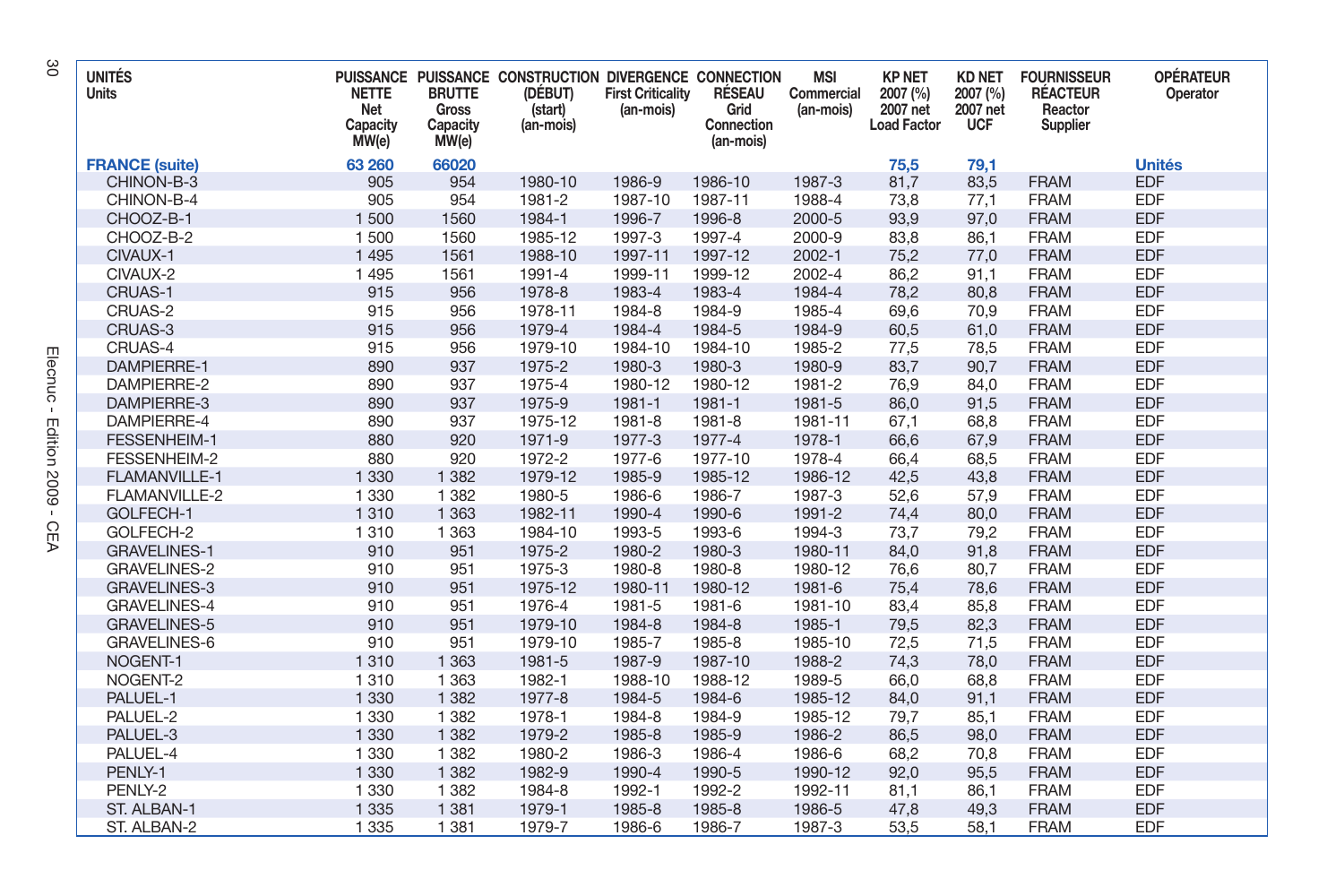| <b>UNITÉS</b><br>Units     | <b>NETTE</b><br>Net<br>Capacity<br>MW(e) | <b>BRUTTE</b><br>Gross<br>Capacity<br>MW(e) | PUISSANCE PUISSANCE CONSTRUCTION DIVERGENCE CONNECTION<br>(DÉBUT)<br>(start)<br>(an-mois) | <b>First Criticality</b><br>(an-mois) | RÉSEAU<br>Grid<br>Connection<br>(an-mois) | <b>MSI</b><br>Commercial<br>(an-mois) | <b>KP NET</b><br>2007 (%)<br>2007 net<br><b>Load Factor</b> | <b>KD NET</b><br>2007 (%)<br>2007 net<br><b>UCF</b> | <b>FOURNISSEUR</b><br><b>RÉACTEUR</b><br>Reactor<br>Supplier | <b>OPÉRATEUR</b><br>Operator |
|----------------------------|------------------------------------------|---------------------------------------------|-------------------------------------------------------------------------------------------|---------------------------------------|-------------------------------------------|---------------------------------------|-------------------------------------------------------------|-----------------------------------------------------|--------------------------------------------------------------|------------------------------|
| <b>FRANCE (suite)</b>      | 63 260                                   | 66 020                                      |                                                                                           |                                       |                                           |                                       | 75,5                                                        | 79,1                                                |                                                              | <b>Unités</b>                |
| ST. LAURENT-B-1            | 915                                      | 956                                         | 1976-5                                                                                    | 1981-1                                | 1981-1                                    | 1983-8                                | 85,8                                                        | 90,8                                                | <b>FRAM</b>                                                  | <b>EDF</b>                   |
| ST. LAURENT-B-2            | 915                                      | 956                                         | 1976-7                                                                                    | 1981-5                                | 1981-6                                    | 1983-8                                | 81,9                                                        | 88,0                                                | <b>FRAM</b>                                                  | <b>EDF</b>                   |
| <b>TRICASTIN-1</b>         | 915                                      | 955                                         | 1974-11                                                                                   | 1980-2                                | 1980-5                                    | 1980-12                               | 84,7                                                        | 89,7                                                | <b>FRAM</b>                                                  | <b>EDF</b>                   |
| <b>TRICASTIN-2</b>         | 915                                      | 955                                         | 1974-12                                                                                   | 1980-7                                | 1980-8                                    | 1980-12                               | 60.8                                                        | 65.1                                                | <b>FRAM</b>                                                  | <b>EDF</b>                   |
| <b>TRICASTIN-3</b>         | 915                                      | 955                                         | 1975-4                                                                                    | 1980-11                               | 1981-2                                    | 1981-5                                | 76,9                                                        | 79,7                                                | <b>FRAM</b>                                                  | <b>EDF</b>                   |
| <b>TRICASTIN-4</b>         | 915                                      | 955                                         | 1975-5                                                                                    | 1981-5                                | 1981-6                                    | 1981-11                               | 74,9                                                        | 77,4                                                | <b>FRAM</b>                                                  | <b>EDF</b>                   |
| <b>HONGRIE</b>             | 1829                                     | 1940                                        |                                                                                           |                                       |                                           |                                       | 86,2                                                        | 86,1                                                |                                                              | <b>Unités</b>                |
| <b>PWR</b>                 | 1829                                     | 1940                                        |                                                                                           |                                       |                                           |                                       | 86,2                                                        | 86,1                                                |                                                              | 4                            |
| PAKS-1                     | 470                                      | 500                                         | 1974-8                                                                                    | 1982-12                               | 1982-12                                   | 1983-8                                | 88,9                                                        | 88,9                                                | <b>AEE</b>                                                   | PAKS Zrt                     |
| PAKS-2                     | 443                                      | 470                                         | 1974-8                                                                                    | 1984-8                                | 1984-9                                    | 1984-11                               | 76,5                                                        | 76,3                                                | <b>AEE</b>                                                   | PAKS Zrt                     |
| PAKS-3                     | 443                                      | 470                                         | 1979-10                                                                                   | 1986-9                                | 1986-9                                    | 1986-12                               | 90,7                                                        | 90,7                                                | <b>AEE</b>                                                   | PAKS Zrt                     |
| PAKS-4                     | 473                                      | 500                                         | 1979-10                                                                                   | 1987-8                                | 1987-8                                    | 1987-11                               | 88,4                                                        | 88,4                                                | <b>AEE</b>                                                   | PAKS Zrt                     |
| <b>INDE</b>                | 3782                                     | 4 1 2 0                                     |                                                                                           |                                       |                                           |                                       | 39,7                                                        | 73,7                                                |                                                              | <b>Unités</b>                |
| <b>BWR</b>                 | 300                                      | 320                                         |                                                                                           |                                       |                                           |                                       | 84,6                                                        | 88.8                                                |                                                              | $\overline{2}$               |
| <b>TARAPUR-1</b>           | 150                                      | 160                                         | 1964-10                                                                                   | 1969-2                                | 1969-4                                    | 1969-10                               | 73,2                                                        | 80,2                                                | <b>GE</b>                                                    | <b>NPCIL</b>                 |
| TARAPUR-2                  | 150                                      | 160                                         | 1964-10                                                                                   | 1969-2                                | 1969-5                                    | 1969-10                               | 96,0                                                        | 97,3                                                | GE                                                           | <b>NPCIL</b>                 |
| <b>PHWR</b>                | 3 4 8 2                                  | 3800                                        |                                                                                           |                                       |                                           |                                       | 35,8                                                        | 72,4                                                |                                                              | 15                           |
| KAIGA-1                    | 202                                      | 220                                         | 1989-9                                                                                    | 2000-9                                | 2000-10                                   | 2000-11                               | 62,2                                                        | 100,0                                               | <b>NPCIL</b>                                                 | <b>NPCIL</b>                 |
| KAIGA-2                    | 202                                      | 220                                         | 1989-12                                                                                   | 1999-9                                | 1999-12                                   | 2000-3                                | 46,0                                                        | 85,5                                                | <b>NPCIL</b>                                                 | <b>NPCIL</b>                 |
| KAIGA-3                    | 202                                      | 220                                         | 2002-3                                                                                    | 2007-2                                | 2007-4                                    | 2007-5                                | 21,0                                                        | 63,9                                                | <b>NPCIL</b>                                                 | <b>NPCIL</b>                 |
| KAKRAPAR-1                 | 202                                      | 220                                         | 1984-12                                                                                   | 1992-9                                | 1992-11                                   | 1993-5                                | 24,7                                                        | 49,7                                                | <b>NPCIL</b>                                                 | <b>NPCIL</b>                 |
| KAKRAPAR-2                 | 202                                      | 220                                         | 1985-4                                                                                    | 1995-1                                | 1995-3                                    | 1995-9                                | 52,9                                                        | 97,8                                                | <b>NPCIL</b>                                                 | <b>NPCIL</b>                 |
| MADRAS-1                   | 205                                      | 220                                         | 1971-1                                                                                    | 1983-7                                | 1983-7                                    | 1984-1                                | 38,8                                                        | 77,3                                                | <b>NPCIL</b>                                                 | <b>NPCIL</b>                 |
| MADRAS-2                   | 202                                      | 220                                         | 1972-10                                                                                   | 1985-8                                | 1985-9                                    | 1986-3                                | 40,3                                                        | 80,4                                                | <b>NPCIL</b>                                                 | <b>NPCIL</b>                 |
| NARORA-1                   | 202                                      | 220                                         | 1976-12                                                                                   | 1989-3                                | 1989-7                                    | 1991-1                                | 32.0                                                        | 76,8                                                | <b>NPCIL</b>                                                 | <b>NPCIL</b>                 |
| NARORA-2                   | 202                                      | 220                                         | 1977-11                                                                                   | 1991-10                               | 1992-1                                    | 1992-7                                | 0,0                                                         | 0,0                                                 | <b>NPCIL</b>                                                 | <b>NPCIL</b>                 |
| RAJASTHAN-1                | 90                                       | 100                                         | 1965-8                                                                                    | 1972-8                                | 1972-11                                   | 1973-12                               | 0,0                                                         | 0,0                                                 | <b>AECL</b>                                                  | <b>NPCIL</b>                 |
| RAJASTHAN-2                | 187                                      | 200                                         | 1968-4                                                                                    | 1980-10                               | 1980-11                                   | 1981-4                                | 0,0                                                         | 0,0                                                 | AECL/DAE                                                     | <b>NPCIL</b>                 |
| RAJASTHAN-3                | 202                                      | 220                                         | 1990-2                                                                                    | 1999-12                               | 2000-3                                    | 2000-6                                | 53,7                                                        | 87,9                                                | <b>NPCIL</b>                                                 | <b>NPCIL</b>                 |
| RAJASTHAN-4                | 202                                      | 220                                         | 1990-10                                                                                   | 2000-11                               | 2000-11                                   | 2000-12                               | 58.7                                                        | 98,2                                                | <b>NPCIL</b>                                                 | <b>NPCIL</b>                 |
| <b>TARAPUR-3</b>           | 490                                      | 540                                         | 2000-5                                                                                    | 2006-5                                | 2006-6                                    | 2006-8                                | 37,0                                                        | 85,6                                                | <b>NPCIL</b>                                                 | <b>NPCIL</b>                 |
| TARAPUR-4                  | 490                                      | 540                                         | 2000-3                                                                                    | 2005-3                                | 2005-6                                    | 2005-9                                | 39,7                                                        | 91,3                                                | <b>NPCIL</b>                                                 | <b>NPCIL</b>                 |
| <b>JAPON</b>               | 47 587                                   | 49 580                                      |                                                                                           |                                       |                                           |                                       | 58,0                                                        | 57,1                                                |                                                              | <b>Unités</b>                |
| <b>BWR</b>                 | 29 167                                   | 30 214                                      |                                                                                           |                                       |                                           |                                       | 50,7                                                        | 50,5                                                |                                                              | 32                           |
| <b>FUKUSHIMA-DAIICHI-1</b> | 439                                      | 460                                         | 1967-7                                                                                    | 1970-7                                | 1970-11                                   | 1971-3                                | 78,7                                                        | 79,4                                                | <b>GE/GETSC</b>                                              | <b>TEPCO</b>                 |
| FUKUSHIMA-DAIICHI-2        | 760                                      | 784                                         | 1969-6                                                                                    | 1972-11                               | 1973-12                                   | 1974-7                                | 79,2                                                        | 80,5                                                | GE/T                                                         | <b>TEPCO</b>                 |

 $\overline{\mathbf{z}}$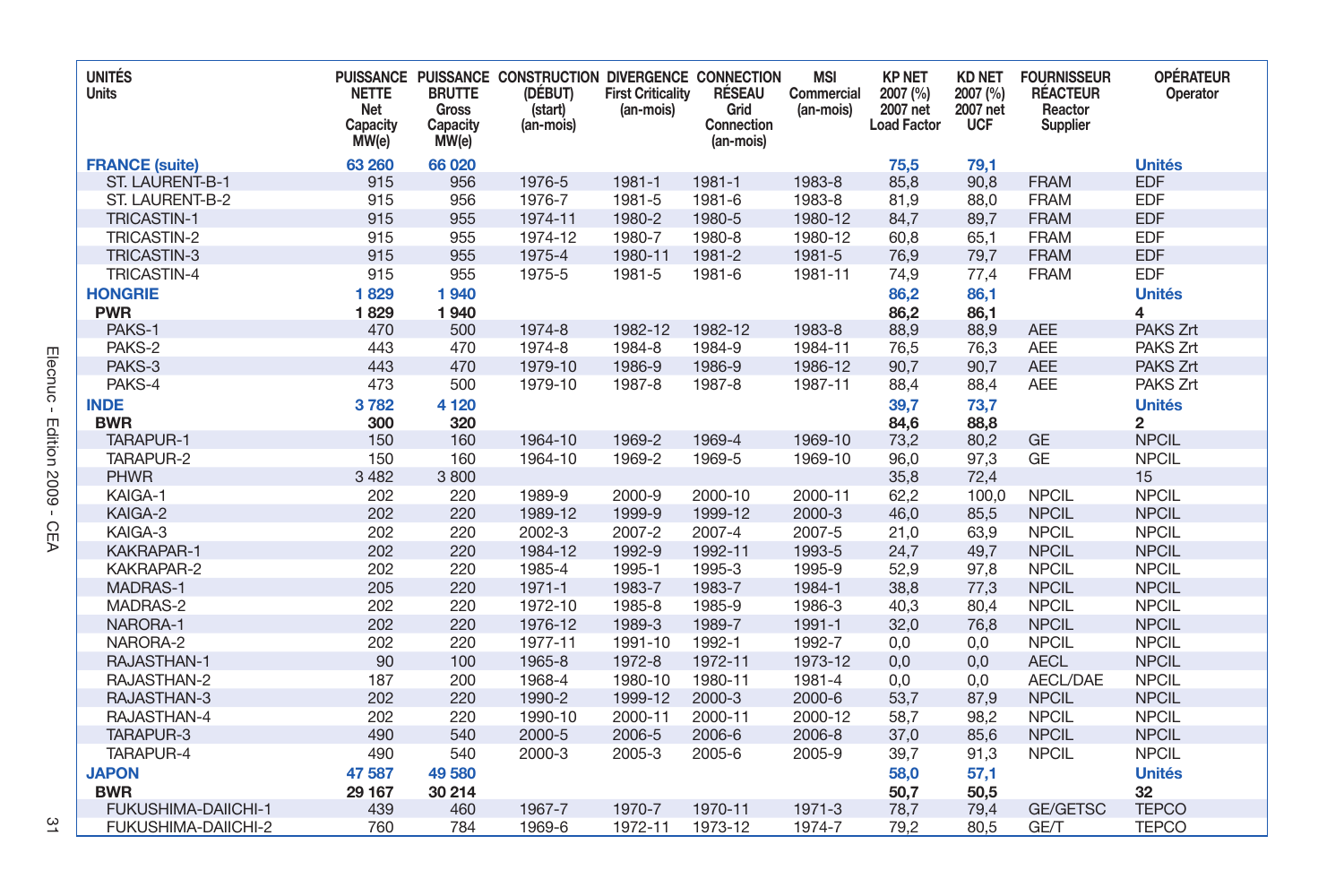| <b>UNITÉS</b><br>Units     | <b>NETTE</b><br>Net<br>Capacity<br>MW(e) | <b>BRUTTE</b><br>Gross<br>Capacity<br>MW(e) | PUISSANCE PUISSANCE CONSTRUCTION DIVERGENCE CONNECTION<br>(DÉBUT)<br>(start)<br>(an-mois) | <b>First Criticality</b><br>(an-mois) | RÉSEAU<br>Grid<br>Connection<br>(an-mois) | <b>MSI</b><br>Commercial<br>(an-mois) | <b>KP NET</b><br>2007 (%)<br>2007 net<br><b>Load Factor</b> | <b>KD NET</b><br>2007 (%)<br>2007 net<br><b>UCF</b> | <b>FOURNISSEUR</b><br><b>RÉACTEUR</b><br>Reactor<br>Supplier | <b>OPÉRATEUR</b><br>Operator |
|----------------------------|------------------------------------------|---------------------------------------------|-------------------------------------------------------------------------------------------|---------------------------------------|-------------------------------------------|---------------------------------------|-------------------------------------------------------------|-----------------------------------------------------|--------------------------------------------------------------|------------------------------|
| <b>JAPON</b> (suite)       | 47 587                                   | 49580                                       |                                                                                           |                                       |                                           |                                       | 58.0                                                        | 57,1                                                |                                                              | <b>Unités</b>                |
| FUKUSHIMA-DAIICHI-3        | 760                                      | 784                                         | 1970-12                                                                                   | 1974-7                                | 1974-10                                   | 1976-3                                | 99,9                                                        | 100,0                                               | <b>TOSHIBA</b>                                               | <b>TEPCO</b>                 |
| FUKUSHIMA-DAIICHI-4        | 760                                      | 784                                         | 1973-2                                                                                    | 1978-1                                | 1978-2                                    | 1978-10                               | 66,1                                                        | 69,2                                                | <b>HITACHI</b>                                               | <b>TEPCO</b>                 |
| <b>FUKUSHIMA-DAIICHI-5</b> | 760                                      | 784                                         | 1972-5                                                                                    | 1977-7                                | 1977-9                                    | 1978-4                                | 58,9                                                        | 57,5                                                | <b>TOSHIBA</b>                                               | <b>TEPCO</b>                 |
| FUKUSHIMA-DAIICHI-6        | 1 0 6 7                                  | 1 100                                       | 1973-10                                                                                   | 1979-3                                | 1979-5                                    | 1979-10                               | 89.9                                                        | 89,4                                                | GE/T                                                         | <b>TEPCO</b>                 |
| <b>FUKUSHIMA-DAINI-1</b>   | 1 0 6 7                                  | 1 100                                       | 1976-3                                                                                    | 1981-6                                | 1981-7                                    | 1982-4                                | 99.6                                                        | 100.0                                               | <b>TOSHIBA</b>                                               | <b>TEPCO</b>                 |
| FUKUSHIMA-DAINI-2          | 1 0 6 7                                  | 1 100                                       | 1979-5                                                                                    | 1983-4                                | 1983-6                                    | 1984-2                                | 84,3                                                        | 84,4                                                | <b>HITACHI</b>                                               | <b>TEPCO</b>                 |
| <b>FUKUSHIMA-DAINI-3</b>   | 1 0 6 7                                  | 1 100                                       | 1981-3                                                                                    | 1984-10                               | 1984-12                                   | 1985-6                                | 71,8                                                        | 72,6                                                | <b>TOSHIBA</b>                                               | <b>TEPCO</b>                 |
| FUKUSHIMA-DAINI-4          | 1 0 6 7                                  | 1 100                                       | 1981-5                                                                                    | 1986-10                               | 1986-12                                   | 1987-8                                | 76,2                                                        | 76,7                                                | <b>HITACHI</b>                                               | <b>TEPCO</b>                 |
| HAMAOKA-1                  | 515                                      | 540                                         | 1971-6                                                                                    | 1974-6                                | 1974-8                                    | 1976-3                                |                                                             |                                                     | <b>TOSHIBA</b>                                               | <b>CHUBU</b>                 |
| HAMAOKA-2                  | 806                                      | 840                                         | 1974-6                                                                                    | 1978-3                                | 1978-5                                    | 1978-11                               |                                                             |                                                     | <b>TOSHIBA</b>                                               | <b>CHUBU</b>                 |
| HAMAOKA-3                  | 1 0 5 6                                  | 1 100                                       | 1983-4                                                                                    | 1986-11                               | 1987-1                                    | 1987-8                                | 74,2                                                        | 74,8                                                | <b>TOSHIBA</b>                                               | <b>CHUBU</b>                 |
| HAMAOKA-4                  | 1 0 9 2                                  | 1 1 3 7                                     | 1989-10                                                                                   | 1992-12                               | 1993-1                                    | 1993-9                                | 96.9                                                        | 96.5                                                | <b>TOSHIBA</b>                                               | <b>CHUBU</b>                 |
| HAMAOKA-5                  | 1 3 2 5                                  | 1 3 8 0                                     | 2000-7                                                                                    | 2004-03                               | 2004-4                                    | $2005 - 1$                            | 70.6                                                        | 68.8                                                | <b>TOSHIBA</b>                                               | <b>CHUBU</b>                 |
| HIGASHI DORI 1 (TOHOKU)    | 1 0 6 7                                  | 1 100                                       | 2000-11                                                                                   | 2005-01                               | 2005-3                                    | 2005-12                               | 66.9                                                        | 67,3                                                | <b>TOSHIBA</b>                                               | <b>TOHOKU</b>                |
| KASHIWAZAKI KARIWA-1       | 1 0 6 7                                  | 1 100                                       | 1980-6                                                                                    | 1984-12                               | 1985-2                                    | 1985-9                                | 0,0                                                         | 0,0                                                 | <b>TOSHIBA</b>                                               | <b>TEPCO</b>                 |
| KASHIWAZAKI KARIWA-2       | 1 0 6 7                                  | 1 100                                       | 1985-11                                                                                   | 1989-11                               | 1990-2                                    | 1990-9                                | 0,0                                                         | 0,0                                                 | <b>TOSHIBA</b>                                               | <b>TEPCO</b>                 |
| KASHIWAZAKI KARIWA-3       | 1 0 6 7                                  | 1 100                                       | 1989-3                                                                                    | 1992-10                               | 1992-12                                   | 1993-8                                | 0,0                                                         | 0,0                                                 | <b>TOSHIBA</b>                                               | <b>TEPCO</b>                 |
| KASHIWAZAKI KARIWA-4       | 1 0 6 7                                  | 1 100                                       | 1990-3                                                                                    | 1993-11                               | 1993-12                                   | 1994-8                                | 0.0                                                         | 0,0                                                 | <b>HITACHI</b>                                               | <b>TEPCO</b>                 |
| KASHIWAZAKI KARIWA-5       | 1 0 6 7                                  | 1 100                                       | 1985-6                                                                                    | 1989-7                                | 1989-9                                    | 1990-4                                | 0.0                                                         | 0.0                                                 | <b>HITACHI</b>                                               | <b>TEPCO</b>                 |
| KASHIWAZAKI KARIWA-6       | 1 3 1 5                                  | 1 3 5 6                                     | 1992-11                                                                                   | 1995-12                               | 1996-1                                    | 1996-11                               | 0,0                                                         | 0,0                                                 | <b>TOSHIBA</b>                                               | <b>TEPCO</b>                 |
| KASHIWAZAKI KARIWA-7       | 1 3 1 5                                  | 1 3 5 6                                     | 1993-7                                                                                    | 1996-11                               | 1996-12                                   | 1997-7                                | 0,0                                                         | 0,0                                                 | <b>HITACHI</b>                                               | <b>TEPCO</b>                 |
| <b>ONAGAWA-1</b>           | 498                                      | 524                                         | 1980-7                                                                                    | 1983-10                               | 1983-11                                   | 1984-6                                | 12,1                                                        | 12,0                                                | <b>TOSHIBA</b>                                               | <b>TOHOKU</b>                |
| <b>ONAGAWA-2</b>           | 796                                      | 825                                         | 1991-4                                                                                    | 1994-11                               | 1994-12                                   | 1995-7                                | 92,3                                                        | 91,8                                                | <b>TOSHIBA</b>                                               | <b>TOHOKU</b>                |
| ONAGAWA-3                  | 796                                      | 825                                         | 1998-1                                                                                    | $2001 - 4$                            | $2001 - 5$                                | 2002-1                                | 93,0                                                        | 90,1                                                | <b>TOSHIBA</b>                                               | <b>TOHOKU</b>                |
| SHIKA-1                    | 505                                      | 540                                         | 1989-7                                                                                    | 1992-11                               | 1993-1                                    | 1993-7                                | 0,0                                                         | 0,0                                                 | <b>HITACHI</b>                                               | <b>HOKURIKU</b>              |
| SHIKA-2                    | 1 3 0 4                                  | 1 3 5 8                                     | $2001 - 8$                                                                                | 2005-5                                | 2005-7                                    | 2006-3                                | 61.1                                                        | 58,5                                                | <b>HITACHI</b>                                               | <b>HOKURIKU</b>              |
| SHIMANE-1                  | 439                                      | 460                                         | 1970-7                                                                                    | 1973-6                                | 1973-12                                   | 1974-3                                | 71.0                                                        | 69.7                                                | <b>HITACHI</b>                                               | <b>CHUGOKU</b>               |
| SHIMANE-2                  | 789                                      | 820                                         | 1985-2                                                                                    | 1988-5                                | 1988-7                                    | 1989-2                                | 67.9                                                        | 68.3                                                | <b>HITACHI</b>                                               | <b>CHUGOKU</b>               |
| <b>TOKAI-2</b>             | 1 0 6 0                                  | 1 100                                       | 1973-10                                                                                   | 1978-1                                | 1978-3                                    | 1978-11                               | 70,3                                                        | 68,8                                                | <b>GE</b>                                                    | <b>JAPCO</b>                 |
| <b>TSURUGA-1</b>           | 340                                      | 357                                         | 1966-11                                                                                   | 1969-10                               | 1969-11                                   | 1970-3                                | 76,2                                                        | 73,3                                                | <b>GE</b>                                                    | <b>JAPCO</b>                 |
| <b>PWR</b>                 | 18 4 20                                  | 19 366                                      |                                                                                           |                                       |                                           |                                       | 69,4                                                        | 67,5                                                |                                                              | 23                           |
| <b>GENKAI-1</b>            | 529                                      | 559                                         | 1971-9                                                                                    | 1975-1                                | 1975-2                                    | 1975-10                               | 88,3                                                        | 85,3                                                | MHI                                                          | <b>KYUSHU</b>                |
| <b>GENKAI-2</b>            | 529                                      | 559                                         | 1977-2                                                                                    | 1980-5                                | 1980-6                                    | 1981-3                                | 71,9                                                        | 69,6                                                | MHI                                                          | <b>KYUSHU</b>                |
| <b>GENKAI-3</b>            | 1 1 2 7                                  | 1 1 8 0                                     | 1988-6                                                                                    | 1993-5                                | 1993-6                                    | 1994-3                                | 83,4                                                        | 81,6                                                | MHI                                                          | <b>KYUSHU</b>                |
| GENKAI-4                   | 1 1 2 7                                  | 1 1 8 0                                     | 1992-7                                                                                    | 1996-10                               | 1996-11                                   | 1997-7                                | 77,7                                                        | 76,6                                                | MHI                                                          | <b>KYUSHU</b>                |
| IKATA-1                    | 538                                      | 566                                         | 1973-6                                                                                    | 1977-1                                | 1977-2                                    | 1977-9                                | 84,2                                                        | 84,0                                                | MHI                                                          | <b>SHIKOKU</b>               |

 $\approx$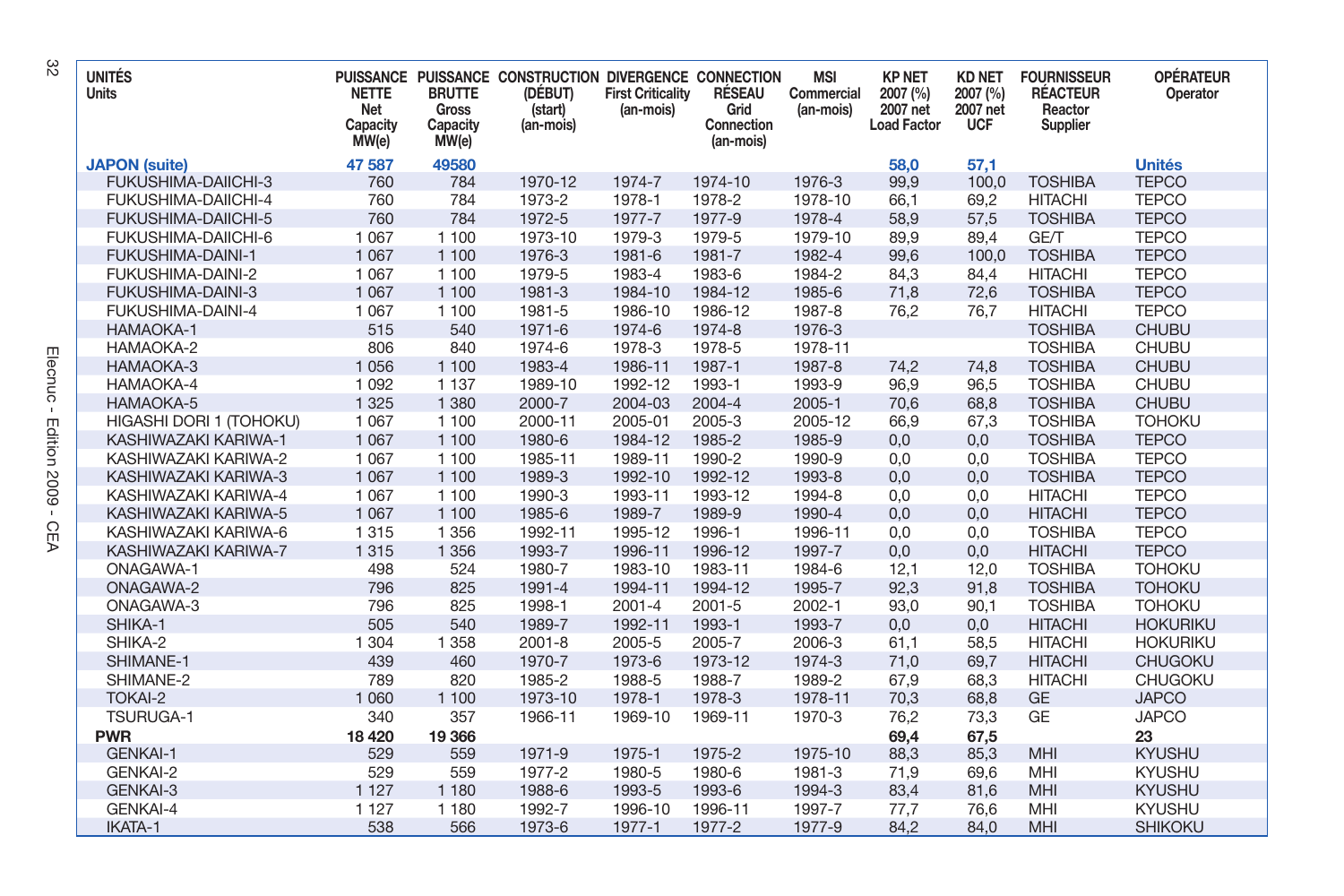| <b>UNITÉS</b><br><b>Units</b> | <b>NETTE</b><br>Net<br>Capacity<br>MW(e) | <b>BRUTTE</b><br>Gross<br>Capacity<br>MW(e) | PUISSANCE PUISSANCE CONSTRUCTION DIVERGENCE CONNECTION<br>(DÉBUT)<br>(start)<br>(an-mois) | <b>First Criticality</b><br>(an-mois) | RÉSEAU<br>Grid<br>Connection<br>(an-mois) | <b>MSI</b><br>Commercial<br>(an-mois) | <b>KP NET</b><br>2007 (%)<br>2007 net<br><b>Load Factor</b> | <b>KD NET</b><br>2007 (%)<br>2007 net<br><b>UCF</b> | <b>FOURNISSEUR</b><br><b>RÉACTEUR</b><br>Reactor<br>Supplier | <b>OPÉRATEUR</b><br>Operator |
|-------------------------------|------------------------------------------|---------------------------------------------|-------------------------------------------------------------------------------------------|---------------------------------------|-------------------------------------------|---------------------------------------|-------------------------------------------------------------|-----------------------------------------------------|--------------------------------------------------------------|------------------------------|
| <b>JAPON</b> (suite)          | 47 587                                   | 49 580                                      |                                                                                           |                                       |                                           |                                       | 58,0                                                        | 57,1                                                |                                                              | <b>Unités</b>                |
| <b>IKATA-2</b>                | 538                                      | 566                                         | 1978-2                                                                                    | 1981-7                                | 1981-8                                    | 1982-3                                | 82,5                                                        | 82,6                                                | MHI                                                          | <b>SHIKOKU</b>               |
| IKATA-3                       | 846                                      | 890                                         | 1986-11                                                                                   | 1994-2                                | 1994-3                                    | 1994-12                               | 86,0                                                        | 82,6                                                | MHI                                                          | <b>SHIKOKU</b>               |
| MIHAMA-1                      | 320                                      | 340                                         | 1967-2                                                                                    | 1970-7                                | 1970-8                                    | 1970-11                               | 75,4                                                        | 74,7                                                | WH                                                           | <b>KEPCO</b>                 |
| MIHAMA-2                      | 470                                      | 500                                         | 1968-5                                                                                    | 1972-4                                | 1972-4                                    | 1972-7                                | 41.5                                                        | 41,6                                                | MHI                                                          | <b>KEPCO</b>                 |
| MIHAMA-3                      | 780                                      | 826                                         | 1972-8                                                                                    | 1976-1                                | 1976-2                                    | 1976-12                               | 83.6                                                        | 79,7                                                | <b>MHI</b>                                                   | <b>KEPCO</b>                 |
| OHI-1                         | 1 1 2 0                                  | 1 1 7 5                                     | 1972-10                                                                                   | 1977-12                               | 1977-12                                   | 1979-3                                | 84,5                                                        | 83.3                                                | <b>WH</b>                                                    | <b>KEPCO</b>                 |
| OHI-2                         | 1 1 2 0                                  | 1 1 7 5                                     | 1972-12                                                                                   | 1978-9                                | 1978-10                                   | 1979-12                               | 102,1                                                       | 99,1                                                | WH                                                           | <b>KEPCO</b>                 |
| OHI-3                         | 1 1 2 7                                  | 1 1 8 0                                     | 1987-10                                                                                   | 1991-5                                | 1991-6                                    | 1991-12                               | 23,8                                                        | 23,4                                                | MHI                                                          | <b>KEPCO</b>                 |
| $OHI-4$                       | 1 1 2 7                                  | 1 1 8 0                                     | 1988-6                                                                                    | 1992-5                                | 1992-6                                    | 1993-2                                | 77,2                                                        | 75,4                                                | <b>MHI</b>                                                   | <b>KEPCO</b>                 |
| SENDAI-1                      | 846                                      | 890                                         | 1979-12                                                                                   | 1983-8                                | 1983-9                                    | 1984-7                                | 76,2                                                        | 71,9                                                | MHI                                                          | <b>KYUSHU</b>                |
| SENDAI-2                      | 846                                      | 890                                         | 1981-10                                                                                   | 1985-3                                | 1985-4                                    | 1985-11                               | 91,8                                                        | 89,9                                                | <b>MHI</b>                                                   | <b>KYUSHU</b>                |
| TAKAHAMA-1                    | 780                                      | 826                                         | 1970-4                                                                                    | 1974-3                                | 1974-3                                    | 1974-11                               | 72,0                                                        | 68,8                                                | WH/MHI                                                       | <b>KEPCO</b>                 |
| TAKAHAMA-2                    | 780                                      | 826                                         | 1971-3                                                                                    | 1974-12                               | 1975-1                                    | 1975-11                               | 59,0                                                        | 56,1                                                | <b>MHI</b>                                                   | <b>KEPCO</b>                 |
| TAKAHAMA-3                    | 830                                      | 870                                         | 1980-12                                                                                   | 1984-4                                | 1984-5                                    | 1985-1                                | 42,6                                                        | 40,6                                                | MHI                                                          | <b>KEPCO</b>                 |
| TAKAHAMA-4                    | 830                                      | 870                                         | 1981-3                                                                                    | 1984-10                               | 1984-11                                   | 1985-6                                | 68.7                                                        | 65.6                                                | <b>MHI</b>                                                   | <b>KEPCO</b>                 |
| <b>TOMARI-1</b>               | 550                                      | 579                                         | 1985-7                                                                                    | 1998-11                               | 1988-12                                   | 1989-6                                | 64,4                                                        | 63,1                                                | MHI                                                          | <b>HEPCO</b>                 |
| TOMARI-2                      | 550                                      | 579                                         | 1986-5                                                                                    | 1990-7                                | 1990-8                                    | 1991-4                                | 62,5                                                        | 61,4                                                | MHI                                                          | <b>HEPCO</b>                 |
| <b>TSURUGA-2</b>              | 1 1 1 0                                  | 1 1 6 0                                     | 1982-11                                                                                   | 1986-5                                | 1986-6                                    | 1987-2                                | 10,2                                                        | 10,0                                                | MHI                                                          | <b>JAPCO</b>                 |
| <b>LITUANIE</b>               | 1 1 8 5                                  | 1 300                                       |                                                                                           |                                       |                                           |                                       | 87,8                                                        | 84,5                                                |                                                              | <b>Unités</b>                |
| <b>LWGR</b>                   | 1 1 8 5                                  | 1 300                                       |                                                                                           |                                       |                                           |                                       | 87,8                                                        | 84,5                                                |                                                              | 1                            |
| <b>IGNALINA-2</b>             | 1 1 8 5                                  | 1 300                                       | 1978-1                                                                                    | 1986-12                               | 1987-8                                    | 1987-8                                | 87,8                                                        | 84,5                                                | <b>MAEP</b>                                                  | <b>INPP</b>                  |
| <b>MEXIQUE</b>                | 1 3 6 0                                  | 1 3 6 4                                     |                                                                                           |                                       |                                           |                                       | 82,0                                                        | 83,3                                                |                                                              | <b>Unités</b>                |
| <b>BWR</b>                    | 1 3 6 0                                  | 1 3 6 4                                     |                                                                                           |                                       |                                           |                                       | 82,0                                                        | 83,3                                                |                                                              | $\overline{2}$               |
| <b>LAGUNA VERDE-1</b>         | 680                                      | 682                                         | 1976-10                                                                                   | 1988-11                               | 1989-4                                    | 1990-7                                | 66,5                                                        | 68,4                                                | <b>GE</b>                                                    | <b>CFE</b>                   |
| <b>LAGUNA VERDE-2</b>         | 680                                      | 682                                         | 1977-6                                                                                    | 1994-9                                | 1994-11                                   | 1995-4                                | 97,4                                                        | 98,3                                                | GE                                                           | <b>CFE</b>                   |
| <b>PAKISTAN</b>               | 425                                      | 462                                         |                                                                                           |                                       |                                           |                                       | 46,6                                                        | 55,6                                                |                                                              | <b>Unités</b>                |
| <b>PHWR</b>                   | 125                                      | 137                                         |                                                                                           |                                       |                                           |                                       | 35,1                                                        | 63,4                                                |                                                              | 1                            |
| <b>KANUPP</b>                 | 125                                      | 137                                         | 1966-8                                                                                    | 1971-8                                | 1971-10                                   | 1972-12                               | 35,0                                                        | 63,4                                                | CGE                                                          | <b>PAEC</b>                  |
| <b>PWR</b>                    | 300                                      | 325                                         |                                                                                           |                                       |                                           |                                       | 51,5                                                        | 52,4                                                |                                                              | 1                            |
| <b>CHASNUPP 1</b>             | 300                                      | 325                                         | 1993-8                                                                                    | 2000-5                                | 2000-6                                    | 2000-9                                | 51,5                                                        | 52,4                                                | <b>CNNC</b>                                                  | <b>PAEC</b>                  |
| <b>PAYS-BAS</b>               | 482                                      | 515                                         |                                                                                           |                                       |                                           |                                       | 92,9                                                        | 92,6                                                |                                                              | <b>Unités</b>                |
| <b>PWR</b>                    | 482                                      | 515                                         |                                                                                           |                                       |                                           |                                       | 92,9                                                        | 92,6                                                |                                                              | 1                            |
| <b>BORSSELE</b>               | 482                                      | 515                                         | 1969-7                                                                                    | 1973-6                                | 1973-7                                    | 1973-10                               | 92,9                                                        | 92,6                                                | S/KWU                                                        | <b>EPZ</b>                   |
| <b>RÉPUBLIQUE TCHÈQUE</b>     | 3619                                     | 3834                                        |                                                                                           |                                       |                                           |                                       | 78,5                                                        | 78,3                                                |                                                              | <b>Unités</b>                |
| <b>PWR</b>                    | 3619                                     | 3834                                        |                                                                                           |                                       |                                           |                                       | 78,5                                                        | 78,3                                                |                                                              | 6                            |
| DUKOVANY-1                    | 427                                      | 456                                         | 1979-1                                                                                    | 1985-2                                | 1985-2                                    | 1985-5                                | 92,9                                                        | 91,8                                                | <b>SKODA</b>                                                 | <b>CEZ</b>                   |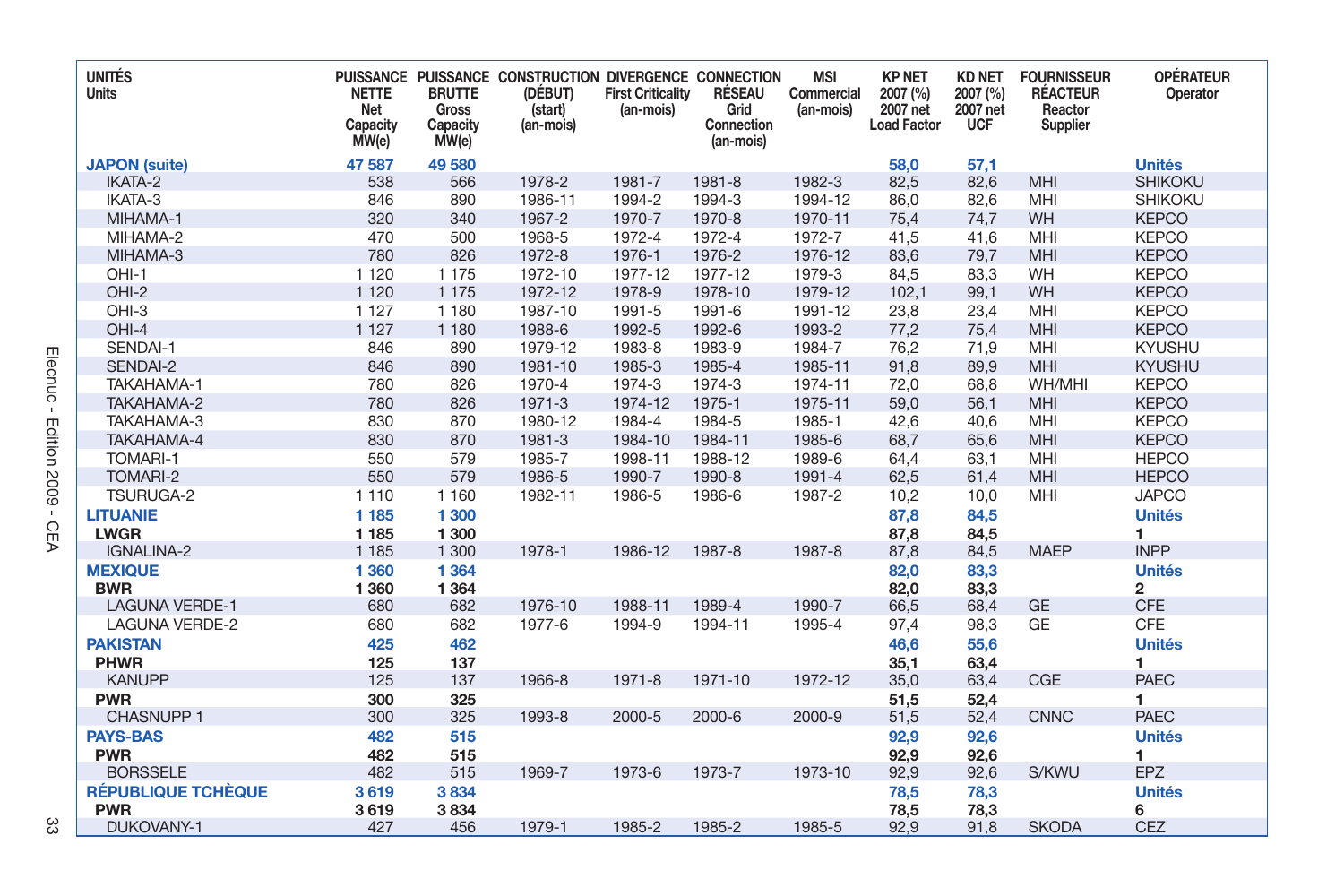| <b>UNITÉS</b><br><b>Units</b>     | <b>NETTE</b><br>Net<br>Capacity<br>MW(e) | <b>BRUTTE</b><br><b>Gross</b><br>Capacity<br>MW(e) | PUISSANCE PUISSANCE CONSTRUCTION DIVERGENCE CONNECTION<br>(DÉBUT)<br>(start)<br>(an-mois) | <b>First Criticality</b><br>(an-mois) | RÉSEAU<br>Grid<br>Connection<br>(an-mois) | <b>MSI</b><br>Commercial<br>(an-mois) | <b>KP NET</b><br>2007 (%)<br>2007 net<br><b>Load Factor</b> | <b>KD NET</b><br>2007 (%)<br>2007 net<br><b>UCF</b> | <b>FOURNISSEUR</b><br><b>RÉACTEUR</b><br>Reactor<br>Supplier | <b>OPÉRATEUR</b><br>Operator |
|-----------------------------------|------------------------------------------|----------------------------------------------------|-------------------------------------------------------------------------------------------|---------------------------------------|-------------------------------------------|---------------------------------------|-------------------------------------------------------------|-----------------------------------------------------|--------------------------------------------------------------|------------------------------|
| <b>RÉPUBLIQUE TCHÈQUE (suite)</b> | 3619                                     | 3834                                               |                                                                                           |                                       |                                           |                                       | 78,5                                                        | 78,3                                                |                                                              | <b>Unités</b>                |
| DUKOVANY-2                        | 412                                      | 440                                                | 1979-1                                                                                    | 1986-1                                | 1986-1                                    | 1986-3                                | 82,0                                                        | 82,1                                                | <b>SKODA</b>                                                 | <b>CEZ</b>                   |
| DUKOVANY-3                        | 427                                      | 456                                                | 1979-3                                                                                    | 1986-10                               | 1986-11                                   | 1986-12                               | 94,6                                                        | 93,7                                                | <b>SKODA</b>                                                 | <b>CEZ</b>                   |
| DUKOVANY-4                        | 427                                      | 456                                                | 1979-3                                                                                    | 1987-6                                | 1987-6                                    | 1987-7                                | 91.7                                                        | 90.7                                                | <b>SKODA</b>                                                 | <b>CEZ</b>                   |
| <b>TEMELIN-1</b>                  | 963                                      | 1013                                               | 1987-2                                                                                    | 2000-10                               | 2000-12                                   | 2002-6                                | 53,5                                                        | 53,6                                                | <b>SKODA</b>                                                 | CEZ                          |
| TEMELIN-2                         | 963                                      | 1013                                               | 1987-2                                                                                    | 2002-5                                | 2002-12                                   | 2003-4                                | 82,5                                                        | 83,2                                                | <b>SKODA</b>                                                 | CEZ                          |
| <b>ROUMANIE</b>                   | 1 300                                    | 1412                                               |                                                                                           |                                       |                                           |                                       | 90,5                                                        | 91,6                                                |                                                              | <b>Unités</b>                |
| <b>PHWR</b>                       | 1 300                                    | 1412                                               |                                                                                           |                                       |                                           |                                       | 90,5                                                        | 91,6                                                |                                                              | $\overline{2}$               |
| CERNAVODA-1                       | 650                                      | 706                                                | 1982-7                                                                                    | 1996-4                                | 1996-7                                    | 1996-12                               | 84,2                                                        | 84,6                                                | <b>AECL</b>                                                  | SNN                          |
| CERNAVODA-2                       | 650                                      | 706                                                | 1983-7                                                                                    | 2007-5                                | 2007-8                                    | 2007-10                               | 96,8                                                        | 98,6                                                | <b>AECL</b>                                                  | SNN                          |
| <b>ROYAUME-UNI</b>                | 10 222                                   | 11 902                                             |                                                                                           |                                       |                                           |                                       | 54,2                                                        | 54,4                                                |                                                              | <b>Unités</b>                |
| GCR                               | 9 0 34                                   | 10 652                                             |                                                                                           |                                       |                                           |                                       | 49,5                                                        | 49.7                                                |                                                              | 18                           |
| DUNGENESS-B1                      | 545                                      | 615                                                | 1965-10                                                                                   | 1965-6                                | 1983-4                                    | 1985-4                                | 43,3                                                        | 43,7                                                | <b>APC</b>                                                   | <b>BE</b>                    |
| DUNGENESS-B2                      | 545                                      | 615                                                | 1965-10                                                                                   | 1965-9                                | 1985-12                                   | 1989-4                                | 33.9                                                        | 34,4                                                | <b>APC</b>                                                   | <b>BE</b>                    |
| HARTLEPOOL-A1                     | 595                                      | 655                                                | 1968-10                                                                                   | 1983-6                                | 1983-8                                    | 1989-4                                | 0,0                                                         | 0.0                                                 | <b>NPC</b>                                                   | <b>BE</b>                    |
| HARTLEPOOL-A2                     | 595                                      | 655                                                | 1968-10                                                                                   | 1984-9                                | 1984-10                                   | 1989-4                                | 0,0                                                         | 0,0                                                 | <b>NPC</b>                                                   | <b>BE</b>                    |
| <b>HEYSHAM-A1</b>                 | 585                                      | 625                                                | 1970-12                                                                                   | 1983-4                                | 1983-7                                    | 1989-4                                | 0,0                                                         | 0,0                                                 | <b>NPC</b>                                                   | <b>BE</b>                    |
| <b>HEYSHAM-A2</b>                 | 575                                      | 625                                                | 1970-12                                                                                   | 1984-6                                | 1984-10                                   | 1989-4                                | 0,0                                                         | 0,0                                                 | <b>NPC</b>                                                   | <b>BE</b>                    |
| <b>HEYSHAM-B1</b>                 | 615                                      | 680                                                | 1980-8                                                                                    | 1988-6                                | 1988-7                                    | 1989-4                                | 71.8                                                        | 72,1                                                | <b>NPC</b>                                                   | <b>BE</b>                    |
| <b>HEYSHAM-B2</b>                 | 615                                      | 680                                                | 1980-8                                                                                    | 1988-11                               | 1988-11                                   | 1989-4                                | 86,6                                                        | 86,7                                                | <b>NPC</b>                                                   | <b>BE</b>                    |
| <b>HINKLEY POINT-B1</b>           | 430                                      | 655                                                | 1967-9                                                                                    | 1976-9                                | 1976-10                                   | 1978-10                               | 72,1                                                        | 72,8                                                | <b>TNPG</b>                                                  | <b>BE</b>                    |
| <b>HINKLEY POINT-B2</b>           | 430                                      | 655                                                | 1967-9                                                                                    | 1976-2                                | 1976-2                                    | 1976-9                                | 74,3                                                        | 74,1                                                | <b>TNPG</b>                                                  | <b>BE</b>                    |
| <b>HUNTERSTON-B1</b>              | 420                                      | 644                                                | 1967-11                                                                                   | 1976-01                               | 1976-2                                    | 1976-2                                | 61,1                                                        | 60,9                                                | <b>TNPG</b>                                                  | <b>BE</b>                    |
| HUNTERSTON-B2                     | 420                                      | 644                                                | 1967-11                                                                                   | 1977-3                                | 1977-3                                    | 1977-3                                | 61,8                                                        | 61,9                                                | <b>TNPG</b>                                                  | <b>BE</b>                    |
| OLDBURY-A1                        | 217                                      | 230                                                | 1962-5                                                                                    | 1967-8                                | 1967-11                                   | 1967-12                               | 0.0                                                         | 0.0                                                 | <b>TNPG</b>                                                  | <b>MEL</b>                   |
| OLDBURY-A2                        | 217                                      | 230                                                | 1962-5                                                                                    | 1967-12                               | 1968-4                                    | 1968-9                                | 87.1                                                        | 87.2                                                | <b>TNPG</b>                                                  | <b>MEL</b>                   |
| <b>TORNESS1</b>                   | 625                                      | 682                                                | 1980-8                                                                                    | 1988-3                                | 1988-5                                    | 1988-5                                | 82,7                                                        | 83,5                                                | <b>NNC</b>                                                   | <b>BE</b>                    |
| <b>TORNESS 2</b>                  | 625                                      | 682                                                | 1980-8                                                                                    | 1988-12                               | 1989-2                                    | 1989-2                                | 88,1                                                        | 88,4                                                | <b>NNC</b>                                                   | <b>BE</b>                    |
| <b>WYLFA1</b>                     | 490                                      | 540                                                | 1963-9                                                                                    | 1969-11                               | 1971-1                                    | 1971-11                               | 91.6                                                        | 92,3                                                | EE/B&W/T                                                     | <b>MEL</b>                   |
| WYLFA <sub>2</sub>                | 490                                      | 540                                                | 1963-9                                                                                    | 1970-9                                | 1971-7                                    | 1972-1                                | 48,3                                                        | 48,3                                                | EE/B&W/T                                                     | <b>MEL</b>                   |
| <b>PWR</b>                        | 1 1 8 8                                  | 1 2 5 0                                            |                                                                                           |                                       |                                           |                                       | 89,1                                                        | 89,2                                                |                                                              | 1                            |
| SIZEWELL-B                        | 1 1 8 8                                  | 1 2 5 0                                            | 1988-7                                                                                    | 1995-1                                | 1995-2                                    | 1995-9                                | 89.1                                                        | 89.2                                                | <b>PPC</b>                                                   | <b>BE</b>                    |
| <b>RUSSIE</b>                     | 21 743                                   | 23 24 2                                            |                                                                                           |                                       |                                           |                                       | 79,6                                                        | 80,9                                                |                                                              | <b>Unités</b>                |
| <b>FBR</b>                        | 560                                      | 600                                                |                                                                                           |                                       |                                           |                                       | 76,9                                                        | 77,0                                                |                                                              | 1                            |
| BELOYARSKY-3 (BN-600)             | 560                                      | 600                                                | 1969-1                                                                                    | nd                                    | 1980-4                                    | 1981-11                               | 76,9                                                        | 76,9                                                | <b>FAEA</b>                                                  | <b>REA</b>                   |
| <b>LWGR</b>                       | 10 219                                   | 11 048                                             |                                                                                           |                                       |                                           |                                       | 74,2                                                        | 75,2                                                |                                                              | 15                           |
| <b>BILIBINO-1</b>                 | 11                                       | 12                                                 | 1970-1                                                                                    | 1973-12                               | 1974-1                                    | 1974-4                                | 30,5                                                        | 72,6                                                | <b>FAEA</b>                                                  | <b>REA</b>                   |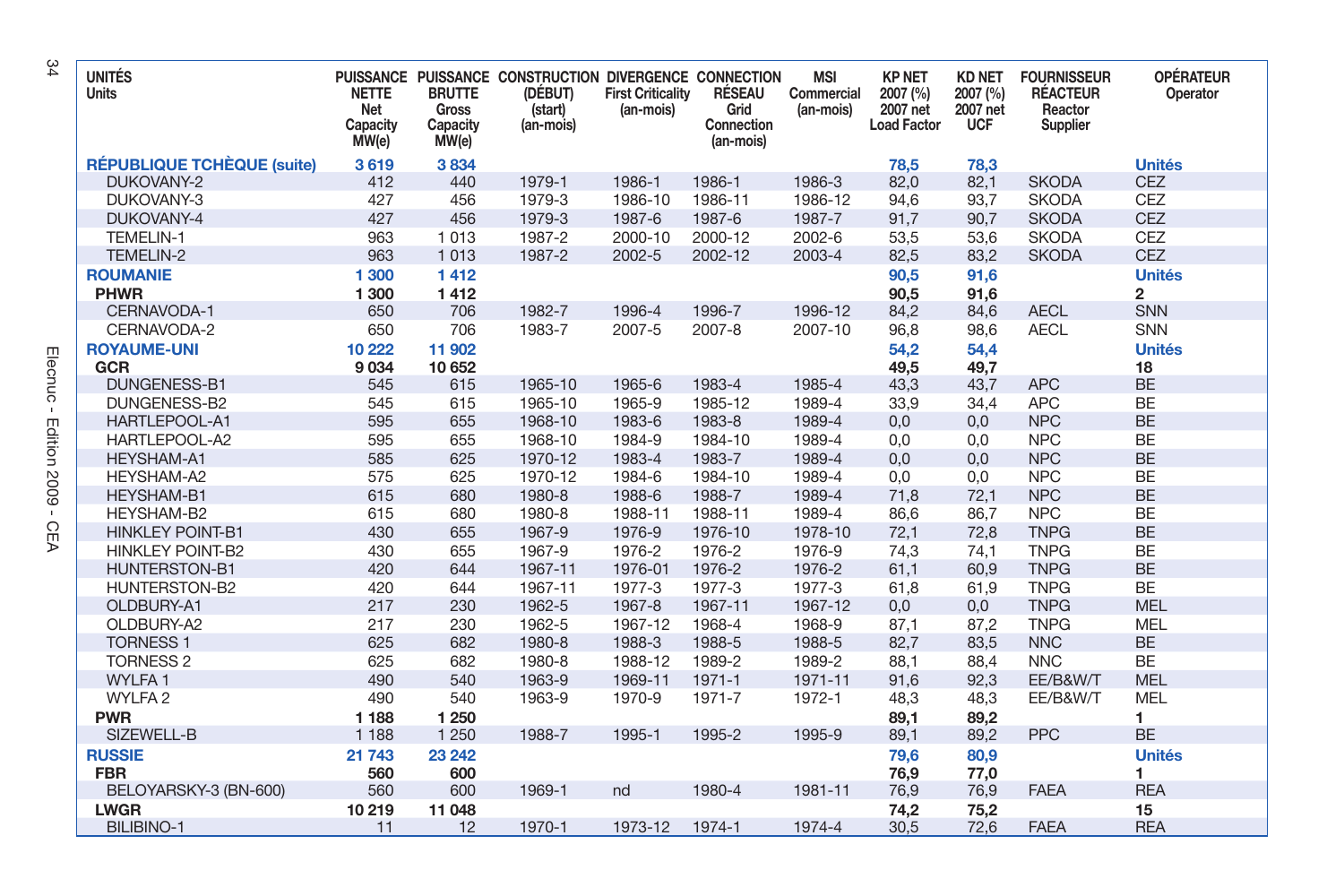| <b>UNITÉS</b><br>Units | <b>NETTE</b><br>Net<br>Capacity<br>MW(e) | <b>BRUTTE</b><br><b>Gross</b><br>Capacity<br>MW(e) | PUISSANCE PUISSANCE CONSTRUCTION DIVERGENCE CONNECTION<br>(DÉBUT)<br>(start)<br>(an-mois) | <b>First Criticality</b><br>(an-mois) | RÉSEAU<br>Grid<br>Connection<br>(an-mois) | <b>MSI</b><br>Commercial<br>(an-mois) | <b>KP NET</b><br>2007 (%)<br>2007 net<br><b>Load Factor</b> | <b>KD NET</b><br>2007 (%)<br>2007 net<br><b>UCF</b> | <b>FOURNISSEUR</b><br><b>RÉACTEUR</b><br>Reactor<br>Supplier | <b>OPÉRATEUR</b><br>Operator |
|------------------------|------------------------------------------|----------------------------------------------------|-------------------------------------------------------------------------------------------|---------------------------------------|-------------------------------------------|---------------------------------------|-------------------------------------------------------------|-----------------------------------------------------|--------------------------------------------------------------|------------------------------|
| <b>RUSSIE</b> (suite)  | 21 743                                   | 23 24 2                                            |                                                                                           |                                       |                                           |                                       | 79,6                                                        | 80,9                                                |                                                              | <b>Unités</b>                |
| <b>BILIBINO-2</b>      | 11                                       | 12                                                 | 1970-1                                                                                    | 1973-121                              | 1974-12                                   | 1975-2                                | 31,3                                                        | 78,8                                                | <b>FAEA</b>                                                  | <b>REA</b>                   |
| BILIBINO-3             | 11                                       | 12                                                 | 1970-1                                                                                    | 974-12                                | 1975-12                                   | 1976-2                                | 34,4                                                        | 85,7                                                | <b>FAEA</b>                                                  | <b>REA</b>                   |
| <b>BILIBINO-4</b>      | 11                                       | 12                                                 | 1970-1                                                                                    | 1975-12                               | 1976-12                                   | 1977-1                                | 30,6                                                        | 87,7                                                | <b>FAEA</b>                                                  | <b>REA</b>                   |
| KURSK-1                | 925                                      | 1 000                                              | 1972-6                                                                                    | 1976-10                               | 1976-12                                   | 1977-10                               | 79,6                                                        | 84,4                                                | <b>FAEA</b>                                                  | <b>REA</b>                   |
| KURSK-2                | 925                                      | 1 0 0 0                                            | 1973-1                                                                                    | 1978-12                               | 1979-1                                    | 1979-8                                | 84,1                                                        | 82,6                                                | <b>FAEA</b>                                                  | <b>REA</b>                   |
| KURSK-3                | 925                                      | 1 000                                              | 1978-4                                                                                    | 1983-8                                | 1983-10                                   | 1984-3                                | 26,1                                                        | 26,8                                                | <b>FAEA</b>                                                  | <b>REA</b>                   |
| KURSK-4                | 925                                      | 1 000                                              | 1981-5                                                                                    | 1985-10                               | 1985-12                                   | 1986-2                                | 74,5                                                        | 74,9                                                | <b>FAEA</b>                                                  | <b>REA</b>                   |
| LENINGRAD-1            | 925                                      | 1 0 0 0                                            | 1970-3                                                                                    | 1973-9                                | 1973-12                                   | 1974-11                               | 72,0                                                        | 72,6                                                | <b>FAEA</b>                                                  | <b>REA</b>                   |
| LENINGRAD-2            | 925                                      | 1 0 0 0                                            | 1970-6                                                                                    | 1975-5                                | 1975-7                                    | 1976-2                                | 86,4                                                        | 88,3                                                | <b>FAEA</b>                                                  | <b>REA</b>                   |
| LENINGRAD-3            | 925                                      | 1 0 0 0                                            | 1973-12                                                                                   | 1979-9                                | 1979-12                                   | 1980-6                                | 61,7                                                        | 62,7                                                | <b>FAEA</b>                                                  | <b>REA</b>                   |
| LENINGRAD-4            | 925                                      | 1 0 0 0                                            | 1975-2                                                                                    | 1980-12                               | 1981-2                                    | 1981-8                                | 92,6                                                        | 94,9                                                | <b>FAEA</b>                                                  | <b>REA</b>                   |
| SMOLENSK-1             | 925                                      | 1 0 0 0                                            | 1975-10                                                                                   | 1982-9                                | 1982-12                                   | 1983-9                                | 95.9                                                        | 95,2                                                | <b>FAEA</b>                                                  | <b>REA</b>                   |
| SMOLENSK-2             | 925                                      | 1 0 0 0                                            | 1976-6                                                                                    | 1985-4                                | 1985-5                                    | 1985-7                                | 82,7                                                        | 83,7                                                | <b>FAEA</b>                                                  | <b>REA</b>                   |
| SMOLENSK-3             | 925                                      | 1 0 0 0                                            | 1984-5                                                                                    | 1989-12                               | 1990-1                                    | 1990-10                               | 62,7                                                        | 61,3                                                | <b>FAEA</b>                                                  | <b>REA</b>                   |
| <b>PWR</b>             | 10 964                                   | 11 594                                             |                                                                                           |                                       |                                           |                                       | 84,8                                                        | 86,3                                                |                                                              | 15                           |
| BALAKOVO-1             | 950                                      | 1 0 0 0                                            | 1980-12                                                                                   | 1985-12                               | 1985-12                                   | 1986-5                                | 81,6                                                        | 82,4                                                | <b>FAEA</b>                                                  | <b>REA</b>                   |
| BALAKOVO-2             | 950                                      | 1 0 0 0                                            | 1981-8                                                                                    | 1987-10                               | 1987-10                                   | 1988-1                                | 89,3                                                        | 87,8                                                | <b>FAEA</b>                                                  | <b>REA</b>                   |
| BALAKOVO-3             | 950                                      | 1 0 0 0                                            | 1982-11                                                                                   | 1988-12                               | 1988-12                                   | 1989-4                                | 88,5                                                        | 87,1                                                | <b>FAEA</b>                                                  | <b>REA</b>                   |
| BALAKOVO-4             | 950                                      | 1 0 0 0                                            | 1984-4                                                                                    | 1993-3                                | 1993-5                                    | 1993-12                               | 99,8                                                        | 99,7                                                | <b>FAEA</b>                                                  | <b>REA</b>                   |
| KALININ-1              | 950                                      | 1 0 0 0                                            | 1977-2                                                                                    | 1984-4                                | 1984-5                                    | 1985-6                                | 83,3                                                        | 81,5                                                | <b>FAEA</b>                                                  | <b>REA</b>                   |
| KALININ-2              | 950                                      | 1 000                                              | 1982-2                                                                                    | 1986-11                               | 1986-12                                   | 1987-3                                | 89,6                                                        | 88,2                                                | <b>FAEA</b>                                                  | <b>REA</b>                   |
| KALININ-3              | 950                                      | 1 000                                              | 1985-10                                                                                   | 2004-11                               | 2004-12                                   | 2005-11                               | 90,6                                                        | 87,8                                                | <b>FAEA</b>                                                  | <b>REA</b>                   |
| KOLA-1                 | 411                                      | 440                                                | 1969-5                                                                                    | 1973-6                                | 1973-6                                    | 1973-12                               | 74,9                                                        | 84,3                                                | <b>FAEA</b>                                                  | <b>REA</b>                   |
| KOLA-2                 | 411                                      | 440                                                | 1969-5                                                                                    | 1974-11                               | 1974-12                                   | 1975-2                                | 70,8                                                        | 89,9                                                | <b>FAEA</b>                                                  | <b>REA</b>                   |
| KOLA-3                 | 411                                      | 440                                                | 1977-4                                                                                    | 1981-2                                | 1981-3                                    | 1982-12                               | 52,0                                                        | 83,8                                                | <b>FAEA</b>                                                  | <b>REA</b>                   |
| KOLA-4                 | 411                                      | 440                                                | 1976-8                                                                                    | 1984-10                               | 1984-10                                   | 1984-12                               | 77,4                                                        | 85,2                                                | <b>FAEA</b>                                                  | <b>REA</b>                   |
| NOVOVORONEZH-3         | 385                                      | 417                                                | 1967-7                                                                                    | 1971-12                               | 1971-12                                   | 1972-6                                | 55,2                                                        | 58,2                                                | <b>FAEA</b>                                                  | <b>REA</b>                   |
| NOVOVORONEZH-4         | 385                                      | 417                                                | 1967-7                                                                                    | 1972-12                               | 1972-12                                   | 1973-3                                | 85,1                                                        | 84,0                                                | <b>FAEA</b>                                                  | <b>REA</b>                   |
| NOVOVORONEZH-5         | 950                                      | 1000                                               | 1974-3                                                                                    | 1980-4                                | 1980-5                                    | 1981-2                                | 87,3                                                        | 87,0                                                | <b>FAEA</b>                                                  | <b>REA</b>                   |
| VOLGODONSK-1           | 950                                      | 1000                                               | 1981-9                                                                                    | $2001 - 1$                            | $2001 - 3$                                | 2001-12                               | 92,8                                                        | 88,6                                                | <b>FAEA</b>                                                  | <b>REA</b>                   |
| <b>SLOVAQUIE</b>       | 1626                                     | 1760                                               |                                                                                           |                                       |                                           |                                       | 85,3                                                        | 89,1                                                |                                                              | <b>Unités</b>                |
| <b>PWR</b>             | 1626                                     | 1760                                               |                                                                                           |                                       |                                           |                                       | 85,3                                                        | 89,1                                                |                                                              | 4                            |
| <b>BOHUNICE-3</b>      | 408                                      | 440                                                | 1976-12                                                                                   | 1984-8                                | 1984-8                                    | 1985-2                                | 83,7                                                        | 79,6                                                | <b>SKODA</b>                                                 | SE, plc                      |
| <b>BOHUNICE-4</b>      | 408                                      | 440                                                | 1976-12                                                                                   | 1985-8                                | 1985-8                                    | 1985-12                               | 76,3                                                        | 91,0                                                | <b>SKODA</b>                                                 | SE, plc                      |
| MOCHOVCE-1             | 405                                      | 440                                                | 1983-10                                                                                   | 1998-6                                | 1998-7                                    | 1998-10                               | 89,6                                                        | 88,3                                                | <b>SKODA</b>                                                 | SE, plc                      |
| MOCHOVCE-2             | 405                                      | 440                                                | 1983-10                                                                                   | 1999-12                               | 1999-12                                   | 2000-4                                | 85,2                                                        |                                                     | <b>SKODA</b>                                                 | SE, plc                      |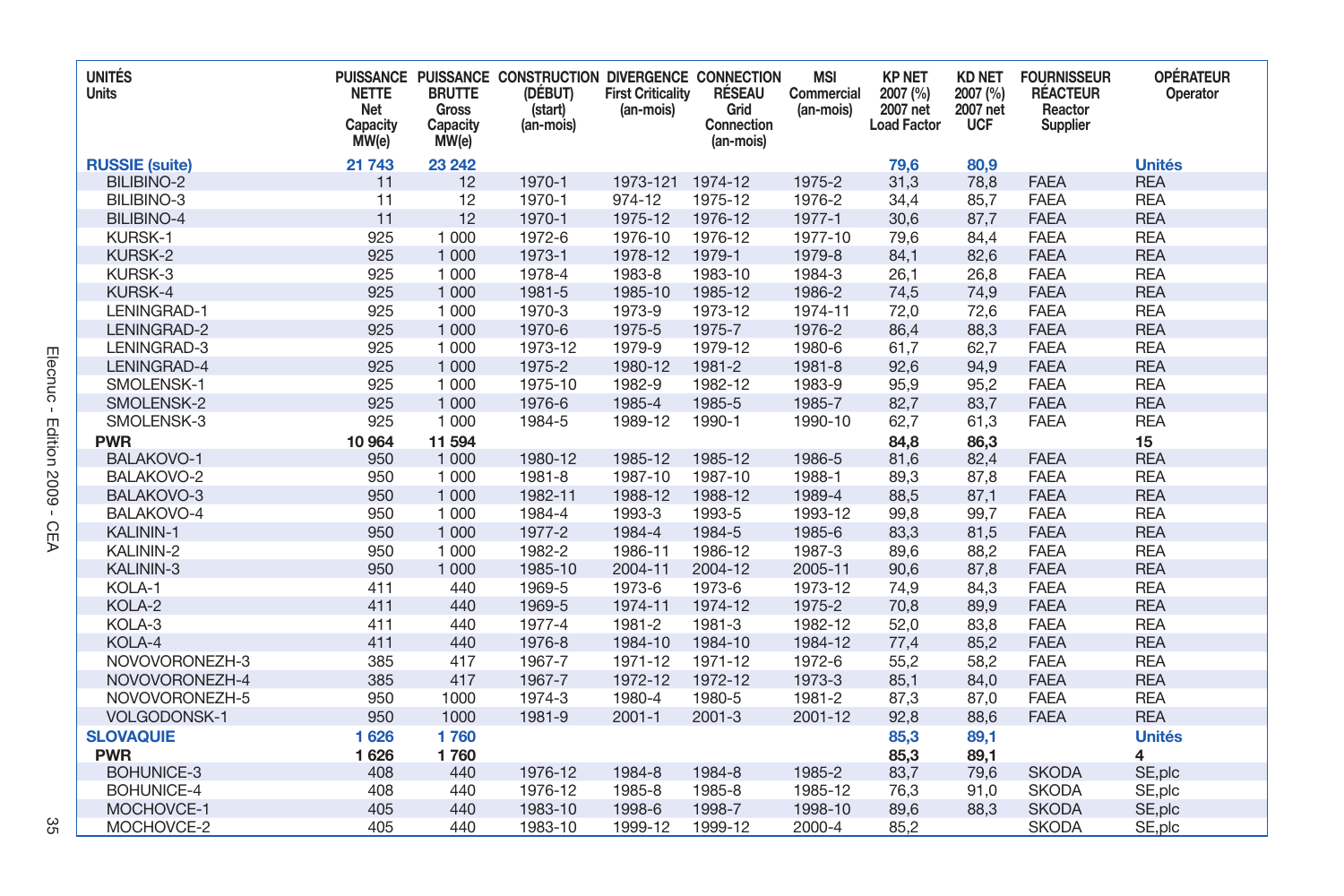| <b>UNITÉS</b><br>Units | <b>NETTE</b><br>Net<br>Capacity<br>MW(e) | <b>BRUTTE</b><br><b>Gross</b><br>Capacity<br>MW(e) | PUISSANCE PUISSANCE CONSTRUCTION DIVERGENCE CONNECTION<br>(DÉBUT)<br>(start)<br>(an-mois) | <b>First Criticality</b><br>(an-mois) | RÉSEAU<br>Grid<br>Connection<br>(an-mois) | <b>MSI</b><br>Commercial<br>(an-mois) | <b>KP NET</b><br>2007 (%)<br>2007 net<br><b>Load Factor</b> | <b>KD NET</b><br>2007 (%)<br>2007 net<br><b>UCF</b> | <b>FOURNISSEUR</b><br><b>RÉACTEUR</b><br>Reactor<br>Supplier | <b>OPÉRATEUR</b><br>Operator |
|------------------------|------------------------------------------|----------------------------------------------------|-------------------------------------------------------------------------------------------|---------------------------------------|-------------------------------------------|---------------------------------------|-------------------------------------------------------------|-----------------------------------------------------|--------------------------------------------------------------|------------------------------|
| <b>SLOVÉNIE</b>        | 666                                      | 730                                                |                                                                                           |                                       |                                           |                                       | 102,1                                                       | 98,6                                                |                                                              | <b>Unités</b>                |
| <b>PWR</b>             | 666                                      | 730                                                |                                                                                           |                                       |                                           |                                       | 102,1                                                       | 98,6                                                |                                                              | 1                            |
| <b>KRSKO</b>           | 666                                      | 730                                                | 1975-3                                                                                    | 1981-9                                | 1981-10                                   | 1983-1                                | 102,1                                                       | 98,6                                                | WH                                                           | <b>NEK</b>                   |
| SUÈDE                  | 9014                                     | 9 4 0 2                                            |                                                                                           |                                       |                                           |                                       | 77,6                                                        | 79,1                                                |                                                              | <b>Unités</b>                |
| <b>BWR</b>             | 6 2 2 7                                  | 6469                                               |                                                                                           |                                       |                                           |                                       | 74,5                                                        | 75,6                                                |                                                              | $\overline{7}$               |
| FORSMARK-1             | 987                                      | 1 0 2 5                                            | 1973-6                                                                                    | 1980-4                                | 1980-6                                    | 1980-12                               | 81,1                                                        | 81,4                                                | <b>ABBATOM</b>                                               | <b>FKA</b>                   |
| FORSMARK-2             | 1 0 0 0                                  | 1 0 3 8                                            | 1975-1                                                                                    | 1980-11                               | 1981-1                                    | 1981-7                                | 79,4                                                        | 79,7                                                | <b>ABBATOM</b>                                               | <b>FKA</b>                   |
| FORSMARK-3             | 1 1 7 0                                  | 1 2 1 2                                            | 1979-1                                                                                    | 1984-10                               | 1985-3                                    | 1985-8                                | 69,2                                                        | 69,7                                                | <b>ABBATOM</b>                                               | <b>FKA</b>                   |
| OSKARSHAMN-1           | 467                                      | 487                                                | 1966-8                                                                                    | 1970-12                               | 1971-8                                    | 1972-2                                | 84,7                                                        | 88,4                                                | <b>ABBATOM</b>                                               | <b>OKG</b>                   |
| OSKARSHAMN-2           | 598                                      | 623                                                | 1969-9                                                                                    | 1974-3                                | 1974-10                                   | 1975-1                                | 86,3                                                        | 88,7                                                | <b>ABBATOM</b>                                               | <b>OKG</b>                   |
| OSKARSHAMN-3           | 1 1 5 0                                  | 1 1 9 7                                            | 1980-5                                                                                    | 1984-12                               | 1985-3                                    | 1985-8                                | 70.2                                                        | 71,4                                                | <b>ABBATOM</b>                                               | <b>OKG</b>                   |
| <b>RINGHALS-1</b>      | 855                                      | 887                                                | 1969-2                                                                                    | 1973-8                                | 1974-10                                   | 1976-1                                | 60,5                                                        | 62,1                                                | <b>ABBATOM</b>                                               | <b>RAB</b>                   |
| <b>PWR</b>             | 2787                                     | 2933                                               |                                                                                           |                                       |                                           |                                       | 84,5                                                        | 86,8                                                |                                                              | 3                            |
| RINGHALS-2             | 867                                      | 917                                                | 1970-10                                                                                   | 1974-6                                | 1974-8                                    | 1975-5                                | 75,5                                                        | 79,9                                                | WH                                                           | <b>RAB</b>                   |
| RINGHALS-3             | 985                                      | 1 0 3 7                                            | 1972-9                                                                                    | 1980-7                                | 1980-9                                    | 1981-9                                | 87,8                                                        | 88,9                                                | WH                                                           | <b>RAB</b>                   |
| <b>RINGHALS-4</b>      | 935                                      | 979                                                | 1973-11                                                                                   | 1982-5                                | 1982-6                                    | 1983-11                               | 89,3                                                        | 91,1                                                | WH                                                           | <b>RAB</b>                   |
| <b>SUISSE</b>          | 3 2 2 0                                  | 3372                                               |                                                                                           |                                       |                                           |                                       | 92,9                                                        | 92,6                                                |                                                              | <b>Unités</b>                |
| <b>BWR</b>             | 1520                                     | 1592                                               |                                                                                           |                                       |                                           |                                       | 92,0                                                        | 91,8                                                |                                                              | $\overline{2}$               |
| <b>LEIBSTADT</b>       | 1 1 6 5                                  | 1 2 2 0                                            | 1974-1                                                                                    | 1984-3                                | 1984-5                                    | 1984-12                               | 91,0                                                        | 91,9                                                | <b>GETSCO</b>                                                | <b>KKL</b>                   |
| <b>MUEHLEBERG</b>      | 355                                      | 372                                                | 1967-3                                                                                    | 1971-3                                | 1971-7                                    | 1972-11                               | 95,3                                                        | 91,4                                                | <b>GETSCO</b>                                                | <b>BKW</b>                   |
| <b>PWR</b>             | 1700                                     | 1780                                               |                                                                                           |                                       |                                           |                                       | 93,7                                                        | 93,4                                                |                                                              | 3                            |
| BEZNAU-1               | 365                                      | 380                                                | 1965-9                                                                                    | 1969-6                                | 1969-7                                    | 1969-9                                | 92,2                                                        | 92,5                                                | WH                                                           | <b>NOK</b>                   |
| BEZNAU-2               | 365                                      | 380                                                | 1968-1                                                                                    | 1971-10                               | 1971-10                                   | 1971-12                               | 95.9                                                        | 96.2                                                | WH                                                           | <b>NOK</b>                   |
| <b>GOESGEN</b>         | 970                                      | 1020                                               | 1973-12                                                                                   | 1979-1                                | 1979-2                                    | 1979-11                               | 93,5                                                        | 92,6                                                | <b>KWU</b>                                                   | <b>KKG</b>                   |
| <b>TAIWAN (CHINE)</b>  | 4921                                     | 5 1 7 8                                            |                                                                                           |                                       |                                           |                                       | 90,4                                                        | 91,1                                                |                                                              | <b>Unités</b>                |
| <b>BWR</b>             | 3 1 4 1                                  | 3 2 7 6                                            |                                                                                           |                                       |                                           |                                       | 87,4                                                        | 88,5                                                |                                                              | 4                            |
| CHIN SHAN-1            | 604                                      | 636                                                | 1972-6                                                                                    | 1977-10                               | 1977-11                                   | 1978-12                               | 75,4                                                        | 75,6                                                | GE                                                           | <b>TPC</b>                   |
| CHIN SHAN-2            | 604                                      | 636                                                | 1973-12                                                                                   | 1978-11                               | 1978-12                                   | 1979-7                                | 83,4                                                        | 83,6                                                | GE                                                           | <b>TPC</b>                   |
| <b>KUOSHENG-1</b>      | 985                                      | 1019                                               | 1975-11                                                                                   | 1981-2                                | 1981-5                                    | 1981-12                               | 96,9                                                        | 98,0                                                | <b>GE</b>                                                    | <b>TPC</b>                   |
| KUOSHENG-2             | 948                                      | 985                                                | 1976-3                                                                                    | 1982-3                                | 1982-6                                    | 1983-3                                | 87,7                                                        | 89,9                                                | GE                                                           | <b>TPC</b>                   |
| <b>PWR</b>             | 1780                                     | 1902                                               |                                                                                           |                                       |                                           |                                       | 95.6                                                        | 95,6                                                |                                                              | $\overline{2}$               |
| <b>MAANSHAN-1</b>      | 890                                      | 951                                                | 1978-8                                                                                    | 1984-3                                | 1984-5                                    | 1984-7                                | 100.0                                                       | 100,0                                               | WH                                                           | <b>TPC</b>                   |
| MAANSHAN-2             | 890                                      | 951                                                | 1979-2                                                                                    | 1985-2                                | 1985-2                                    | 1985-5                                | 91,3                                                        | 91,3                                                | WH                                                           | <b>TPC</b>                   |
| <b>UKRAINE</b>         | 13 107                                   | 13835                                              |                                                                                           |                                       |                                           |                                       | 73,4                                                        | 78,3                                                |                                                              | <b>Unités</b>                |
| <b>PWR</b>             | 13 107                                   | 13835                                              |                                                                                           |                                       |                                           |                                       | 73,4                                                        | 78,3                                                |                                                              | 15                           |
| <b>KHMELNITSKI-1</b>   | 950                                      | 1000                                               | 1981-11                                                                                   | 1987-12                               | 1987-12                                   | 1988-8                                | 78,5                                                        | 82,3                                                | <b>PAIP</b>                                                  | <b>NNEGC</b>                 |
| KHMELNITSKI-2          | 950                                      | 1000                                               | 1985-2                                                                                    | 2004-08                               | 2004-8                                    | 2005-12                               | 59,3                                                        | 59,7                                                | PAIP                                                         | <b>NNEGC</b>                 |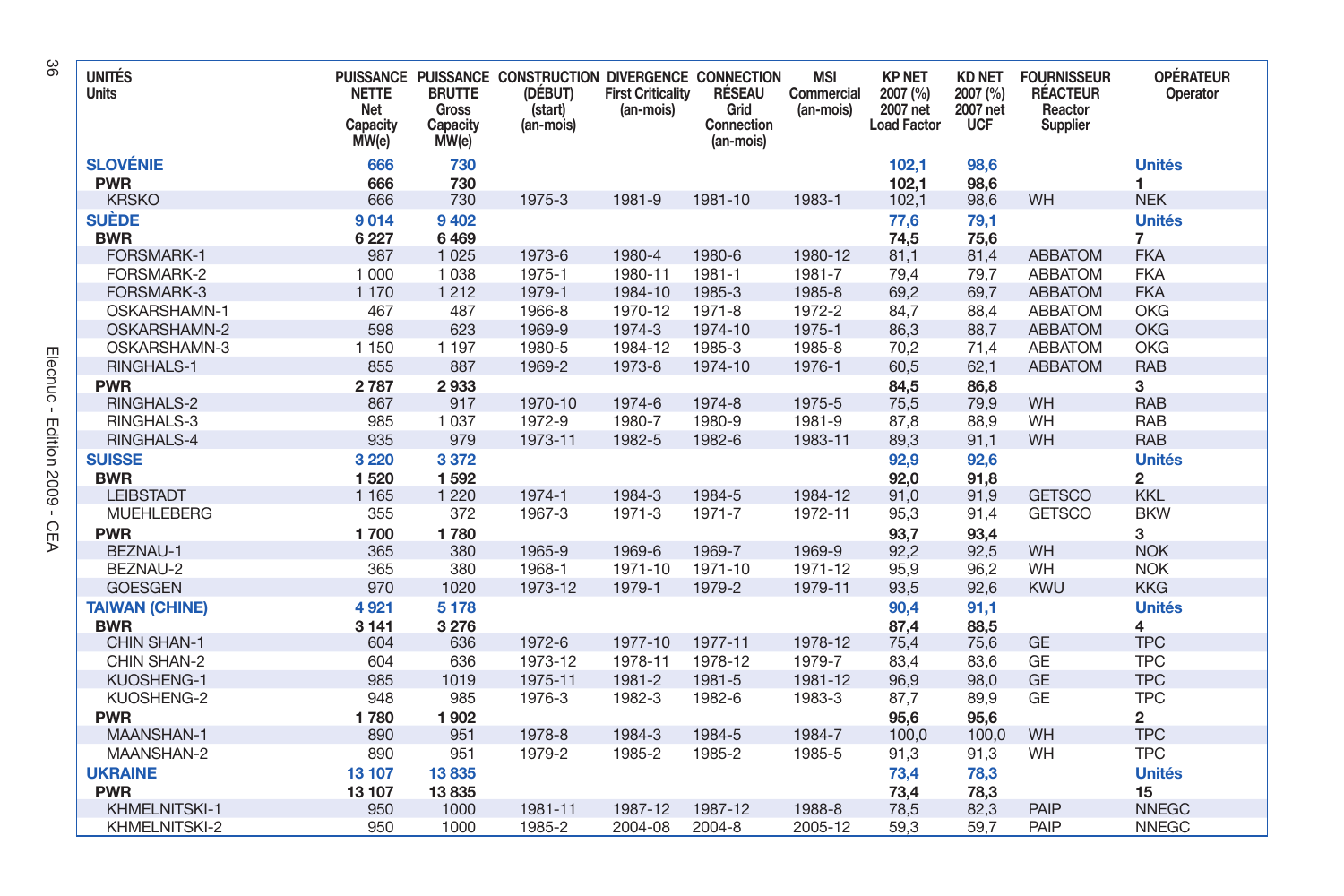| <b>UNITÉS</b><br>Units | <b>PUISSANCE</b><br><b>NETTE</b><br><b>Net</b><br>Capacity<br>MW(e) | <b>PUISSANCE</b><br><b>BRUTTE</b><br>Gross<br>Capacity<br>MW(e) | <b>CONSTRUCTION</b><br>(DÉBUT)<br>(start)<br>(an-mois) | <b>DIVERGENCE</b><br><b>First Criticality</b><br>(an-mois) | <b>CONNECTION</b><br>RÉSEAU<br>Grid<br>Connection<br>(an-mois) | <b>MSI</b><br>Commercial<br>(an-mois) | <b>KP NET</b><br>2007 (%)<br>2007 net<br><b>Load Factor</b> | <b>KD NET</b><br>2007 (%)<br>2007 net<br><b>UCF</b> | <b>FOURNISSEUR</b><br><b>RÉACTEUR</b><br>Reactor<br>Supplier | <b>OPÉRATEUR</b><br>Operator |
|------------------------|---------------------------------------------------------------------|-----------------------------------------------------------------|--------------------------------------------------------|------------------------------------------------------------|----------------------------------------------------------------|---------------------------------------|-------------------------------------------------------------|-----------------------------------------------------|--------------------------------------------------------------|------------------------------|
| <b>UKRAINE</b> (suite) | 13 107                                                              | 13835                                                           |                                                        |                                                            |                                                                |                                       | 73,4                                                        | 78,3                                                |                                                              | <b>Unités</b>                |
| ROVNO-1                | 381                                                                 | 420                                                             | 1973-8                                                 | 1980-12                                                    | 1980-12                                                        | 1981-9                                | 73,1                                                        | 76.2                                                | <b>PAIP</b>                                                  | <b>NNEGC</b>                 |
| ROVNO-2                | 376                                                                 | 415                                                             | 1973-10                                                | 1981-12                                                    | 1981-12                                                        | 1982-7                                | 80,2                                                        | 81,5                                                | PAIP                                                         | <b>NNEGC</b>                 |
| ROVNO-3                | 950                                                                 | 1 000                                                           | 1980-2                                                 | 1986-11                                                    | 1986-12                                                        | 1987-5                                | 75,2                                                        | 77.3                                                | PAIP                                                         | <b>NNEGC</b>                 |
| ROVNO-4                | 950                                                                 | 1 000                                                           | 1986-8                                                 | 2004-09                                                    | 2004-10                                                        | 2006-4                                | 52,4                                                        | 66.9                                                | <b>PAA</b>                                                   | <b>NNEGC</b>                 |
| <b>SOUTH UKRAINE-1</b> | 950                                                                 | 1 000                                                           | 1977-3                                                 | 1982-12                                                    | 1982-12                                                        | 1983-10                               | 82,6                                                        | 85.1                                                | <b>PAA</b>                                                   | <b>NNEGC</b>                 |
| SOUTH UKRAINE-2        | 950                                                                 | 1 000                                                           | 1979-10                                                | 1984-12                                                    | 1985-1                                                         | 1985-4                                | 79.4                                                        | 81.4                                                | PAA                                                          | <b>NNEGC</b>                 |
| <b>SOUTH UKRAINE-3</b> | 950                                                                 | 1 0 0 0                                                         | 1985-2                                                 | 1989-9                                                     | 1989-9                                                         | 1989-12                               | 54,7                                                        | 59,7                                                | <b>PAA</b>                                                   | <b>NNEGC</b>                 |
| ZAPOROZHE-1            | 950                                                                 | 1 000                                                           | 1980-4                                                 | 1984-12                                                    | 1984-12                                                        | 1985-12                               | 74,6                                                        | 81.4                                                | PAIP                                                         | <b>NNEGC</b>                 |
| ZAPOROZHE-2            | 950                                                                 | 1 0 0 0                                                         | 1981-1                                                 | 1985-6                                                     | 1985-7                                                         | 1986-2                                | 81,0                                                        | 84.6                                                | PAIP                                                         | <b>NNEGC</b>                 |
| ZAPOROZHE-3            | 950                                                                 | 1 000                                                           | 1982-4                                                 | 1986-12                                                    | 1986-12                                                        | 1987-3                                | 82,0                                                        | 85.3                                                | PAIP                                                         | <b>NNEGC</b>                 |
| ZAPOROZHE-4            | 950                                                                 | 1 000                                                           | 1983-4                                                 | 1987-12                                                    | 1987-12                                                        | 1988-4                                | 72,3                                                        | 82,2                                                | PAIP                                                         | <b>NNEGC</b>                 |
| ZAPOROZHE-5            | 950                                                                 | 1 000                                                           | 1985-11                                                | 1989-7                                                     | 1989-8                                                         | 1989-10                               | 83,1                                                        | 87,6                                                | PAIP                                                         | <b>NNEGC</b>                 |
| ZAPOROZHE-6            | 950                                                                 | 1000                                                            | 1986-6                                                 | 1995-10                                                    | 1995-10                                                        | 1996-9                                | 76,2                                                        | 83.9                                                | <b>PAIP</b>                                                  | <b>NNEGC</b>                 |

*(moyennes pondérées pour les KP et Kd par fi lières des pays)*

*(weighted average for LF and UCF by type for countries)*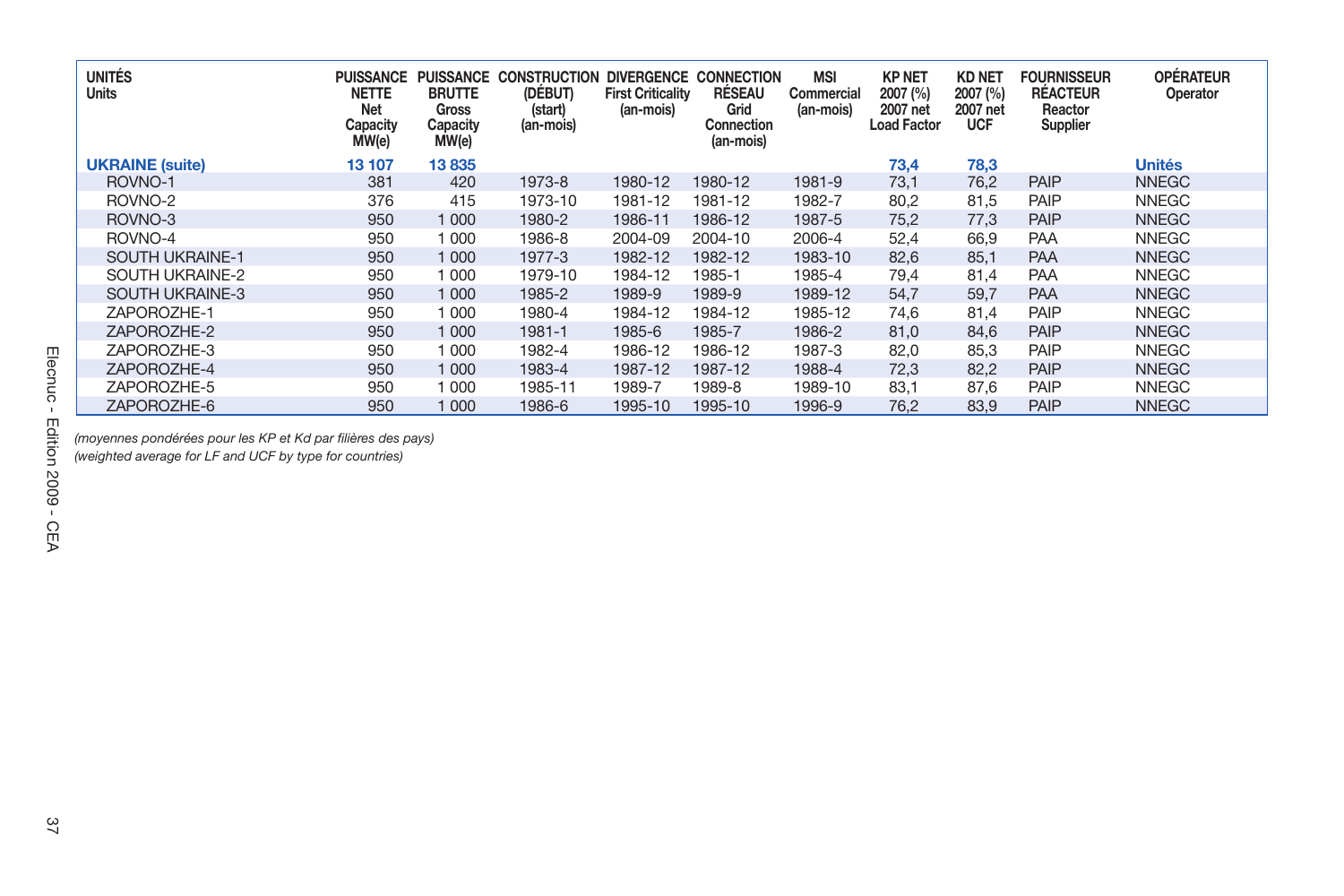## **RENOUVELLEMENT DE LICENCE AUX ETATS UNIS**

**Status of Licence renewal applications in USA**

|                         | <b>OPÉRATEUR</b>                                 | <b>UNITÉS</b>                                                           | <b>DEMANDE LICENCE À NRC</b> | <b>IMPACT ENVIRONEMENTAL</b>          | <b>ACCORD ÉVALUATION SURÉTE</b> | <b>OBTENTION LICENCE</b>  |
|-------------------------|--------------------------------------------------|-------------------------------------------------------------------------|------------------------------|---------------------------------------|---------------------------------|---------------------------|
|                         | Company                                          | Plant name                                                              | <b>Application submit</b>    | <b>Environmental Impact Statement</b> | <b>Safety Evaluation Report</b> | <b>NRC Issued License</b> |
|                         | <b>Candidature recue (Completed application)</b> |                                                                         |                              |                                       |                                 |                           |
|                         | BG&E                                             | Calvert Cliffs-1&2                                                      | avr-98                       | oct-99                                | $nov-99$                        | mars-00                   |
| 2                       | <b>DUKE</b> Energy                               | Oconee-1, 2 &3                                                          | juil-98                      | déc-99                                | févr-00                         | mai-00                    |
| 3                       | <b>ENTERGY Nu</b>                                | Arkansas One-1                                                          | févr-00                      | avr-01                                | avr-01                          | iuin-01                   |
| 4                       | Southern Co.                                     | Hatch-1&2                                                               | $mars-00$                    | $mai-01$                              | $oct-01$                        | ianv-02                   |
| 5                       | FPL Co                                           | Turkey Point-3&4                                                        | sept-00                      | janv-02                               | $avr-02$                        | iuil-02                   |
| 6                       | <b>VEPCO</b>                                     | Surry-1&2                                                               | mai-01                       | déc-02                                | déc-02                          | mars-03                   |
| $\overline{7}$          | <b>VEPCO</b>                                     | North Anna-1&2                                                          | mai-01                       | déc-02                                | déc-02                          | mars-03                   |
| 8                       | <b>EXELON</b>                                    | Peach Bottom-2&3                                                        | juil-01                      | ianv-03                               | mars-03                         | iuil-03                   |
| 9                       | FPL Co                                           | St Lucie-1&2                                                            | nov-01                       | nov-02                                | févr-03                         | févr-03                   |
| 10                      | OPPD                                             | Fort Calhoun-1                                                          | ianv-02                      | déc-02                                | avr-03                          | avr-03                    |
| 11                      | <b>DUKE</b> Energy                               | MC Guire-1&2                                                            | iuin-01                      | déc-02                                | mars-03                         | mai-03                    |
| 12                      | <b>DUKE</b> Energy                               | Catawba-1&2                                                             | iuin-01                      | déc-02                                | $mars-03$                       | $mai-03$                  |
| 13                      | CP&L                                             | Robinson-2                                                              | juin-02                      | déc-03                                | ianv-04                         | avr-04                    |
| 14                      | RG&E                                             | Ginna                                                                   | août-02                      | janv-04                               | mars-04                         | mai-04                    |
| 15                      | <b>SGEG</b>                                      | Summer-1                                                                | août-02                      | févr-04                               | ianv-04                         | avr-04                    |
| 16                      | <b>EXELON</b>                                    | Dresden-2&3                                                             | ianv-03                      | déc-03                                | févr-04                         | oct-04                    |
| 17                      | <b>EXELON</b>                                    | Quad Cities-1&2                                                         | ianv-03                      | $nov-03$                              | févr-04                         | oct-04                    |
| 18                      | Southern Co.                                     | Farley-1&2                                                              | sept-03                      | août-04                               | mars-05                         | mai-05                    |
| 19                      | <b>ENTERGY Nu</b>                                | Arkansas One-2                                                          | $oct-03$                     | mars-04                               | avr-05                          | juin-05                   |
| 20                      | <b>AEP</b>                                       | Cook-1&2                                                                | nov-03                       | avr-04                                | mai-05                          | août-05                   |
| 21                      | <b>DUKE</b> Energy                               | Millstone 2&3                                                           | ianv-04                      | juil-05                               | août-05                         | $nov-05$                  |
| 22                      | <b>NUCMAN</b>                                    | Point Beach-1&2                                                         | févr-04                      | août-05                               | oct-05                          | déc-05                    |
| 23                      | <b>TVA</b>                                       | Browns Ferry-1, 2& 3                                                    | ianv-04                      | juin-05                               | août-05                         | mai-06                    |
| 24                      | CP&L                                             | Brunswick-1&2                                                           | déc-04                       | avr-06                                | avr-06                          | juin-06                   |
| 25                      | Constellation                                    | Nine Mile Point-1& 2                                                    | mai-04                       | sept-05                               | juin-06                         | oct-06                    |
| 26                      | <b>NUCMAN</b>                                    | Monticello                                                              | mars-05                      | janv-05                               | avr-06                          | nov-06                    |
| 27                      | <b>NUCMAN</b>                                    | Palisades                                                               | mars-05                      | oct-06                                | sept-06                         | ianv-07                   |
| 28                      | <b>ENTERGY</b>                                   | Fitzpatrick                                                             | août-06                      | janv-08                               | janv-08                         | sept-08                   |
| 29                      | <b>Wolf Creek</b>                                | Wolf Creek-1                                                            | oct-06                       | sept-06                               | iuil-08                         | nov-08                    |
| 30                      | CP&L                                             | Shearon Harris-1                                                        | nov-06                       | nov-06                                | août-08                         | déc-08                    |
|                         |                                                  | Candidature en cours d'examination (Application currently under review) |                              |                                       |                                 |                           |
| $\mathbf{1}$            | <b>EXELON</b>                                    | <b>Oyster Creek</b>                                                     | juil-05                      | ianv-07                               | mars-07                         |                           |
| $\overline{\mathbf{c}}$ | <b>ENTERGY</b>                                   | Pilgrim 1                                                               | janv-06                      | juil-07                               | nov-07                          | ٠                         |
| 3                       | <b>ENTERGY</b>                                   | Vermont Yankee                                                          | ianv-06                      | août-07                               | mai-08                          | $\overline{a}$            |
| 4                       | PP&L                                             | Susquehanna-1&2                                                         | sept-06                      |                                       |                                 |                           |
| 5                       | <b>ENTERGY Nu</b>                                | <b>Indian Point</b>                                                     | avr-07                       |                                       |                                 |                           |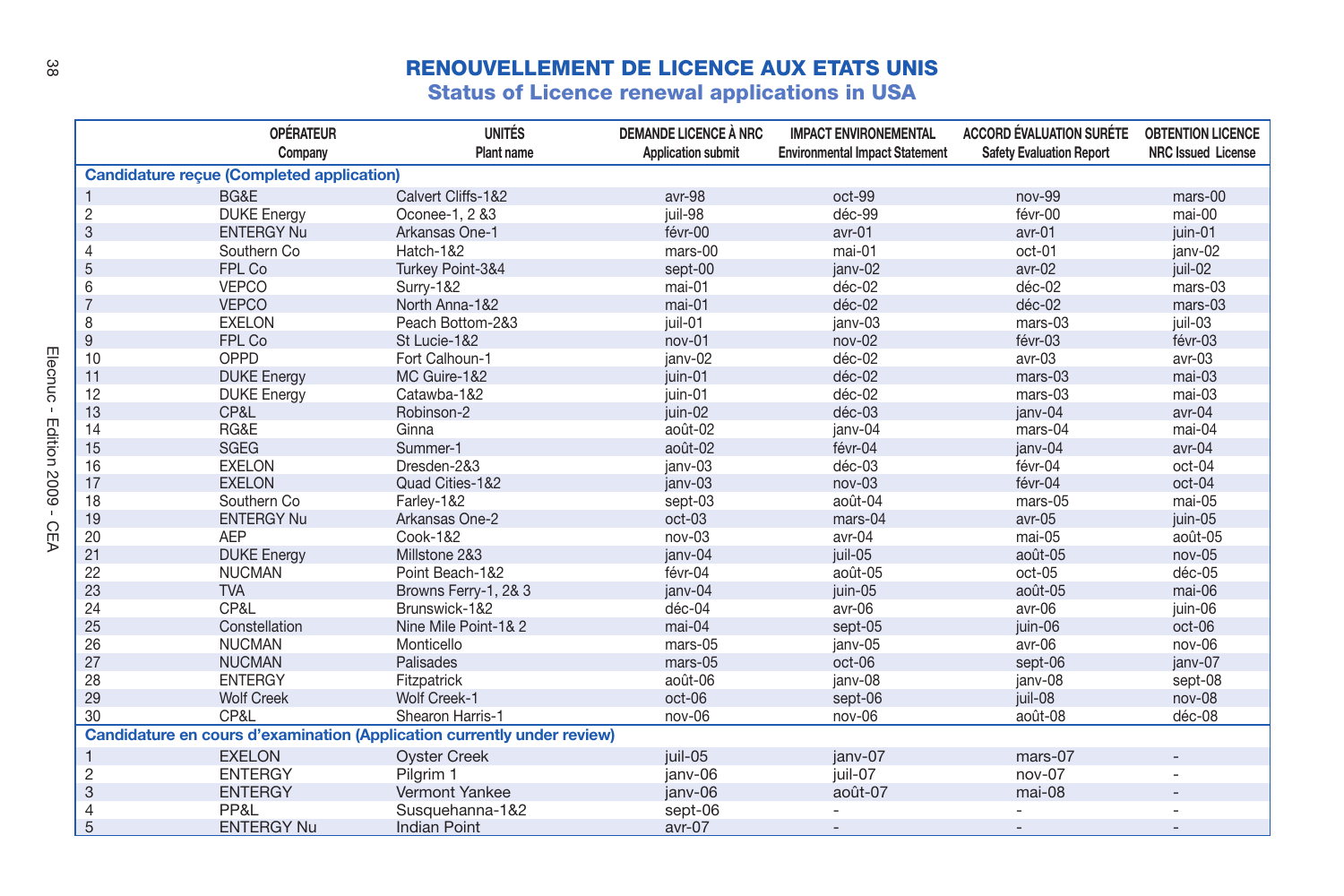|    | <b>OPÉRATEUR</b>      | <b>UNITÉS</b>                                                                   | <b>DEMANDE LICENCE À NRC</b>                | <b>IMPACT ENVIRONEMENTAL</b>          | <b>ACCORD ÉVALUATION SURÉTE</b> | <b>OBTENTION LICENCE</b>  |
|----|-----------------------|---------------------------------------------------------------------------------|---------------------------------------------|---------------------------------------|---------------------------------|---------------------------|
|    | Company               | Plant name                                                                      | <b>Application submit</b>                   | <b>Environmental Impact Statement</b> | <b>Safety Evaluation Report</b> | <b>NRC Issued License</b> |
|    |                       | Candidature en cours d'examination - suite (Application currently under review) |                                             |                                       |                                 |                           |
| 6  | Southern Co           | Vogtle Units-1 & 2                                                              | iuin-07                                     |                                       |                                 |                           |
| 7  | <b>FIRSTENERGY</b>    | Beaver Valley 1&2                                                               | août-07                                     |                                       | ÷,                              |                           |
| 8  | <b>EXELON</b>         | Three Mile Island-1                                                             | janv-08                                     |                                       |                                 |                           |
| 9  | <b>NUCMAN</b>         | Prairie Island 1 and 2                                                          | avr-08                                      |                                       |                                 |                           |
| 10 | <b>NUCMAN</b>         | Kewaunee power station                                                          | août-08                                     |                                       |                                 |                           |
| 11 | <b>NPPD</b>           | Cooper nuclear station                                                          | sept-08                                     |                                       |                                 |                           |
| 12 | <b>NUCMAN</b>         | Duane arnold energy center                                                      | oct-08                                      |                                       |                                 |                           |
| 13 | <b>APSC</b>           | Palo Verde                                                                      | déc-08                                      |                                       |                                 |                           |
| 14 | <b>PROGRESS</b>       | <b>Chrystal River</b>                                                           | déc-08                                      |                                       |                                 |                           |
|    | <b>OPÉRATEUR</b>      | <b>UNITÉS</b>                                                                   | <b>DEMANDE ATTENDUE</b><br>DE LICENCE À NRC |                                       |                                 |                           |
|    | Company               | Plant name                                                                      | <b>Expected date of submital</b>            |                                       |                                 |                           |
|    |                       | Candidature examinée prochainement (future submittals of applications)          |                                             |                                       |                                 |                           |
|    | <b>STARS</b>          | Strategic Teaming and Resource<br>Sharing (STARS) Plant                         | sept-09                                     |                                       |                                 |                           |
|    | <b>ENTERGY Nu</b>     | <b>Entergy Plant</b>                                                            | janv-09                                     |                                       |                                 |                           |
|    | <b>PSEG</b>           | Salem 1& 2                                                                      | sept-09                                     |                                       |                                 |                           |
|    | <b>PSEG</b>           | <b>Hope Creek</b>                                                               | sept-09                                     |                                       |                                 |                           |
|    | <b>STARS</b>          | Strategic Teaming and Resource<br>Sharing (STARS) Plant                         | oct-déc 2009                                |                                       |                                 |                           |
|    | <b>Energy Nthwest</b> | Columbia                                                                        | janv-10                                     |                                       |                                 |                           |
|    | FPL energy            | Saebrook station                                                                | Avril-juin 2010                             |                                       |                                 |                           |
|    | <b>FIRSTENERGY</b>    | Davis-Besse, Unit 1                                                             | août-10                                     |                                       |                                 |                           |
|    | <b>STP NOC</b>        | South Texas project                                                             | oct-dec-2010                                |                                       |                                 |                           |
|    | <b>ENTERGY Nu</b>     | Waterford 3                                                                     | janv-11                                     |                                       |                                 |                           |
|    | <b>EXELON</b>         | Limerick 1 &2                                                                   | sept-11                                     |                                       |                                 |                           |
|    | AmerenUe              | Calaway plant 1                                                                 | oct-dec 2011                                |                                       |                                 |                           |
|    | <b>STARS</b>          | Strategic Teaming and Resource<br>Sharing (STARS) Plant                         | oct-dec-2012                                |                                       |                                 |                           |
|    | <b>ENTERGY Nu</b>     | Grand gulf nuclear station                                                      | janv-12                                     |                                       |                                 |                           |
|    | <b>EXELON</b>         | Exelon plant                                                                    | sept-12                                     |                                       |                                 |                           |
|    | <b>ENTERGY Nu</b>     | <b>River Bend Station 1</b>                                                     | janv-13                                     |                                       |                                 |                           |
|    | <b>EXELON</b>         | Exelon plant                                                                    | juil-13                                     |                                       |                                 |                           |
|    | <b>STARS</b>          | Strategic Teaming and Resource<br>Sharing (STARS) Plant                         | juil-sept-2013                              |                                       |                                 |                           |
|    | <b>FIRSTENERGY</b>    | Perry                                                                           | août-13                                     |                                       |                                 |                           |
|    | <b>EXELON</b>         | Exelon plant                                                                    | juil-15                                     |                                       |                                 |                           |
|    | <b>EXELON</b>         | Exelon plant                                                                    | $avr-17$                                    |                                       |                                 |                           |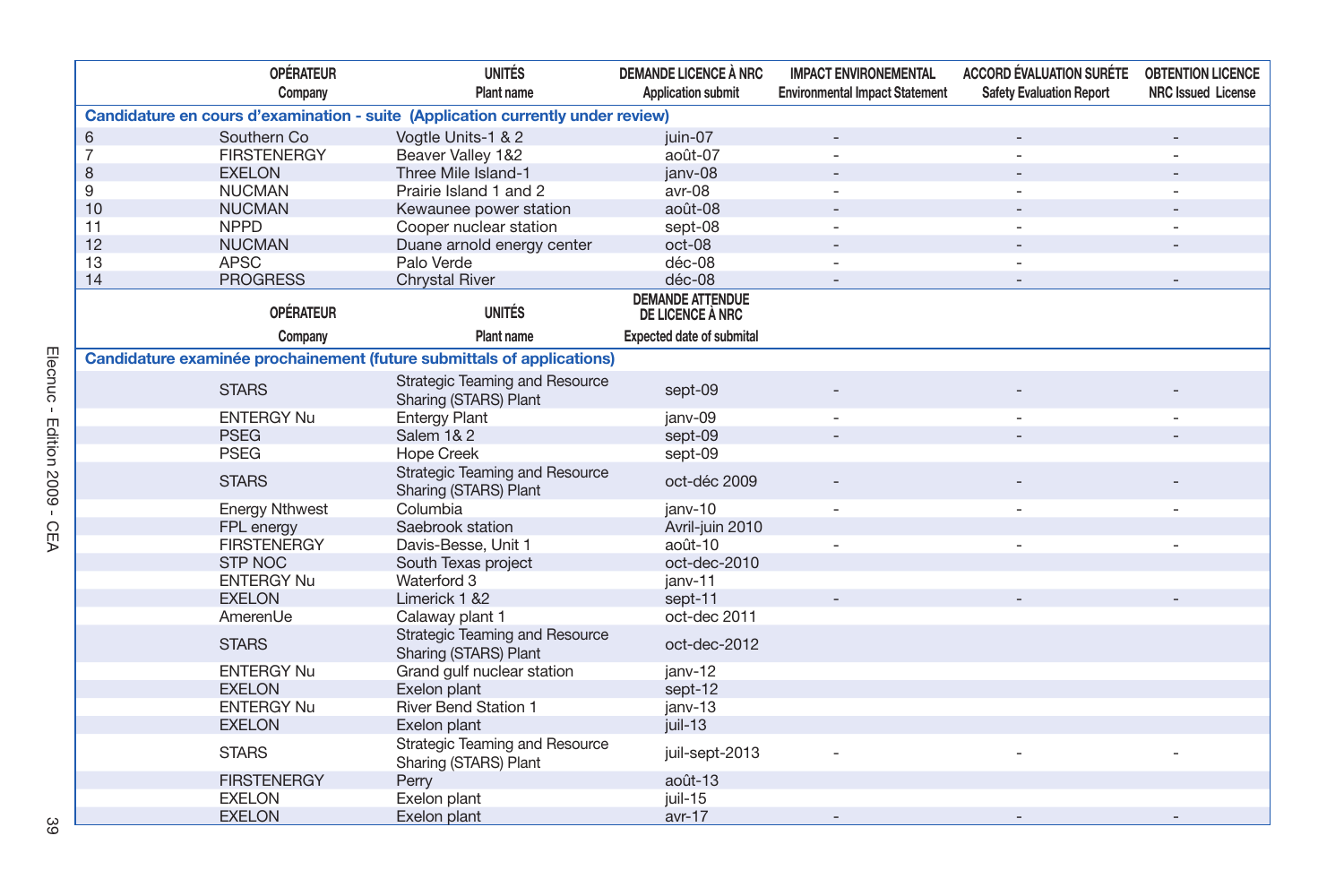## **UNITES ELECTRONUCLEAIRES EN CONSTRUCTION AU 31-12-2008**

**Nuclear power plants under construction**

| <b>PAYS</b><br>Country                                                                                                                                                                        | <b>PUISSANCE</b><br><b>NETTE (MWE)</b><br><b>Net Capacity</b>                                           | <b>PUISSANCE</b><br><b>BRUTE (MWE)</b><br><b>Gross Capacity</b>                                              | <b>CONSTRUCTION EXPLOITANT</b>                                                                              | Operator                                                                                                                                  | <b>FOURNISSEUR</b><br><b>RÉACTEUR</b><br><b>Reactor Supplier</b>                                                                                   | <b>MSI ENVISAGÉE</b><br>Forecast<br>commercial<br>operation |   |    |        |    |    |
|-----------------------------------------------------------------------------------------------------------------------------------------------------------------------------------------------|---------------------------------------------------------------------------------------------------------|--------------------------------------------------------------------------------------------------------------|-------------------------------------------------------------------------------------------------------------|-------------------------------------------------------------------------------------------------------------------------------------------|----------------------------------------------------------------------------------------------------------------------------------------------------|-------------------------------------------------------------|---|----|--------|----|----|
| <b>ARGENTINE</b>                                                                                                                                                                              | 692                                                                                                     | 745                                                                                                          | $\mathbf{1}$                                                                                                |                                                                                                                                           |                                                                                                                                                    |                                                             | 9 | 10 | 11     | 12 | 13 |
| <b>PHWR</b><br>ATUCHA-2                                                                                                                                                                       | 692<br>692                                                                                              | 745<br>745                                                                                                   | 1<br>1981-7                                                                                                 | <b>NASA</b>                                                                                                                               | <b>SIEMENS</b>                                                                                                                                     | 2010-10                                                     |   | X  |        |    |    |
| <b>BULGARIE</b>                                                                                                                                                                               | 1906                                                                                                    | 2000                                                                                                         | 2                                                                                                           |                                                                                                                                           |                                                                                                                                                    |                                                             | 9 | 10 | 11     | 12 | 13 |
| <b>PWR</b><br>BELENE-1<br>BELENE-2                                                                                                                                                            | 1906<br>953<br>953                                                                                      | 2000<br>1 0 0 0<br>1 000                                                                                     | $\overline{2}$<br>1987-1<br>1987-3                                                                          | <b>KOZNPP</b><br><b>KOZNPP</b>                                                                                                            | <b>AEE</b><br><b>AEE</b>                                                                                                                           |                                                             |   |    |        |    |    |
| <b>CHINE</b>                                                                                                                                                                                  | 10 2 20                                                                                                 | 11 061                                                                                                       | 11                                                                                                          |                                                                                                                                           |                                                                                                                                                    |                                                             | 9 | 10 | 11     | 12 | 13 |
| <b>PWR</b><br><b>FANGJIASHAN1</b><br><b>FUQING 1</b><br><b>HONGYANHE-1</b><br>HONGYANHE-2<br>LINGAO <sub>3</sub><br>LINGAO 4<br>NINGDE <sub>1</sub><br>NINGDE 2<br>QINSHAN 2-3<br>QINSHAN 2-4 | 10 2 20<br>1 0 0 0<br>1 0 0 0<br>1 000<br>1 0 0 0<br>1 0 0 0<br>1 000<br>1 000<br>1 0 0 0<br>610<br>610 | 11 061<br>1 0 8 7<br>1 0 8 7<br>1 0 8 0<br>1 0 8 0<br>1 0 8 7<br>1 0 8 6<br>1 0 8 7<br>1 0 8 0<br>650<br>650 | 11<br>2008-12<br>2008-11<br>2007-8<br>2008-3<br>2005-12<br>2006-6<br>2008-02<br>2008-11<br>2006-3<br>2007-1 | QNPC<br><b>FUQING</b><br>LHNPC<br><b>LHNPC</b><br><b>LDNPC</b><br>LDNPC<br><b>NDNPC</b><br><b>NDNPC</b><br><b>NPQJVC</b><br><b>NPQJVC</b> | <b>DFEC</b><br><b>DFEC</b><br><b>DFEC</b><br><b>DFEC</b><br><b>DFEC</b><br><b>DFEC</b><br><b>DFEC</b><br><b>DFEC</b><br><b>CNNC</b><br><b>CNNC</b> | 2010-12<br>$2011 - 3$<br>$2012 - 1$                         |   | X  | X      | X  |    |
| YANGJIANG                                                                                                                                                                                     | 1 0 0 0                                                                                                 | 1 0 8 7                                                                                                      | 2008-12                                                                                                     | <b>YJNPC</b>                                                                                                                              | <b>DFEC</b>                                                                                                                                        |                                                             |   |    |        |    |    |
| <b>COREE DU SUD</b>                                                                                                                                                                           | 5 1 8 0                                                                                                 | 5400                                                                                                         | 5                                                                                                           |                                                                                                                                           |                                                                                                                                                    |                                                             | 9 | 10 | 11     | 12 | 13 |
| <b>PWR</b><br>SHIN-KORI-1<br>SHIN-KORI-2<br>SHIN-KORI-3<br>SHIN-WOLSONG-1<br>SHIN-WOLSONG-2                                                                                                   | 5 1 8 0<br>960<br>960<br>1 3 4 0<br>960<br>960                                                          | 5400<br>1 0 0 0<br>1 0 0 0<br>1 400<br>1 0 0 0<br>1 0 0 0                                                    | 5<br>2006-6<br>2007-6<br>2008-10<br>2007-11<br>2008-9                                                       | <b>KHNP</b><br><b>KHNP</b><br><b>KHNP</b><br><b>KHNP</b><br><b>KHNP</b>                                                                   | <b>DHICKOPC</b><br><b>DHICKOPC</b><br><b>DHICKOPC</b><br><b>DHICKOPC</b><br><b>DHICKOPC</b>                                                        | 2010-12<br>2011-12<br>2013-9<br>2011-10<br>2012-10          |   | X  | X<br>X | X  | X  |
| <b>ETATS UNIS</b>                                                                                                                                                                             | 1 1 6 5                                                                                                 | 1218                                                                                                         | $\mathbf{1}$                                                                                                |                                                                                                                                           |                                                                                                                                                    |                                                             | 9 | 10 | 11     | 12 | 13 |
| <b>PWR</b><br><b>WATTS BAR-2</b>                                                                                                                                                              | 1 1 6 5<br>1 1 6 5                                                                                      | 1218<br>1 2 1 8                                                                                              | 1<br>1972-12                                                                                                | <b>TVA</b>                                                                                                                                | WH                                                                                                                                                 |                                                             |   |    |        |    |    |
| <b>FINLANDE</b>                                                                                                                                                                               | 1600                                                                                                    | 1720                                                                                                         | $\mathbf{1}$                                                                                                |                                                                                                                                           |                                                                                                                                                    |                                                             | 9 | 10 | 11     | 12 | 13 |
| <b>PWR</b><br>OLKILUOTO-3                                                                                                                                                                     | 1600<br>1 600                                                                                           | 1720<br>1720                                                                                                 | 1<br>2005-8                                                                                                 | <b>TVO</b>                                                                                                                                | <b>AREVA</b>                                                                                                                                       | 2010-12                                                     |   | X  |        |    |    |
| <b>FRANCE</b>                                                                                                                                                                                 | 1600                                                                                                    | 1650                                                                                                         |                                                                                                             |                                                                                                                                           |                                                                                                                                                    |                                                             | 9 | 10 | 11     | 12 | 13 |
| <b>PWR</b><br>FLAMANVILLE-4                                                                                                                                                                   | 1600<br>1 600                                                                                           | 1650<br>1650                                                                                                 | 1<br>2007-12                                                                                                | <b>EDF</b>                                                                                                                                | <b>AREVA</b>                                                                                                                                       | 2012                                                        |   |    |        | X  |    |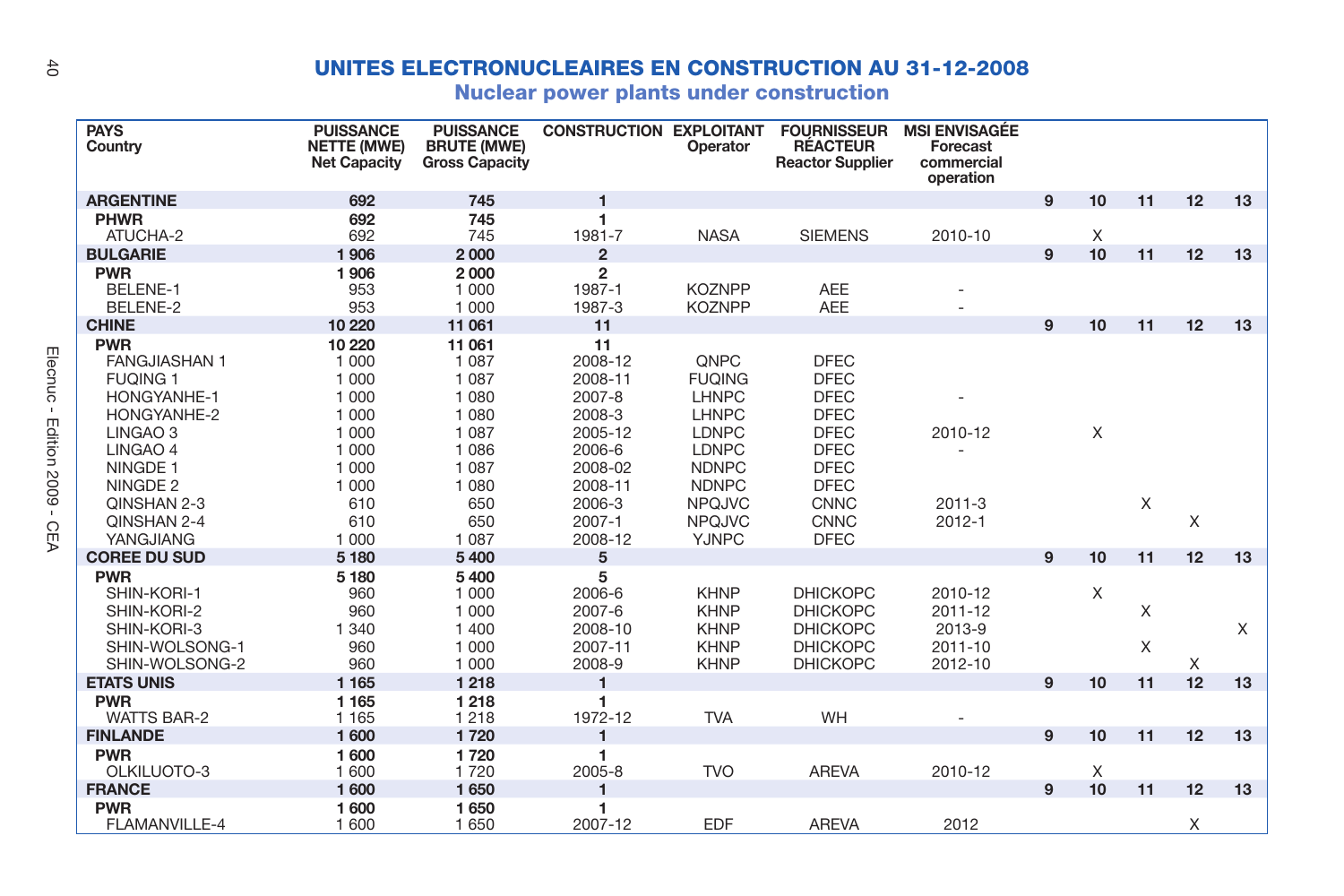| <b>INDE</b>           | 2910    | 3160    | 6                       |                |                |            | 9 | 10 | 11 | 12 | 13 |
|-----------------------|---------|---------|-------------------------|----------------|----------------|------------|---|----|----|----|----|
| <b>FBR</b>            | 470     | 500     | 1                       |                |                |            |   |    |    |    |    |
| <b>PFBR</b>           | 470     | 500     | 2004-10                 | <b>BHAVINI</b> |                |            |   |    |    |    |    |
| <b>PHWR</b>           | 606     | 660     | 3                       |                |                |            |   |    |    |    |    |
| KAIGA-4               | 202     | 220     | 2002-5                  | <b>NPCIL</b>   | <b>NPCIL</b>   |            |   |    |    |    |    |
| RAJHASTAN-5           | 202     | 220     | 2002-9                  | <b>NPCIL</b>   | <b>NPCIL</b>   |            |   |    |    |    |    |
| RAJHASTAN-6           | 202     | 220     | 2003-1                  | <b>NPCIL</b>   | <b>NPCIL</b>   |            |   |    |    |    |    |
| <b>PWR</b>            | 1834    | 2000    | $\overline{2}$          |                |                |            |   |    |    |    |    |
| KUDANKULAM-1          | 917     | 1 0 0 0 | 2002-3                  | <b>NPCIL</b>   | <b>MAEP</b>    |            |   |    |    |    |    |
| KUDANKULAM-2          | 917     | 1 0 0 0 | 2002-7                  | <b>NPCIL</b>   | <b>MAEP</b>    |            |   |    |    |    |    |
| <b>IRAN</b>           | 915     | 1 0 0 0 | 1                       |                |                |            | 9 | 10 | 11 | 12 | 13 |
| <b>PWR</b>            | 915     | 1 000   | 1                       |                |                |            |   |    |    |    |    |
| <b>BUSHEHR-1</b>      | 915     | 1 0 0 0 | 1975-5                  | <b>NPPDCO</b>  | ASE            |            |   |    |    |    |    |
| <b>JAPON</b>          | 2 1 9 1 | 2 2 8 5 | $\overline{\mathbf{c}}$ |                |                |            | 9 | 10 | 11 | 12 | 13 |
| <b>BWR</b>            | 1325    | 1373    | 1                       |                |                |            |   |    |    |    |    |
| SHIMANE-3             | 1 3 2 5 | 1 3 7 3 | 1                       | <b>CHUGOKU</b> | <b>HITACHI</b> | 2011-12    |   |    | X  |    |    |
| <b>PWR</b>            | 866     | 912     | 1                       |                |                |            |   |    |    |    |    |
| TOMARI-3              | 866     | 912     | 2004-11                 | <b>HEPCO</b>   | MHI            | 2009-12    | X |    |    |    |    |
| <b>PAKISTAN</b>       | 300     | 325     | 1                       |                |                |            | 9 | 10 | 11 | 12 | 13 |
| <b>PWR</b>            | 300     | 325     |                         |                |                |            |   |    |    |    |    |
| CHASNUPP-2            | 300     | 325     | 2005-12                 | <b>PAEC</b>    | <b>CNNC</b>    | $2011 - 8$ |   |    | X  |    |    |
| <b>RUSSIE</b>         | 5809    | 6210    | 8                       |                |                |            | 9 | 10 | 11 | 12 | 13 |
| <b>FBR</b>            | 750     | 800     | 1                       |                |                |            |   |    |    |    |    |
| BELOYARSKY-4 (BN-800) | 750     | 800     | 2006-7                  | <b>REA</b>     | <b>FAEA</b>    |            |   |    |    |    |    |
| <b>LWGR</b>           | 925     | 1 000   | 1                       |                |                |            |   |    |    |    |    |
| KURSK-5               | 925     | 1 000   | 1985-12                 | <b>REA</b>     | <b>FAEA</b>    |            |   |    |    |    |    |
| <b>PWR</b>            | 4 1 3 4 | 4410    | 6                       |                |                |            |   |    |    |    |    |
| KALININ-4             | 950     | 1 0 0 0 | 1986-8                  | EA             | <b>ROSATOM</b> |            |   |    |    |    |    |
| LENINGRAD 2-1         | 1 0 8 5 | 1 1 7 0 | 2008-10                 | EA             | <b>ROSATOM</b> |            |   |    |    |    |    |
| NOVOVORONEZH 2-1      | 1 0 8 5 | 1 1 7 0 | 2008-6                  | EA             | <b>ROSATOM</b> | 2012-12    |   |    |    | X  |    |
| SEVERODVINSK-1        | 32      | 35      | 2007-4                  | EA             | <b>ROSATOM</b> | 2010-12    |   | Χ  |    |    |    |
| SEVERODVINSK-2        | 32      | 35      | 2007-4                  | EA             | <b>ROSATOM</b> | 2010-12    |   | X  |    |    |    |
| VOLGODONSK-2          | 950     | 1 000   | 1983-5                  | EA             | <b>ROSATOM</b> |            |   |    |    |    |    |
| <b>SLOVAQUIE</b>      | 810     | 880     | $\overline{2}$          |                |                |            | 9 | 10 | 11 | 12 | 13 |
| <b>PWR</b>            | 810     | 880     | $\overline{2}$          |                |                |            |   |    |    |    |    |
| MOCHOVCE-3            | 405     | 440     | 1985-1                  | <b>EMO</b>     | <b>SKODA</b>   |            |   |    |    |    |    |
| MOCHOVCE-4            | 405     | 440     | 1985-1                  | <b>EMO</b>     | <b>SKODA</b>   |            |   |    |    |    |    |
| <b>TAIWAN (CHINE)</b> | 2600    | 2700    | $\overline{2}$          |                |                |            | 9 | 10 | 11 | 12 | 13 |
| <b>BWR</b>            | 2600    | 2700    | 2                       |                |                |            |   |    |    |    |    |
| LUNGMEN-1             | 1 300   | 1 350   | 1999-3                  | <b>TPC</b>     | GE             |            |   |    |    |    |    |
| LUNGMEN-2             | 1 300   | 1 3 5 0 | 1999-8                  | <b>TPC</b>     | GE             | 2010-7     |   | X  |    |    |    |
| <b>UKRAINE</b>        | 1900    | 2000    | $\overline{\mathbf{c}}$ |                |                |            | 9 | 10 | 11 | 12 | 13 |
| <b>PWR</b>            | 1900    | 2000    | $\overline{2}$          |                |                |            |   |    |    |    |    |
| KHMELNITSKI-3         | 950     | 1 0 0 0 | 1986-3                  | <b>NNEGC</b>   | <b>NNEGC</b>   |            |   |    |    |    |    |
| KHMELNITSKI-4         | 950     | 1 0 0 0 | 1987-2                  | <b>NNEGC</b>   | <b>NNEGC</b>   |            |   |    |    |    |    |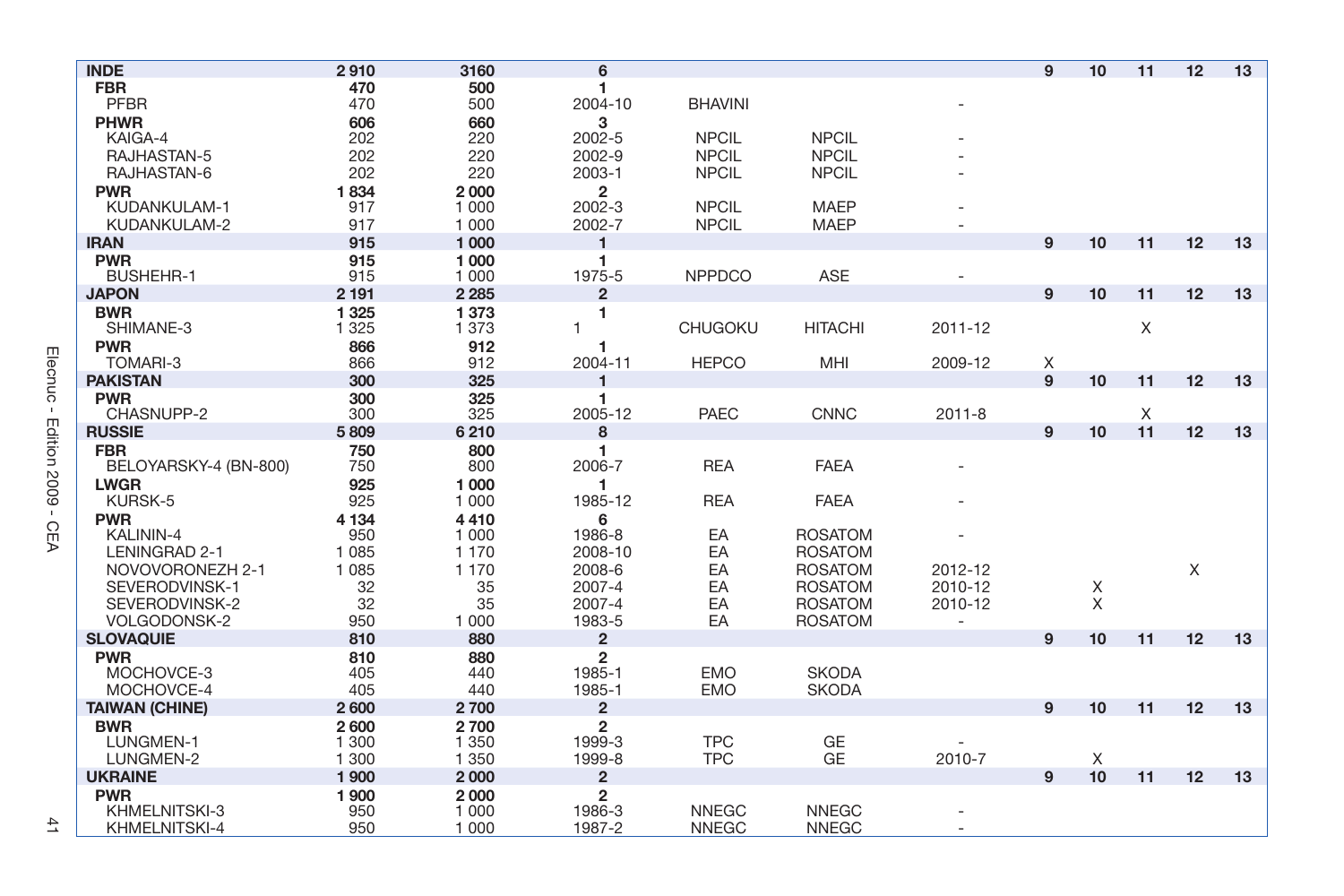## **UNITÉS ARRÊTÉES Shutdown reactors**

| <b>UNITÉ</b><br>Unit           | <b>PUISSANCE</b><br><b>NETTE</b><br>NetElec<br>Capacity<br>MW(e) | <b>PUISSANCE</b><br><b>BRUTE</b><br>Gross<br><b>ElecCapacity</b><br>MW(e) | <b>DÉBUT</b><br><b>CONSTRUCTION</b><br>Construction<br>start | <b>CONNECTION</b><br><b>RÉSEAU</b><br>Grid<br>Connection | <b>MSI</b><br>Commercial | DATE D'ARRÊT<br>Shutdown<br>Date | <b>FOURNISSEUR</b><br><b>RÉACTEUR</b><br>Reactor<br>Supplier | <b>EXPLOITANT</b><br>Operator | <b>PRODUCTION</b><br><b>CUMULÉE</b><br>Lifetime production<br><b>GWh bruts</b><br>(Gross GWh) |
|--------------------------------|------------------------------------------------------------------|---------------------------------------------------------------------------|--------------------------------------------------------------|----------------------------------------------------------|--------------------------|----------------------------------|--------------------------------------------------------------|-------------------------------|-----------------------------------------------------------------------------------------------|
| <b>ALLEMAGNE</b><br><b>BWR</b> | 5879<br>1 100                                                    | 6337<br>1 2 2 9                                                           | 19<br>5                                                      |                                                          |                          |                                  |                                                              |                               |                                                                                               |
| GUNDREMMINGEN-A (KRB A)        | 237                                                              | 250                                                                       | 1962-12                                                      | 1966-12                                                  | 1967-4                   | 1977-1                           | AEG.GE                                                       | <b>KGB</b>                    | 15 980.1                                                                                      |
| <b>HDR GROSSWELZHEIM</b>       | 25                                                               | 25                                                                        | 1965-1                                                       | 1969-10                                                  | 1970-8                   | 1971-4                           | AEG.KWU                                                      | <b>HDR</b>                    | 6,2                                                                                           |
| LINGEN (KWL)                   | 183                                                              | 268                                                                       | 1964-10                                                      | 1968-7                                                   | 1968-10                  | 1979-1                           | <b>AEG</b>                                                   | <b>KWL</b>                    | 11 192,9                                                                                      |
| <b>VAK KAHL</b>                | 15                                                               | 16                                                                        | 1958-7                                                       | 1961-6                                                   | 1962-2                   | 1985-11                          | GE, AEG                                                      | <b>VAK</b>                    | 2 102,4                                                                                       |
| <b>WUERGASSEN (KWW)</b>        | 640                                                              | 670                                                                       | 1968-1                                                       | 1971-12                                                  | 1975-11                  | 1994-8                           | AEG, KWU                                                     | <b>PE</b>                     | 72 922                                                                                        |
| <b>FBR</b>                     | 17                                                               | 21                                                                        | 1                                                            |                                                          |                          |                                  |                                                              |                               |                                                                                               |
| KNK II                         | 17                                                               | 21                                                                        | 1974-9                                                       | 1978-4                                                   | 1979-3                   | 1991-8                           | IA                                                           | <b>KBG</b>                    | 373.1                                                                                         |
| <b>HTGR</b>                    | 309                                                              | 323                                                                       | $\overline{2}$                                               |                                                          |                          |                                  |                                                              |                               |                                                                                               |
| AVR JUELICH (AVR)              | 13                                                               | 15                                                                        | 1961-8                                                       | 1967-12                                                  | 1969-5                   | 1988-12                          | <b>BBK</b>                                                   | <b>AVR</b>                    | 1 670.2                                                                                       |
| <b>THTR-300</b>                | 296                                                              | 308                                                                       | 1971-5                                                       | 1985-11                                                  | 1987-6                   | 1988-4                           | <b>HRB</b>                                                   | <b>HKG</b>                    | 2 891,1                                                                                       |
| <b>HWGCR</b>                   | 100                                                              | 106                                                                       | $\mathbf{1}$                                                 |                                                          |                          |                                  |                                                              |                               |                                                                                               |
| NIEDERAICHBACH (KKN)           | 100                                                              | 106                                                                       | 1966-6                                                       | 1973-1                                                   | 1973-1                   | 1974-7                           | SIEM.KWU                                                     | <b>KKN</b>                    | 15                                                                                            |
| <b>PHWR</b>                    | 52                                                               | 57                                                                        | 1                                                            |                                                          |                          |                                  |                                                              |                               |                                                                                               |
| <b>MZFR</b>                    | 52                                                               | 57                                                                        | 1961-12                                                      | 1966-3                                                   | 1966-12                  | 1984-5                           | <b>SIEMENS</b>                                               | <b>KBG</b>                    | 5 7 3 9.4                                                                                     |
| <b>PWR</b>                     | 4301                                                             | 4601                                                                      | 9                                                            |                                                          |                          |                                  |                                                              |                               |                                                                                               |
| GREIFSWALD-1 (KGR 1)           | 408                                                              | 440                                                                       | 1970-3                                                       | 1973-12                                                  | 1974-07                  | 1990-02                          | AEE.KAB                                                      | <b>EWN</b>                    |                                                                                               |
| GREIFSWALD-2 (KGR 2)           | 408                                                              | 440                                                                       | 1970-3                                                       | 1974-12                                                  | 1975-4                   | 1990-2                           | AEE.KAB                                                      | <b>EWN</b>                    | 19 4 48                                                                                       |
| GREIFSWALD-3 (KGR 3)           | 408                                                              | 440                                                                       | 1972-4                                                       | 1977-10                                                  | 1978-5                   | 1990-2                           | AEE.KAB                                                      | <b>EWN</b>                    | 21 005                                                                                        |
| GREIFSWALD-4 (KGR 4)           | 408                                                              | 440                                                                       | 1972-4                                                       | 1979-9                                                   | 1979-11                  | 1990-7                           | AEE.KAB                                                      | <b>EWN</b>                    | 209 85.2                                                                                      |
| GREIFSWALD-5 (KGR 5)           | 408                                                              | 440                                                                       | 1976-12                                                      | 1989-4                                                   | 1989-11                  | 1989-11                          | AEE.KAB                                                      | <b>EWN</b>                    |                                                                                               |
| MUELHEIM-KAERLICH (KMK)        | 1 2 1 9                                                          | 1 3 0 2                                                                   | 1975-1                                                       | 1986-3                                                   | 1987-8                   | 1988-9                           | <b>BBR</b>                                                   | <b>RWE</b>                    |                                                                                               |
| <b>OBRIGHEIM (KWO)</b>         | 340                                                              | 357                                                                       | 1965-3                                                       | 1968-10                                                  | 1969-3                   | 2005-5                           | SIEM, KWU                                                    | EnBW                          |                                                                                               |
| RHEINSBERG (KKR)               | 62                                                               | 70                                                                        | 1960-1                                                       | 1966-5                                                   | 1966-10                  | 1990-6                           | AEE.KAB                                                      | <b>EWN</b>                    |                                                                                               |
| STADE (KKS)                    | 640                                                              | 672                                                                       | 1967-12                                                      | 1972-01                                                  | 1972-05                  | 2003-11                          | <b>KWU</b>                                                   | <b>EON</b>                    | 153 515,1                                                                                     |
| <b>ARMENIE</b>                 | 376                                                              | 408                                                                       | 1                                                            |                                                          |                          |                                  |                                                              |                               |                                                                                               |
| <b>PWR</b>                     | 376                                                              | 408                                                                       |                                                              |                                                          |                          |                                  |                                                              |                               |                                                                                               |
| ARMENIA-1                      | 376                                                              | 408                                                                       | 1973-1                                                       | 1976-12                                                  | 1979-10                  | 1989-2                           | <b>MNE</b>                                                   | <b>JSC</b>                    |                                                                                               |
| <b>BELGIQUE</b>                | 10                                                               | 12                                                                        | 1                                                            |                                                          |                          |                                  |                                                              |                               |                                                                                               |
| <b>PWR</b>                     | 10                                                               | 12                                                                        | 1                                                            |                                                          |                          |                                  |                                                              |                               |                                                                                               |
| $BR-3$                         | 10                                                               | 12                                                                        | 1957-11                                                      | 1962-10                                                  | 1962-10                  | 1987-6                           | <b>WEST</b>                                                  | <b>CEN/SCK</b>                | 855,3                                                                                         |
| <b>BULGARIE</b>                | 1632                                                             | 1760                                                                      | 4                                                            |                                                          |                          |                                  |                                                              |                               |                                                                                               |
| <b>PWR</b>                     | 1632                                                             | 1760                                                                      | 4                                                            |                                                          |                          |                                  |                                                              |                               |                                                                                               |
| KOZLODUY-1                     | 408                                                              | 440                                                                       | 1969-10                                                      | 1974-7                                                   | 1974-10                  | 2002-12                          | <b>AEE</b>                                                   | <b>NEC</b>                    | 16 031.8                                                                                      |
| KOZLODUY-2                     | 408                                                              | 440                                                                       | 1969-10                                                      | 1975-9                                                   | 1975-11                  | 2002-12                          | <b>AEE</b>                                                   | <b>NEC</b>                    | 19 347,7                                                                                      |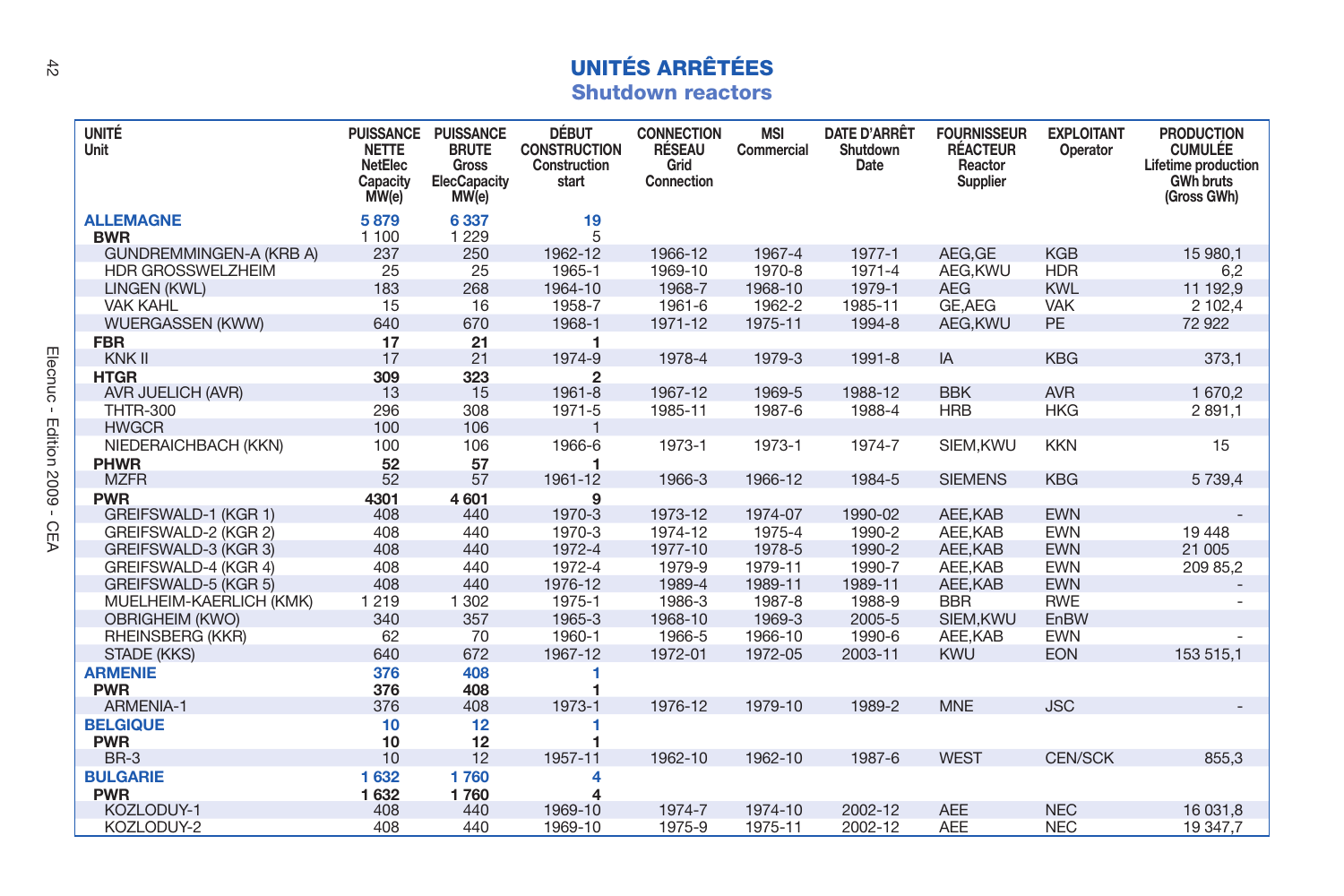| <b>UNITÉ</b><br>Unit      | <b>NETTE</b><br>NetElec<br>Capacity<br>MW(e) | PUISSANCE PUISSANCE<br><b>BRUTE</b><br>Gross<br><b>ElecCapacity</b><br>MW(e) | <b>DÉBUT</b><br><b>CONSTRUCTION</b><br>Construction<br>start | <b>CONNECTION</b><br><b>RÉSEAU</b><br>Grid<br>Connection | <b>MSI</b><br>Commercial | <b>DATE D'ARRÊT</b><br>Shutdown<br>Date | <b>FOURNISSEUR</b><br><b>RÉACTEUR</b><br>Reactor<br>Supplier | <b>EXPLOITANT</b><br>Operator | <b>PRODUCTION</b><br><b>CUMULÉE</b><br>Lifetime production<br><b>GWh bruts</b><br>(Gross GWh) |
|---------------------------|----------------------------------------------|------------------------------------------------------------------------------|--------------------------------------------------------------|----------------------------------------------------------|--------------------------|-----------------------------------------|--------------------------------------------------------------|-------------------------------|-----------------------------------------------------------------------------------------------|
| <b>BULGARIE (suite)</b>   | 1632                                         | 1760                                                                         | 4                                                            |                                                          |                          |                                         |                                                              |                               |                                                                                               |
| KOZLODŮY-3                | 408                                          | 440                                                                          | 1976-6                                                       | 1980-12                                                  | 1981-1                   | 2006-12                                 | <b>AEE</b>                                                   | <b>NEC</b>                    |                                                                                               |
| KOZLODUY-4                | 408                                          | 440                                                                          | 1976-10                                                      | 1982-5                                                   | 1982-6                   | 2006-12                                 | <b>AEE</b>                                                   | <b>NEC</b>                    |                                                                                               |
| <b>CANADA</b>             | 478                                          | 509                                                                          | 3                                                            |                                                          |                          |                                         |                                                              |                               |                                                                                               |
| <b>HWLWR</b>              | 250                                          | 266                                                                          | 1                                                            |                                                          |                          |                                         |                                                              |                               |                                                                                               |
| <b>GENTILLY-1</b>         | 250                                          | 266                                                                          | 1966-9                                                       | 1971-4                                                   | 1972-5                   | 1977-6                                  | <b>AECL</b>                                                  | HQ                            | 841.8                                                                                         |
| PHWR                      | 228                                          | 243                                                                          | $\overline{2}$                                               |                                                          |                          |                                         |                                                              |                               |                                                                                               |
| <b>DOUGLAS POINT</b>      | 206                                          | 218                                                                          | 1960-2                                                       | 1967-1<br>1962-6                                         | 1968-9                   | 1984-5<br>1987-8                        | <b>AECL</b><br>CGE                                           | <b>OPG</b><br>OH              | 115 501,2                                                                                     |
| <b>ROLPHTON NPD</b>       | 22                                           | 25                                                                           | 1958-1                                                       |                                                          | 1962-10                  |                                         |                                                              |                               |                                                                                               |
| <b>ESPAGNE</b>            | 621                                          | 650                                                                          | 2                                                            |                                                          |                          |                                         |                                                              |                               |                                                                                               |
| GCR<br><b>VANDELLOS-1</b> | 480<br>480                                   | 500<br>500                                                                   | 1968-6                                                       | 1972-5                                                   | 1972-8                   | 1990-7                                  | <b>CEA</b>                                                   | <b>HIFRENSA</b>               | 55 575.2                                                                                      |
| <b>PWR</b>                | 141                                          | 150                                                                          | 1                                                            |                                                          |                          |                                         |                                                              |                               |                                                                                               |
| JOSE CABRERA-1(ZORITA)    | 141                                          | 150                                                                          | 1964-6                                                       | 1968-7                                                   | 1969-8                   | 2006-04                                 | <b>WH</b>                                                    | <b>UFG</b>                    |                                                                                               |
| <b>ETATS-UNIS</b>         | 9764                                         | 10312                                                                        | 28                                                           |                                                          |                          |                                         |                                                              |                               |                                                                                               |
| <b>BWR</b>                | 1958                                         | 2060                                                                         | 10                                                           |                                                          |                          |                                         |                                                              |                               |                                                                                               |
| <b>BIG ROCK POINT</b>     | 67                                           | 71                                                                           | 1960-5                                                       | 1962-12                                                  | 1963-3                   | 1997-8                                  | <b>GE</b>                                                    | <b>CPC</b>                    | 13 327,7                                                                                      |
| <b>BONUS</b>              | 17                                           | 18                                                                           | 1960-1                                                       | 1964-8                                                   |                          | 1968-6                                  | <b>GNEPRWRA</b>                                              | DOE/PRWR                      | 68,3                                                                                          |
| <b>DRESDEN-1</b>          | 197                                          | 207                                                                          | 1956-5                                                       | 1960-4                                                   | 1960-7                   | 1978-10                                 | <b>GE</b>                                                    | <b>EXELON</b>                 | 16 759,6                                                                                      |
| <b>ELK RIVER</b>          | 22                                           | 24                                                                           | 1959-1                                                       | 1963-8                                                   | 1964-7                   | 1968-2                                  | <b>AC</b>                                                    | <b>RCPA</b>                   | 500.4                                                                                         |
| <b>GE VALLECITOS</b>      | 24                                           | 24                                                                           | 1956-1                                                       | 1957-10                                                  | 1957-10                  | 1963-12                                 | <b>GE</b>                                                    | <b>GE</b>                     |                                                                                               |
| <b>HUMBOLDT BAY</b>       | 63                                           | 65                                                                           | 1960-11                                                      | 1963-4                                                   | 1963-8                   | 1976-7                                  | GE                                                           | PGE                           | 4 693.5                                                                                       |
| <b>LACROSSE</b>           | 48                                           | 55                                                                           | 1963-3                                                       | 1968-4                                                   | 1969-11                  | 1987-4                                  | <b>AC</b>                                                    | <b>DPC</b>                    | 4 0 4 7                                                                                       |
| MILLSTONE-1               | 641                                          | 684                                                                          | 1966-5                                                       | 1970-11                                                  | 1971-3                   | 1998-7                                  | GE                                                           | <b>DOMIN</b>                  | 10 5940.7                                                                                     |
| <b>PATHFINDER</b>         | 59                                           | 63                                                                           | 1959-1                                                       | 1966-7                                                   | nd                       | 1967-10                                 | <b>AC</b>                                                    | <b>NUCMAN</b>                 | 86,4                                                                                          |
| SHOREHAM                  | 820                                          | 849                                                                          | 1972-11                                                      | nd                                                       | nd                       | 1989-5                                  | GE                                                           | <b>LILCO</b>                  |                                                                                               |
| <b>FBR</b>                | 61                                           | 65                                                                           | 1                                                            |                                                          |                          |                                         |                                                              |                               |                                                                                               |
| <b>ENRICO FERMI-1</b>     | 61                                           | 65                                                                           | 1956-8                                                       | 1966-8                                                   | nd                       | 1972-11                                 | <b>UEC</b>                                                   | <b>DETED</b>                  | 33,4                                                                                          |
| <b>HTGR</b>               | 370                                          | 384                                                                          | $\overline{2}$                                               |                                                          |                          |                                         |                                                              |                               |                                                                                               |
| <b>FORT ST. VRAIN</b>     | 330                                          | 342                                                                          | 1968-9                                                       | 1976-12                                                  | 1979-7                   | 1989-8                                  | GA                                                           | <b>PSCC</b>                   | 5 889.4                                                                                       |
| PEACH BOTTOM-1            | 40                                           | 42                                                                           | 1962-2                                                       | 1967-1                                                   | 1967-6                   | 1974-11                                 | GA                                                           | <b>EXELON</b>                 | 1 379.8                                                                                       |
| PHWR                      | 17                                           | 19                                                                           | 1                                                            |                                                          |                          |                                         |                                                              |                               |                                                                                               |
| <b>CVTR</b>               | 17                                           | 19                                                                           | 1960-1                                                       | 1963-12                                                  | nd                       | 1967-1                                  | <b>WEST</b>                                                  | <b>CVPA</b>                   | 212,2                                                                                         |
| <b>PWR</b>                | 7 2 7 1                                      | 7688                                                                         | 12                                                           |                                                          |                          |                                         |                                                              |                               |                                                                                               |
| <b>HADDAM NECK</b>        | 560                                          | 603                                                                          | 1964-5                                                       | 1967-8                                                   | 1968-1                   | 1996-12                                 | <b>WEST</b>                                                  | <b>CYAPC</b>                  |                                                                                               |
| <b>INDIAN POINT-1</b>     | 257                                          | 277                                                                          | 1956-5                                                       | 1962-9                                                   | 1962-10                  | 1974-10                                 | B&W                                                          | <b>ENTERGY</b>                | 13 461,7                                                                                      |
| <b>MAINE YANKEE</b>       | 860                                          | 900                                                                          | 1968-10                                                      | 1972-11                                                  | 1972-12                  | 1997-8                                  | <b>CE</b>                                                    | <b>MYAPC</b>                  | 124 575.4                                                                                     |
| RANCHO SECO-1             | 873                                          | 917                                                                          | 1969-4                                                       | 1974-10                                                  | 1975-4                   | 1989-6                                  | B&W                                                          | <b>SMUD</b>                   | 47 655,9                                                                                      |
| <b>SAN ONOFRE-1</b>       | 436                                          | 456                                                                          | 1964-5                                                       | 1967-7                                                   | 1968-1                   | 1992-11                                 | <b>WEST</b>                                                  | <b>SCE</b>                    | 53 111.3                                                                                      |
| <b>SAXTON</b>             | 3                                            | 3                                                                            | 1960-1                                                       | 1967-3                                                   | 1967-3                   | 1972-5                                  | <b>GE</b>                                                    | <b>SNEC</b>                   |                                                                                               |

 $\ddot{\mathbb{S}}$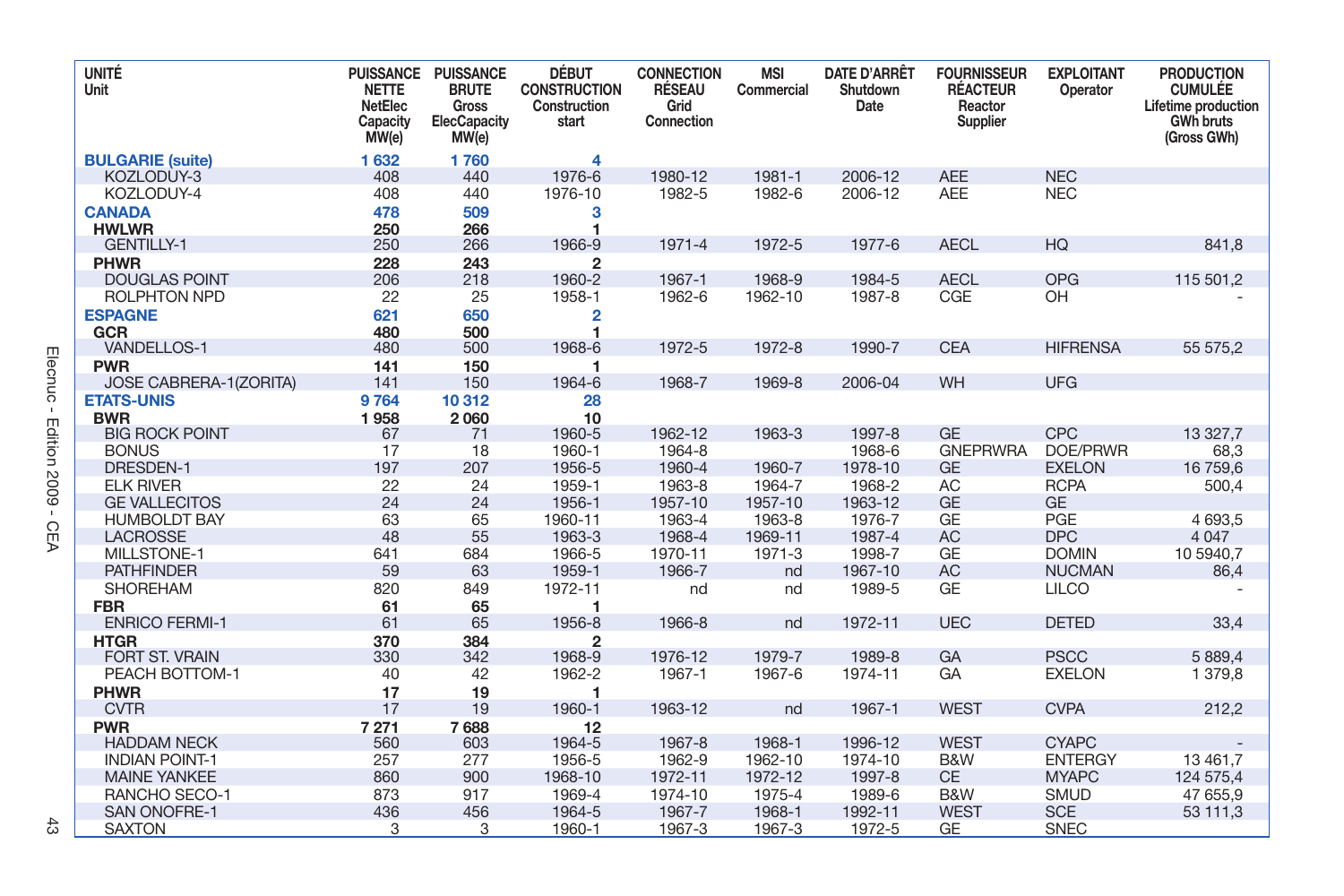| <b>UNITÉ</b><br>Unit        | <b>PUISSANCE</b><br><b>NETTE</b><br>NetElec<br>Capacity<br>MW(e) | <b>PUISSANCE</b><br><b>BRUTE</b><br>Gross<br>ElecCapacity<br>MW(e) | <b>DÉBUT</b><br><b>CONSTRUCTION</b><br>Construction<br>start | <b>CONNECTION</b><br><b>RÉSEAU</b><br>Grid<br>Connection | <b>MSI</b><br>Commercial | <b>DATE D'ARRÊT</b><br>Shutdown<br>Date | <b>FOURNISSEUR</b><br><b>RÉACTEUR</b><br>Reactor<br>Supplier | <b>EXPLOITANT</b><br>Operator | <b>PRODUCTION</b><br><b>CUMULÉE</b><br>Lifetime production<br><b>GWh bruts</b><br>(Gross GWh) |
|-----------------------------|------------------------------------------------------------------|--------------------------------------------------------------------|--------------------------------------------------------------|----------------------------------------------------------|--------------------------|-----------------------------------------|--------------------------------------------------------------|-------------------------------|-----------------------------------------------------------------------------------------------|
| <b>ETATS-UNIS (suites)</b>  | 9764                                                             | 10312                                                              | 28                                                           |                                                          |                          |                                         |                                                              |                               |                                                                                               |
| <b>SHIPPINGPORT</b>         | 60                                                               | 68                                                                 | 1954-1                                                       | 1957-12                                                  | 1958-5                   | 1982-10                                 | WH                                                           | DOE DUQU                      |                                                                                               |
| THREE MILE ISLAND-2         | 880                                                              | 959                                                                | 1969-11                                                      | 1978-4                                                   | 1978-12                  | 1979-3                                  | B&W                                                          | <b>GPU</b>                    | 2 125,5                                                                                       |
| <b>TROJAN</b>               | 1 0 9 5                                                          | 1 1 5 5                                                            | 1970-2                                                       | 1975-12                                                  | 1976-5                   | 1992-11                                 | <b>WEST</b>                                                  | <b>PORTGE</b>                 | 88 870,1                                                                                      |
| YANKEE NPS                  | 167                                                              | 180                                                                | 1957-11                                                      | 1960-11                                                  | 1961-7                   | 1991-10                                 | <b>WEST</b>                                                  | <b>YAEC</b>                   | 35 214,4                                                                                      |
| ZION-1                      | 1 0 4 0                                                          | 1 0 8 5                                                            | 1968-12                                                      | 1973-6                                                   | 1973-12                  | 1998-1                                  | <b>WEST</b>                                                  | <b>EXELON</b>                 | 13 0909,8                                                                                     |
| ZION-2                      | 1 0 4 0                                                          | 1 0 8 5                                                            | 1968-12                                                      | 1973-12                                                  | 1974-9                   | 1998-1                                  | <b>WEST</b>                                                  | <b>EXELON</b>                 | 13 0312,2                                                                                     |
| x                           | 87                                                               | 96                                                                 | $\overline{2}$                                               |                                                          |                          |                                         |                                                              |                               |                                                                                               |
| <b>HALLAM</b>               | 75                                                               | 84                                                                 | 1959-1                                                       | 1963-9                                                   | 1963-11                  | 1964-9                                  | <b>GE</b>                                                    | AEC/NPPD                      |                                                                                               |
| <b>PIQUA</b>                | 12                                                               | 12                                                                 | 1960-1                                                       | 1963-7                                                   | 1963-11                  | 1966-1                                  | <b>GE</b>                                                    | CofPIQUA                      |                                                                                               |
| <b>FRANCE</b>               | 3798                                                             | 4 0 98                                                             | 11                                                           |                                                          |                          |                                         |                                                              |                               |                                                                                               |
| <b>FBR</b>                  | 1 200                                                            | 1 2 4 2                                                            |                                                              |                                                          |                          |                                         |                                                              |                               |                                                                                               |
| <b>CREYS-MALVILLE</b>       | 1 200                                                            | 1 2 4 2                                                            | 1976-12                                                      | 1986-1                                                   | nd                       | 1998-12                                 | <b>ASPALDO</b>                                               | <b>NERSA</b>                  | 8 2 9 8 1                                                                                     |
| <b>GCR</b>                  | 2 2 2 3                                                          | 2461                                                               | 8                                                            |                                                          |                          |                                         |                                                              |                               |                                                                                               |
| BUGEY-1                     | 540                                                              | 555                                                                | 1965-12                                                      | 1972-4                                                   | 1972-7                   | 1994-5                                  | <b>DIVERS</b>                                                | <b>EDF</b>                    | 57 192,9                                                                                      |
| CHINON-A1                   | 70                                                               | 80                                                                 | 1957-2                                                       | 1963-6                                                   | 1964-2                   | 1973-4                                  | <b>LEVIVIER</b>                                              | <b>EDF</b>                    | 3 1 1 6, 3                                                                                    |
| CHINON-A2                   | 180                                                              | 230                                                                | 1959-8                                                       | 1965-2                                                   | 1965-2                   | 1985-6                                  | <b>LEVIVIER</b>                                              | <b>EDF</b>                    | 27 234,4                                                                                      |
| CHINON-A3                   | 360                                                              | 480                                                                | 1961-3                                                       | 1966-8                                                   | 1966-8                   | 1990-6                                  | <b>GTM</b>                                                   | <b>EDF</b>                    | 31 443,8                                                                                      |
| G-2 (MARCOULE)              | 38                                                               | 43                                                                 | 1955-3                                                       | 1959-4                                                   | 1959-4                   | 1980-2                                  | <b>SACM</b>                                                  | <b>COGEMA</b>                 | 5 2 8 4 3                                                                                     |
| G-3 (MARCOULE)              | 40                                                               | 43                                                                 | 1956-3                                                       | 1960-4                                                   | 1960-4                   | 1984-6                                  | <b>SACM</b>                                                  | COGEMA                        | 6 2 6 2, 4                                                                                    |
| <b>ST. LAURENT-A1</b>       | 480                                                              | 500                                                                | 1963-10                                                      | 1969-3                                                   | 1969-6                   | 1990-4                                  | <b>DIVERS</b>                                                | <b>EDF</b>                    | 47 954                                                                                        |
| ST. LAURENT-A2              | 515                                                              | 530                                                                | 1966-1                                                       | 1971-8                                                   | 1971-11                  | 1992-5                                  | <b>DIVERS</b>                                                | <b>EDF</b>                    | 48 775,1                                                                                      |
| <b>HWGCR</b>                | 70                                                               | 75                                                                 | 1                                                            |                                                          |                          |                                         |                                                              |                               |                                                                                               |
| EL-4 (MONTS D'ARREE)        | 70                                                               | 75                                                                 | 1962-7                                                       | 1967-7                                                   | 1968-6                   | 1985-7                                  | <b>GAAA</b>                                                  | <b>EDF</b>                    | 6784,8                                                                                        |
| <b>PWR</b>                  | 305                                                              | 320                                                                | 1                                                            |                                                          |                          |                                         |                                                              |                               |                                                                                               |
| CHOOZ-A(ARDENNES)           | 305                                                              | 320                                                                | 1962-1                                                       | 1967-4                                                   | 1967-4                   | 1991-10                                 | A/F/W                                                        | <b>SENA</b>                   | 40 322,9                                                                                      |
| <b>ITALIE</b>               | 1423                                                             | 1472                                                               | 4                                                            |                                                          |                          |                                         |                                                              |                               |                                                                                               |
| <b>BWR</b>                  | 1010                                                             | 1042                                                               | $\overline{2}$                                               |                                                          |                          |                                         |                                                              |                               |                                                                                               |
| <b>CAORSO</b>               | 860                                                              | 882                                                                | 1970-1                                                       | 1978-5                                                   | 1981-12                  | 1990-7                                  | <b>AMN/GETS</b>                                              | <b>SOGIN</b>                  | 29 031.2                                                                                      |
| <b>GARIGLIANO</b>           | 150                                                              | 160                                                                | 1959-11                                                      | 1964-1                                                   | 1964-6                   | 1982-3                                  | <b>GE</b>                                                    | <b>SOGIN</b>                  | 12 466,9                                                                                      |
| <b>GCR</b>                  | 153                                                              | 160                                                                | 1                                                            |                                                          |                          |                                         |                                                              |                               |                                                                                               |
| LATINA                      | 153                                                              | 160                                                                | 1958-11                                                      | 1963-5                                                   | 1964-1                   | 1987-12                                 | <b>TNPG</b>                                                  | <b>SOGIN</b>                  | 26 654,9                                                                                      |
| <b>PWR</b>                  | 260                                                              | 270                                                                | 1                                                            |                                                          |                          |                                         |                                                              |                               |                                                                                               |
| <b>ENRICO FERMI (TRINO)</b> | 260                                                              | 270                                                                | 1961-7                                                       | 1964-10                                                  | 1965-1                   | 1990-7                                  | <b>WEST</b>                                                  | <b>SOGIN</b>                  | 24 905.6                                                                                      |
| <b>JAPON</b>                | 297                                                              | 344                                                                | 3                                                            |                                                          |                          |                                         |                                                              |                               |                                                                                               |
| <b>BWR</b>                  | 12                                                               | 13                                                                 | 1                                                            |                                                          |                          |                                         | <b>GE</b>                                                    | <b>JAERI</b>                  |                                                                                               |
| <b>JPDR</b>                 | 12                                                               | 13                                                                 | 1960-12                                                      | 1963-10                                                  | 1965-3                   | 1976-3                                  |                                                              |                               | 122,1                                                                                         |
| <b>GCR</b>                  | 137                                                              | 166                                                                | 1                                                            |                                                          |                          |                                         | <b>GEC</b>                                                   | <b>JAPCO</b>                  |                                                                                               |
| <b>TOKAI-1</b>              | 137                                                              | 166                                                                | 1961-3                                                       | 1965-11                                                  | 1966-7                   | 1998-3                                  |                                                              |                               | 29 0 22                                                                                       |

 $\ddot{4}$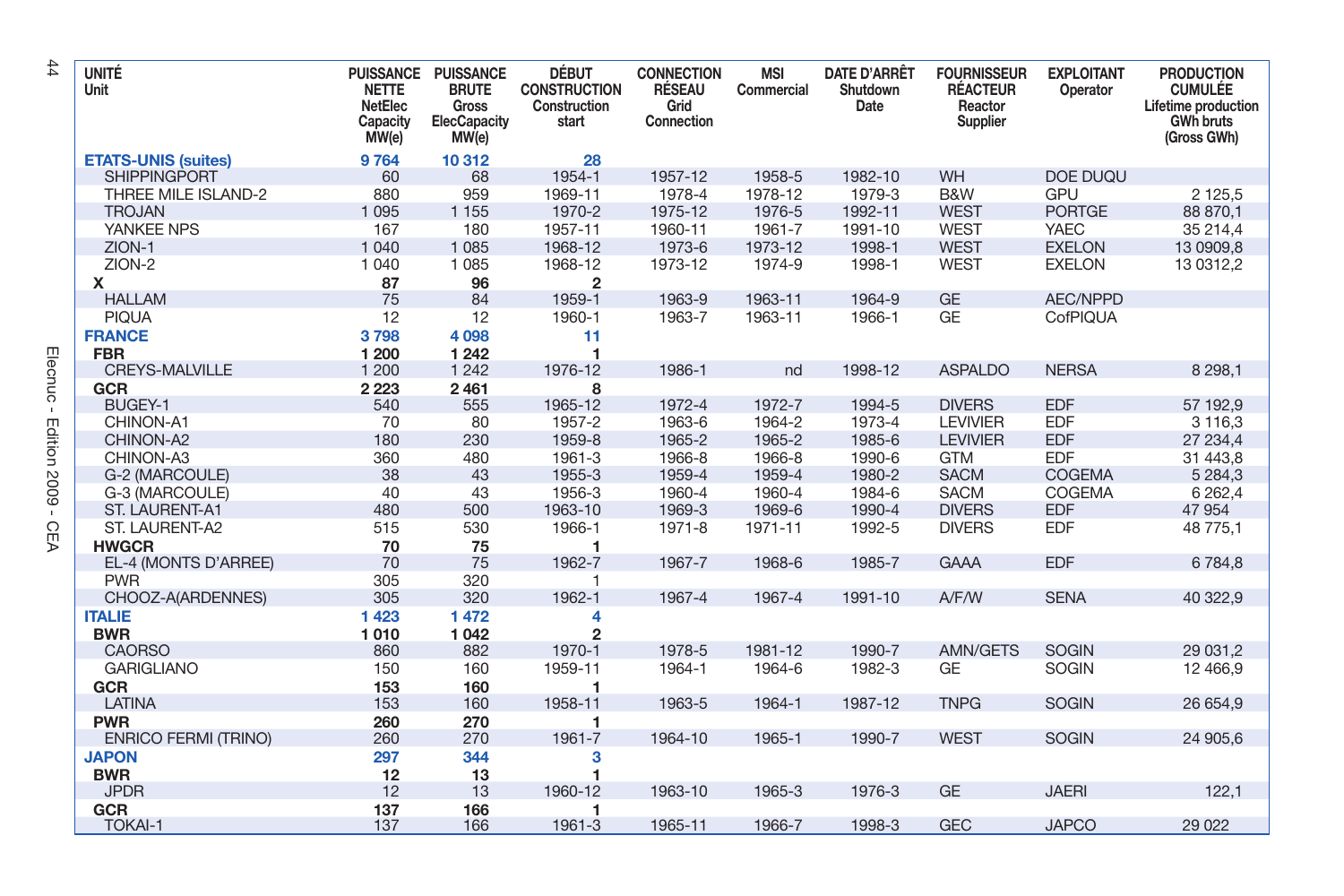| <b>UNITÉ</b><br>Unit                         | <b>PUISSANCE</b><br><b>NETTE</b><br>NetElec<br>Capacity<br>MW(e) | <b>PUISSANCE</b><br><b>BRUTE</b><br>Gross<br><b>ElecCapacity</b><br>MW(e) | <b>DÉBUT</b><br><b>CONSTRUCTION</b><br>Construction<br>start | <b>CONNECTION</b><br><b>RÉSEAU</b><br>Grid<br>Connection | <b>MSI</b><br>Commercial | <b>DATE D'ARRÊT</b><br>Shutdown<br>Date | <b>FOURNISSEUR</b><br><b>RÉACTEUR</b><br>Reactor<br>Supplier | <b>EXPLOITANT</b><br>Operator | <b>PRODUCTION</b><br><b>CUMULÉE</b><br>Lifetime production<br><b>GWh bruts</b><br>(Gross GWh) |
|----------------------------------------------|------------------------------------------------------------------|---------------------------------------------------------------------------|--------------------------------------------------------------|----------------------------------------------------------|--------------------------|-----------------------------------------|--------------------------------------------------------------|-------------------------------|-----------------------------------------------------------------------------------------------|
| <b>JAPON</b> (suite)<br><b>HWLWR</b>         | 297<br>148                                                       | 344<br>165                                                                | 3<br>1                                                       |                                                          |                          |                                         |                                                              |                               |                                                                                               |
| <b>FUGEN ATR</b>                             | 148                                                              | 165                                                                       | 1972-4                                                       | 1978-7                                                   | 1979-3                   | 2003-3                                  | <b>HITACHI</b>                                               | <b>JNC</b>                    | 21 924,1                                                                                      |
| <b>KAZAKHSTAN</b><br><b>FBR</b>              | 52<br>52                                                         | 90<br>90                                                                  | 1<br>1                                                       |                                                          |                          |                                         |                                                              |                               |                                                                                               |
| <b>BN-350</b>                                | 52                                                               | 90                                                                        | 1964-10                                                      | 1973-7                                                   | 1973-7                   | 1999-4                                  | <b>MPP</b>                                                   | <b>KATEII</b>                 | 1843,9                                                                                        |
| <b>LITUANIE</b><br><b>LWGR</b>               | 1 1 8 5<br>1 1 8 5                                               | 1 300<br>1 300                                                            | 1<br>1                                                       |                                                          |                          |                                         |                                                              |                               |                                                                                               |
| IGNALINA-1                                   | 1 1 8 5                                                          | 1 300                                                                     | 1977-05                                                      | 1983-12                                                  | 1984-05                  | 2004-12                                 | <b>MAEP</b>                                                  | <b>INPP</b>                   | 56 223,9                                                                                      |
| <b>PAYS-BAS</b><br><b>BWR</b>                | 55<br>55                                                         | 58<br>58                                                                  | 1<br>1                                                       |                                                          |                          |                                         |                                                              |                               |                                                                                               |
| <b>DODEWAARD</b>                             | 55                                                               | 58                                                                        | 1965-5                                                       | 1968-10                                                  | 1969-1                   | 1997-3                                  | STORK/H                                                      | GKN(NL)                       | 11 502,5                                                                                      |
| <b>ROYAUME-UNI</b><br><b>FBR</b>             | 3 3 2 4<br>248                                                   | 3810<br>265                                                               | 26<br>$\overline{2}$                                         |                                                          |                          |                                         |                                                              |                               |                                                                                               |
| <b>DOUNREAY DFR</b>                          | 14                                                               | 15                                                                        | 1955-3                                                       | 1962-10                                                  | 1962-10                  | 1977-3                                  | <b>UKAEA</b>                                                 | <b>UKAEA</b>                  | 549                                                                                           |
| <b>DOUNREAY PFR</b><br>GCR                   | 234<br>2984                                                      | 250<br>3445                                                               | 1966-1<br>23                                                 | 1975-1                                                   | 1976-7                   | 1994-3                                  | <b>TNPG</b>                                                  | <b>UKAEA</b>                  | 8911.7                                                                                        |
| <b>BERKELEY 1</b>                            | 138                                                              | 166                                                                       | 1957-1                                                       | 1962-6                                                   | 1962-6                   | 1989-3                                  | <b>TNPG</b>                                                  | <b>BNFL</b>                   | 24 0 24, 2                                                                                    |
| <b>BERKELEY 2</b>                            | 138                                                              | 166                                                                       | 1957-1                                                       | 1962-6                                                   | 1962-10                  | 1988-10                                 | <b>TNPG</b>                                                  | <b>BNFL</b>                   | 23 243,6                                                                                      |
| <b>BRADWELL 1</b>                            | 123                                                              | 146                                                                       | 1957-1                                                       | 1962-7                                                   | 1962-7                   | 2002-3                                  | <b>TNPG</b>                                                  | <b>BNFL</b>                   | 33 077,6                                                                                      |
| <b>BRADWELL 2</b>                            | 123                                                              | 146                                                                       | 1957-1                                                       | 1962-7                                                   | 1962-11                  | 2002-3                                  | <b>TNPG</b>                                                  | <b>BNFL</b>                   | 33 634,4                                                                                      |
| CALDER HALL 1                                | 50                                                               | 60                                                                        | 1953-8                                                       | 1956-8                                                   | 1956-10                  | 2003-3                                  | <b>UKAEA</b>                                                 | <b>BNFL</b>                   | 72 728                                                                                        |
| CALDER HALL 2                                | 50                                                               | 60                                                                        | 1953-9                                                       | 1957-2                                                   | 1957-2                   | 2003-3                                  | <b>UKAEA</b>                                                 | <b>BNFL</b>                   |                                                                                               |
| <b>CALDER HALL 3</b>                         | 50                                                               | 60                                                                        | 1953-10                                                      | 1958-3                                                   | 1958-5                   | 2003-3                                  | <b>UKAEA</b>                                                 | <b>BNFL</b>                   |                                                                                               |
| CALDER HALL 4                                | 50                                                               | 60                                                                        | 1953-11                                                      | 1959-4                                                   | 1959-4                   | 2003-3                                  | <b>UKAEA</b>                                                 | <b>BNFL</b>                   |                                                                                               |
| <b>CHAPELCROSS 1</b>                         | 50                                                               | 60                                                                        | 1955-10                                                      | 1959-2                                                   | 1959-3                   | 2004-6                                  | <b>UKAEA</b>                                                 | <b>BNFL</b>                   | 74 273                                                                                        |
| CHAPELCROSS 2                                | 50                                                               | 60                                                                        | 1955-10                                                      | 1959-7                                                   | 1959-8                   | 2004-6                                  | <b>UKAEA</b>                                                 | <b>BNFL</b>                   |                                                                                               |
| CHAPELCROSS 3                                | 50                                                               | 60                                                                        | 1955-10                                                      | 1959-11                                                  | 1959-12                  | 2004-6                                  | <b>UKAEA</b>                                                 | <b>BNFL</b>                   |                                                                                               |
| <b>CHAPELCROSS 4</b>                         | 50                                                               | 60                                                                        | 1955-10                                                      | 1960-1                                                   | 1960-3                   | 2004-6                                  | <b>UKAEA</b>                                                 | <b>BNFL</b>                   |                                                                                               |
| <b>DUNGENESS-A1</b>                          | 225                                                              | 230                                                                       | 1960-7                                                       | 1965-9                                                   | 1965-10                  | 2006-12                                 | <b>TNPG</b>                                                  | <b>BNFL</b>                   |                                                                                               |
| DUNGENESS-A2                                 | 225                                                              | 230                                                                       | 1960-7                                                       | 1965-11                                                  | 1965-12                  | 2006-12                                 | <b>TNPG</b>                                                  | <b>BNFL</b>                   |                                                                                               |
| <b>HINKLEY POINT-A1</b>                      | 235                                                              | 267                                                                       | 1957-11                                                      | 1965-2                                                   | 1965-3                   | 2000-5                                  | EE/B&W/T                                                     | <b>BNFL</b>                   |                                                                                               |
| <b>HINKLEY POINT-A2</b>                      | 235                                                              | 267                                                                       | 1957-11                                                      | 1965-3                                                   | 1965-5                   | 2000-5                                  | EE/B&W/T                                                     | <b>BNFL</b>                   |                                                                                               |
| HUNTERSTON-A1                                | 150                                                              | 173                                                                       | 1957-10                                                      | 1964-2                                                   | 1964-2                   | 1990-3                                  | <b>GEC</b>                                                   | <b>BNFL</b>                   | 31 807,2                                                                                      |
| HUNTERSTON-A2                                | 150                                                              | 173                                                                       | 1957-10                                                      | 1964-6                                                   | 1964-7                   | 1989-12                                 | <b>GEC</b>                                                   | <b>BNFL</b>                   | 31 311,5                                                                                      |
| SIZEWELL-A1                                  | 210                                                              | 245                                                                       | 1961-4                                                       | 1966-1                                                   | 1966-3                   | 2006-12                                 | EE/B&W/T                                                     | <b>BNFL</b>                   |                                                                                               |
| SIZEWELL-A2                                  | 210<br>195                                                       | 245                                                                       | 1961-4                                                       | 1966-4<br>1965-1                                         | 1966-9<br>1965-3         | 2006-12<br>1991-2                       | EE/B&W/T<br><b>APC</b>                                       | <b>BNFL</b>                   |                                                                                               |
| <b>TRAWSFYNYDD A</b><br><b>TRAWSFYNYDD B</b> | 195                                                              | 235<br>235                                                                | 1959-7<br>1959-7                                             | 1965-2                                                   | 1965-3                   | 1991-2                                  | <b>APC</b>                                                   | <b>BNFL</b><br><b>BNFL</b>    | 40 384,8<br>40 391,2                                                                          |
| <b>WINDSCALE AGR</b>                         | 32                                                               | 41                                                                        | 1958-11                                                      | 1963-2                                                   | 1963-3                   | 1981-4                                  | <b>DIVERS</b>                                                | <b>UKAEA</b>                  | 3 5 8 5, 6                                                                                    |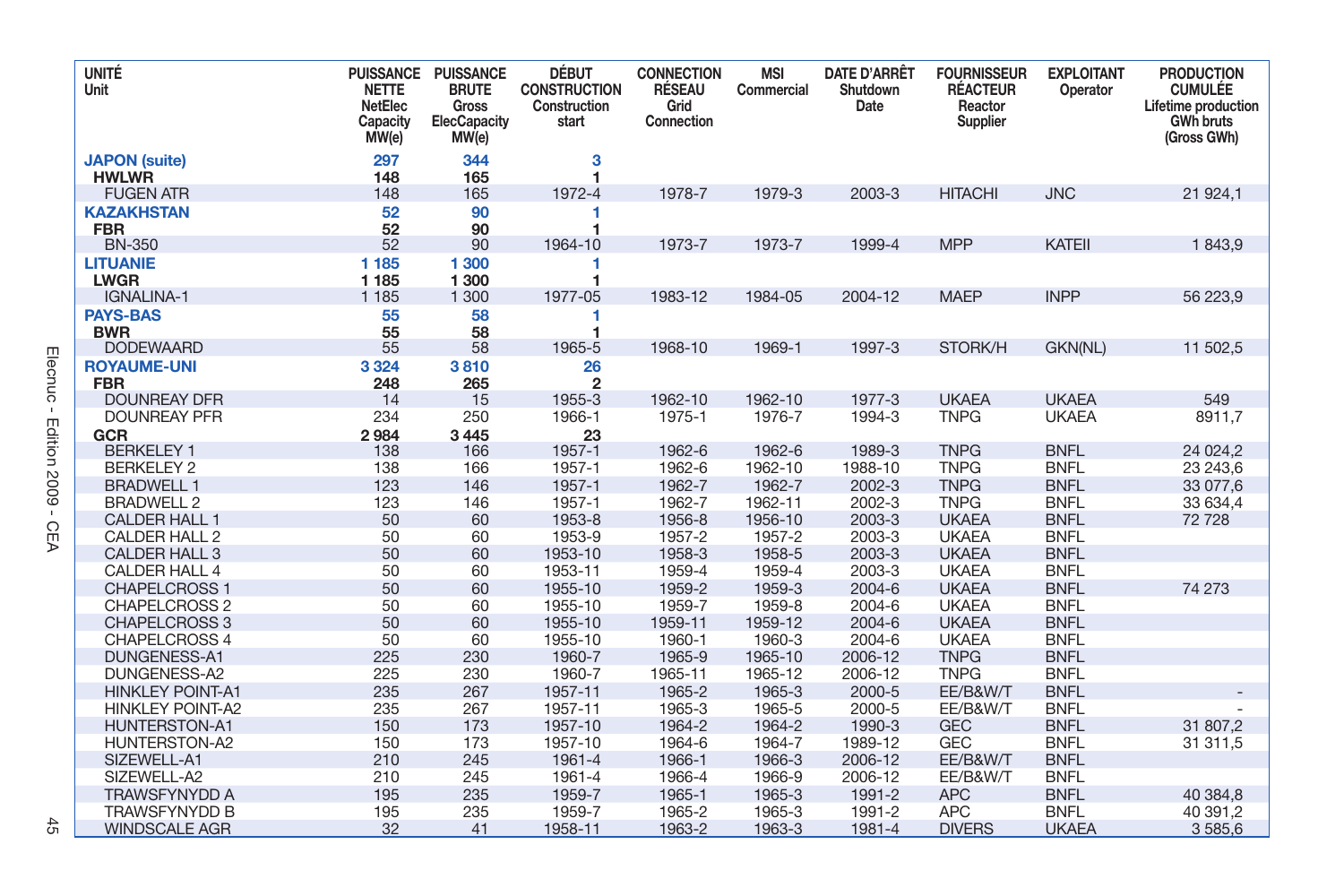| UNITÉ<br>Unit                              | <b>PUISSANCE</b><br><b>NETTE</b><br>NetElec<br>Capacity<br>MW(e) | <b>PUISSANCE</b><br><b>BRUTE</b><br>Gross<br>ElecCapacity<br>MW(e) | DÉBUT<br><b>CONSTRUCTION</b><br>Construction<br>start | <b>CONNECTION</b><br><b>RÉSEAU</b><br>Grid<br>Connection | <b>MSI</b><br>Commercial | <b>DATE D'ARRÊT</b><br>Shutdown<br>Date | <b>FOURNISSEUR</b><br><b>RÉACTEUR</b><br>Reactor<br>Supplier | <b>EXPLOITANT</b><br>Operator | <b>PRODUCTION</b><br><b>CUMULÉE</b><br>Lifetime production<br><b>GWh bruts</b><br>(Gross GWh) |
|--------------------------------------------|------------------------------------------------------------------|--------------------------------------------------------------------|-------------------------------------------------------|----------------------------------------------------------|--------------------------|-----------------------------------------|--------------------------------------------------------------|-------------------------------|-----------------------------------------------------------------------------------------------|
| <b>ROYAUME-UNI (suite)</b><br><b>SGHWR</b> | 3 3 2 4<br>92                                                    | 3810<br>100                                                        | 26<br>1                                               |                                                          |                          |                                         |                                                              |                               |                                                                                               |
| <b>WINFRITH SGHWR</b>                      | 92                                                               | 100                                                                | 1963-5                                                | 1967-12                                                  | 1968-1                   | 1990-9                                  | <b>ICL/FE</b>                                                | <b>UKAEA</b>                  | 11 536.6                                                                                      |
| <b>RUSSIE</b><br><b>LWGR</b>               | 786<br>253                                                       | 849<br>274                                                         | 6                                                     |                                                          |                          |                                         |                                                              |                               |                                                                                               |
| <b>APS-OBNINSK</b>                         | 5                                                                | 6                                                                  | 1951-1                                                | 1954-6                                                   | 1954-12                  | 2002-4                                  | <b>MSM</b>                                                   | <b>MSM</b>                    |                                                                                               |
| BELOYARSKY-1                               | 102                                                              | 108                                                                | 1958-6                                                | 1964-4                                                   | 1964-4                   | 1983-1                                  | <b>MNE</b>                                                   | <b>REA</b>                    |                                                                                               |
| BELOYARSKY-2                               | 146                                                              | 160                                                                | 1962-1                                                | 1967-12                                                  | 1969-12                  | 1990-1                                  | <b>MNE</b>                                                   | <b>REA</b>                    | 22 127,3                                                                                      |
| <b>PWR</b>                                 | 533                                                              | 575                                                                | $\overline{2}$                                        |                                                          |                          |                                         |                                                              |                               |                                                                                               |
| NOVOVORONEZH-1                             | 197                                                              | 210                                                                | 1957-7                                                | 1964-9                                                   | 1964-12                  | 1988-2                                  | <b>MNE</b>                                                   | <b>REA</b>                    |                                                                                               |
| NOVOVORONEZH-2                             | 336                                                              | 365                                                                | 1964-6                                                | 1969-12                                                  | 1970-4                   | 1990-8                                  | <b>MNE</b>                                                   | <b>REA</b>                    | 50 237,1                                                                                      |
| <b>SLOVAQUIE</b><br><b>HWGCR</b>           | 909<br>93                                                        | 1023<br>143                                                        |                                                       |                                                          |                          |                                         |                                                              |                               |                                                                                               |
| A-1 BOHUNICE                               | 93                                                               | 143                                                                | 1958-1                                                | 1972-10                                                  | 1972-12                  | 1979-5                                  | <b>SKODA</b>                                                 | <b>EBO</b>                    | 1 463,8                                                                                       |
| <b>PWR</b>                                 | 816                                                              | 880                                                                | $\mathbf{2}$                                          |                                                          |                          |                                         |                                                              |                               |                                                                                               |
| BOHUNICE-1                                 | 408                                                              | 440                                                                | 1974-4                                                | 1978-12                                                  | 1980-4                   | 2006-12                                 | <b>AEE</b>                                                   | <b>EBO</b>                    |                                                                                               |
| BOHUNICE-2                                 | 408                                                              | 440                                                                | 1972-04                                               | 1980-03                                                  | 1981-01                  | 2008-12                                 | <b>AEE</b>                                                   | <b>JAVYS</b>                  |                                                                                               |
| <b>SUEDE</b>                               | 1 2 1 0                                                          | 1242                                                               | з                                                     |                                                          |                          |                                         |                                                              |                               |                                                                                               |
| <b>BWR</b>                                 | 1 200                                                            | 1 2 3 0                                                            | $\overline{c}$                                        |                                                          |                          |                                         |                                                              |                               |                                                                                               |
| <b>BARSEBACK-1</b>                         | 600                                                              | 615                                                                | 1971-2                                                | 1975-5                                                   | 1975-7                   | 1999-11                                 | <b>ASEASTAL</b>                                              | <b>BKAB</b>                   | 97 246                                                                                        |
| <b>BARSEBACK-2</b>                         | 600                                                              | 615                                                                | 1973-1                                                | 1977-3                                                   | 1977-7                   | 2005-5                                  | <b>ABBATOM</b>                                               | <b>BKAB</b>                   |                                                                                               |
| <b>PHWR</b>                                | 10                                                               | 12                                                                 |                                                       |                                                          |                          |                                         |                                                              |                               |                                                                                               |
| <b>AGESTA</b>                              | 10                                                               | 12                                                                 | 1957-12                                               | 1964-5                                                   | 1964-5                   | 1974-6                                  | <b>ABBATOM</b>                                               | <b>VAB</b>                    | 420,9                                                                                         |
| <b>UKRAINE</b>                             | 3515                                                             | 3800                                                               |                                                       |                                                          |                          |                                         |                                                              |                               |                                                                                               |
| <b>LWGR</b>                                | 3515                                                             | 3800                                                               |                                                       |                                                          |                          |                                         |                                                              |                               |                                                                                               |
| <b>TCHERNOBYL-1</b>                        | 740                                                              | 800                                                                | 1970-3                                                | 1977-9                                                   | 1978-5                   | 1996-11                                 | <b>MNE</b>                                                   | <b>MTE</b>                    | 102 257,6                                                                                     |
| TCHERNOBYL-2                               | 925                                                              | 1 0 0 0                                                            | 1973-2                                                | 1978-12                                                  | 1979-5                   | 1991-10                                 | <b>MNE</b>                                                   | <b>MTE</b>                    | 77 583,3                                                                                      |
| <b>TCHERNOBYL-3</b>                        | 925                                                              | 1 0 0 0                                                            | 1976-3                                                | 1981-12                                                  | 1982-6                   | 2000-12                                 | <b>MNE</b>                                                   | <b>MTE</b>                    |                                                                                               |
| TCHERNOBYL-4                               | 925                                                              | 1 000                                                              | 1979-4                                                | 1983-12                                                  | 1984-3                   | 1986-4                                  | <b>MNE</b>                                                   | <b>MTE</b>                    |                                                                                               |

 $\frac{4}{6}$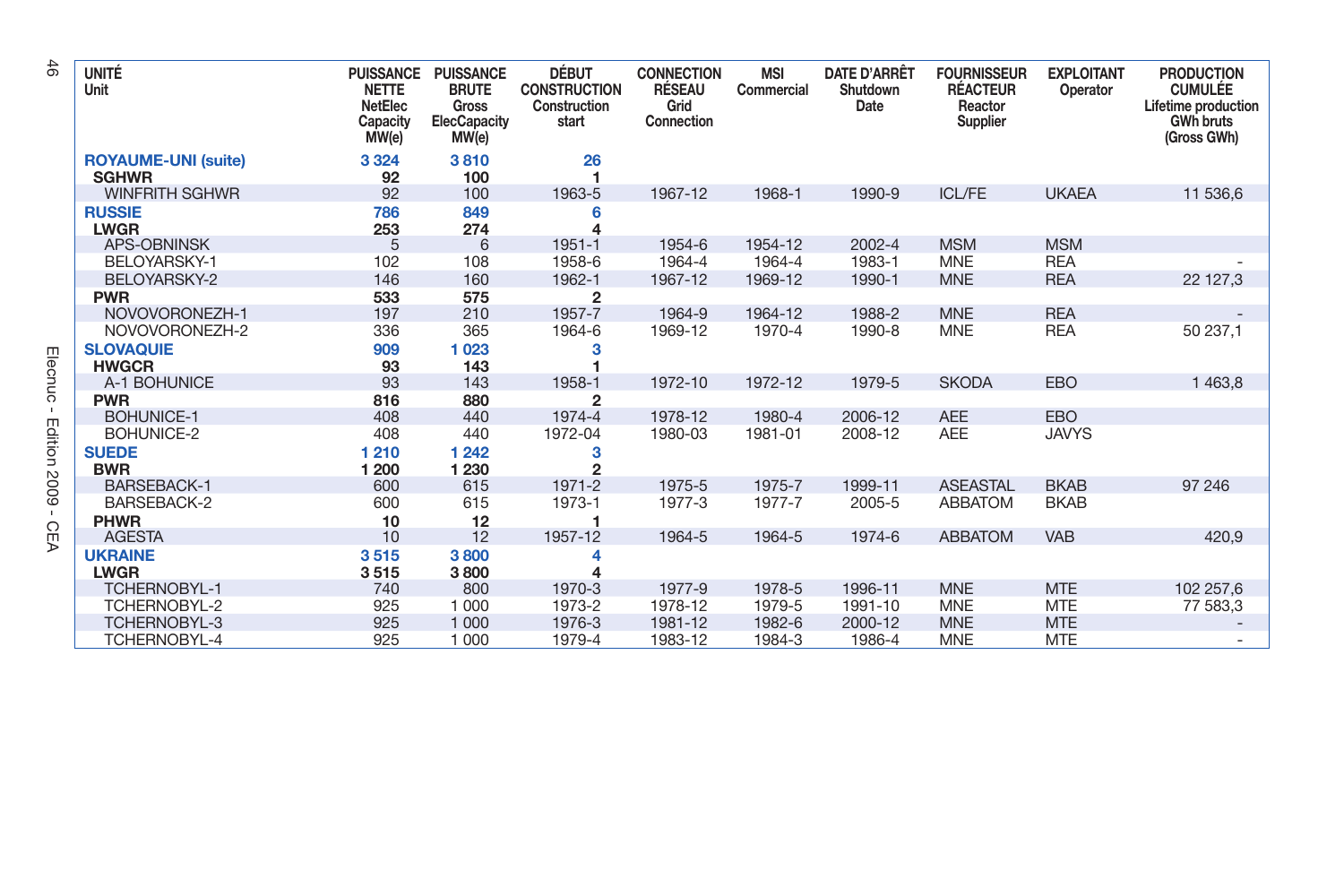## **PUISSANCE ELECTRONUCLEAIRE EXPORTEE EN MWE NETS (NOMBRE D'UNITES) Exported nuclear capacity in net MWe (number of units)**

Au 31/12/2008 (fourniture du réacteur - reactor supply) : centrales exportées et toujours connectées au réseau (exported units and still connected to the grid)

| <b>PAYS</b><br><b>IMPORTATEURS</b> | <b>FILIÈRE</b> |           |     |         |      |       |     |                   |     |        |     | <b>PAYS EXPORTATEURS (Exporting countries)</b> |     |         |      |       |     |               |     |
|------------------------------------|----------------|-----------|-----|---------|------|-------|-----|-------------------|-----|--------|-----|------------------------------------------------|-----|---------|------|-------|-----|---------------|-----|
| Country                            | Type           | Allemagne |     | Canada  |      | Chine |     | <b>Etats-Unis</b> |     | France |     | Royaume-Unis                                   |     | Russie  |      | Suede |     | <b>Suisse</b> |     |
| AFRIQUE DU SUD                     | <b>PWR</b>     |           |     |         |      |       |     |                   |     | 1800   | (2) |                                                |     |         |      |       |     |               |     |
| <b>ARGENTINE</b>                   | <b>PHWR</b>    | 335       | (1) | 600(1)  |      |       |     |                   |     |        |     |                                                |     |         |      |       |     |               |     |
| <b>ARMENIE</b>                     | <b>PWR</b>     |           |     |         |      |       |     |                   |     |        |     |                                                |     | 376     | (1)  |       |     |               |     |
| <b>BELGIQUE</b>                    | <b>PWR</b>     |           |     |         |      |       |     | 2 8 4 8           | (4) | 2976   | (3) |                                                |     |         |      |       |     |               |     |
| <b>BRESIL</b>                      | <b>PWR</b>     | 1 2 7 5   | (1) |         |      |       |     | 520               | (1) |        |     |                                                |     |         |      |       |     |               |     |
| <b>BULGARIE</b>                    | <b>PWR</b>     |           |     |         |      |       |     |                   |     |        |     |                                                |     | 1906    | (2)  |       |     |               |     |
| CANADA                             | <b>PHWR</b>    |           |     |         |      |       |     |                   |     |        |     | 1 500                                          | (2) |         |      |       |     | 635           | (1) |
| <b>CHINE</b>                       | <b>PHWR</b>    |           |     | 1 300   | (2)  |       |     |                   |     |        |     |                                                |     |         |      |       |     |               |     |
| <b>CHINE</b>                       | <b>PWR</b>     |           |     |         |      |       |     | 1888              | (2) | 1876   | (2) |                                                |     | 2 0 0 0 | (2)  |       |     |               |     |
| COREE DU SUD                       | <b>PHWR</b>    |           |     | 2 6 2 7 | (4)  |       |     |                   |     |        |     |                                                |     |         |      |       |     |               |     |
| <b>COREE DU SUD</b>                | <b>PWR</b>     |           |     |         |      |       |     | 5014              | (6) | 1877   | (2) |                                                |     |         |      |       |     |               |     |
| <b>ESPAGNE</b>                     | <b>BWR</b>     |           |     |         |      |       |     | 1510              | (2) |        |     |                                                |     |         |      |       |     |               |     |
| <b>ESPAGNE</b>                     | <b>PWR</b>     | 1 0 0 3   | (1) |         |      |       |     | 4 9 3 7           | (5) |        |     |                                                |     |         |      |       |     |               |     |
| <b>FINLANDE</b>                    | <b>BWR</b>     |           |     |         |      |       |     |                   |     |        |     |                                                |     |         |      | 1700  | (2) |               |     |
| <b>FINLANDE</b>                    | <b>PWR</b>     |           |     |         |      |       |     |                   |     |        |     |                                                |     | 976     | (2)  |       |     |               |     |
| <b>HONGRIE</b>                     | <b>PWR</b>     |           |     |         |      |       |     |                   |     |        |     |                                                |     | 1829    | (4)  |       |     |               |     |
| <b>INDE</b>                        | <b>BWR</b>     |           |     |         |      |       |     | 300               | (2) |        |     |                                                |     |         |      |       |     |               |     |
| <b>INDE</b>                        | <b>PHWR</b>    |           |     | 277     | (2)  |       |     |                   |     |        |     |                                                |     |         |      |       |     |               |     |
| <b>JAPON</b>                       | <b>BWR</b>     |           |     |         |      |       |     | 3 6 6 6           | (5) |        |     |                                                |     |         |      |       |     |               |     |
| <b>JAPON</b>                       | <b>PWR</b>     |           |     |         |      |       |     | 3 3 4 0           | (4) |        |     |                                                |     |         |      |       |     |               |     |
| <b>MEXIQUE</b>                     | <b>BWR</b>     |           |     |         |      |       |     | 1 3 6 0           | (2) |        |     |                                                |     |         |      |       |     |               |     |
| <b>PAKISTAN</b>                    | <b>PHWR</b>    |           |     | 125     | (1)  |       |     |                   |     |        |     |                                                |     |         |      |       |     |               |     |
| <b>PAKISTAN</b>                    | <b>PWR</b>     |           |     |         |      | 300   | (1) |                   |     |        |     |                                                |     |         |      |       |     |               |     |
| PAYS BAS                           | <b>PWR</b>     | 482       | (1) |         |      |       |     |                   |     |        |     |                                                |     |         |      |       |     |               |     |
| <b>REP TCHEQUE</b>                 | <b>PWR</b>     |           |     |         |      |       |     |                   |     |        |     |                                                |     |         |      |       |     |               |     |
| <b>ROUMANIE</b>                    | <b>PHWR</b>    |           |     | 1 300   | (2)  |       |     |                   |     |        |     |                                                |     |         |      |       |     |               |     |
| <b>SLOVAQUIE</b>                   | <b>PWR</b>     |           |     |         |      |       |     |                   |     |        |     |                                                |     | 408     | (1)  |       |     |               |     |
| <b>SLOVENIE</b>                    | <b>PWR</b>     |           |     |         |      |       |     | 666               | (1) |        |     |                                                |     |         |      |       |     |               |     |
| <b>SUEDE</b>                       | <b>PWR</b>     |           |     |         |      |       |     | 2 7 8 7           | (3) |        |     |                                                |     |         |      |       |     |               |     |
| <b>SUISSE</b>                      | <b>BWR</b>     |           |     |         |      |       |     | 1 5 2 0           | (2) |        |     |                                                |     |         |      |       |     |               |     |
| <b>SUISSE</b>                      | <b>PWR</b>     | 970       | (1) |         |      |       |     | 730               | (2) |        |     |                                                |     |         |      |       |     |               |     |
| <b>TAIWAN</b>                      | <b>BWR</b>     |           |     |         |      |       |     | 3 1 4 1           | (4) |        |     |                                                |     |         |      |       |     |               |     |
| <b>TAIWAN</b>                      | <b>PWR</b>     |           |     |         |      |       |     | 1780              | (2) |        |     |                                                |     |         |      |       |     |               |     |
| <b>UKRAINE</b>                     | <b>PWR</b>     |           |     |         |      |       |     |                   |     |        |     |                                                |     | 13 107  | (15) |       |     |               |     |
| <b>MONDE - world</b>               |                | 4 0 6 5   | (5) | 6 2 2 9 | (12) | 300   | (1) | 36 007 (47)       |     | 8529   | (9) | 1500                                           | (2) | 20 602  | (27) | 1700  | (2) | 635           | (1) |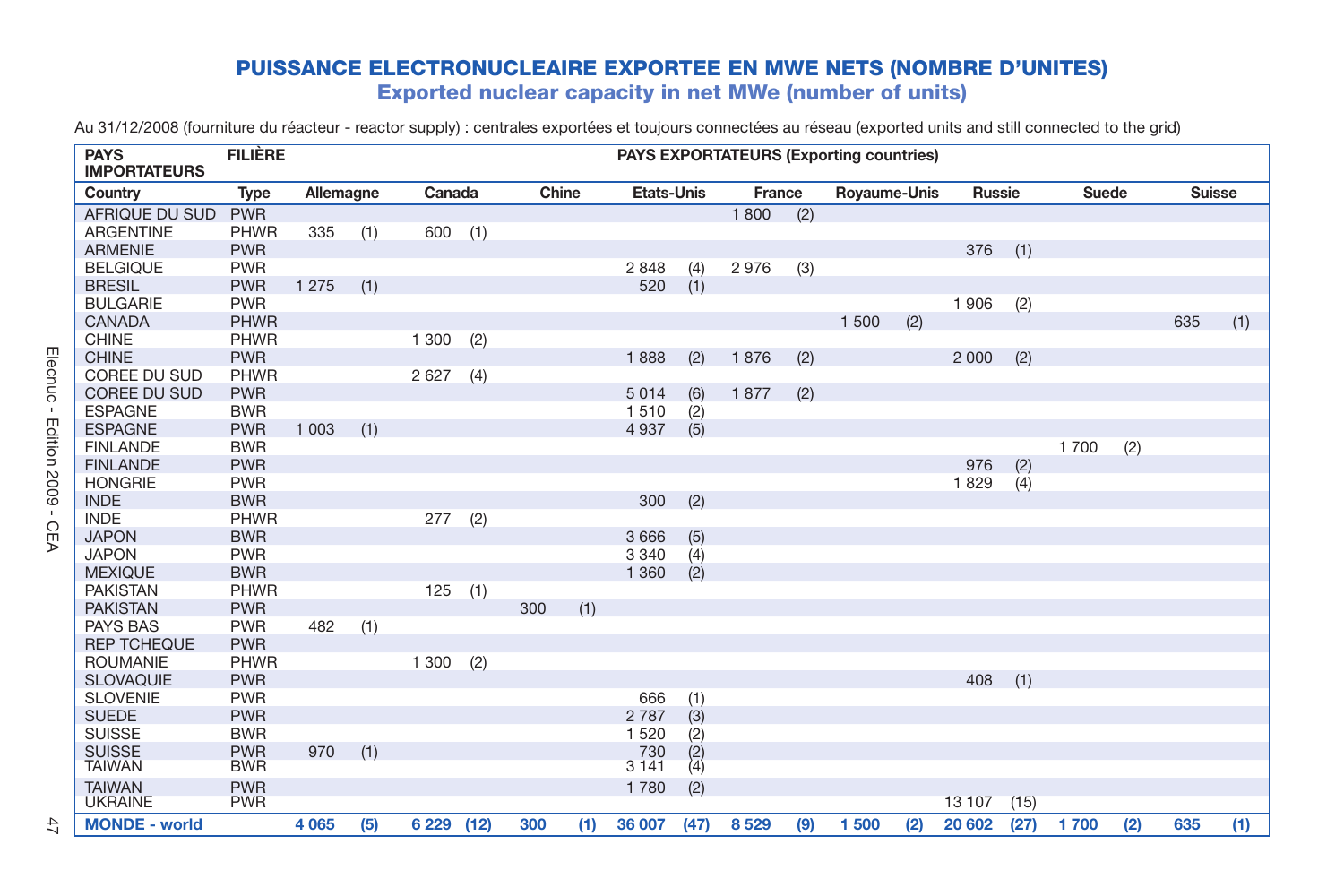### $\frac{4}{50}$ **PUISSANCES ET UNITES ELECTRONUCLEAIRES CONNECTEES AU RESEAU EXPORTEES ET NATIONALES**

**Exported and national nuclear capacity connected to the grid**

Au 31/12/2008

| <b>MWe nets</b><br><b>FILIÈRE</b> | CAPACITE EXPORTEE CONNECTEE AU RESEAU (UNITÉS)<br>Capacite nationale connectee au reseau (unités) |                          |                          |                   |                          |                              |                          |              |                              |  |  |
|-----------------------------------|---------------------------------------------------------------------------------------------------|--------------------------|--------------------------|-------------------|--------------------------|------------------------------|--------------------------|--------------|------------------------------|--|--|
| <b>REACTOR TYPE</b>               | <b>ALLEMAGNE</b>                                                                                  | <b>CANADA</b>            | <b>CHINE</b>             | <b>ETATS-UNIS</b> | <b>FRANCE</b>            | <b>ROYAUME</b><br><b>UNI</b> | <b>RUSSIE</b>            | <b>SUÈDE</b> | <b>SUISSE</b>                |  |  |
| <b>BWR</b>                        | $\overline{\phantom{0}}$                                                                          | $\overline{\phantom{a}}$ | $\overline{\phantom{0}}$ | 11 497 (17)       | $\overline{\phantom{a}}$ | $\overline{\phantom{0}}$     | $\overline{\phantom{a}}$ | 1700(2)      | $\qquad \qquad \blacksquare$ |  |  |
|                                   | $\overline{a}$                                                                                    | $\overline{\phantom{a}}$ | $\overline{\phantom{0}}$ | 33 885 (35)       | ٠                        | $\qquad \qquad \blacksquare$ | $\overline{\phantom{a}}$ | 6227(7)      | $\qquad \qquad \blacksquare$ |  |  |
| <b>PHWR</b>                       | 335(1)                                                                                            | 6 229 (12)               | $\overline{\phantom{a}}$ |                   | ٠                        | 500(2)                       | $\overline{\phantom{a}}$ |              | 635(1)                       |  |  |
|                                   | 0                                                                                                 | 12 589 (18)              | $\overline{\phantom{a}}$ |                   | ٠                        | 0                            | $\overline{\phantom{a}}$ |              | $\Omega$                     |  |  |
| <b>PWR</b>                        | 3730(4)                                                                                           |                          | 300(1)                   | 24 510 (30)       | 8 529 (9)                |                              | 20602 (27)               |              |                              |  |  |
|                                   | 14 013 (11)                                                                                       |                          | 7 272 (9)                | 66 697 (69)       | 63 130 (58)              |                              | 10964 (15)               |              |                              |  |  |
| <b>TOTAL</b>                      | 4 065 (5)                                                                                         | 6 229 (12)               | 300(1)                   | 36 007 (47)       | 8 5 29 (9)               | 500(2)                       | 20 602 (27)              | 1 700 (2)    | 635(1)                       |  |  |
|                                   | 20 470 (17)                                                                                       | 12 589 (18)              | 8 572 (11)               | 100 582 (104)     | 63 260 (59)              | 10 222 (19)                  | 21 743 (31)              | 9014(10)     | 3220(5)                      |  |  |

nota : la capacité exportée correspond à la fourniture du réacteur (seule ou en partenariat, source AIEA) et le pays d'origine est celui du fournisseur du réacteur. nota: exported capacity corresponds to the delivery of the reactor (alone or in partnership) and the exporting country is the one of the reactor maker.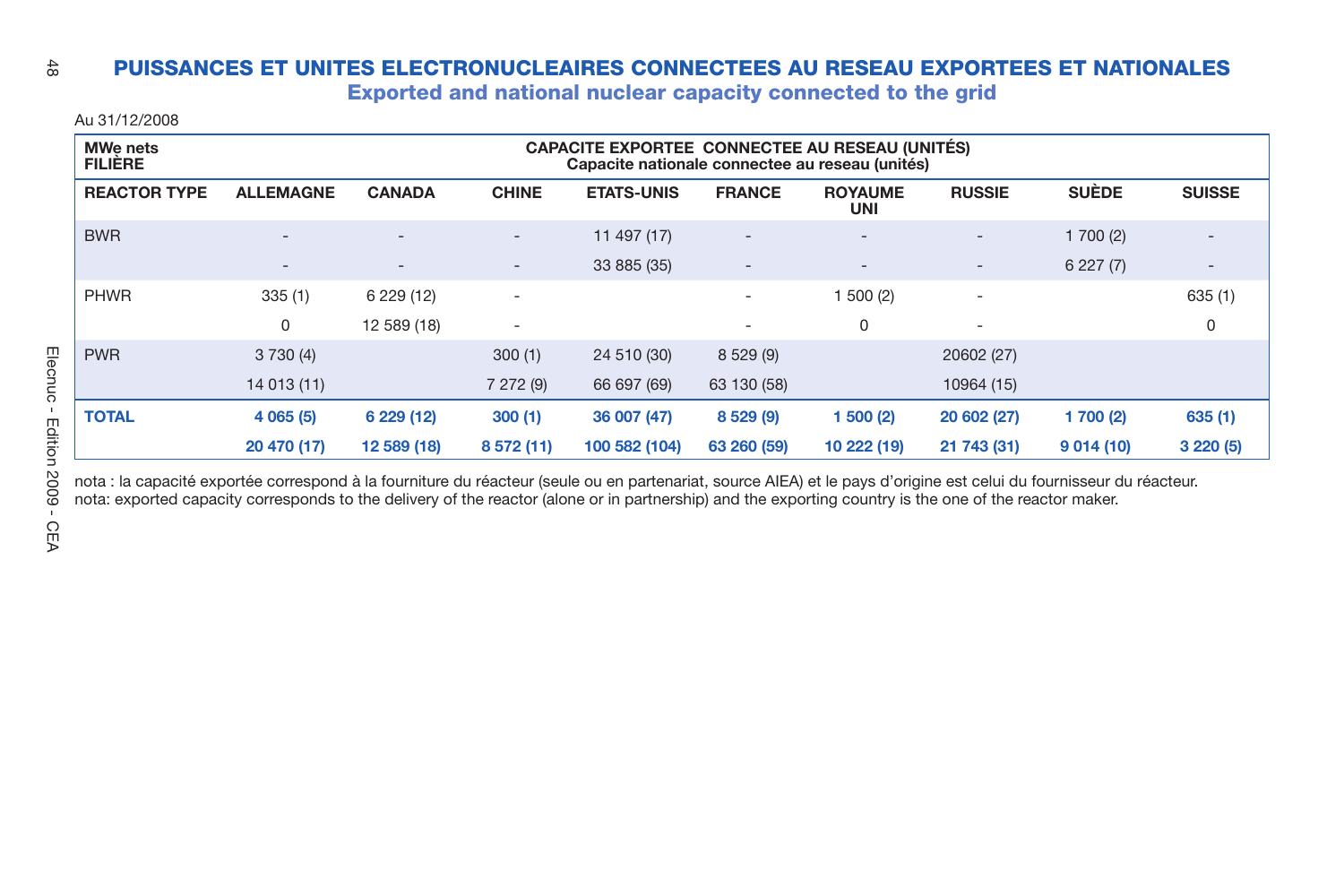## **PUISSANCES ET UNITÉS ÉLECTRONUCLÉAIRES EXPORTÉES EN CONSTRUCTION**

**Exported nuclear power plants under construction**

AU 31/12/2008

| <b>PAYS IMPORTATEURS</b><br><b>COUNTRY</b> | <b>MWe nets</b><br><b>FILIÈRE</b> | <b>CAPACITE EXPORTEE EN CONSTRUCTION (UNITÉS)</b><br><b>PAYS EXPORTATEURS</b> |                          |                          |                          |                          |
|--------------------------------------------|-----------------------------------|-------------------------------------------------------------------------------|--------------------------|--------------------------|--------------------------|--------------------------|
|                                            | <b>TYPE</b>                       | <b>ALLEMAGNE</b>                                                              | <b>CHINE</b>             | <b>ETATS-UNIS</b>        | <b>FRANCE</b>            | <b>RUSSIE</b>            |
| <b>ARGENTINE</b>                           | <b>PHWR</b>                       | 692(1)                                                                        | $\overline{\phantom{0}}$ | $\overline{\phantom{a}}$ | $\qquad \qquad$          | $\overline{\phantom{0}}$ |
| <b>FINLANDE</b>                            | <b>PWR</b>                        |                                                                               |                          |                          | 500 (1)                  |                          |
| <b>INDE</b>                                | <b>PWR</b>                        | $\overline{\phantom{a}}$                                                      | $\overline{\phantom{0}}$ | $\overline{\phantom{0}}$ | $\qquad \qquad$          | 1834(2)                  |
| <b>IRAN</b>                                | <b>PWR</b>                        |                                                                               | -                        | -                        | $\overline{\phantom{a}}$ | 915(1)                   |
| <b>PAKISTAN</b>                            | <b>PWR</b>                        |                                                                               | 300(1)                   |                          |                          |                          |
| <b>TAIWAN</b>                              | <b>BWR</b>                        | $\overline{\phantom{a}}$                                                      | $\overline{\phantom{a}}$ | 2630(2)                  | $\overline{\phantom{a}}$ | $\overline{\phantom{a}}$ |
| <b>MONDE - world</b>                       |                                   | 692(1)                                                                        | 300(1)                   | 2630(2)                  | 1 500 (1)                | 2749(3)                  |

## **PUISSANCES ET UNITÉS ÉLECTRONUCLÉAIRES EN CONSTRUCTION EXPORTÉES ET NATIONALES Exported and national nuclear capacity under construction.**

AU 31/12/2008

| <b>MWe nets</b><br><b>FILIÈRE</b><br><b>REACTOR TYPE</b> | <b>ALLEMAGNE</b>         | <b>CHINE</b>             | CAPACITE EXPORTÉE EN CONSTRUCTION (UNITÉS)<br>CAPACITE NATIONALE EN CONSTRUCTION (UNITÉS)<br><b>ETATS-UNIS</b> | <b>FRANCE</b>            | <b>RUSSIE</b>            |
|----------------------------------------------------------|--------------------------|--------------------------|----------------------------------------------------------------------------------------------------------------|--------------------------|--------------------------|
| <b>BWR</b>                                               | $\overline{\phantom{a}}$ | -                        | 2630(2)                                                                                                        | $\overline{\phantom{a}}$ | $\overline{\phantom{0}}$ |
|                                                          | $\overline{\phantom{m}}$ | $\overline{\phantom{0}}$ | $\Omega$                                                                                                       | $\overline{\phantom{a}}$ | $\overline{\phantom{0}}$ |
| <b>PHWR</b>                                              | 692(1)                   | $\overline{\phantom{a}}$ | $\sim$                                                                                                         | $\overline{\phantom{a}}$ | $\overline{\phantom{a}}$ |
|                                                          | 0                        |                          | -                                                                                                              | $\overline{\phantom{a}}$ | $\overline{\phantom{a}}$ |
| <b>PWR</b>                                               | $\overline{\phantom{m}}$ | 300(1)                   | $\Omega$                                                                                                       | 1500(1)                  | 2749(3)                  |
|                                                          |                          | 4 2 2 0 (5)              | 1165(1)                                                                                                        | 1500(1)                  | 1964(4)                  |
| <b>TOTAL</b>                                             | 692(1)                   | 300(1)                   | 2630(2)                                                                                                        | 1500(1)                  | 2749(3)                  |
|                                                          | $\mathbf{0}$             | 4 2 2 0 (5)              | 1 165 (1)                                                                                                      | 1 500 (1)                | 1964(4)                  |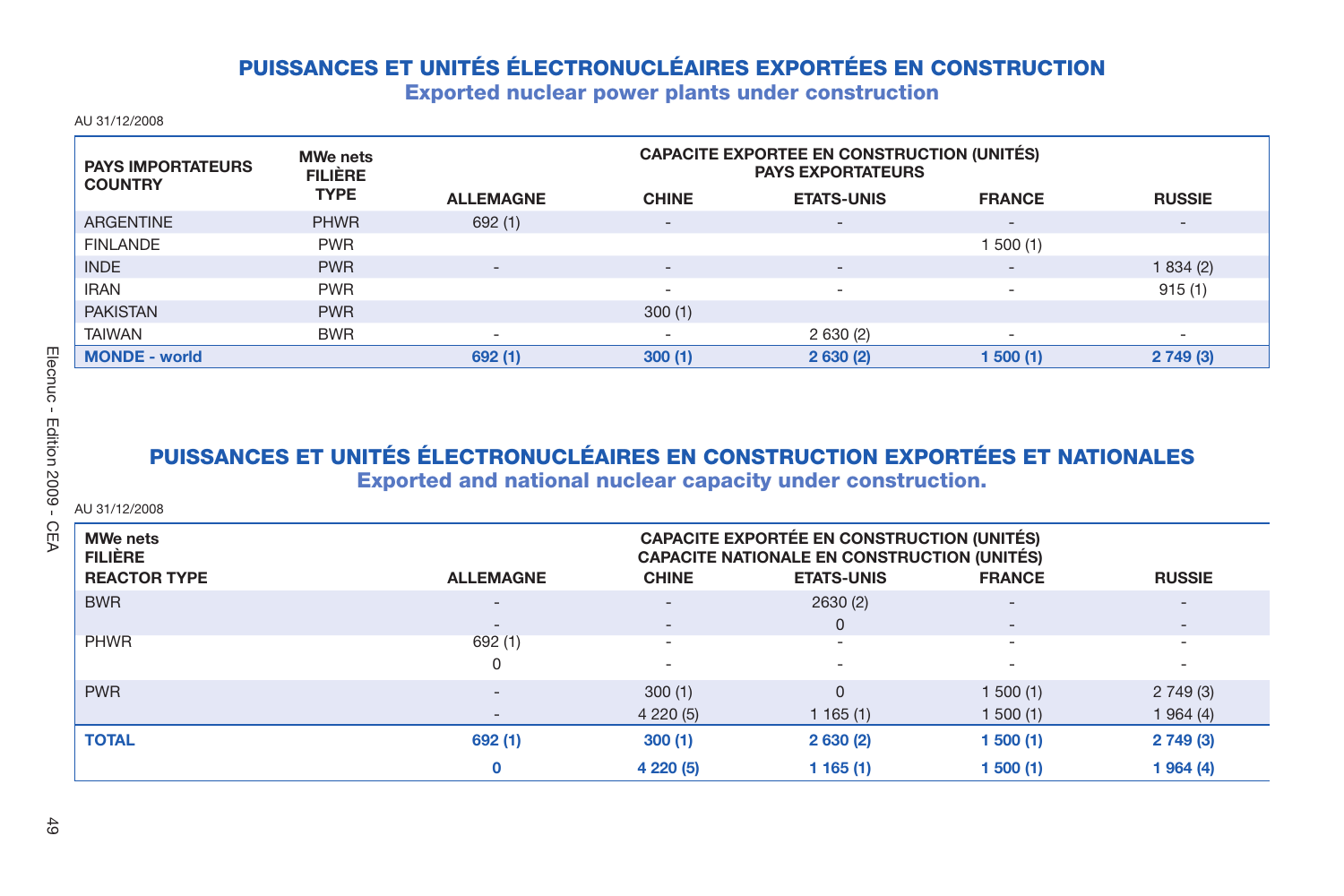## **UNITES ELECTRONUCLEAIRES EN COMMANDE AU 31/12/2008**

## **Nuclear power plants ordered or planned at 12/31/2008**

| <b>PAYS</b><br>Country | <b>PUISSANCE</b><br><b>NETTE (MWe)</b><br><b>Net Capacity</b> | <b>EXPLOITANT</b><br>Operator | <b>FOURNISSEUR REACTEUR</b><br><b>Reactor Supplier</b> | <b>CONSTRUCTION</b><br><b>ENVISAGÉE</b><br>(début) (an-mois)<br><b>Expected construction</b><br>(start)(year-month) |
|------------------------|---------------------------------------------------------------|-------------------------------|--------------------------------------------------------|---------------------------------------------------------------------------------------------------------------------|
| <b>CHINE</b>           |                                                               |                               |                                                        | <b>Unités</b>                                                                                                       |
| <b>PWR</b>             | 3 2 0 0                                                       |                               |                                                        | 2                                                                                                                   |
| <b>TAISHAN1</b>        | 1 600                                                         | <b>CGNPC</b>                  | <b>AREVA</b>                                           | 2009-09                                                                                                             |
| <b>TAISHAN 2</b>       | 1 600                                                         | <b>CGNPC</b>                  | <b>AREVA</b>                                           | 2009-09                                                                                                             |
| <b>COREE</b>           |                                                               |                               |                                                        | <b>Unités</b>                                                                                                       |
| <b>PWR</b>             | 1 3 4 0                                                       |                               |                                                        | 3                                                                                                                   |
| <b>SHIN KORI-4</b>     | 1 3 4 0                                                       | <b>KHNP</b>                   | <b>DHICKOPC</b>                                        | 2009-10                                                                                                             |
| <b>JAPON</b>           | 1 3 2 5                                                       |                               |                                                        | <b>Unités</b>                                                                                                       |
| <b>BWR</b>             | 1 3 2 5                                                       |                               |                                                        |                                                                                                                     |
| <b>OHMA</b>            | 1 3 2 5                                                       | J-POWER                       | $\qquad \qquad -$                                      | 2009                                                                                                                |

## **UNITÉS EN ARRÊT DE LONG TERME PAR PAYS AU 31/12/08**

**Long term shutdown units at 31/12/2008**

| <b>UNITÉS</b><br><b>Units</b> | <b>PUISSANCE</b><br><b>NETTE</b><br><b>Net Capacity</b><br>MW(e) | <b>PUISSANCE</b><br><b>BRUTTE</b><br><b>Gross Capacity</b><br>MW(e) | <b>CONSTRUCTION</b><br>(début)<br>(start)<br>(an-mois) | <b>DIVERGENCE</b><br><b>First Criticality</b><br>(an-mois) | <b>CONNECTION</b><br><b>RESEAU</b><br><b>Grid Connection</b><br>(an-mois) | <b>MSI</b><br>Commercial<br>(an-mois) | <b>FOURNISSEUR</b><br><b>RÉACTEUR</b><br>Reactor<br>Supplier | <b>OPÉRATEUR</b><br>Operator |
|-------------------------------|------------------------------------------------------------------|---------------------------------------------------------------------|--------------------------------------------------------|------------------------------------------------------------|---------------------------------------------------------------------------|---------------------------------------|--------------------------------------------------------------|------------------------------|
| <b>CANADA</b>                 |                                                                  |                                                                     |                                                        |                                                            |                                                                           |                                       |                                                              |                              |
| <b>PHWR</b>                   | 2568                                                             | 2 7 3 4                                                             |                                                        |                                                            |                                                                           |                                       |                                                              | 4                            |
| <b>BRUCE-1</b>                | 769                                                              | 825                                                                 | 1971-06                                                | $\overline{\phantom{a}}$                                   | 1977-01                                                                   | 1977-09                               | OH/AECL                                                      | <b>BRUCEPOWER</b>            |
| BRUCE-2                       | 769                                                              | 825                                                                 | 1970-12                                                | $\overline{\phantom{a}}$                                   | 1976-09                                                                   | 1977-09                               | OH/AECL                                                      | <b>BRUCEPOWER</b>            |
| PICKERING-2                   | 515                                                              | 542                                                                 | 1966-09                                                | $\overline{\phantom{a}}$                                   | 1971-10                                                                   | 1971-12                               | OH/AECL                                                      | <b>OPG</b>                   |
| PICKERING-3                   | 515                                                              | 542                                                                 | 1967-12                                                | ۰                                                          | 1972-05                                                                   | 1972-06                               | OH/AECL                                                      | <b>OPG</b>                   |
| <b>JAPON</b>                  |                                                                  |                                                                     |                                                        |                                                            |                                                                           |                                       |                                                              |                              |
| <b>FBR</b>                    | 246                                                              | 280                                                                 |                                                        |                                                            |                                                                           |                                       |                                                              |                              |
| <b>MONJU</b>                  | 246                                                              | 280                                                                 | 1986-05                                                | $\overline{\phantom{0}}$                                   | 1994-08                                                                   |                                       | M                                                            | <b>JNC</b>                   |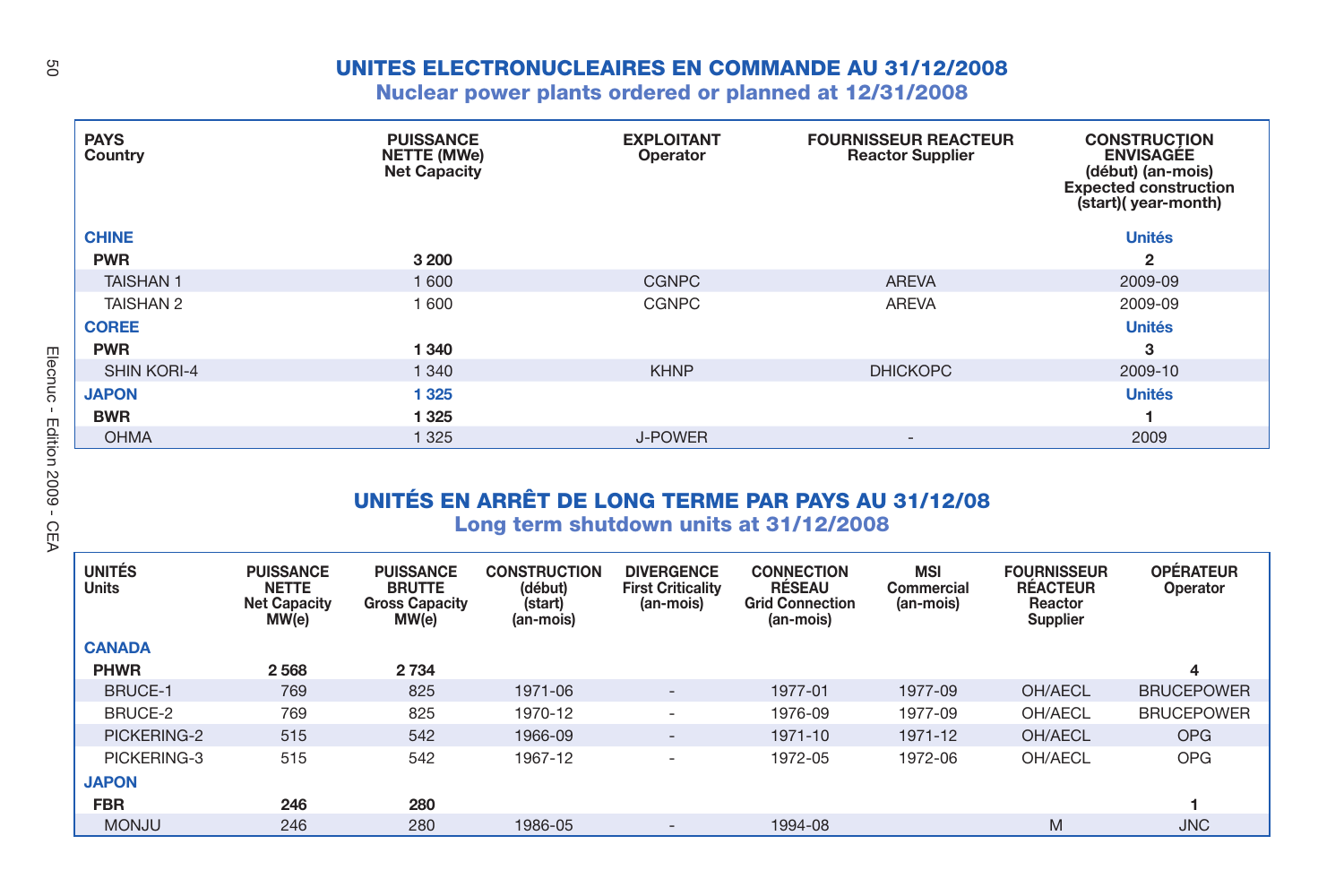## **DEMANDES DE LICENCES COMBINÉES COL (COMBINED LICENCE) AUPRÈS DE LA NRC AUX ETATS-UNIS COL applications in the USA**

| <b>NOM DU SITE</b>              | <b>OPÉRATEUR</b><br><b>DEMANDEUR DE LICENCE</b> | SITUATION GÉOGRAPHIQUE DU SITE              |
|---------------------------------|-------------------------------------------------|---------------------------------------------|
| Bell bend                       | PPI Bell bend                                   | Luzerne County, Pennsylvania                |
| Bellefonte Nuclear Site- 3 et 4 | <b>TVA</b>                                      | Jackson County, Alabama                     |
| Callaway 2                      | AmerenUe                                        | Callaway County, Missouri                   |
| Calvert Cliffs- 3               | <b>CONSTELLATION</b>                            | Calvert County, Maryland                    |
| Comanche peak 3&4               | <b>LUMINANT</b>                                 | Somervell County, Texas                     |
| Fermi Unit 3                    | Detroit Edison company                          | Monroe County, Michigan                     |
| <b>Grand Gulf Unit 3</b>        | <b>ENTERGY</b>                                  | Claiborne County, Mississippi               |
| Levy County 1&2                 | <b>PROGRESS</b>                                 | Levy County, Florida                        |
| North Anna-3                    | <b>DOMINION</b>                                 | Louisa County, Virginie                     |
| Nine Mile Point 3               | LLC Unistar, ENTERGY, PROGENGC                  | Oswego, New York                            |
| River Bend 3                    | LLC Unistar, ENTERGY, PROGENGC                  | Saint Francisville, Louisiane               |
| Shearon Harris Units 2 and 3    | LLC Unistar, ENTERGY, PROGENGC                  | Wake County, Caroline du Nord               |
| South Texas Project -3 et 4     | <b>STP</b>                                      | Matagorda County, Texas                     |
| Virgil C. Summer Units 2 and 3  | <b>SCEG</b>                                     | Fairfield County, Caroline du Sud           |
| Vogtle Units 3 and 4            | <b>SOUTH</b>                                    | <b>Burke County, Georgie</b>                |
| William States Lee III -1 et 2  | <b>DUKE</b>                                     | Duke's Lee Cherokee County, Caroline du Sud |
| 24<br><b>TOTAL:</b>             |                                                 |                                             |

source: NRC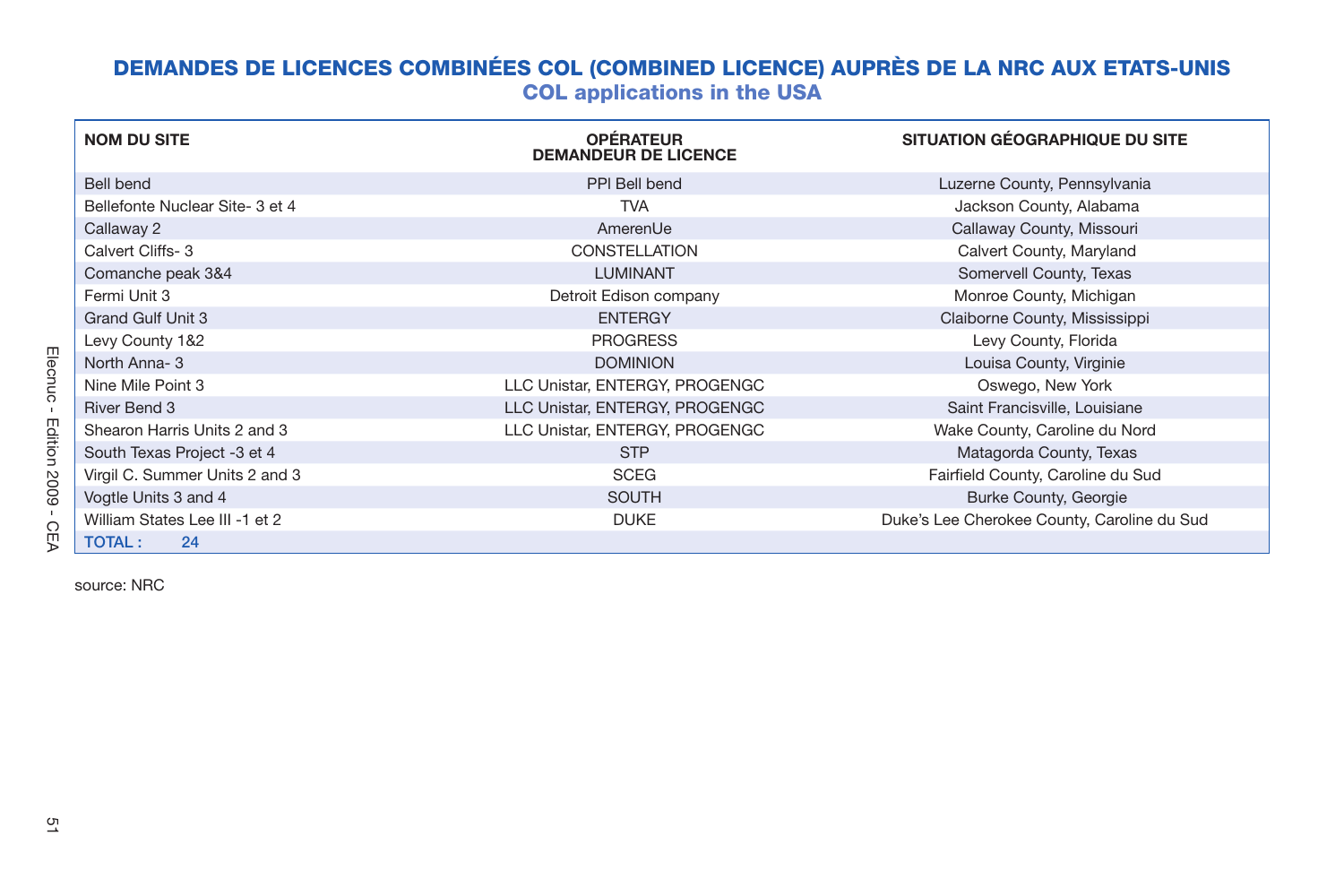## **PROGRAMMES MOX ET HISTORIQUE**

## **Recycling of Plutonium in reactors and experiences**

| UTILISATION INDUSTRIELLE DU COMBUSTIBLE MOX. Mox fuel programmes. |                                |                                  |                                           | ESSAIS DE TYPE EXPERIMENTAL Experimental tests.                |                                       |                                |                                  |                               |                                       |
|-------------------------------------------------------------------|--------------------------------|----------------------------------|-------------------------------------------|----------------------------------------------------------------|---------------------------------------|--------------------------------|----------------------------------|-------------------------------|---------------------------------------|
| PAYS (country)<br><b>UNITE</b> (unit)                             | <b>EXPLOITANT</b><br>(utility) | <b>FILIERE</b><br>(reactor type) | <b>PUISSANCE</b><br>Net (MWe)             | <b>ISSU RETRAITEMENT</b><br>Pu militaire<br><b>ERU Siemens</b> | PAYS (country)<br><b>UNITE</b> (unit) | <b>EXPLOITANT</b><br>(utility) | <b>FILIERE</b><br>(reactor type) | <b>PUISSANCE</b><br>Net (MWe) | <b>ESSAI</b><br><b>CHARGEMENT MOX</b> |
| <b>ALLEMAGNE</b>                                                  |                                |                                  | 7 PWR/ 2 BWR Coeur moxé variable max 50 % |                                                                | <b>ETATS-UNIS</b>                     |                                |                                  |                               |                                       |
| <b>BROKDORF</b>                                                   | E.ON                           | <b>PWR</b>                       | 1410                                      | ERU                                                            | Expériences ponctuelles               |                                |                                  |                               | années 60-70                          |
| <b>GRAFENRHEINFELD</b>                                            | E.ON                           | <b>PWR</b>                       | 1 2 7 5                                   |                                                                | CATAWBA 1                             | <b>DUKE</b>                    | <b>PWR</b>                       | 1 1 2 9                       | 2005                                  |
| <b>GROHNDE</b>                                                    | <b>KWG</b>                     | <b>PWR</b>                       | 1 3 6 0                                   |                                                                |                                       |                                |                                  |                               |                                       |
| <b>GUNDREMMINGEN B</b>                                            | <b>KGG</b>                     | <b>BWR</b>                       | 1 2 8 4                                   |                                                                | <b>INDE</b>                           |                                |                                  |                               |                                       |
| <b>GUNDREMMINGEN C</b>                                            | <b>KGG</b>                     | <b>BWR</b>                       | 1 2 8 8                                   |                                                                | TARAPUR-1                             | <b>NPC</b>                     | <b>BWR</b>                       | 150                           | depuis années 80                      |
| ISAR-2                                                            | E.ON                           | <b>PWR</b>                       | 1400                                      |                                                                | TARAPUR-2                             | <b>NPC</b>                     | <b>BWR</b>                       | 150                           | depuis années 80                      |
| NECKARWESTHEIM-2 (GKN 2)                                          | enKK                           | <b>PWR</b>                       | 1310                                      |                                                                |                                       |                                |                                  |                               |                                       |
| PHILIPPSBURG-2                                                    | enKK                           | <b>PWR</b>                       | 1 3 9 2                                   |                                                                | <b>JAPON</b>                          |                                |                                  |                               |                                       |
| <b>UNTERWESER</b>                                                 | E.ON                           | <b>PWR</b>                       | 1 3 4 5                                   | ERU                                                            | <b>FUGEN ATR</b>                      | <b>PNC</b>                     | <b>HWLWR</b>                     | 150                           |                                       |
| <b>BELGIQUE</b>                                                   |                                | 2 PWR                            | Coeur moxé 25 %                           |                                                                | <b>TSURUGA-1</b>                      | <b>JAPCO</b>                   | <b>BWR</b>                       | 340                           | test 1986                             |
| TIHANGE-2                                                         | <b>ELECTRABEL</b>              | <b>PWR</b>                       | 1 0 0 8                                   |                                                                | MIHAMA-1                              | <b>KANSAI</b>                  | <b>PWR</b>                       | 320                           | test 1988                             |
| DOEL-3                                                            | <b>ELECTRABEL</b>              | <b>PWR</b>                       | 1 0 0 6                                   |                                                                | FUKUSHIMA II-1                        | <b>TEPCO</b>                   | <b>BWR</b>                       | 1 0 6 7                       | test 1996                             |
| <b>FRANCE</b>                                                     |                                | 20 PWR                           | Coeur moxé générique 30 %                 |                                                                | <b>MONJU</b>                          | <b>PNC</b>                     | <b>RAPIDE</b>                    | 260                           |                                       |
| <b>BLAYAIS-1</b>                                                  | EDF                            | <b>PWR</b>                       | 910                                       |                                                                |                                       |                                |                                  |                               |                                       |
| BLAYAIS-2                                                         | <b>EDF</b>                     | <b>PWR</b>                       | 910                                       |                                                                | <b>RUSSIE</b>                         |                                |                                  |                               |                                       |
| CHINON-1                                                          | <b>FDF</b>                     | <b>PWR</b>                       | 905                                       |                                                                | <b>BALAKOVO</b>                       | <b>REA</b>                     | <b>WER</b>                       | 1 0 0 0                       | 1997 essai (3)                        |
| CHINON-2                                                          | EDF                            | <b>PWR</b>                       | 905                                       |                                                                |                                       |                                |                                  |                               |                                       |
| CHINON-3                                                          | <b>FDF</b>                     | <b>PWR</b>                       | 905                                       |                                                                |                                       |                                |                                  |                               |                                       |
| CHINON-4                                                          | EDF                            | <b>PWR</b>                       | 905                                       |                                                                |                                       |                                |                                  |                               |                                       |
| DAMPIERRE-1                                                       | EDF                            | <b>PWR</b>                       | 890                                       |                                                                |                                       |                                |                                  |                               |                                       |
| DAMPIERRE-2                                                       | EDF                            | <b>PWR</b>                       | 890                                       |                                                                |                                       |                                |                                  |                               |                                       |
| DAMPIERRE-3                                                       | EDF                            | <b>PWR</b>                       | 890                                       |                                                                |                                       |                                |                                  |                               |                                       |
| DAMPIERRE-4                                                       | EDF                            | <b>PWR</b>                       | 890                                       |                                                                |                                       |                                |                                  |                               |                                       |
| <b>GRAVELINES B-1</b>                                             | EDF                            | <b>PWR</b>                       | 910                                       |                                                                |                                       |                                |                                  |                               |                                       |
| <b>GRAVELINES B-2</b>                                             | EDF                            | <b>PWR</b>                       | 910                                       |                                                                |                                       |                                |                                  |                               |                                       |
| <b>GRAVELINES B-3</b>                                             | EDF                            | <b>PWR</b>                       | 910                                       |                                                                |                                       |                                |                                  |                               |                                       |
| <b>GRAVELINES B-4</b>                                             | EDF                            | <b>PWR</b>                       | 910                                       |                                                                |                                       |                                |                                  |                               |                                       |
| ST LAURENT B-1                                                    | EDF                            | <b>PWR</b>                       | 915                                       |                                                                |                                       |                                |                                  |                               |                                       |
| ST LAURENT B-2                                                    | <b>FDF</b>                     | <b>PWR</b>                       | 915                                       |                                                                |                                       |                                |                                  |                               |                                       |
| TRICASTIN-1                                                       | <b>FDF</b>                     | <b>PWR</b>                       | 915                                       |                                                                |                                       |                                |                                  |                               |                                       |
| TRICASTIN-2                                                       | <b>FDF</b>                     | <b>PWR</b>                       | 915                                       |                                                                |                                       |                                |                                  |                               |                                       |
| TRICASTIN-3                                                       | EDF                            | <b>PWR</b>                       | 915                                       |                                                                |                                       |                                |                                  |                               |                                       |
| TRICASTIN-4                                                       | EDF                            | <b>PWR</b>                       | 915                                       |                                                                |                                       |                                |                                  |                               |                                       |
| <b>SUISSE</b>                                                     |                                | 3 PWR                            | Coeur moxé variable max 40 %              |                                                                |                                       |                                |                                  |                               |                                       |
| BEZNAU-1                                                          | <b>NOK</b>                     | <b>PWR</b>                       | 365                                       |                                                                |                                       |                                |                                  |                               |                                       |
| BEZNAU-2                                                          | <b>NOK</b>                     | <b>PWR</b>                       | 357                                       |                                                                |                                       |                                |                                  |                               |                                       |
| GOSGEN                                                            | <b>KGD</b>                     | <b>PWR</b>                       | 970                                       | ERU                                                            |                                       |                                |                                  |                               |                                       |

*Note: L'utilisation de combustible Mox est conditionnéé par l'obtention de licence (Mox fuel use requires a licence) ERU :Enriched Reprocessed Uranium oxide-based fuel*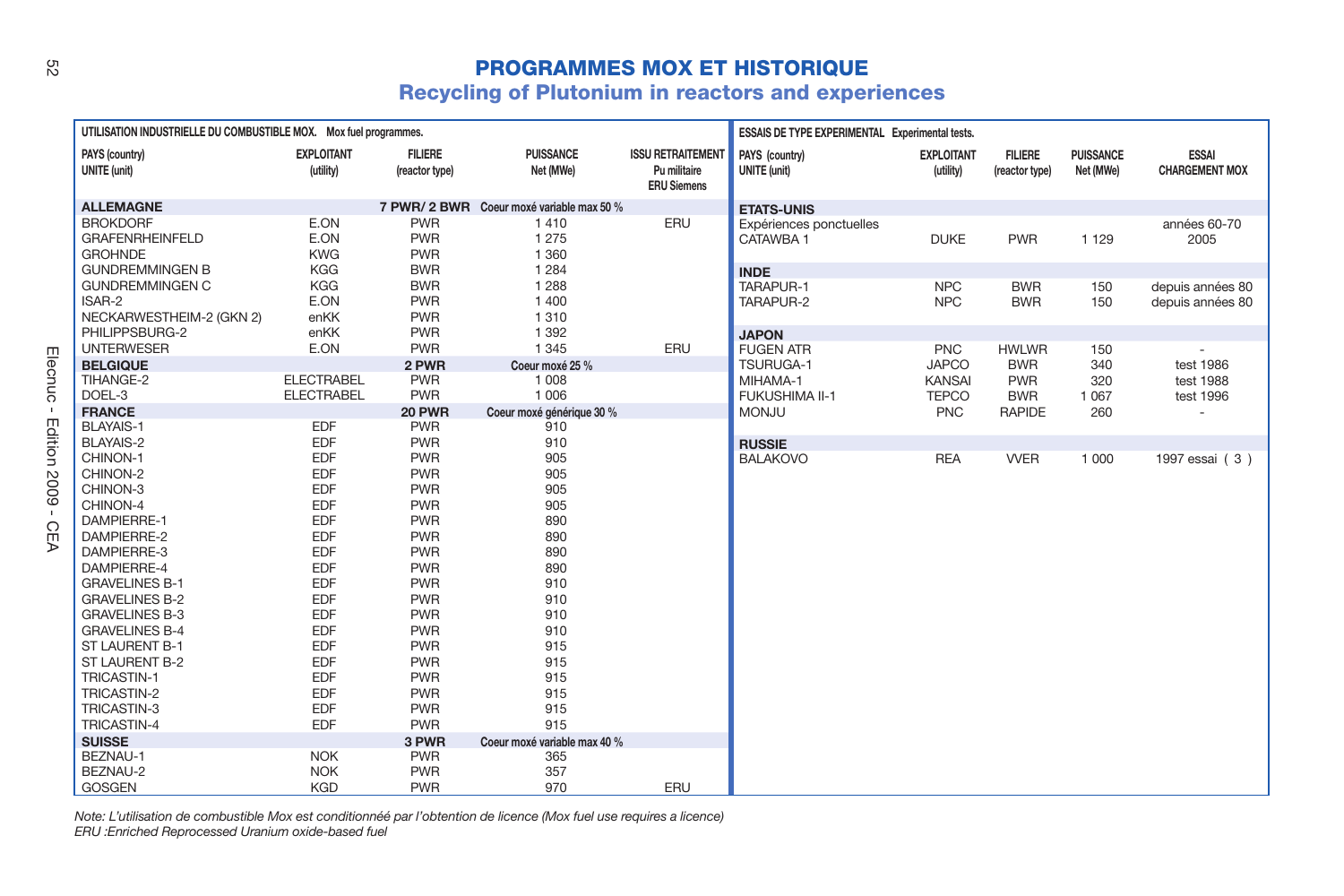## **PARCS DE REACTEURS LICENCIES MOX EN PROJET**

## **Mox licence plants projects**

| <b>PAYS</b><br>Country | <b>UNITE</b><br>Unit  | <b>EXPLOITANT</b><br><b>Utility</b> | <b>FILIERE</b><br>Reactor type | <b>PUISSANCE</b><br>NET (MWe) | 1 <sup>ER</sup> CHARGEMENT MOX<br>First mox fuel recycling |
|------------------------|-----------------------|-------------------------------------|--------------------------------|-------------------------------|------------------------------------------------------------|
| <b>ETATS UNIS</b>      |                       |                                     |                                |                               |                                                            |
|                        | MCGUIRE 1 et 2        | <b>DUKE</b>                         | <b>PWR</b>                     | 2 3 6 0                       | <b>DEMANDE</b>                                             |
| <b>FRANCE</b>          |                       |                                     |                                |                               |                                                            |
|                        | <b>BLAYAIS-3</b>      | <b>EDF</b>                          | <b>PWR</b>                     | 910                           | <b>DEMANDE</b>                                             |
|                        | BLAYAIS-4             | <b>EDF</b>                          | <b>PWR</b>                     | 910                           | <b>DEMANDE</b>                                             |
|                        | <b>GRAVELINES C-5</b> | <b>EDF</b>                          | <b>PWR</b>                     | 910                           | <b>DEMANDE</b>                                             |
|                        | <b>GRAVELINES C-6</b> | EDF                                 | <b>PWR</b>                     | 910                           | <b>DEMANDE</b>                                             |
| <b>JAPON</b>           |                       |                                     |                                |                               |                                                            |
|                        | <b>FUKUSHIMA I-3</b>  | <b>TEPCO</b>                        | <b>BWR</b>                     | 760                           | $\overline{\phantom{0}}$                                   |
|                        | <b>FUKUSHIMA II-3</b> | <b>TEPCO</b>                        | <b>BWR</b>                     | 1 0 6 7                       |                                                            |
|                        | GENKAI-3              | <b>KYUSHU</b>                       | <b>PWR</b>                     | 1 1 2 0                       |                                                            |
|                        | HAMAOKA 4             | <b>CHUBU</b>                        | <b>BWR</b>                     | 1 0 9 2                       | ۰.                                                         |
|                        | <b>IKATA</b>          | <b>SHIKOKU</b>                      | <b>PWR</b>                     | 846                           | 2010                                                       |
|                        | KASHIWAZAKI-3         | <b>TEPCO</b>                        | <b>BWR</b>                     | 1 0 6 7                       |                                                            |
|                        | OHI <sub>1</sub>      | <b>KEPCO</b>                        | <b>PWR</b>                     | 1 1 2 0                       |                                                            |
|                        | OHI <sub>2</sub>      | <b>KEPCO</b>                        | <b>PWR</b>                     | 1 1 2 0                       | ٠                                                          |
|                        | OHMA [ 100% MOX ] *   | <b>EPDC</b>                         | <b>ABWR</b>                    | 1 3 8 0                       | 2014                                                       |
|                        | <b>ONAGAWA</b>        | <b>TOHOKU</b>                       | <b>BWR</b>                     |                               |                                                            |
|                        | <b>SHIKA</b>          | <b>HOKURIKU</b>                     | <b>BWR</b>                     | 505                           |                                                            |
|                        | SHIMANE <sub>2</sub>  | <b>CHUGOKU</b>                      | <b>BWR</b>                     | 789                           |                                                            |
|                        | TAKAHAMA-3            | <b>KANSAI</b>                       | <b>PWR</b>                     | 830                           |                                                            |
|                        | TAKAHAMA-4            | <b>KANSAI</b>                       | <b>PWR</b>                     | 830                           |                                                            |
|                        | <b>TOKAI 2</b>        | <b>JAPCO</b>                        | <b>BWR</b>                     | 1 0 6 0                       |                                                            |
|                        | <b>TOMARI1</b>        | <b>HEPCO</b>                        | <b>PWR</b>                     | 550                           |                                                            |
|                        | <b>TSURUGA-2</b>      | <b>JAPCO</b>                        | <b>PWR</b>                     | 1 1 1 5                       |                                                            |

*\* Premier projet de centrale moxée à 100% (fi rst plan of 100% mox fuel plant)*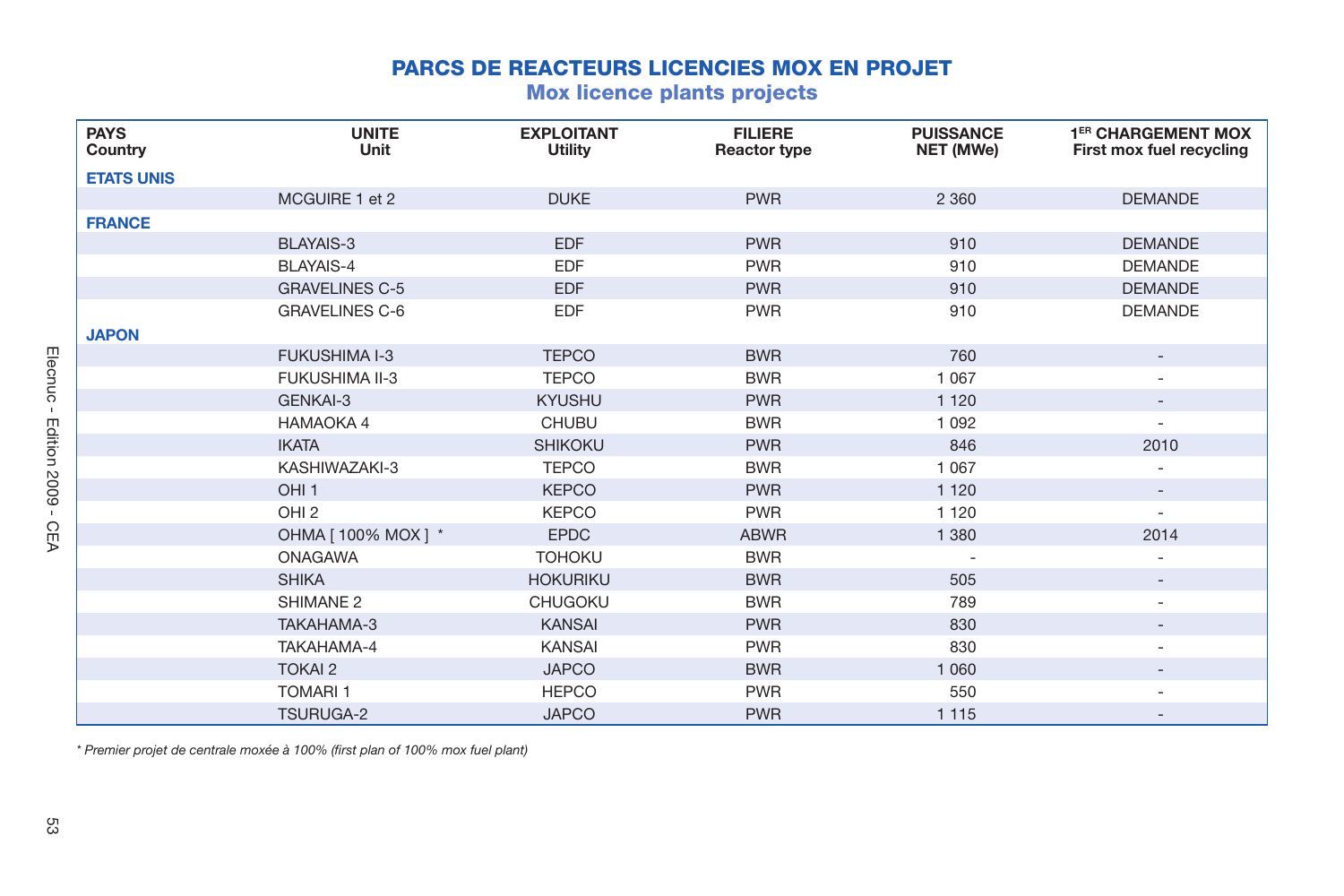**Annexe évolution historique Appendix Historical development**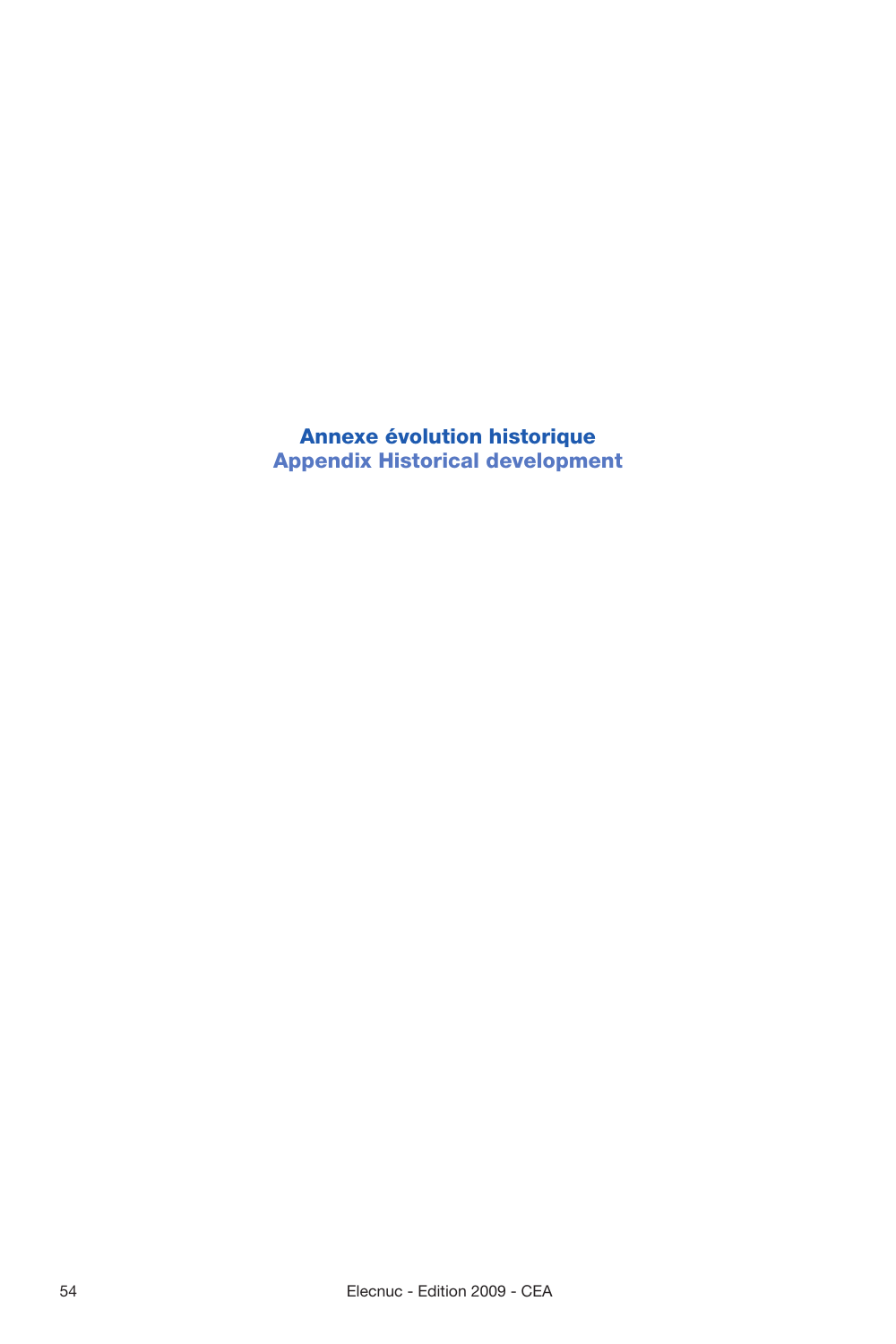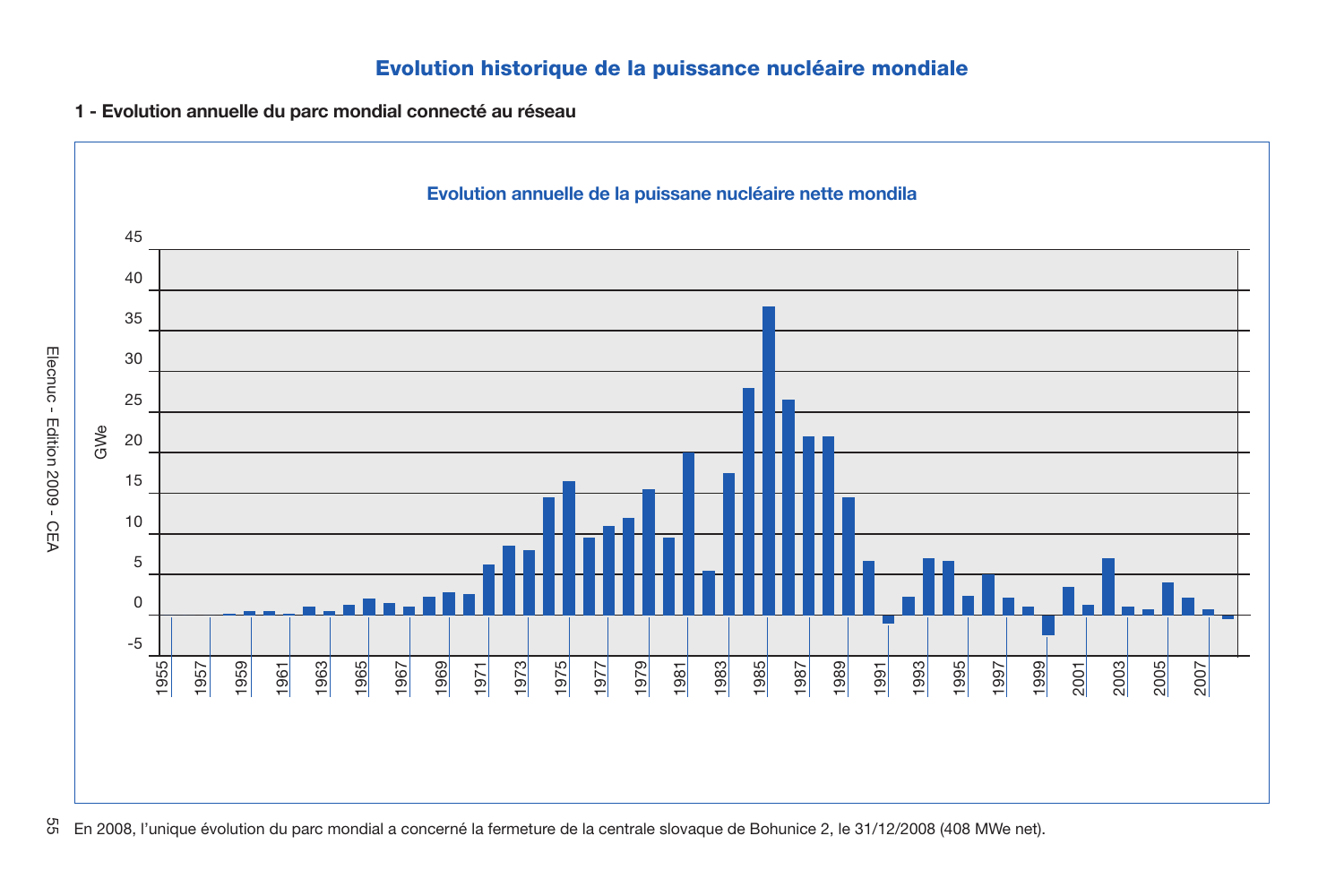

Au 31/12/2008, la puissance nette totale des 348 réacteurs connectés au réseau s'élevait à 371 774 MWe soit une baisse de 0,1 % par rapport à 2007 à comparer à une croissance mondiale moyenne du parc sur les dix dernières années de 0,7 % / an.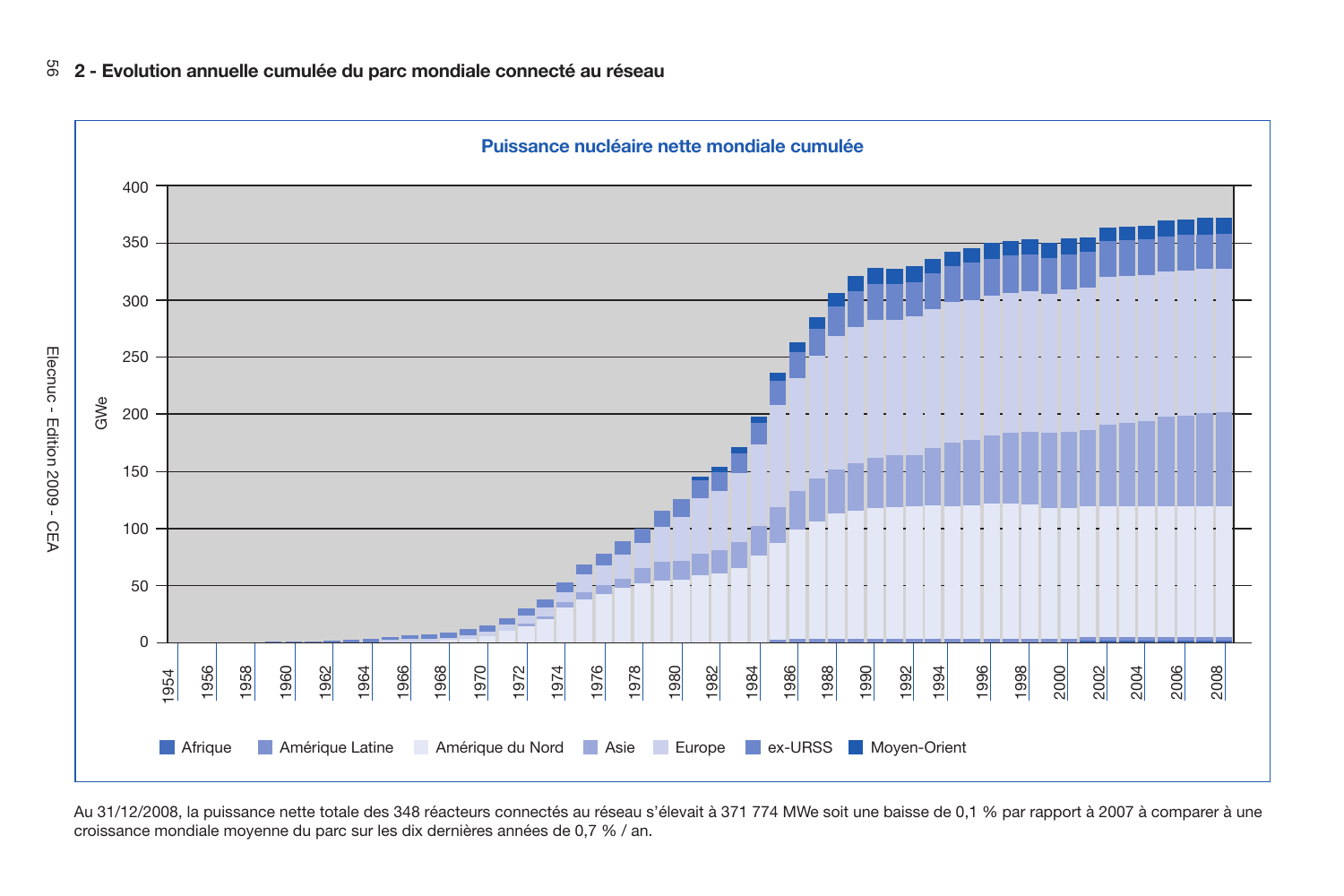**Signifi cation des sigles utilisés Meaning of the used acronyms**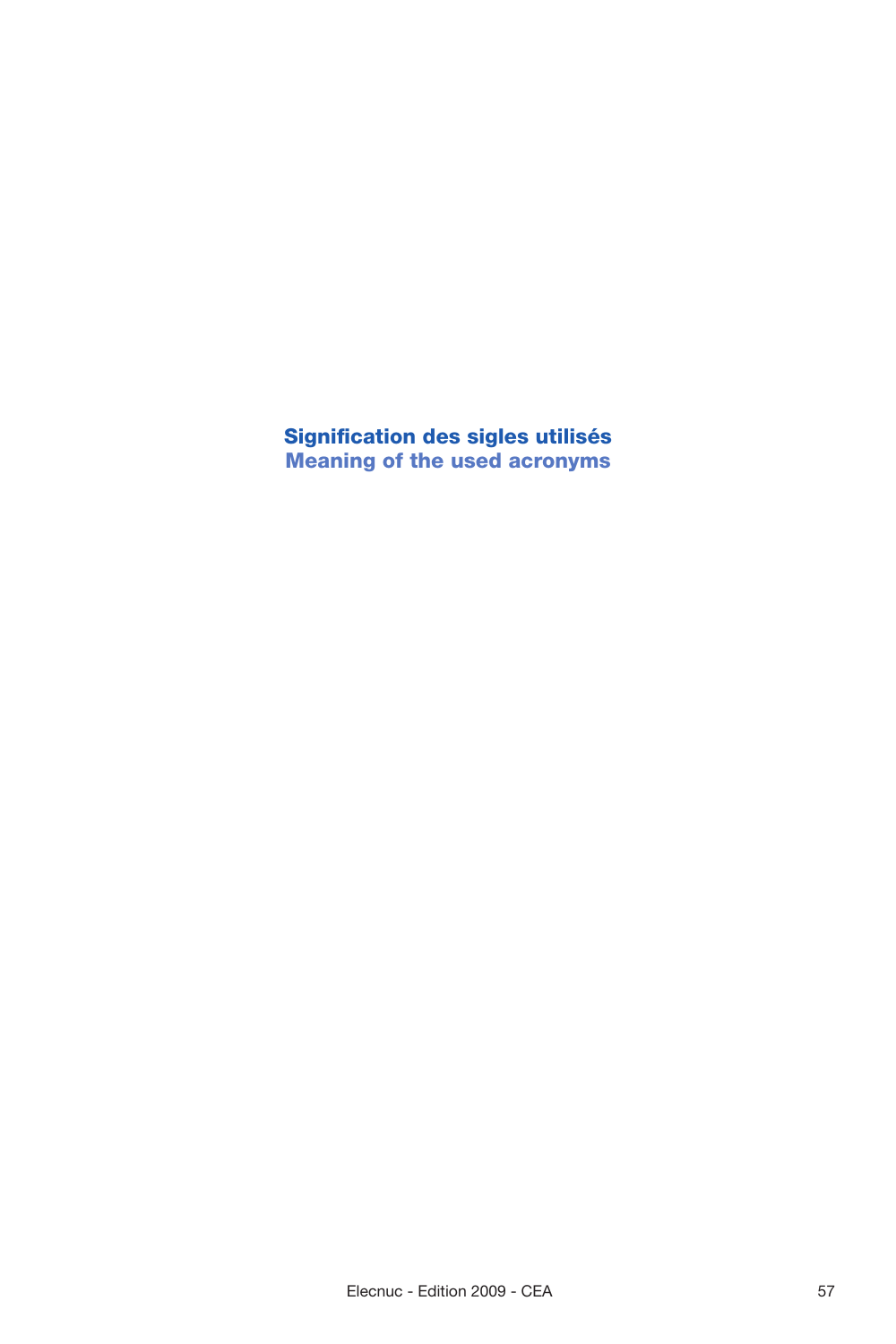# **SIGNIFICATION DES SIGLES UTILISÉS**

**Meaning of the used acronyms**

### **TYPE DE REACTEURS OU COMBUSTIBLE Reactors type and fuel.**

| <b>ABWR</b>   | : ADVANCED BOILING LIGHT WATER COOLED AND MODERATED REACTOR    |
|---------------|----------------------------------------------------------------|
| AGR           | : ADVANCED GAS COOLED GRAPHITE MODERATED REACTOR               |
| <b>APWR</b>   | : ADVANCED PRESSURISED WATER REACTOR                           |
| <b>ATR</b>    | : ADVANCED THERMAL REACTOR                                     |
| <b>BWR</b>    | : BOILING WATER REACTOR                                        |
| <b>FBR</b>    | : FAST BREEDER REACTOR.                                        |
| <b>GBWR</b>   | : GRAPHITE BOILING WATER REACTOR                               |
| <b>GCHWR</b>  | : GAS COOLED HEAVY WATER REACTOR                               |
| <b>GCR</b>    | : GAS-COOLED (GRAPHITE-MODERATED) REACTOR                      |
| <b>GFR</b>    | : GAS FAST REACTOR                                             |
| <b>GLWR</b>   | : GRAPHITE LIGHT WATER REACTOR                                 |
| <b>HRB</b>    | : HOCHTEMPERATUR-REAKTORBAU GMBH                               |
| <b>HRE</b>    | : HOMOGENEOUS REACTOR EXPERIMENTAL                             |
| HTGR          | : HIGH TEMPERATURE GAS COOLED GRAPHITE MODERATED REACTOR       |
| <b>HTR</b>    | : HIGH TEMPERATURE REACTOR                                     |
| <b>HWBLWR</b> | : HEAVY WATER BOILING LIGHT WATER REACTOR                      |
| <b>HWGCR</b>  | : HEAVY WATER MODERATED GAS COOLED REACTOR                     |
| <b>HWLWR</b>  | : HEAVY WATER MODERATED BOILING LIGHT WATER COOLED REACTOR     |
| <b>LFR</b>    | : LEAD FAST REACTOR                                            |
| <b>LWBR</b>   | : LIGHT WATER BREEDER REACTOR                                  |
| <b>LWCHWR</b> | : LIGHT WATER COOLANT HEAVY WATER REACTOR                      |
| <b>LWGR</b>   | : LIGHT WATER COOLED GRAPHITE MODERATED REACTOR                |
| LWR.          | : LIGHT WATER REACTOR                                          |
| <b>MSR</b>    | : MELT SALT REACTOR                                            |
| <b>PHWR</b>   | : PRESSURISED HEAVY WATER MODERATED AND COOLED REACTOR         |
| <b>PWR</b>    | : PRESSURISED LIGHT WATER MODERATED AND COOLED REACTOR         |
| <b>RBMK</b>   | : REAKTOR BOLCHOI MOCHTCHNOSTI KANALNI (RUSSIE).               |
| <b>REB</b>    | : REACTEUR A EAU BOUILLANTE                                    |
| <b>REP</b>    | : REACTEUR A EAU PRESSURISEE                                   |
| <b>RNR</b>    | : REACTEUR A NEUTRONS RAPIDES                                  |
| <b>SCWR</b>   | : SUPER CRITICAL WATER REACTOR                                 |
| <b>SFR</b>    | : SODIUM FAST REACTOR                                          |
| SGHWR         | : STEAM GENERATING HEAVY WATER MODERATED AND COOLED REACTOR    |
| <b>SGR</b>    | : SODIUM GRAPHITE REACTOR                                      |
| <b>VHTR</b>   | : VERY HIGH TEMPERATURE REACTOR                                |
| <b>VVER</b>   | : VODIANO VODIANOI ENERGUIETITCHESKI REAKTOR (RUSSIE) (=WWER). |
| <b>WWER</b>   | : WATER COOLED WATER MODERATED POWER REACTOR                   |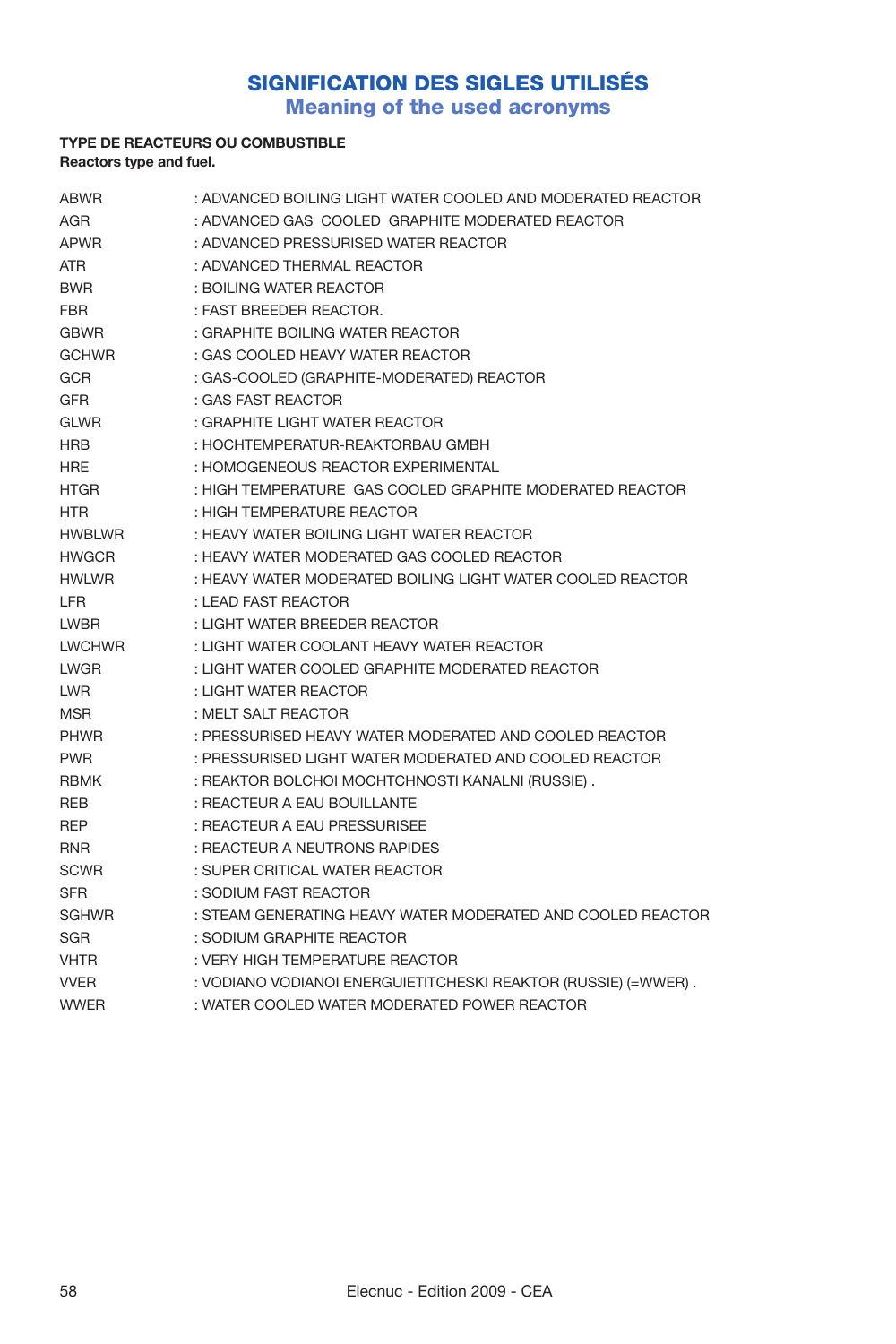| AΑ                | : ALSTHOM ATLANTIQUE                                                              |
|-------------------|-----------------------------------------------------------------------------------|
| ABB               | : ASEA BROWN BOVERI (SUEDE, SUISSE).                                              |
| <b>ABBATOM</b>    | : ABBATOM (ex ASEA-ATOM)                                                          |
| ABB-CE            | : Association ABB et CE.                                                          |
| АC                | : ALLIS CHALMERS                                                                  |
| ACECO-FRAM        | : Association ACEC, COCKERILL OUGREE PROVIDENCE et FRAMATOME (BELGIQUE - FRANCE). |
| <b>ACECOWEN</b>   | : Association ACEC, COCKERILL et WESTINGHOUSE NUCLEAR EUROPE (BELGIQUE).          |
| ACLF              | : ACECOWEN - CREUSOT LOIRE - FRAMATOME                                            |
| AECL              | : ATOMIC ENERGY OF CANADA LIMITED (CANADA).                                       |
| <b>AECL/KHI</b>   | : ATOMIC ENERGY OF CANADA LTD./KOREA HEAVY INDUSTRY CO.                           |
| <b>AECL/DHI</b>   | : ATOMIC ENERGY OF CANADA LTD./DOOSAN HEAVY INDUSTRY & CONSTRUCTION               |
| AECL-DAE          | : Association AECL et Departement of Atomic Energy (CANADA - INDE).               |
| <b>AECL-KHIC</b>  | : Association AECL et KHIC (CANADA - COREE DU SUD).                               |
| AEE               | : ATOMENERGO EXPORT (RUSSIE).                                                     |
| AEE&ZAES          | : Foreign Economic Public Limited Co.                                             |
|                   | «Atomenergoexport, Russia&Russia Production Association» Zarubezhatomenergostroy  |
| AEE,KAB           | : ATOMENERGOEXPORT, KRAFTWERKSANLAGENBAU AG                                       |
| AEE-SKODA         | : Association AEE et SKODA (RUSSIE - REPUBLIQUE TCHEQUE).                         |
| AEG               | : ALLGEMEINE ELEKTRIZITATS GESELLSCHAFT (ALLEMAGNE).                              |
| AEOI              | : ATOMIC ENERGY ORGANIZATION OF IRAN                                              |
| AEP               | : ATOMENERGO PROJEKT (RUSSIE).                                                    |
| A-F-W             | : Association ACEC, FRAMATOME et WESTINGHOUSE (BELGIQUE-FRANCE-ETATS UNIS).       |
| AMN               | : ANSALDO MECCANICO NUCLEARE SPA (ITALIE).                                        |
| AMN/GETS          | : ANSALDO MECCANICO NUCLEARE SPA / GENERAL ELECTRIC TECHNICAL SERVICES CO         |
| AMN-GE            | : Association AMN et GENERAL ELECTRIC COMPANY US (ITALIE-ETATS UNIS).             |
| ANL               | : ARGONNE NATIONAL LABORATORY (ETATS UNIS).                                       |
| <b>APC</b>        | : ATOMIC POWER CONTRUCTIONS Ltd (ROYAUME UNI).                                    |
| ASE               | : ATOMSTROY EXPORT                                                                |
| <b>ASEA ATOM</b>  | : (SUEDE) devenu ABB atom.                                                        |
| <b>ASEASTAL</b>   | : ASEA-ATOM / STAL-LAVAL                                                          |
| <b>ASPALDO</b>    | : ASPALDO                                                                         |
| AT.INTER          | : ATOMICS INTERNATIONAL (ETATS UNIS).                                             |
| B&R-KE            | : Association BURNS & ROE et KAISER ENGINEER (ETATS UNIS).                        |
| B&W               | : BABCOCK & WILCOX (ETATS UNIS).                                                  |
| <b>BASF</b>       | : BADISCHEN ANILIN & SODA-FABRIK AG (ALLEMAGNE).                                  |
| <b>BBC</b>        | : BROWN BOVERI et CIE AG (SUISSE).                                                |
| BBC-BBR           | : CONSORTIUM BBC, BBR (SUISSE-ALLEMAGNE).                                         |
| <b>BBC-GETSCO</b> | : Association BBC et GESTCO (SUISSE).                                             |
| BBK               | : BROWN BOVERI-KRUPP REAKTORBAU GMBH (ALLEMAGNE).                                 |
| BBR               | : BABCOCK BROWN BOVERI REAKTOR Gmbh (ALLEMAGNE).                                  |
| <b>BNDC</b>       | : BRITISH NUCLEAR DESIGN et CONSTRUCTION LIMITED (ROYAUME UNI).                   |
| BNFL              | : BRITISH NUCLEAR FUELS (ROYAUME UNI).                                            |
| BW                | : BADENWERK AG (ALLEMAGNE)                                                        |
| <b>BWI</b>        | : BABCOCK & WILCOX INTERNATIONAL.                                                 |
| <b>BWNT</b>       | : BABCOCK & WILCOX NUCLEAR TECHNOLOGIES.                                          |
| СE                | : COMBUSTION ENGINEERING CO (ETATS UNIS).                                         |
| <b>CEA</b>        | : COMMISARIAT A L'ENERGIE ATOMIQUE (FRANCE).                                      |
| <b>CENQ</b>       | : CORPORATION DE L'ELECTRICITE NUCLEAIRE DE QINSHAN (CHINE).                      |
| <b>CFHMGC</b>     | : CHINA FULAERJI HEAVY MECHANICAL CORP.                                           |
| CGE               | : CANADIAN GENERAL ELECTRIC (Canada)                                              |
| CGEC-AECL         | : Association CANADA-GE et AECL (CANADA).                                         |
|                   |                                                                                   |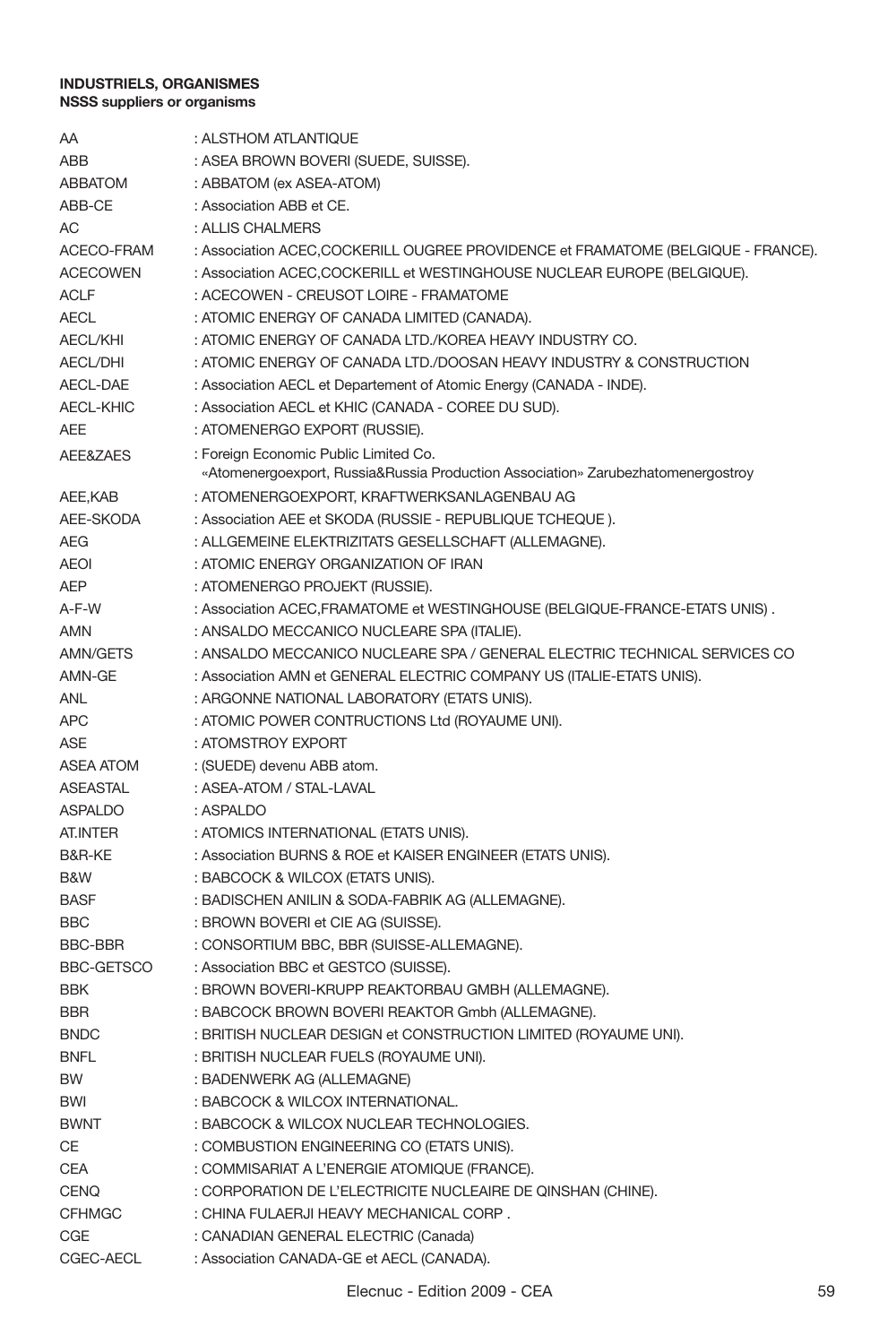| <b>CNCLNEY</b>    | : CNIM-CONSTRUCTIONS NAVALES ET INDUSTRIELLES DE MEDITERRANEE CL -<br>CREUSOT LOIRE, NEY - NEYRPIC               |
|-------------------|------------------------------------------------------------------------------------------------------------------|
| <b>CNEIC</b>      | : CHINA NUCLEAR ENERGY INDUSTRY CORPORATION (CHINE EXPORT).                                                      |
| <b>CNNC</b>       | : CHINA NATIONAL NUCLEAR CORPORATION (CHINE).                                                                    |
| COGEMA            | : COMPAGNIE GENERALE DES MATIERES NUCLEAIRES (FRANCE).                                                           |
| <b>CONSORT</b>    | : GROUPEMENT INDUSTRIEL JAPONAIS (JAPON).                                                                        |
| <b>CP-USAEC</b>   | : CITY OF PIQUA/USAEC (ETATS UNIS).                                                                              |
| <b>DAE INDE</b>   | : DEPARTMENT of ATOMIC ENERGY (INDE).                                                                            |
| <b>DBC</b>        | : Dongfang Boiler Group Co (Sichuan CHINE)                                                                       |
| DE&S              | : DUKE ENGINEERING & SERVICES (ETATS UNIS). [acquisition de Cogema]                                              |
| <b>DFEC</b>       | : DONGFANG ELECTRIC CORPORATION (CHINE)                                                                          |
| <b>DHICKAEC</b>   | : DOOSAN HEAVY INDUSTRIES & CONSTRUCTION CO.LTD./KOREA ATOMICENERGY RESEARCH<br>INSTITUTE/COMBUSTION ENGINEERING |
| <b>DHICKOPC</b>   | : DOOSAN HEAVY INDUSTRIES & CONSTRUCTION CO.LTD./KOREA POWER ENGINEERING<br>COMPANY/ COMBUSTION NGINEERING       |
| <b>DOE</b>        | : DEPARTMENT of ENERGY (ETATS UNIS).                                                                             |
| <b>DOOSAN</b>     | : DOOSAN HEAVY Industries & Construction (Corée du Sud)                                                          |
| EE                | : THE ENGLISH ELECTRIC CO LIMITED (ROYAUME UNI).                                                                 |
| EE/B&W/T          | : THE ENGLISH ELECTRIC CO. LTD / BABCOCK & WILCOX CO. / TAYLOR WOODROW<br>CONSTRUCTION LTD.                      |
| EI                | : ELETTRONUCLEARE ITALIANA (ITALIE).                                                                             |
| EI-WEST           | : Association El et WESTINGHOUSE (ITALIE-ETATS UNIS).                                                            |
| <b>EPDC</b>       | : ELECTRIC POWER DEVELOPMENT CO Ltd (JAPON).                                                                     |
| <b>ERDA-WEST</b>  | : ENERGY RESEARCH & DEVELOPMENT ADMINISTRATION et WESTINGHOUSE (ETATS UNIS).                                     |
| <b>FAEA</b>       | : FEDERAL ATOMIC ENERGY AGENCY (Russie)                                                                          |
| <b>FRAM</b>       | : FRAMATOME                                                                                                      |
| <b>FRAMACEC</b>   | : FRAMACECO (FRAMATOME-ACEC-COCKERILL) (France-Belgique)                                                         |
| Framatome ANP     | : joint-venture Framatome et Siemens activités nucléaires                                                        |
| GА                | : GENERAL ATOMIC COMPANY (ETATS UNIS).                                                                           |
| <b>GAAA</b>       | : GROUPEMENT ATOMIQUE ALSACIENNE ATLANTIQUE                                                                      |
| GE                | : GENERAL ELECTRIC COMPANY (ETATS UNIS).                                                                         |
| GEC               | : GENERAL ELECTRIC COMPANY                                                                                       |
| <b>GE-HITACHI</b> | : Association GE et HITACHI (ETATS UNIS-JAPON).                                                                  |
| <b>GE-TOSHIBA</b> | : Association GE et TOSHIBA (ETATS UNIS-JAPON).                                                                  |
| <b>GETSCO</b>     | : GENERAL ELECTRIC TECHNICAL SERVICES CO (ETATS UNIS).                                                           |
| GGA               | : GULF GENERAL ATOMIC (ETATS UNIS).                                                                              |
| <b>GKW</b>        | : GEMEINSCHAFTSKERNKRAFTWERK GROHNDE GmbH (ALLEMAGNE).                                                           |
| <b>GNEPRWRA</b>   | : GENERAL NUCLEAR ENGINEERING et PUERTO RICO WATER RESOURCES AUTHORITY<br>(ETATS UNIS).                          |
| <b>GTM</b>        | : GRANDS TRAVAUX DE MARSEILLE                                                                                    |
| <b>HANJ</b>       | : HANJUNG(COREE DU SUD)                                                                                          |
| <b>HEW</b>        | : HAMBURGISCHE ELEKTRIZITATSWERKE AG (ALLEMAGNE).                                                                |
| <b>HITA/GE</b>    | : HITACHI LTD./GENERAL ELECTRIC CO.                                                                              |
| <b>HITACHI</b>    | : HITACHI CO LTD (JAPON).                                                                                        |
| HRB               | : HOCHTEMPERATUR-REAKTORBAU GMBH                                                                                 |
| IA                | : INTERATOM INTERNATIONALE ATOMREAKTORBAU GMBH                                                                   |
| IAW               | : ISAR AMPERWERKE (ALLEMAGNE).                                                                                   |
| <b>ICL/FE</b>     | : INTERNATIONAL COMBUSTION LTD. / FAIREY ENGINEERING LTD.                                                        |
| <b>IND FRANCE</b> | : GROUPEMENT INDUSTRIEL FRANCAIS (FRANCE).                                                                       |
| <b>IND JAPON</b>  | : INDUSTRIELS JAPONAIS (JAPON).                                                                                  |
| <b>INTERATOM</b>  | : INTERNATIONALE ATOMREAKTORBAU Gmbh (ALLEMAGNE).                                                                |
|                   |                                                                                                                  |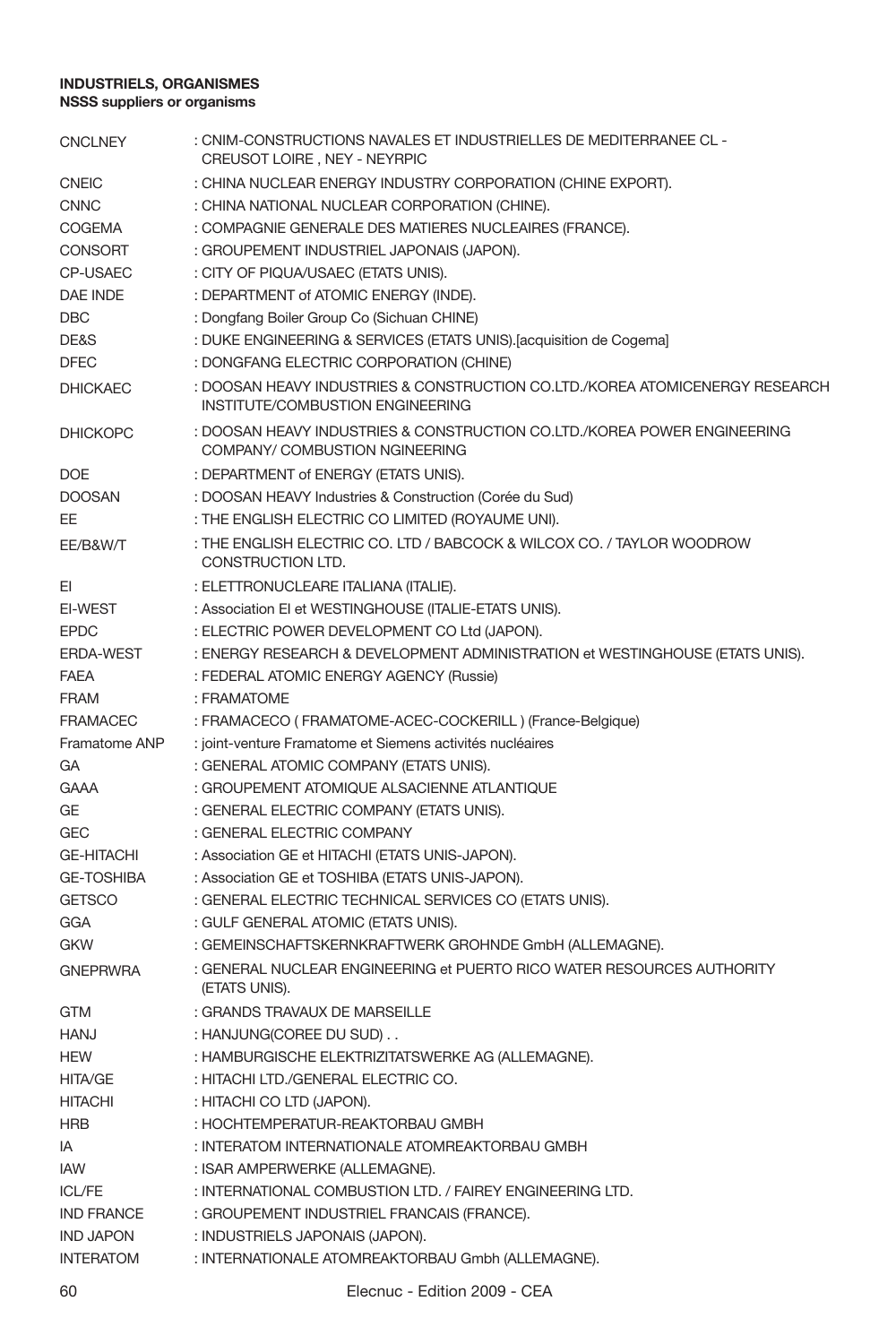| <b>IZZ</b>      | : Izhorskiye Zavody                                                           |
|-----------------|-------------------------------------------------------------------------------|
| <b>JAERI</b>    | : JAPAN ATOMIC ENERGY RESEARCH INSTITUTE (JAPON).                             |
| <b>KEDO</b>     | : KOREAN ENERGY DEVELOPMENT ORGANISATION (COREE).                             |
| KHIC            | : KOREA HEAVY INDUSTRIES AND CONSTRUCTION CO (COREE DU SUD).[voir Doosan]     |
| KHIC-CE         | : Association KHIC et CE (COREE DU SUD).                                      |
| <b>KKN</b>      | : KERNKRAFTWERK NIEDERAICHBACH (ALLEMAGNE).                                   |
| <b>KKP</b>      | : KERNKRAFTWERK PHILIPPSBURG (ALLEMAGNE).                                     |
| <b>KONSORT</b>  | : KONSORTIUM THTR (ALLEMAGNE).                                                |
| <b>KWU</b>      | : (SIEMENS) KRAFTWERK UNION AG (ALLEMAGNE).                                   |
| <b>KWU/STOR</b> | : KRAFTWERK UNION AG / STORK                                                  |
| <b>LEVIVIER</b> | : LEVIVIER                                                                    |
| M               | : MITSUBISHI HEAVY INDUSTRY LTD                                               |
| <b>MAEC</b>     | : MAEC-Kazatomprom MANGISHLAK ATOMIC ENERGY COMPLEX                           |
| MAEP            | : MINATOMENERGOPROM, MINISTRY OF NUCLEAR POWER AND INDUSTRY(RUSSIE)           |
| <b>MAPI</b>     | : MITSUBISHI ATOMIC POWER INDUSTIES INC (JAPON).                              |
| MHI             | : MITSUBISHI HEAVY INDUSTRIES LIMITED (JAPON).                                |
| MNE             | : MINISTRY OF NUCLEAR ENERGY OF RUSSIAN FEDERATION                            |
| <b>MPP</b>      | : MANGISHLAK POWER PLANT                                                      |
| <b>NBEPC</b>    | : NEW BRUNSWICK ELECTRIC POWER COMMISSION (CANADA).                           |
| NEI.P           | : NEI PARSONS                                                                 |
| <b>NIRA</b>     | : NUCLEARE ITALIANA REATTORI AVANZATI (ITALIE).                               |
| <b>NNEGC</b>    | : NATIONAL NUCLEAR ENERGY GENERATING COMPANY ENERGOATOM                       |
| <b>NNC</b>      | : NATIONAL NUCLEAR CORP (ROYAUME UNI).                                        |
| <b>NOVATOME</b> | : NOVATOME (FRANCE).                                                          |
| <b>NPC UK</b>   | : NUCLEAR POWER CO LTD (ROYAUME UNI).                                         |
| <b>NPCIL</b>    | : NUCLEAR POWER CORPORATION OF INDIA LTD.                                     |
| <b>NPPA</b>     | : NORTH OF POLAND POWER AUTHORITY (POLOGNE).                                  |
| OH/AECL         | : ONTARIO HYDRO / ATOMIC ENERGY OF CANADA LTD.                                |
| <b>OPS</b>      | : OFFSHORE POWER SYSTEMS (ETATS UNIS).                                        |
| OPS-WEST        | : Association OPS et WEST (ETATS UNIS).                                       |
| ORNL            | : OAKRIDGE NATIONAL LABORATORY (ETATS UNIS).                                  |
| PAA             | : PRODUCTION AMALGAMATION 'ATOMMASH', VOLGODONSK (RUSSIE)                     |
| PAIP            | : PRODUCTION AMALGAMATION IZHORSKY PLANT ATOMMASH, VOLGODONSK, RUSSIA         |
| PCI             | : POWER CUTTING INC (filiale de West ETATS UNIS).                             |
| <b>PNC</b>      | : POWER REACTOR & NUCLEAR FUEL DEVELOPMENT CORP (JAPON).                      |
| <b>PPC</b>      | : PWR POWER PROJECTS                                                          |
| <b>PVO</b>      | : PERUSVOIMA (FINLANDE).                                                      |
| <b>PWC</b>      | : Pinnacle West Capital Corp (USA)                                            |
| <b>RDM</b>      | : Rotterdamse Droogdok Maatschappij (RDM) in Rotterdam (NL)                   |
| S/KWU           | : SIEMENS/KRAFTWERK UNION AG                                                  |
| <b>SACM</b>     | : SOCIETE ALSACIENNE DE CONSTRUCTIONS MECANIQUES                              |
| <b>SBF</b>      | : SHANGHAI BOILER FACTORY (CHINE).                                            |
| <b>SBK</b>      | : SCHNELL BRUTER KERNKRAFTWERKSGESSELSCHAFT (ALLEMAGNE).                      |
| <b>SEMMW</b>    | : SHANGHAI ELECTRIC MANUFACTURING (CHINE).                                    |
| <b>SIEMENS</b>  | : SIEMENS AG                                                                  |
| SIEM-KWU        | : REGROUPEMENT INDUSTRIEL SIEMENS et KWU (ALLEMAGNE FEDERALE).                |
| <b>SKODA</b>    | : SKODA CONCERN NUCLEAR POWER PLANT WORKS                                     |
| <b>SNERDI</b>   | : SHANGHAI NUCLEAR ENGINEERING RESEARCH AND DESIGN INSTITUTE (CHINE).         |
| <b>SOGERCA</b>  | : Ste GENERALE POUR L'ENTREPRISE DE REACTEURS et CENTRALES ATOMIQUES (FRANCE) |
| <b>SSEB</b>     | : SOUTH OF SCOTLAND ELECTRICITY BOARD (ROYAUME UNI).                          |
| STORK/H         | : STORK - HOLEC                                                               |
|                 |                                                                               |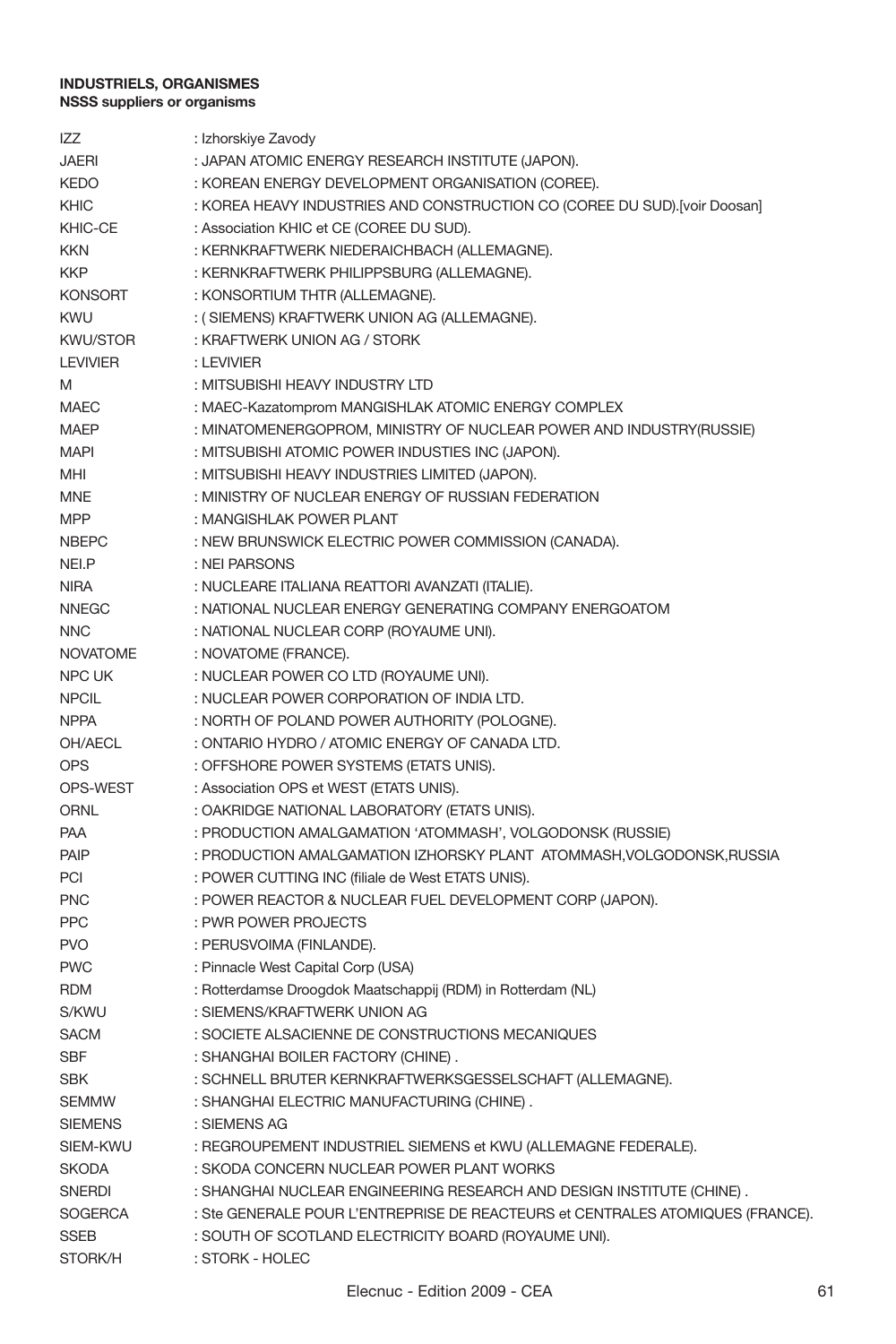| т                | : TOSHIBA CORPORATION/GENERAL ELECTRIC CO.              |
|------------------|---------------------------------------------------------|
| TEK-AECL         | : TURKIYE ELECTRIK KURUMU et AECL (TURQUIE-CANADA).     |
| TH-ATOM          | : THERMATOM AG (SUISSE).                                |
| <b>TNPG</b>      | : THE NUCLEAR POWER GROUP (ROYAUME UNI).                |
| <b>TOSHI/GE</b>  | : TOSHIBA CORPORATION/GENERAL ELECTRIC CO.              |
| <b>TOSHIBA</b>   | : TOKYO SHIBAURA ELECTRIC CO (JAPON).                   |
| TOS-HIT-GE       | : Association TOSHIBA. HITASHI et GE (JAPON).           |
| <b>TW</b>        | : TAYLOR WOODROW CONSTRUCTION (ROYAUME UNI).            |
| <b>UEC</b>       | : UNITED ENGINEERS AND CONTRACTORS                      |
| <b>UKAEA</b>     | : UNITED KINGDOM ATOMIC ENERGY AUTHORITY (ROYAUME UNI). |
| <b>VARIOUS</b>   | : «VARIOUS»                                             |
| WEST             | : WESTINGHOUSE ELECTRIC CORP (ETATS UNIS).              |
| <b>WEST-MAPI</b> | : Association WEST et MAPI (ETATS UNIS-JAPON).          |
| <b>WH</b>        | : WESTING HOUSE                                         |
|                  |                                                         |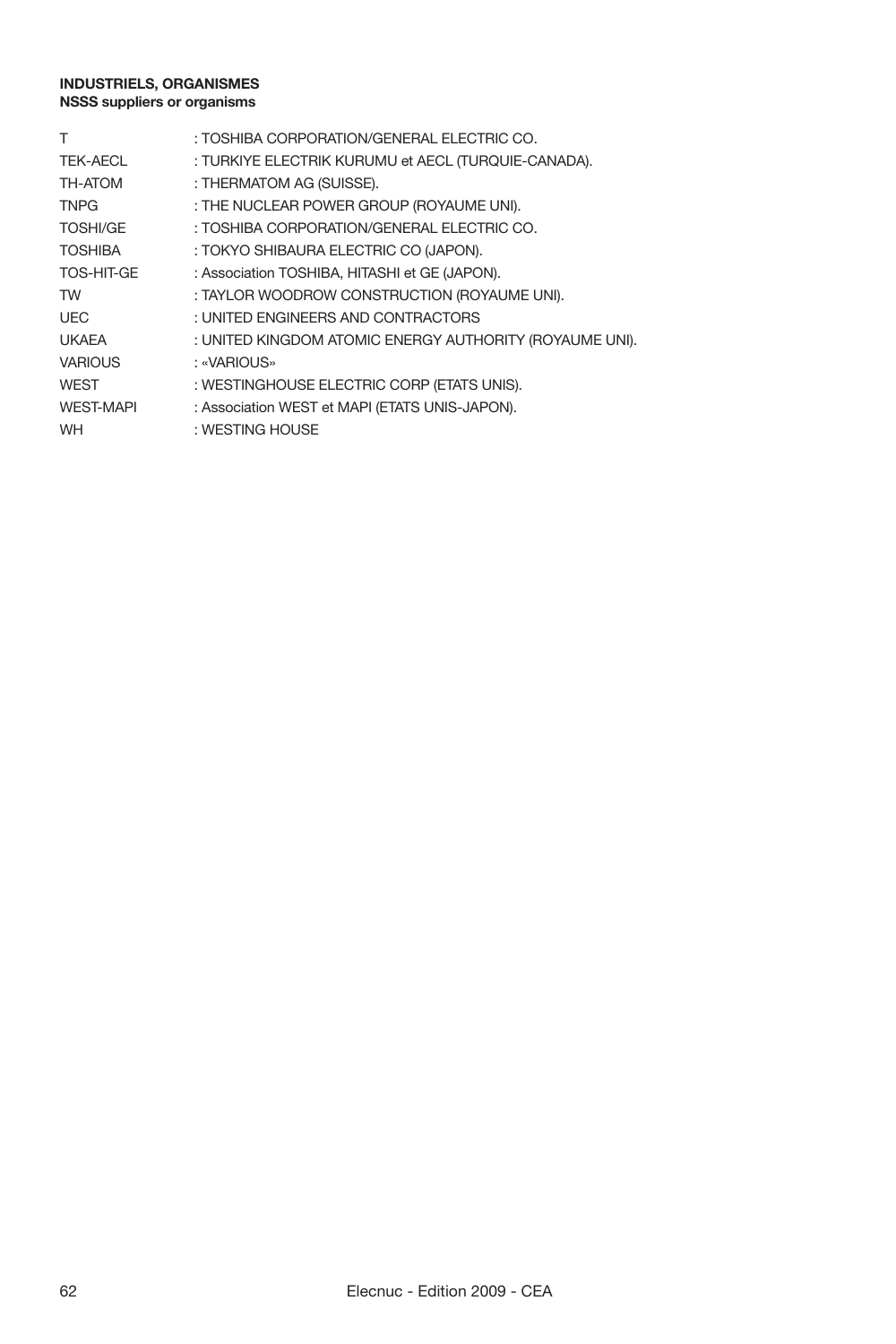| <b>AEA TECHN</b>      | : AEA TECHNOLOGY (ROYAUME UNI).                                                     |
|-----------------------|-------------------------------------------------------------------------------------|
| AEC/NPPD              | : HALLAM Nuclear Power Facility                                                     |
| AEP                   | : American Electric Power [ holding 6 compagnies, IMP fusion CSW] (ETATS-UNIS)      |
| <b>ALP</b>            | : ALABAMA POWER CO.                                                                 |
| AMEREN                | : JOINT VENTURE de Union Electric Co et CIPSCO (USA)                                |
| AMERGEN(E)            | : AMERGEN ENERGY Co. ; JOINT VENTURE BE (UK) et PECO Energy [EXELON](USA) 50-50     |
| ANA                   | : ASOCIACION NUCLEAR ASCO (ESPAGNE)                                                 |
| ANAV                  | : ASOCIACION NUCLEAR ASCO-VANDELLOS A.I.E. (ENDESA/ID)                              |
| <b>ANPP</b>           | : ARIZONA NUCLEAR POWER PROJECT                                                     |
| ANPPJSC               | : Joint Stock Company Armenian NPP                                                  |
| ANV                   | : ASOCIACION NUCLEAR VANDELLOS-2 (ESPAGNE)                                          |
| AP&L                  | : ARKANSAS POWER AND LIGHT COMPANY (ETATS UNIS)                                     |
| APS                   | : ARIZONA PUBLIC SERVICE CO (ETATS UNIS).                                           |
| AVR                   | : ARBEITSGEMEINSCHAFT VERSUCH REAKTOR (ALLEMAGNE).                                  |
| <b>AZPSCO</b>         | : ARIZONA PUBLIC SERVICE CO. (Etats-Unis)                                           |
| <b>BAG</b>            | : BAYERNWERK AG Filiale de VIAG (ALLEMAGNE)                                         |
| <b>BAG-IAW</b>        | : BAYERNWERK AG-ISAR AMPERWERKE (ALLEMAGNE)                                         |
| BE                    | : BRITISH ENERGY: regroupement de SNL et Nuclear Electric (ROYAUME-UNI)             |
| <b>BEG</b>            | : British Energy Group Plc                                                          |
| BG&F                  | : BALTIMORE GAS & ELECTRIC CO (ETATS UNIS).                                         |
| <b>BHAVINI</b>        | : Bharatiya Nabhikiya Vidyut Nigam Limited                                          |
| <b>BHWR</b>           | : BOILING HEAVY WATER REACTOR                                                       |
| <b>BKAB</b>           | : BARSEBECK KRAFT AB                                                                |
| <b>BKW</b>            | : BKW ENERGIE AG                                                                    |
| BOST.ED               | : BOSTON EDISON CO (ETATS UNIS).                                                    |
| <b>BRUCEPOW</b>       | : BRUCE POWER                                                                       |
| <b>BV GKN</b>         | : BV GEMEENSCHAPPELIJKE KERNENERGIECENTRALE NEDERLAND (BV GKN)                      |
| <b>CCNPP</b>          | : Calvert Cliffs Nuclear Power Plant Inc.                                           |
| CEA/EDF               | : COMMISSARIAT A L'ENERGIE ATOMIQUE / ELECTRICITE DE FRANCE                         |
| CEGB                  | : CENTRAL ELECTRICITY GENERATING BOARD (ROYAUME UNI).                               |
| CEI                   | : CLEVELAND ELECTRIC ILLUMINATING CO (ETATS UNIS).                                  |
| <b>CEN/SCK</b>        | : CENTRE D'ETUDE DE L'ENERGIE NUCLEAIRE / STUDIECENTRUM VOOR KERNENERGIE            |
| CEZ                   | : CESKE ENERGETICKE ZAVODY (REP TCHEQUE); CZECH POWER COMPANY, CEZ a.s.             |
| <b>CFE</b>            |                                                                                     |
|                       | : COMISION FEDERAL DE ELECTRICIDAD<br>: COMISION FEDERAL DE ELECTRICIDAD (MEXIQUE). |
| <b>CFEM</b>           |                                                                                     |
| CG&E                  | : CINCINNATI GAS & ELECTRIC CO (ETATS UNIS).                                        |
| CHUBU                 | : CHUBU ELECTRIC POWER COMPANY (JAPON).                                             |
| CHUGOKU               | : CHUGOKU ELECTRIC POWER COMPANY (JAPON).                                           |
| CL&P                  | : Connecticut Light and Power Company {subsidiarie of NU} (ETATS UNIS).             |
| <b>CNA</b>            | : CENTRAL NUCLEAR ALMARAZ (ESPAGNE)                                                 |
| CNAT                  | : CENTRALES NUCLEARES ALMARAZ-TRILLO(ID/ UFG/ ENDESA/ HC/ NUCLENOR)                 |
| CNP                   | : CONSORTIUM EOS, NOK, FMB (SUISSE)                                                 |
| <b>CNT</b>            | : CENTRAL NUCLEAR TRILLO (ESPAGNE).                                                 |
| <b>CNV</b>            | : CENTRAL NUCLEAR VALDECABALLEROS (ESPAGNE)                                         |
| CofPiqua              | : City of Piqua Government                                                          |
| COM.ED                | : COMMONWEALTH EDISON CO (ETATS UNIS).                                              |
| CON.ED                | : CONSOLIDATED EDISON CO (ETATS UNIS).                                              |
| CONSENEC              | : CONSUMERS ENRGY CO (Etats-Unis)                                                   |
| CONST                 | : CONSTELLATION NUCLEAR GROUP                                                       |
| CONSTELLATION<br>E,G, | : Constellation Energy Group avec filiale BG&E et HVAC, ORION Power Holdings        |
| CP&L                  | : CAROLINA POWER & LIGHT CO (ETATS UNIS).                                           |
| CPC                   | : CONSUMERS POWER CO (ETATS UNIS).                                                  |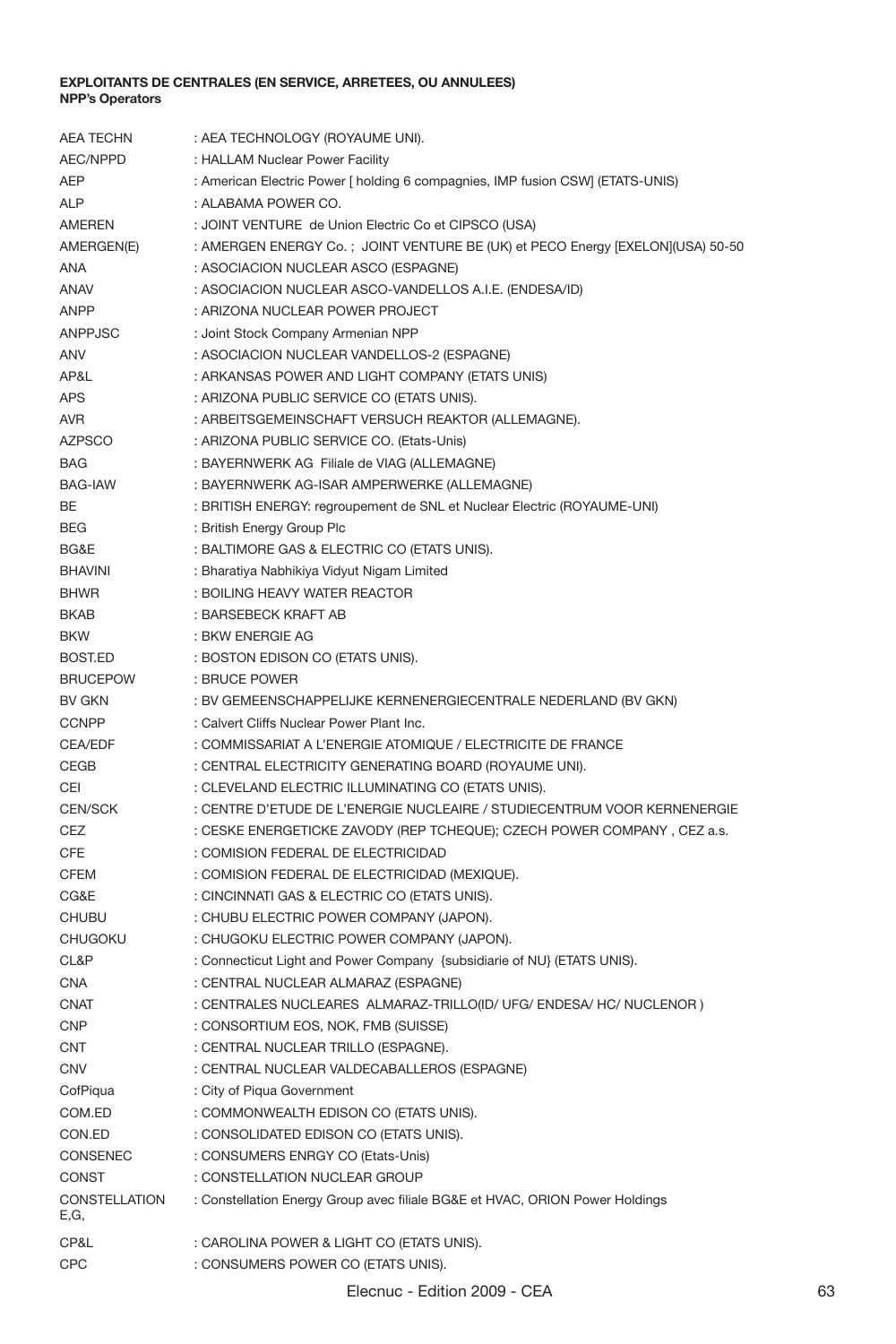| <b>CVNPA</b>        | : CAROLINAS VIRGINIA NUCLEAR POWER ASSOCIATES (ETATS UNIS).                                                      |
|---------------------|------------------------------------------------------------------------------------------------------------------|
| <b>CVPA</b>         | : CAROLINAS-VIRGINIA NUCLEAR POWER ASSOC.                                                                        |
| <b>CYAPC</b>        | : CONNECTICUT YANKEE ATOMIC POWER CO (ETATS UNIS).                                                               |
| <b>CYAPC</b>        | : CONNECTICUT YANKEE ATOMIC POWER CO.                                                                            |
| <b>DELMARVA</b>     | : DELMARVA POWER & LIGHT CO (ETATS UNIS).                                                                        |
| DET.EDISON          | : DETROIT EDISON CO FILIALE DE DTE Energy (ETATS UNIS).                                                          |
| DETED               | : DETROIT EDISON CO.                                                                                             |
| DOE DUQU            | : Department of Energy and Duquesne Light Co.                                                                    |
| DOE/PRWR            | : DOE & PUERTO RICO WATER RESOURCES                                                                              |
| <b>DOMENGY</b>      | : DOMINION ENERGY KEWAUNEE (Etats-Unis)                                                                          |
| <b>DOMIN</b>        | : DOMINION VIRGINIA POWER                                                                                        |
| <b>DOMINION R</b>   | : Dominion Resources Incorporated parent company of VEPCO (ETATS UNIS).                                          |
| <b>DPC</b>          | : DAIRYLAND POWER COOPERATIVE (ETATS UNIS).                                                                      |
| <b>DPRK</b>         | : DPRK - TONGHAE NPP (Corée du Nord)                                                                             |
| <b>DUKE</b>         | : DUKE POWER CO.                                                                                                 |
| <b>DUKE ENERGY</b>  | : Fusion de DUKE POWER CO avec PAN ENERGY CORP (ETATS UNIS).                                                     |
| <b>DUQUESNE</b>     | : DUQUESNE LIGHT CO (ETATS UNIS).                                                                                |
| <b>DVP</b>          | : Dominion Virginia Power (ETATS UNIS).                                                                          |
| <b>FBO</b>          | : ELECTROSTATION BOHUNICE                                                                                        |
| <b>EDF</b>          | : ELECTRICITE DE FRANCE (FRANCE).                                                                                |
| <b>EDL</b>          | : ELECTRICITE DE Laufenbourg (SUISSE)                                                                            |
| ED-NU               | : Consolidated Edison buy Northeast Utilities on september 1999 (Etats Unis)                                     |
| <b>ELECTRAB</b>     | : ELECTRABEL M. V. NUCLEAIRE PRODUKTIE SA filiale (40 % parts) Tractebel (BELGIQUE).                             |
| ELETRONU            | : ELETRONUCLEAR filiale Termonucleares de ELETROBRAS ( BRESIL)                                                   |
| <b>EMO</b>          | : ELECTROSTATION MOCHOVCE                                                                                        |
| EnBW                | : Energie Baden Wûrtemberg AG = Association EVS ET BW (ALLEMAGNE).[35 % parts à EDF]                             |
| <b>ENDESA</b>       | : EMPRESA NACIONAL DE ELECTRICIDAD SA (ESPAGNE).                                                                 |
| ENEL                | : ENTE NAZIONALE PER L'ENERGIA ELETTRICA (ITALIE).                                                               |
| <b>ENERGYNW</b>     | : Energy Nortwest                                                                                                |
| <b>EnKK</b>         | : EnBW Kernkraft GmbH (Sitz in Obrigheim)                                                                        |
| <b>ENTERGY</b>      | : GROUPEMENT de SERI avec GSU et AP&L et LPL (ETATS UNIS).                                                       |
| <b>ENTGS</b>        | : ENTERGY GULF STATES INC.                                                                                       |
| <b>ENTGARKS</b>     | : ENTERGY ARKANSAS (Etats-Unis)                                                                                  |
| <b>EON</b>          | : E.ON Kernkraft GmbH; JOINT VENTURE DE VEBA (PE) ET VIAG (BayenWerk) {Allemagne}.                               |
| EOS                 | : SA L'ENERGIE DE L'OUEST SUISSE (SUISSE).                                                                       |
| EPZ                 | : NV ELECTRICITEITS-PRODUKTIE MAATSCHAPPIJ ZUID (PAYS BAS).                                                      |
| <b>ESCOM</b>        | : ELECTRICITY SUPPLY COMMISSION (AFRIQUE DU SUD).                                                                |
| <b>ESKOM</b>        | : ESKOM                                                                                                          |
| <b>EVS</b>          | : ENERGIE VERSORGUNG SCHWABEN AG (ALLEMAGNE).                                                                    |
| EWN                 | : ENERGIEWERKE NORD GMBH                                                                                         |
| <b>EXELON Corp</b>  | : JOINT VENTURE DE UNICOM (Com ED) ET PECO (ETATS UNIS).                                                         |
| <b>FENOC</b>        | : FIRST ENERGY NUCLEAR OPERATING CO.                                                                             |
| <b>First Energy</b> | : Groupement de Ohio Edison, Pennsylvania Power, Cleveland Electric I, Toledo Edison, achat GPU<br>(ETATS UNIS). |
| <b>FKA</b>          | : FORSMARK KRAFTGRUPP AB                                                                                         |
| FMB ou BKW          | : FORCES MOTRICES BERNOISES SA, BERNISCHE KRAFTWERKE AG (SUISSE).                                                |
| <b>FORTUM</b>       | : Fusion de l'électricien IVO et pétrolier et gazier NESTE (FINLANDE).                                           |
| <b>FORTUMPH</b>     | : FORTUM POWER AND HEAT OY (former IVO)                                                                          |
| <b>FPC</b>          | : FLORIDA POWER CORP (ETATS UNIS).                                                                               |
| <b>FPL</b>          | : FLORIDA POWER & LIGHT CO (ETATS UNIS).                                                                         |
| <b>FPLDUANE</b>     | : FPL ENERGY DUANE ARNOLD (Etats-Unis)                                                                           |
| <b>FURNAS</b>       | : FURNAS CENTRAIS ELECTRICAS privatisé (BRESIL).                                                                 |
| <b>GKN</b>          | : GEMEENSCHAPPELIJKE KERNENERGIECENTRALE NEDERLAND (PAYS BAS).                                                   |
| $\sim$ $\Lambda$    | $F_{\text{d}}(k) = 0000$                                                                                         |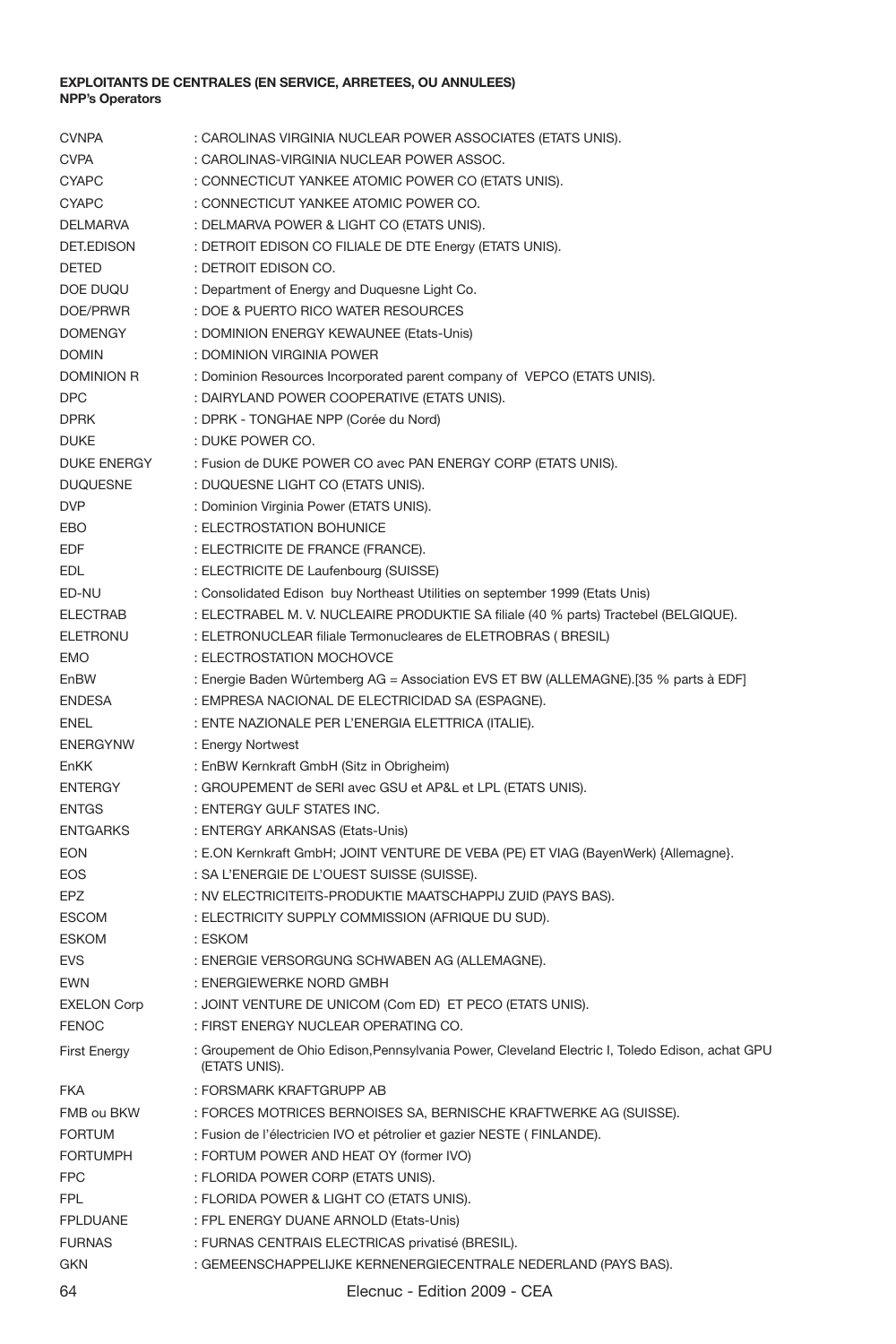| <b>GKN</b>        | : GEMEINSCHAFTKERNKRAFTWERK NECKAR gmbh (ALLEMAGNE).                    |
|-------------------|-------------------------------------------------------------------------|
| GKT               | : GEMEINSCHAFTSKERNKRAFTWERK TULLNERFELD GmbH (AUTRICHE).               |
| <b>GNPJVC</b>     | : GUANGDONG NUCLEAR POWER JOINT VENTURE COMPANY,LTD (CHINE).            |
| <b>GOSCOMATOM</b> | : EXPLOITANT UKRAINIEN                                                  |
| GP                | : GEORGIA POWER CO (ETATS UNIS).                                        |
| GPU               | : GENERAL PUBLIC UTILITIES NUCLEAR (ETATS UNIS).                        |
| GSU               | : Gulf States Utilities Company,                                        |
| HBG               | : HEISSDAMPFREAKTOR BETRIELSGESELLSCHAFT MBH (ALLEMAGNE).               |
| <b>HDR</b>        | : HEISSDAMPFREAKTOR-BETRIEBSGESELLSCHAFT MBH.                           |
| <b>HEPCO</b>      | : HOKKAIDO ELECTRIC POWER CO.                                           |
| HEW-PE            | : Association HEW et PE (ALLEMAGNE).                                    |
| <b>HIFRENSA</b>   | : HISPANO-FRANCESA DE ENERGIA NUCLEAR SA (ESPAGNE).                     |
| <b>HLP</b>        | : HOUSTON LIGHTING & POWER CO (ETATS UNIS).                             |
| <b>HKG</b>        | : HOCHTEMPERATUR KERNKRAFWERK GmbH (ALLEMAGNE).                         |
| <b>HKG</b>        | : HOCHTEMPERATUR-KERNKRAFTWERK GMBH                                     |
| <b>HOKKAIDO</b>   | : HOKKAIDO ELECTRIC POWER CO INC (JAPON).                               |
| <b>HOKURIKU</b>   | : HOKURIKU ELECTRIC POWER CO INC (JAPON)                                |
| HO                | : HYDRO QUEBEC                                                          |
| HYD.QUEBEC        | : HYDRO QUEBEC (CANADA).                                                |
| I&ME              | : INDIANA & MICHIGAN ELECTRIC CO (ETATS UNIS).                          |
| IA                | : INTERATOM INTERNATIONALE ATOMREAKTORBAU GMBH                          |
| ID                | : IBERDROLA, S.A. (ESPAGNE).                                            |
| <b>IFLP</b>       | : IOWA ELECTRIC LIGHT & POWER CO (ETATS UNIS).                          |
| <b>IMPCO</b>      | : INDIANA MICHIGAN POWER CO.                                            |
| <b>INPP</b>       | : IGNALINA NUCLEAR POWER PLANT                                          |
|                   |                                                                         |
| <b>IPC</b>        | : ILLINOIS POWER COMPANY (ETATS UNIS).                                  |
| <b>IPLC</b>       | : IOWA POWER & LIGHT CO (ETATS UNIS).                                   |
| <b>IVO</b>        | : IMATRAN VOIMA OY (FINLANDE).                                          |
| JAEA              | : JAPAN ATOMIC ENERGY AGENCY                                            |
| <b>JAPCO</b>      | : JAPAN ATOMIC POWER CO (JAPON).                                        |
| <b>JAVYS</b>      | : JADROVA VYRADOVACIA SPOLOCNOST/NUCLEAR DECOMMISSIONING COMPANY, plc., |
| <b>JCPL</b>       | : JERSEY CENTRAL POWER & LIGHT CO (ETATS UNIS).                         |
| <b>JEA</b>        | : JACKSONVILLE ELECTRIC AUTHORITY (ETATS UNIS).                         |
| JNC               | : Japan Nuclear Cycle Developement Institute                            |
| <b>JNPC</b>       | : Jiangsu Nuclear Power Corporation                                     |
| JSC               | : JOINT STOCK COMPANY ARMENIA NPP                                       |
| <b>KANSAI</b>     | : KANSAI ELECTRIC POWER CO INC (JAPON).                                 |
| KATEII            | : NATIONAL CORPORATION FOR ATOMIC ENERGY AND INDUSTRY                   |
| <b>KBG</b>        | : KERNKRAFTWERK-BETRIEBSGESELLSCHAFT MBH (Allemagne)                    |
| <b>KEPCO</b>      | : KOREA ELECTRIC POWER CO (COREE DU SUD).                               |
| <b>KEPCO</b>      | : KANSAI ELECTRIC POWER CO.                                             |
| KGB               | : KERNKRAFTWERKE GUNDREMMINGEN BETRIEBSGESELLSCHAFT MBH                 |
| <b>KGD</b>        | : KERNKRAFTWERK GOSGEN-DANIKEN (SUISSE)                                 |
| <b>KGG</b>        | : Kernkraftwerk Gundremmingen GmbH                                      |
| <b>KGECO</b>      | : KANSAS GAS & ELECTRIC CO (ETATS UNIS).                                |
| <b>KHNP</b>       | : Korea Hydro & Nuclear Power (Coree du Sud)                            |
| <b>KKB</b>        | : Kernkraftwerk Brunsbüttel GmbH                                        |
| KKG               | : KERNKRAFTWERK GOESGEN-DAENIKEN AG                                     |
| <b>KKL</b>        | : KERNKRAFTWERK LEIBSTADT AG (SUISSE).                                  |
| <b>KKN</b>        | : KERNKRAFTWERK NIEDERAICHBACH GMBH                                     |
| <b>KNPH</b>       | : Korea Hydro and Nuclear Power Co.                                     |
| <b>KOZNPP</b>     | : KOZLODUY NPP-plc                                                      |
| <b>KRB</b>        | : KERNKRAFTWERK RWE BAYERNWERK gmbh (ALLEMAGNE).                        |
| 65                | Elecnuc - Edition 2009 - CEA                                            |
|                   |                                                                         |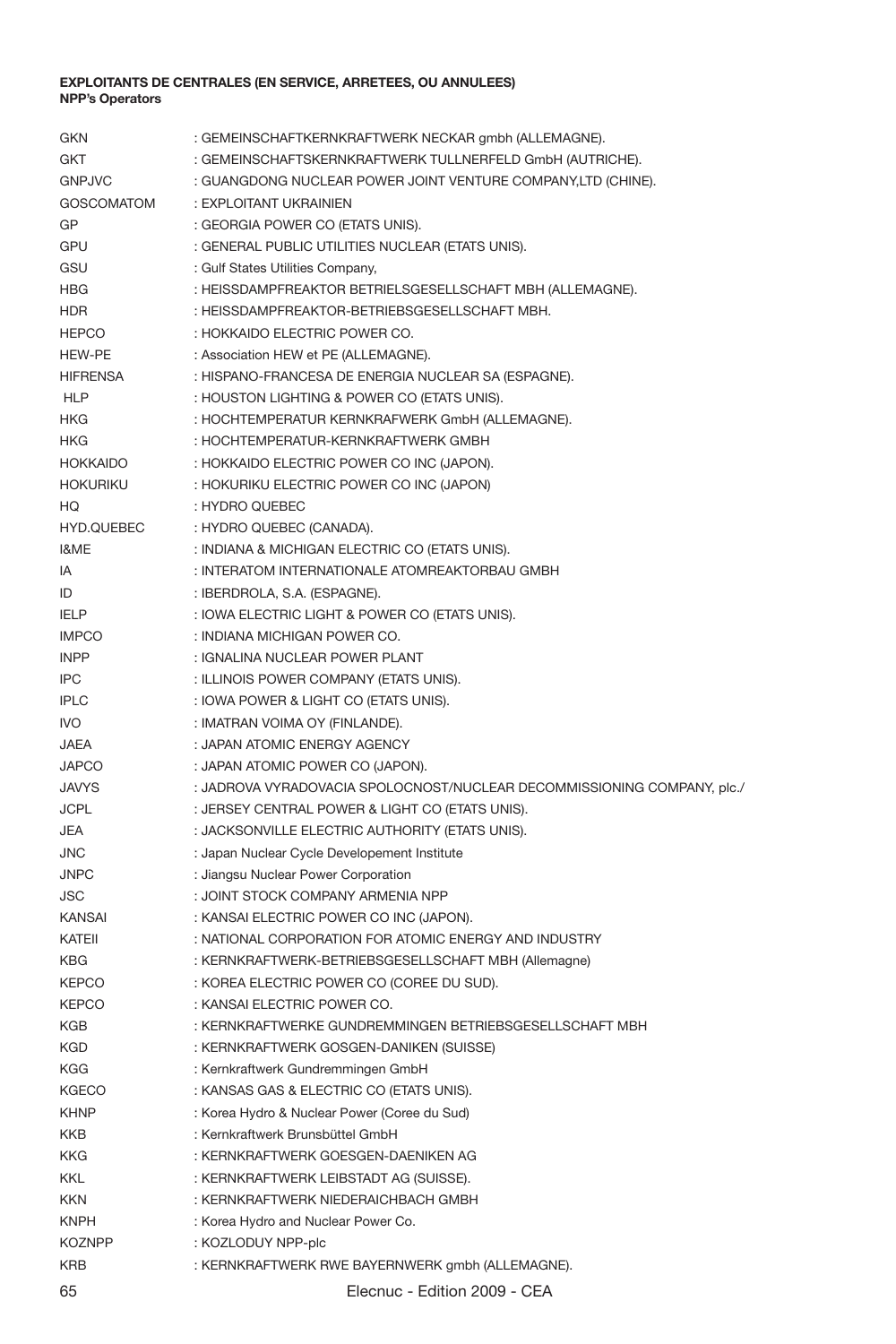| <b>KWG</b>      | : Gemeinschaftskernkraftwerk Grohnde GmbH & Co. oHG                                               |
|-----------------|---------------------------------------------------------------------------------------------------|
| <b>KWK</b>      | : KERNKRAFTWERK KAISERAUGST AG (SUISSE).                                                          |
| <b>KWL</b>      | : KERNRAFTWERK LINGEN (ALLEMAGNE).                                                                |
| <b>KWO</b>      | : KRAFTWERK OBRINGHEIM (ALLEMAGNE).                                                               |
| <b>KWS</b>      | : KRAFTWERK SUED (ALLEMAGNE).                                                                     |
| <b>KYUSHU</b>   | : KYUSHU ELECTRIC POWER CO INC (JAPON).                                                           |
| LADWP           | : LOS ANGELES DEPARTMENT OF WATER & POWER (ETATS UNIS).                                           |
| LANPC           | : LINGAO NUCLEAR POWER COMPANY LTD.                                                               |
| LDNPC           | : Lingdong Nuclear Power Company Ltd.                                                             |
| LHNPC           | : Liaoning Hongyanhe Nuclear Power Co. Ltd. (LHNPC)                                               |
| LILCO           | : LONG ISLAND LIGHTING CO (ETATS UNIS).                                                           |
| LIPA            | : Long Island Power Authority                                                                     |
|                 | : LIQUID METAL REACTOR                                                                            |
| LMR<br>LNPP     |                                                                                                   |
|                 | : LENINGRAD NUCLEAR POWER PLANT (RUSSIE).                                                         |
| MAE             | : MINATOMENERGO (RUSSIE).                                                                         |
| MAEC-KAZ        | : MAEC-KAZATOMPROM, Limited Liability Company                                                     |
| MAGNOXGBG       | : MAGNOX GENERATION BUSINESS GROUP : regroupement de MAGNOX ELECTRIC PLC et BNFL<br>(ROYAUME-UNI) |
| <b>MFL</b>      | : Magnox Electric Limited                                                                         |
| MET.ED          | : METROPOLITAN EDISON CO (ETATS UNIS).                                                            |
| <b>MGUNGG</b>   | : MAGNOX URANIUM NATUREL GAS GRAPHITE (ROYAUME UNI).                                              |
| MidW Util       | : joint nuclear management company of NSP, WEP and WPS, IELP (2/1999 formation)                   |
| <b>MOX</b>      | : MIXED OXIDE FUEL ( UO2 ET PUO2 ).                                                               |
| <b>MSU</b>      | : MIDDLE SOUTH UTILITIES CO (ETATS UNIS).                                                         |
| MTE             | : MINTOPENERGO OF UKRAINE - MINISTRY OF FUEL AND ENERGY OF UKRAINE                                |
| <b>MVM</b>      | : MAGYAR VILLAMOS MUVEK RT (HONGRIE).                                                             |
| <b>MYAPC</b>    | : MAINE YANKEE ATOMIC POWER CO (ETATS UNIS).                                                      |
| N.F             | : NUCLEAR ELECTRIC (ROYAUME UNI).                                                                 |
| <b>NAE</b>      | : NORTH ATLANTIC ENERGY {subsidiarie of NU} (ETATS UNIS).                                         |
| <b>NASA</b>     | : NUCLEOELECTRICA ARGENTINA SA (ARGENTINE).                                                       |
| <b>NBEPC</b>    | : NEW BRUNSWICK ELECTRIC POWER COMMISSION (CANADA).                                               |
| <b>NDNPC</b>    | : Ningde Nuclear Power Company Ltd.                                                               |
| <b>NEC</b>      | : NATSIONALMA ELEKTRICHESKA KOMPANIA (BULGARIE, branche NPP Kosloduy).                            |
| <b>NEES</b>     | : NEW ENGLAND ELECTRIC SYSTEM CO (ETATS UNIS).                                                    |
| <b>NEK</b>      | : NUKLEARNA ELEKTRANA KRSKO (SLOVENIE).                                                           |
| <b>NERSA</b>    | : GROUPEMENT CENTRALE NUCLEAIRE EUROPEENNE A NEUTRONS RAPIDES (FRANCE).                           |
| <b>NIPS</b>     | : NORTHERN INDINIA PUBLIC SERVICES CO (ETATS UNIS).                                               |
| <b>NMPC</b>     | : NIAGARA MOHAWK POWER CORP (ETATS UNIS).                                                         |
| NMPNSLLC        | : NINE MILE POINT NUCLEAR STATION, LLC (ETATS-UNIS)                                               |
| <b>NNEC</b>     | : NORTHEAST NUCLEAR ENERGY CO (ETATS UNIS).                                                       |
| <b>NNEGC</b>    |                                                                                                   |
| <b>NOK</b>      | : NATIONAL NUCLEAR ENERGY GENERATING COMPANY (ENERGOATOM)                                         |
|                 | : NORDOSTSCHWEIZERISCHE KRAFTWERKE AG (SUISSE).                                                   |
| <b>NORTHERN</b> | : Northern States Power Co.                                                                       |
| <b>NPC</b>      | : NUCLEAR POWER CORPORATION (INDE).                                                               |
| <b>NPCIL</b>    | : NUCLEAR POWER CORPORATION OF INDIA LTD.                                                         |
| <b>NPPD</b>     | : NEBRASKA PUBLIC POWER DISTRICT (ETATS UNIS).                                                    |
| <b>NPPDCO</b>   | : Nuclear Power Production & Developement Co. of Iran                                             |
| <b>NPQJVC</b>   | : NUCLEAR POWER PLANT QINSHAN JOINT VENTURE COMPANY LTD.                                          |
| <b>NSP</b>      | : NORTHERN STATES POWER CO (ETATS UNIS).                                                          |
| <b>NU</b>       | : NORTHEAST Utilities avec filiales NAE et CL&P (Etats Unis)                                      |
| <b>NUCLEN</b>   | : NUCLEARE filiale de ELETROBAS (BRESIL).                                                         |
| <b>NUCLENOR</b> | : CENTRALES NUCLEARES DEL NORTE (ESPAGNE).                                                        |
| <b>NUCMAN</b>   | : NUCLEAR MANAGEMENT CO.                                                                          |
|                 |                                                                                                   |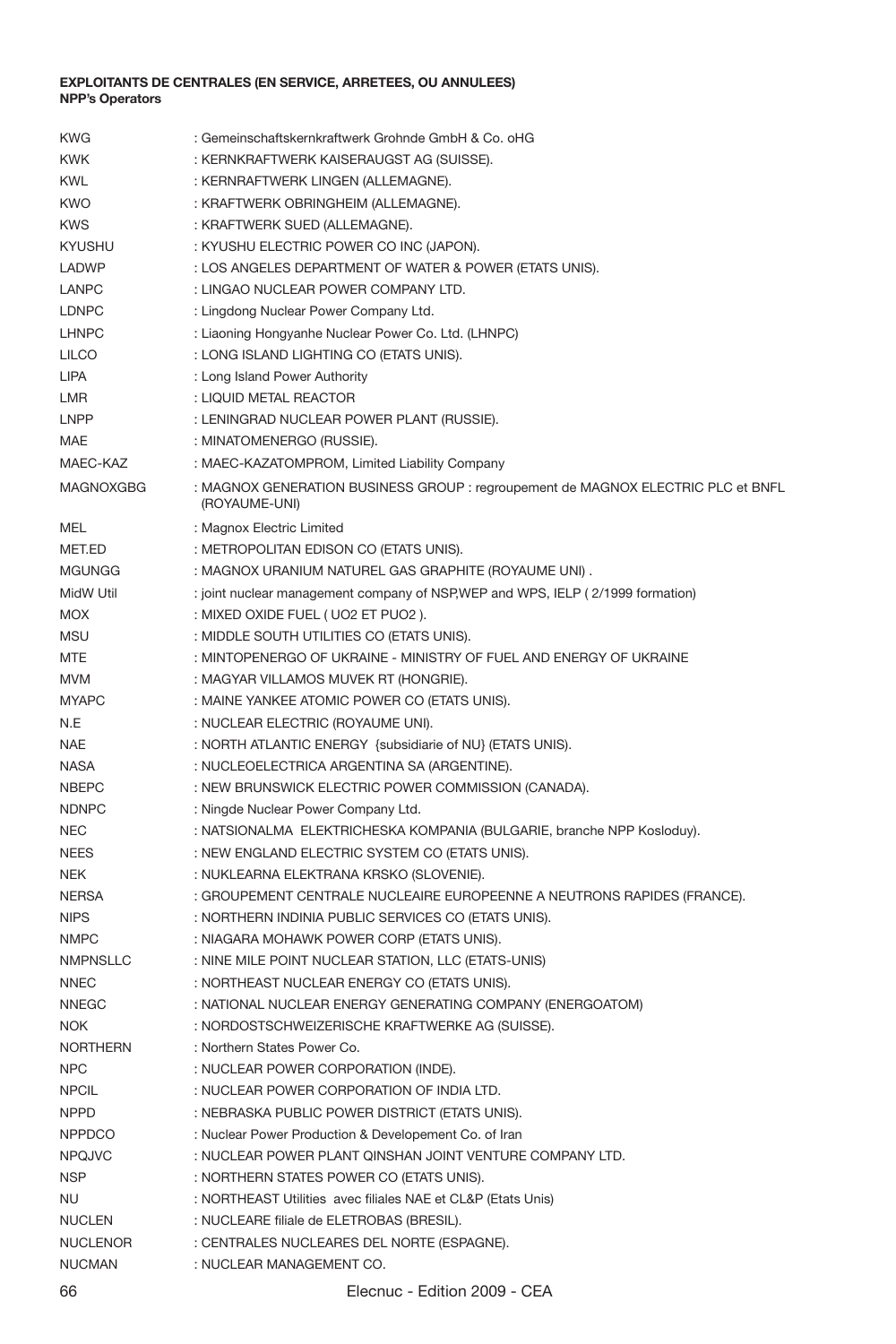| <b>NWS</b>        | : Neckarwerke Stuttgart (Allemagne)                                                 |
|-------------------|-------------------------------------------------------------------------------------|
| <b>NYPA</b>       | : NEW YORK POWER AUTHORITY (ETATS UNIS).                                            |
| <b>NYSEG</b>      | : NEW YORK STATE ELECTRIC & GAS CORP (ETATS UNIS).                                  |
| OH                | : ONTARIO HYDRO                                                                     |
| OHIO ED           | : OHIO EDISON CO (ETATS UNIS).                                                      |
| OKG               | : OSKARSHAMNSVERKETS KRAFTGRUPP AB (SUEDE).                                         |
| OMR               | : ORGANIC MODERATOR REACTOR                                                         |
|                   | ONTARIO PGI ou OPG: ONTARIO POWER GENERATION Inc (CANADA).[autrefois Ontario Hydro] |
| <b>OPG</b>        | : ONTARIO POWER GENERATION                                                          |
| OPPD              | : OMAHA PUBLIC POWER DISTRICT (ETATS UNIS).                                         |
| PAEC              | : PAKISTAN ATOMIC ENERGY COMMISSION (PAKISTAN).                                     |
| PAKS RT.          | : PAKS NUCLEAR POWER PLANT LTD (HONGRIE)                                            |
| <b>PASNY</b>      | : POWER AUTHORITY OF THE STATE OF NEW YORK (ETATS UNIS).                            |
| PE                | : PREUSSENELEKTRA KERNKRAFT GMBH&Co KG AG Filiale de VEBA (ALLEMAGNE).              |
| PECO              | : PHILADELPHIA ELECTRIC CO (ETATS UNIS).                                            |
| PE-GKW            | : Association PE et GKW (ALLEMAGNE).                                                |
| PEPCO             | : POTOMAC ELECTRIC POWER CO (ETATS UNIS).                                           |
| PGE               | : PACIFIC GAS & ELECTRIC CO (ETATS UNIS).                                           |
| PHWR              | : PRESSURISED HEAVY WATER REACTOR                                                   |
| PNPC              | : PHILIPPINES NATIONAL POWER CORP (PHILIPPINES).                                    |
| <b>PORTGE</b>     | : PORTLAND GENERAL ELECTRIC CO.                                                     |
| PORTLD.GE         | : PORTLAND GENERAL ELECTRIC CO (ETATS UNIS).                                        |
| PP&L              | : PENNSYLVANIA POWER & LIGHT CO (ETATS UNIS).                                       |
| PRDC              | : POWER REACTOR DEVELOPMENT CO (ETATS UNIS).                                        |
| PRIMERGY CORP.    | : NSP et WEP (ETATS UNIS).                                                          |
| PROGENGC          | : Progress Energy Carolinas, Inc.                                                   |
| <b>PROGRESS</b>   | : Progress Energy Corporation                                                       |
| <b>PRWRA</b>      | : PUERTO RICO WATER RESOURCES AUTHORITY (ETATS UNIS).                               |
| <b>PSCC</b>       | : PUBLIC SERVICE CO. OF COLORADO                                                    |
| <b>PSCNH</b>      | : PUBLIC SERVICE COMPANY of NEW HAMPSHIRE (ETATS UNIS).                             |
| <b>PSCO</b>       | : PUBLIC SERVICE OF COLORADO (ETATS UNIS)                                           |
| <b>PSEG</b>       | : PUBLIC SERVICE ELECTRICITY & GAS CO (ETATS UNIS).                                 |
| PSI               | : PUBLIC SERVICE OF INDIANA (ETATS UNIS).                                           |
| <b>PSNH</b>       | : PUBLIC SERVICE COMPANY OF NEW HAMPSHIRE (ETATS UNIS).                             |
| <b>PSPL</b>       | : PUGET SOUND POWER & LIGHT CO (ETATS UNIS).                                        |
| QNPC              | : QINSHAN NUCLEAR POWER COMPANY filiale de NPC (CHINE).                             |
| RAB               | : Ringhals AB                                                                       |
| <b>RAO UES</b>    | : RAO Unified Energy Systems of Russia (RUSSIE),                                    |
| <b>RCPA</b>       | : RURAL COPERATIVE POWER ASSOCIATION (ETATS UNIS).                                  |
| <b>REA</b>        | : ROSENERGOATOM CONSORTIUM (EXPLOITANT RUSSE).                                      |
| RGE               | : ROCHESTER GAS & ELECTRIC CO (ETATS UNIS)                                          |
| <b>RGS Group</b>  | : RG&E et Energetix (ETATS UNIS)                                                    |
| <b>ROMENERGO</b>  | : ORGANISME D'ETAT ROUMAIN (ROUMANIE).                                              |
| <b>RWE</b>        | : RHEINISCH WESTFALISCHES ELEKTRIZITATSWERK (ALLEMAGNE).                            |
| <b>RWE Power</b>  | : RWE acquisition de VEW(GE) et Thames Water (UK) (ALLEMAGNE).                      |
| <b>SCE</b>        | : Southern California Edison (ETATS UNIS).                                          |
| <b>SCEG</b>       | : SOUTH CAROLINA ELECTRIC & GAS CO (ETATS UNIS).                                    |
| <b>SCOTTISH N</b> | : SCOTTISH NUCLEAR LTD (ROYAUME UNI).                                               |
| <b>SDGEC</b>      | : SAN DIEGO GAS e ELECTRIC CO (ETATS UNIS).                                         |
| SE, plc           | : Slovenské elektrárne, a.s.                                                        |
| <b>SEB</b>        | : SLOVAK ENERGY BOARD (SLOVAQUIE).                                                  |
| <b>SENA</b>       | : SOCIETE D'ENERGIE NUCLEAIRE FRANCO-BELGE DES ARDENNES (FRANCE).                   |
| <b>SENU</b>       | : SOCIETE LUXEMBOURGEOISE D'ENERGIE NUCLEAIRE SA (LUXEMBOURG).                      |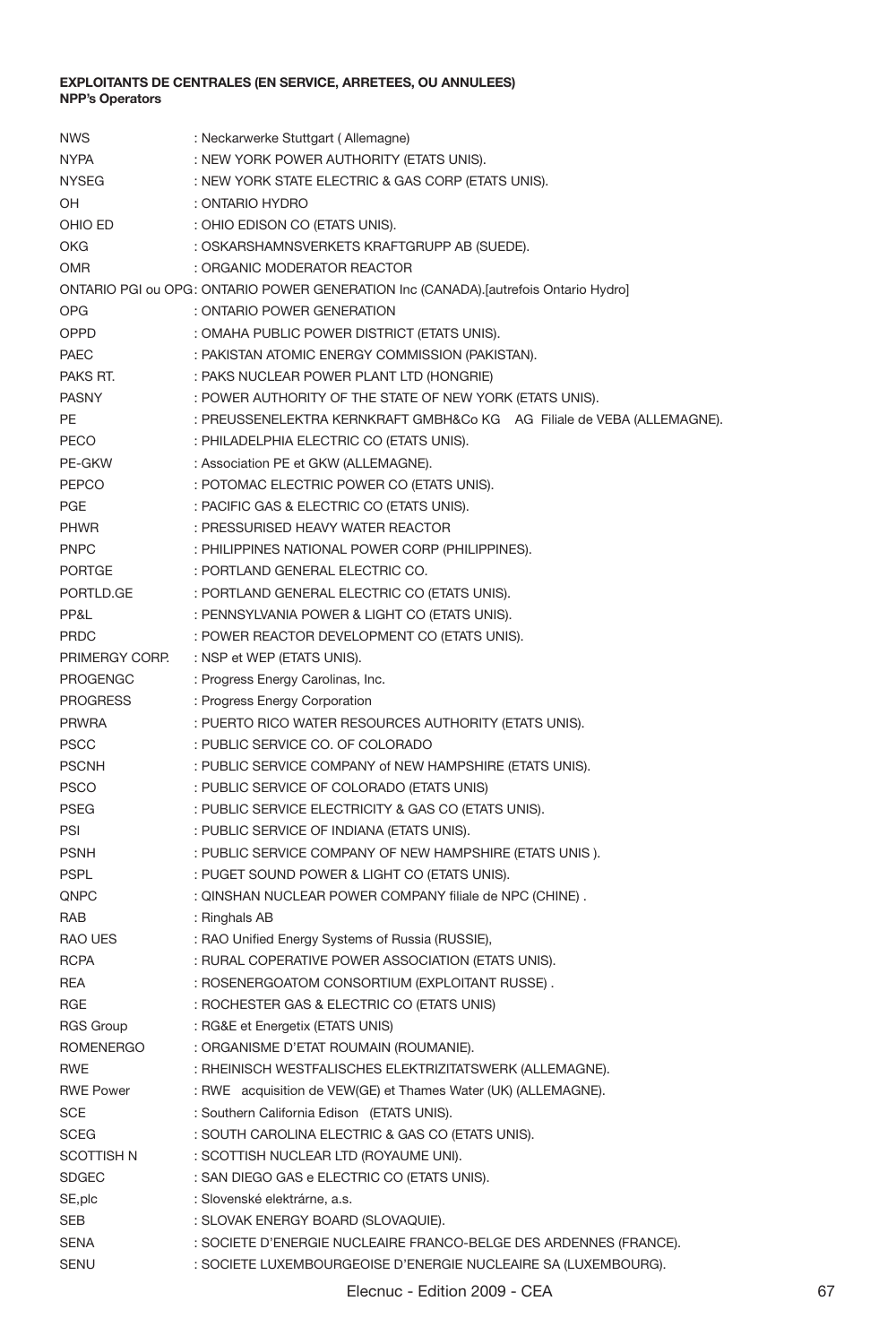| <b>SEP</b>         | : SLOVENSKY ENERGETICKY PODNIK (SLOVAQUIE).                                                                        |
|--------------------|--------------------------------------------------------------------------------------------------------------------|
| <b>SERI</b>        | : System Energy Ressources Inc (ETATS UNIS),                                                                       |
| <b>SHIKOKU</b>     | : SHIKOKU ELECTRIC POWER CO (JAPON).                                                                               |
| <b>SMUD</b>        | : SACRAMENTO MUNICIPAL UTILITY DISTRICT CO (ETATS UNIS).                                                           |
| SNE(C)             | : SAXTON NUCLEAR EXPERIMENTAL CORP. (ETATS UNIS).                                                                  |
| SNL                | : SCOTTISH NUCLEAR LTD (ROYAUME UNI).                                                                              |
| SNN                | : SOCIETATEA NATIONALA NUCLEARELECTRICA S.A.                                                                       |
| <b>SNO</b>         | : SOUTHERN NUCLEAR OPERATING (ETATS UNIS).                                                                         |
| <b>SOCALED</b>     | : SOUTHERN CALIFORNIA EDISON CO (ETATS UNIS).                                                                      |
| <b>SOGIN</b>       | : Societa Gestione Impanti Nucleari                                                                                |
| <b>SOUTH</b>       | : Southern Nuclear Operating Co.                                                                                   |
| Southern Co        | : SOUTHERN Company association GP, AL-P (ETATS UNIS).                                                              |
| <b>SPC</b>         | : State Power Corporation of China (CHINE)                                                                         |
| <b>STP</b>         | : STP Nuclear Operating Co.                                                                                        |
| SW Alliance        | : SOUTH WEST (Regional) Alliance of Companies TXU, PGEC, HLP, WCNC (ETATS UNIS).                                   |
| <b>SYDKRAFT</b>    | : SYDSVENKA KRAFTAKTIEBOLAGET AB (SUEDE).                                                                          |
| <b>TEPCO</b>       | : TOKYO ELECTRIC POWER COMPANY INCORPORED (JAPON).                                                                 |
| <b>TOHOKU</b>      | : TOHOKU ELECTRIC POWER COMPANY, INC (JAPON).                                                                      |
| TOL.ED             | : TOLEDO EDISON CO (ETATS UNIS).                                                                                   |
| <b>TPC</b>         | : TAIWAN POWER CO (TAIWAN).                                                                                        |
| <b>TONPC</b>       | : The Third Qinshan Jointed Venture Company Ltda.                                                                  |
| <b>TVA</b>         | : TENNESSEE VALLEY AUTHORITY (ETATS UNIS).                                                                         |
| <b>TVO</b>         | : TEOLLISUUDEN VOIMA OY (FINLANDE).                                                                                |
| <b>TXU</b>         | : TEXAS UTILITIES GENERATING CO (ETATS UNIS).                                                                      |
| <b>UEF</b>         | : UNION ELECTRICA FENOSA (ESPAGNE).                                                                                |
| UFG                | : UNION FENOSA GENERATION S.A.                                                                                     |
| UGC                | : Unified Generating Company (RUSSIE) [1 seul électricien russe nucléaire autrefois ROSENERGO<br>Atom + Leningrad] |
| <b>UKAEA</b>       | : UNITED KINGDOM ATOMIC ENERGY AUTHORITY (ROYAUME UNI).                                                            |
| <b>UKAEA</b>       | : UNITED KINGDOM ATOMIC ENERGY AUTHORITY                                                                           |
| <b>UNGG</b>        | : URANIUM NATUREL GAS GRAPHITE                                                                                     |
| UNION ELEC         | : UNION ELECTRIC CO (ETATS UNIS).                                                                                  |
| US.ARMY            | : UNITED STATES ARMY (ETATS UNIS).                                                                                 |
| <b>USAEC</b>       | : UNITED STATES ATOMIC ENERGY COMMISSION (ETATS UNIS).                                                             |
| VAB                | : VATTENFALL AB (FORMER SSPB)                                                                                      |
| <b>VAK</b>         | : VERSUCHSATOM KRAFTWERK KAHL GMBH (ALLEMAGNE).                                                                    |
| VATTENFALL         | : STATENS VATTENFALLSWERK (SUEDE).                                                                                 |
| <b>VEPCO</b>       | : VIRGINIA ELECTRIC POWER CO (ETATS UNIS) devenu DVP                                                               |
| <b>VEW</b>         | : VEREINIGTE ELEKTRIZITATSWERKE WESTFALEN AG s'est joint à RWE (ALLEMAGNE).                                        |
| <b>VYNPC</b>       | : VERMONT YANKEE NUCLEAR POWER CORP (ETATS UNIS).                                                                  |
| <b>WCNC</b>        | : Wolf Creek Nuclear Operating Corporation(ETATS UNIS).                                                            |
| WEP                | : WISCONSIN ELECTRIC POWER CO (ETATS UNIS).                                                                        |
| WOLF               | : WOLF CREEK NUCLEAR OPERATION CORP.                                                                               |
| <b>WPPSS</b>       | : WASHINGTON PUBLIC POWER SUPPLY SYSTEM (ETATS UNIS).                                                              |
| <b>WPS</b>         | : WISCONSIN PUBLIC SERVICE CO (ETATS UNIS).                                                                        |
| <b>XCEL ENERGY</b> | : Fusion Northern States Power NSP (NRG Energy) et New Century Energies NCE                                        |
| YAEC               | : YANKEE ATOMIC ELECTRIC CO (ETATS UNIS).                                                                          |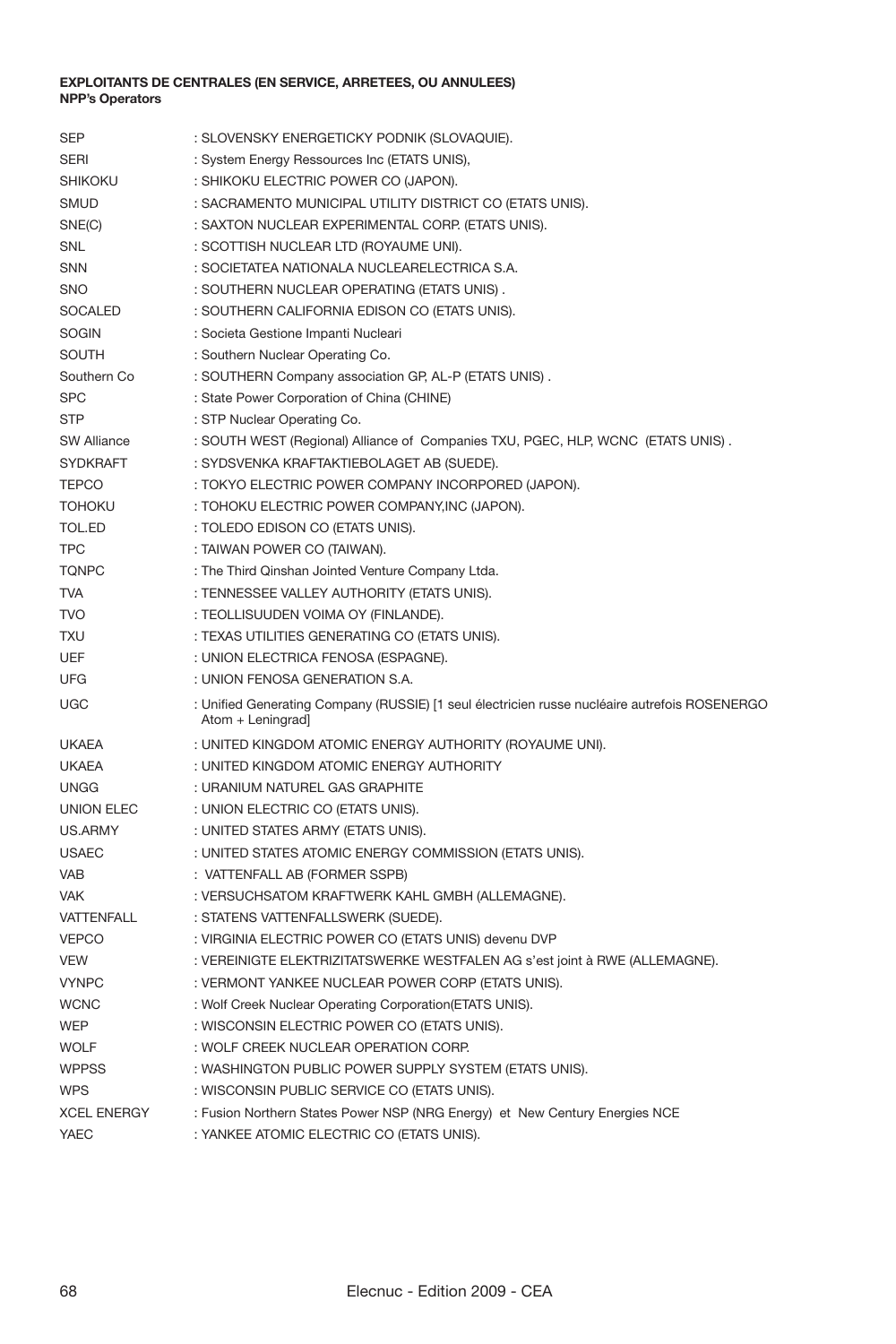## **Glossaire Glossary**

Arrêt : date à laquelle l'unité est officiellement déclarée comme arrêtée par le propriétaire et en retrait d'exploitation de façon permanente.

Shutdown: date when the plant is officially declared to be shut down by the owner and taken out *of operation permanently.*

## **Coefficient d'utilisation (Ku)** (équivalent anglais : *operating factor*)

Durant sa période de disponibilité, le réacteur n'est pas forcément utilisé au maximum de sa capacité. Le coefficient d'utilisation du réacteur représente le pourcentage de temps pendant lequel le réacteur est utilisé au maximum de sa capacité durant sa période de disponibilité. Il dépend des besoins du réseau et de la répartition des appels d'énergie entre les différentes tranches d'un même parc.

C'est le rapport Kp/ Kd (= taux de charge / coefficient de disponibilité).

*During its availability period, the reactor is not necessarily used at its maximum capacity. The Operating Factor illustrates the duration of maximum utilized capacity during the period of availability. It depends on the grid requirement and the dispatching of the different plants. It is the ratio Lf / UCF (= Load factor/ Unit Capability Factor)*

**Connexion au réseau :** date à laquelle l'unité est connectée pour la première fois au réseau pour fournir de l'électricité.

*Grid Connection: date at which the plant is connected to the electrical grid for the first time to supply electricity.*

**Construction** (début de travaux) : date de la première coulée de béton; généralement pour la chape du bâtiment accueillant le réacteur.

Construction start: date when the first major placing of concrete is made, usually for the base mat *of the reactor building.*

**Energie produite brute** (équivalent anglais : gross energy, electricity generated) : Energie électrique mesurée aux bornes du générateur. *Electricity generated: energy metered at the generator gate.* 

**Energie produite nette :** (équivalent anglais : *net energy, electricity supplied*): Energie électrique mesurée à la sortie de la centrale. *Electricity supplied: energy metered at the plant gate.*

**Mise en Service Industrielle (MSI)** : date à laquelle l'unité est transmise par les constructeurs à l'opérateur et déclarée officiellement en service industriel.

*Commercial Operation date: date when the plant is handed over by the contractors to the owner of*  the plant and officially declared to be in commercial operation.

**Puissance brute** (équivalents anglais : *installed capacity, gross installed capacity*) : Puissance électrique fournie aux bornes du générateur. *Gross installed capacity: capacity available at the generator gate.*

**Puissance électrique disponible** (équivalent anglais : *electrical available capacity, available power*) :

Puissance électrique maximale réalisable par une tranche ou une centrale pendant un temps de fonctionnement déterminé et dans les conditions réelles où elle se trouve à cet instant, à l'exclusion toutefois des possibilités d'évacuation de l'énergie électrique produite, qui sont supposées illimitées.

*Electrical available capacity: maximum available capacity of a reactor or a plant during a reference period and in its actual conditions, without taking into consideration the possibilities to evacuate the energy, which are supposed to be unlimited.*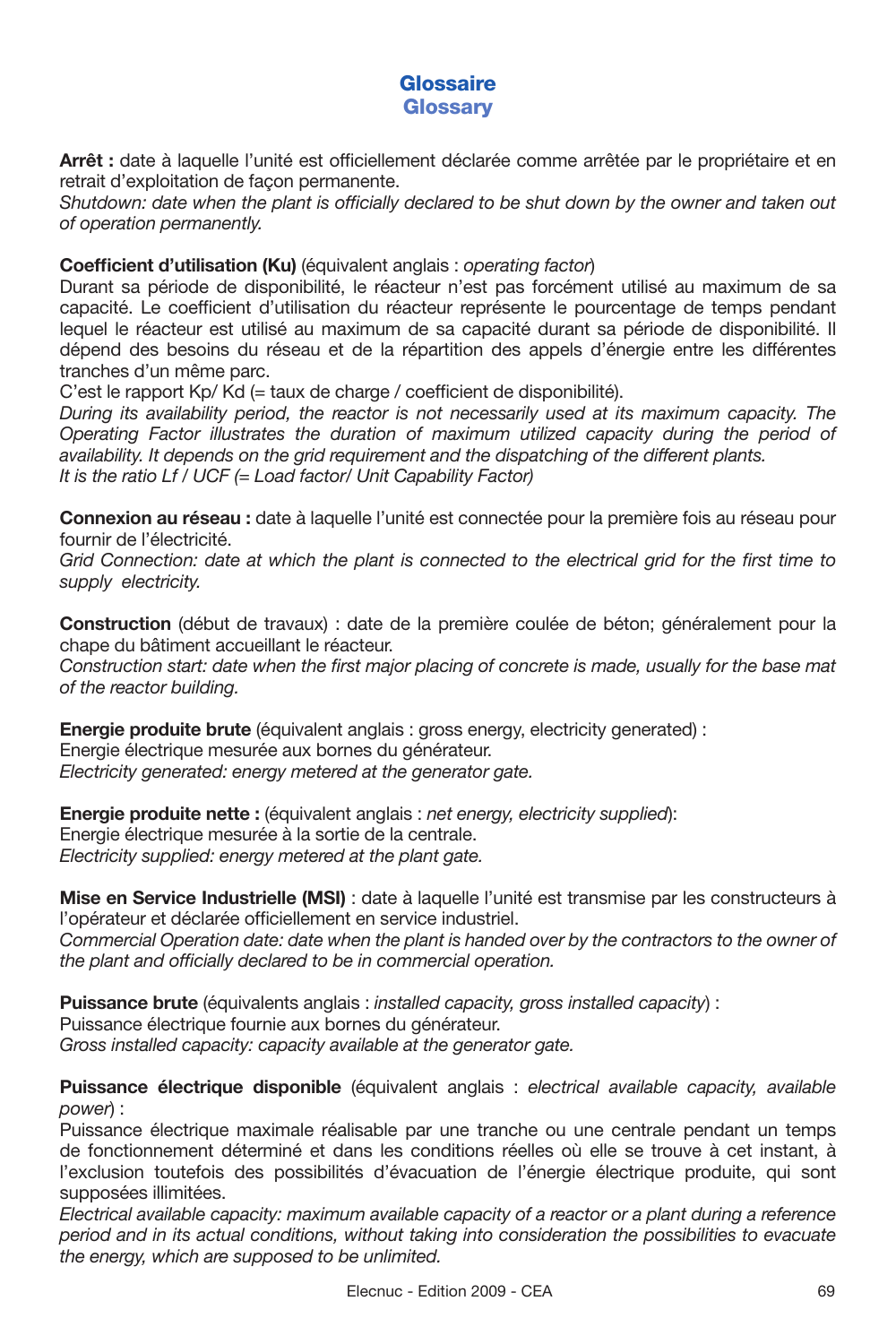**Puissance électrique produite** (équivalent anglais : *produced power, utilised capacity, operating capacity*) :

Puissance effectivement réalisée.

Elle est mesurée, en principe, d'une manière instantanée en étant complétée par l'indication du moment. A défaut, la puissance produite peut être conventionnellement déterminée en partant de l'énergie électrique produite pendant un certain intervalle de temps (quotient production par durée).

*Utilised capacity: metered capacity.*

**Puissance nette** (équivalent anglais : *maximum output capacity, net output capacity, output capacity*):

Puissance électrique mesurée à la sortie de la centrale.

*Net output capacity: capacity metered at the plant gate.*

**Taux de charge (Kp)** (= Facteur de charge, Coefficient de production; équivalent anglais : *Load Factor*) :

Le Kp illustre le fonctionnement réel du réacteur.

C'est le rapport de l'énergie effectivement fournie, durant un intervalle de temps déterminé, au produit de la puissance nominale en régime continu, par cet intervalle de temps.

*Load Factor: it is the ratio between the net energy produced during a reference period, and the energy that could have been produced at maximum net capacity during the same reference period.*

Taux de disponibilité en énergie (Kd) (=Coefficient de Disponibilité; équivalent anglais de l'AIEA : *Unit Capability Factor (UCF*)) :

Le Kd illustre l'aptitude d'un réacteur à fournir de l'énergie. Cette énergie n'est pas forcément appelée par le réseau électrique. Les périodes d'indisponibilité comprennent les arrêts programmés (pour entretien et/ou renouvellement de combustibles), ainsi que les arrêts non programmés (incidents).

C'est le rapport de l'énergie disponible, durant un intervalle de temps déterminé, au produit de la puissance nominale en régime continu, par cet intervalle de temps.

Unit Capability Factor: it is the ratio between the available energy during a reference period, and *the multiplication of the maximal capacity of the plant by the duration of the same reference period*

> Si vous avez des remarques ou des suggestions. adressez-vous à : *If you have some remarks and suggestions send your request to:*

Commissariat à l'énergie atomique CEA Saclay Institut de technico-économie des systèmes énergétiques Direction de l'énergie nucléaire Bâtiment 460 91191 Gif-sur-Yvette cedex E-mail : mehdi.daval@cea.fr